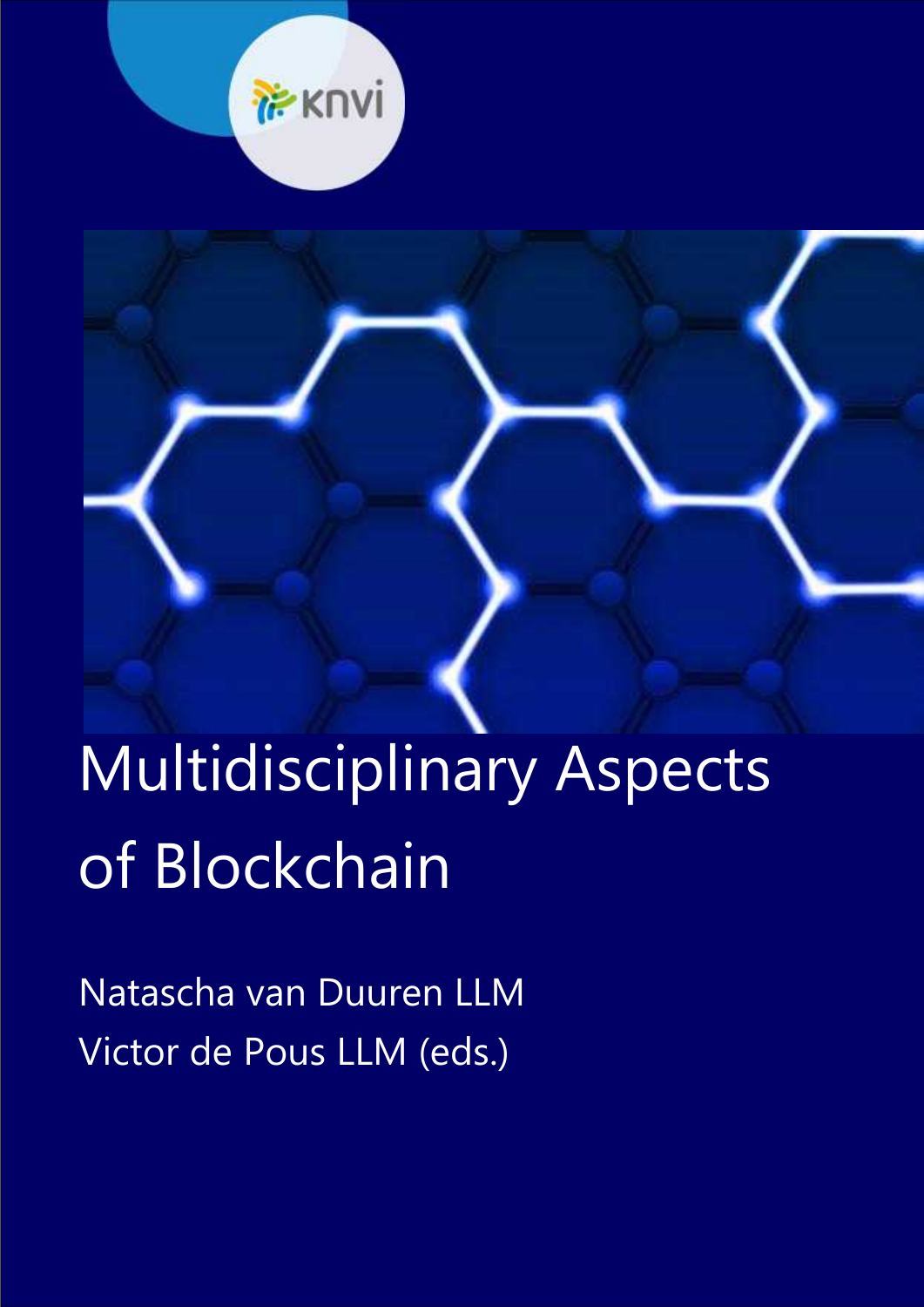© 2019, M.H. Blom, D. Dey, N.H.A. van Duuren, L.M. van Ekeren, J. van Helden, V.G Hoek, E.S.R. Johan, C. Konstapel, J.K.F. Nienhuis, H.J.P. Nouwens, V.A. de Pous, A. Reesink, L. Ruoff–van Welzen, R. Soetens, H.L. Souw, L.L.A.M. Thissen, S.R. Wallagh, D. de Wit.

No part of this publication may be reproduced, stored in a retrieval system or transmitted, in any form or by any means, electronic, mechanical, photocopying, recording or otherwise, without permission in writing from the author.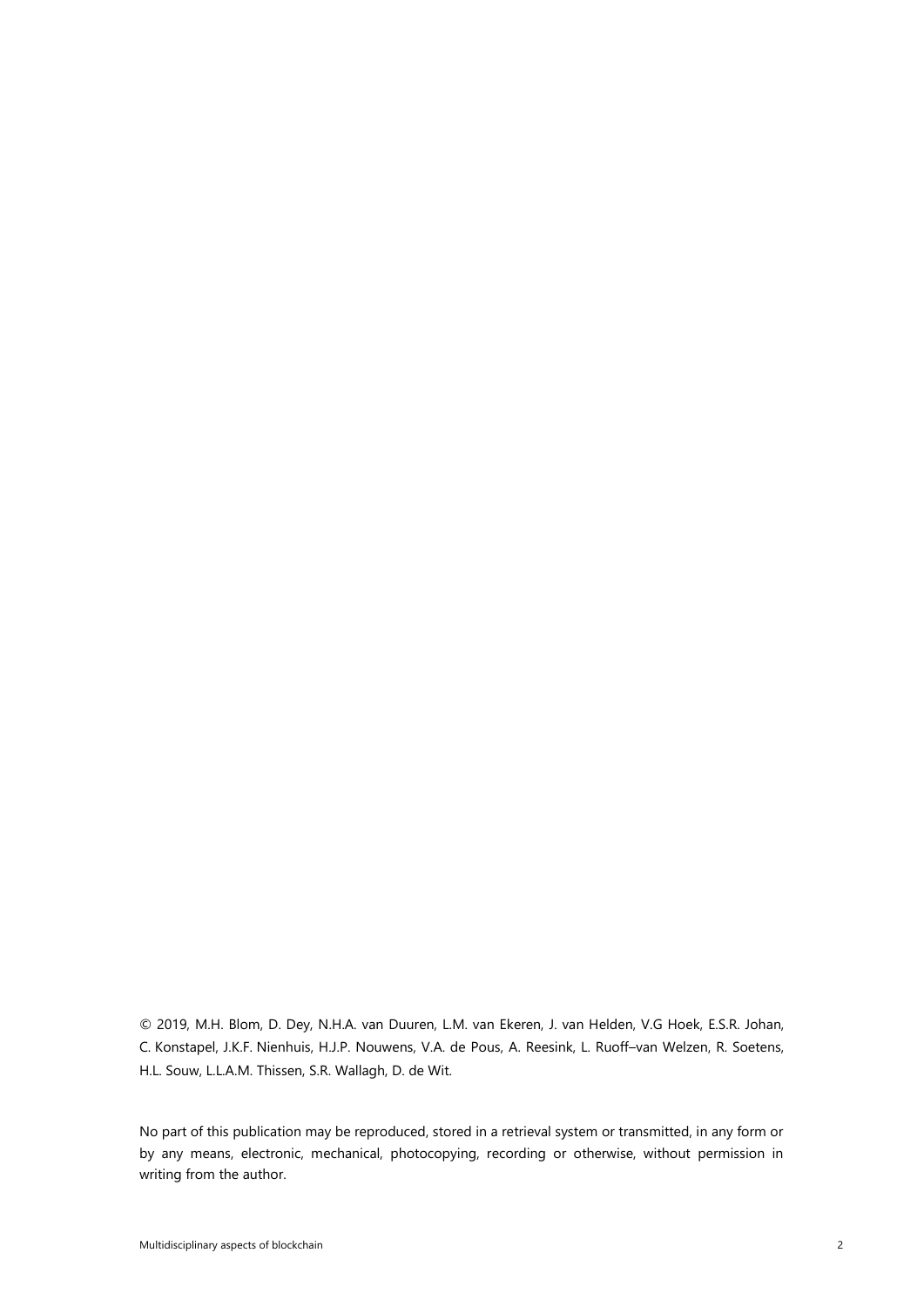# **Index**

| Foreword         |                                                                                                | 5  |
|------------------|------------------------------------------------------------------------------------------------|----|
| <b>Editorial</b> |                                                                                                | 6  |
| 1                | Societal and economic perspective<br>Victor de Pous                                            | 8  |
| 2                | The first scope of application: cryptocurrencies<br>Laurens Thissen                            | 13 |
| 3                | Digital competences for blockchain<br>Liesbeth Ruoff-van Welzen                                | 17 |
| 4                | Blockchain from a cybersecurity perspective<br>Jan Nienhuis                                    | 21 |
| 5                | Smart contracts; how smart really?<br>Natascha van Duuren                                      | 27 |
| 6                | Healthcare sector and blockchain: a solution looking for an application?<br>Dirk de Wit        | 32 |
| 7                | Blockchain in the payment system<br>Marnix Blom                                                | 36 |
| 8                | Trends in digital law: what about blockchain?<br>Victor de Pous                                | 40 |
| 9                | Privacy and blockchain<br>Jeroen van Helden                                                    | 44 |
| 10               | Impact of blockchain on the Internet of Things<br>Diptish Dey and Serge Wallagh                | 48 |
| 11               | From client to vendor relationship management<br>Leon van Ekeren                               | 51 |
| 12               | EDP Auditing and blockchain: blind faith or auditable trust?<br>Robbert Johan and Maarten Souw | 55 |
| 13               | Identity and authentication organised differently<br>Vincent Hoek                              | 59 |
| 14               | Programming blockchain software in open source<br>Victor de Pous                               | 63 |
| 15               | Technology and architecture for blockchain<br>Hans Nouwens & Christiaan Konstapel              | 67 |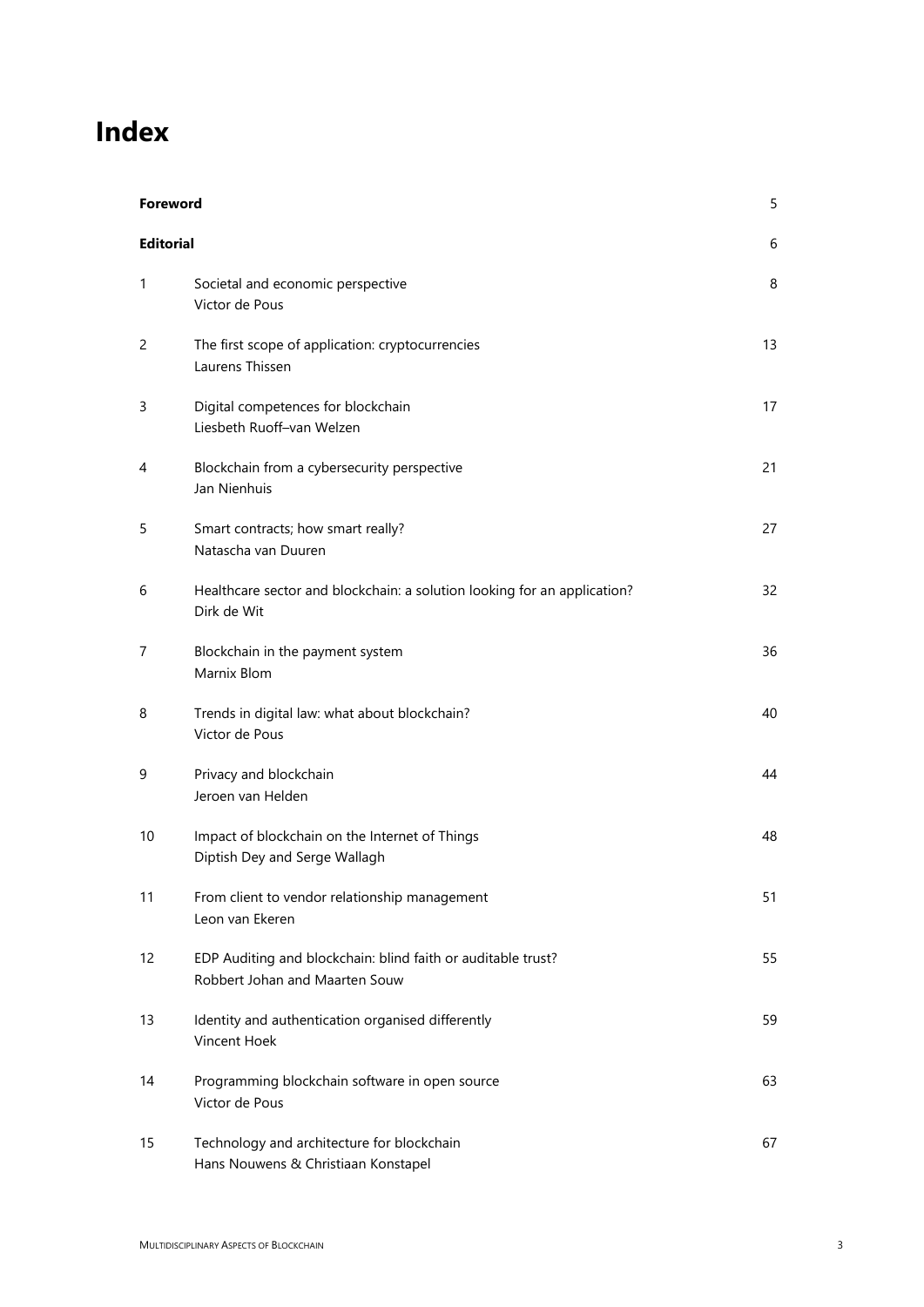- 16 Blockchain technology in the pension sector **16** Blockchain technology in the pension sector Arnoud Reesink
- 17 Liability in blockchains 82 Richella Soetens

# **List of Authors**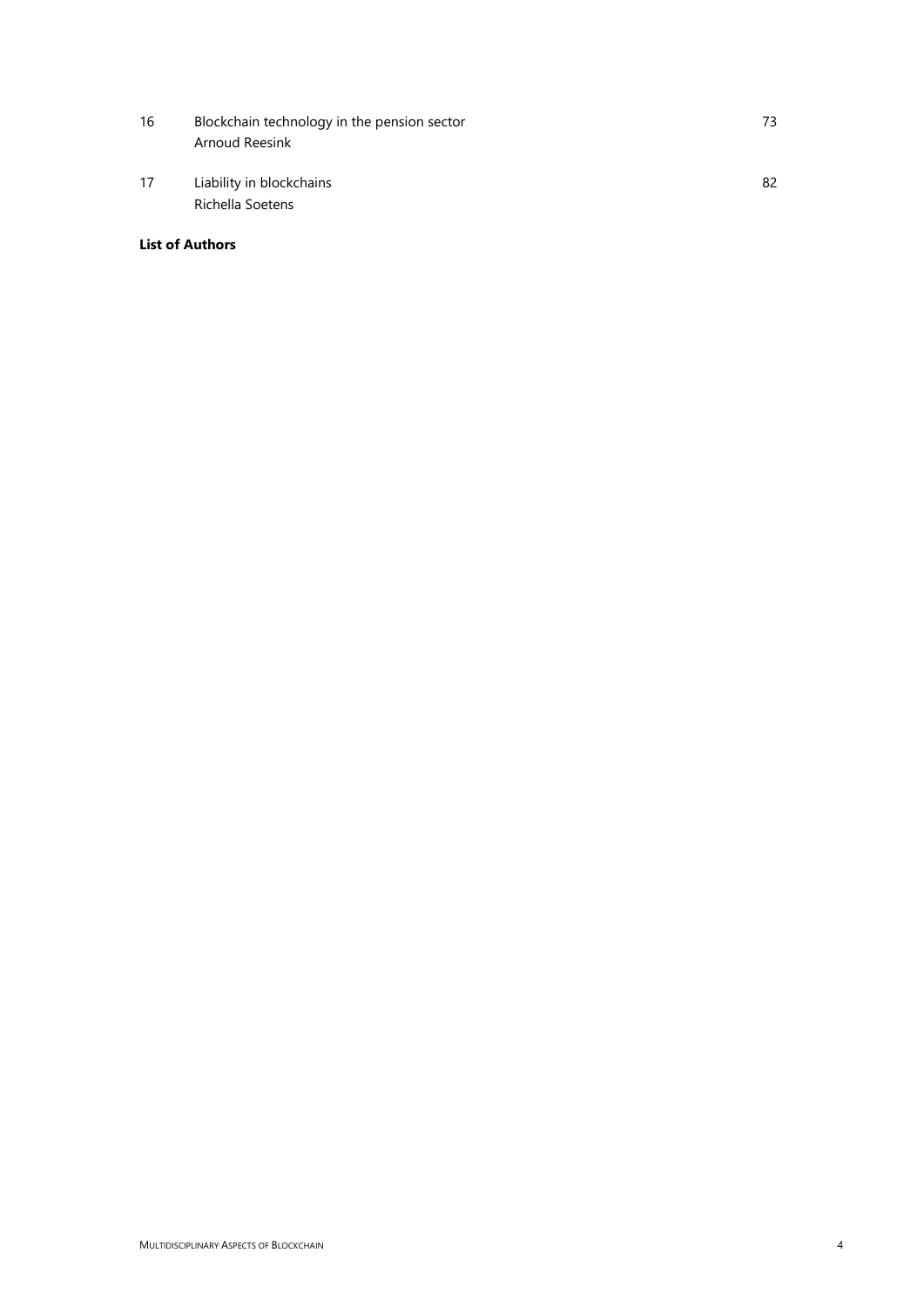# **Foreword**

With this special compilation on a fascinating and extremely topical technology, professional association the Royal Dutch Association of Computer and Information Professionals (*Koninklijke Nederlandse Vereniging van Informatieprofessionals*, KNVI) once again gets the ball rolling across several disciplines, as a predecessor, the Dutch Computer Society (*Nederlands Genootschap voor Informatica*, NGI), did earlier in relation to data privacy (in 1982 no less) and to the likewise socially-relevant topic of the vulnerability of the information society in 1987.

Blockchain technology may no longer be a newcomer - the concept stems from 2008 - but that does not mean that we know precisely where and how we should place this technology, while the digital transformation continues at an ever-increasing rate. This prompts all sorts of questions. Blockchain in any event involves information technology that can suffer an outage or be intentionally disrupted through a defect in quality. It is also a system in which participants take part, which means certain agreements are necessary. Generally speaking, as is often the case with new technology and its applications, it is still lacking various frameworks.

Blockchain appeals to the imagination and on these grounds alone is, in KNVI's view, deserving of research. Technologically inclined colleagues look with interest at the enormous computing power required for public blockchain and, for instance, at the mathematical security concept of this distributed and chronological database, whereby changes take place on the basis of consensus. Colleagues who want to see information flowing want to know more about the horizontal and vertical applications of blockchains. Ultimately, it is our digital professionals of all types and disciplines who, based on their upto-date competencies, are able to use blockchain, in both the public and private sector, and always with a sharp eye for the economic, social and ethical requirements.

There is a crucial role here for the information professional 3.0, therefore. His task is to contribute to socially responsible digitalisation and perform the work ethically, just as a blockchain guarantees the realisation of digital system integrity. That is what KNVI calls *Smart Humanity*. *Human well-being* must also be the priority when using blockchain. Everyone must constantly become acquainted with the ever evolving information society. At the same time, society must also be able to trust in the information professional.

The KNVI board regards this compilation as an example of the way in which our professional organisation shoulders its social responsibility and tackles complex topics from a multidisciplinary approach; together with both internal experts (from Special Interest Groups and departments) and external experts from various segments of society. Cooperation and knowledge sharing in its purest form.

Wouter Bronsgeest and Paul Baak, Co-Presidents of KNVI Amsterdam, 8 January 2019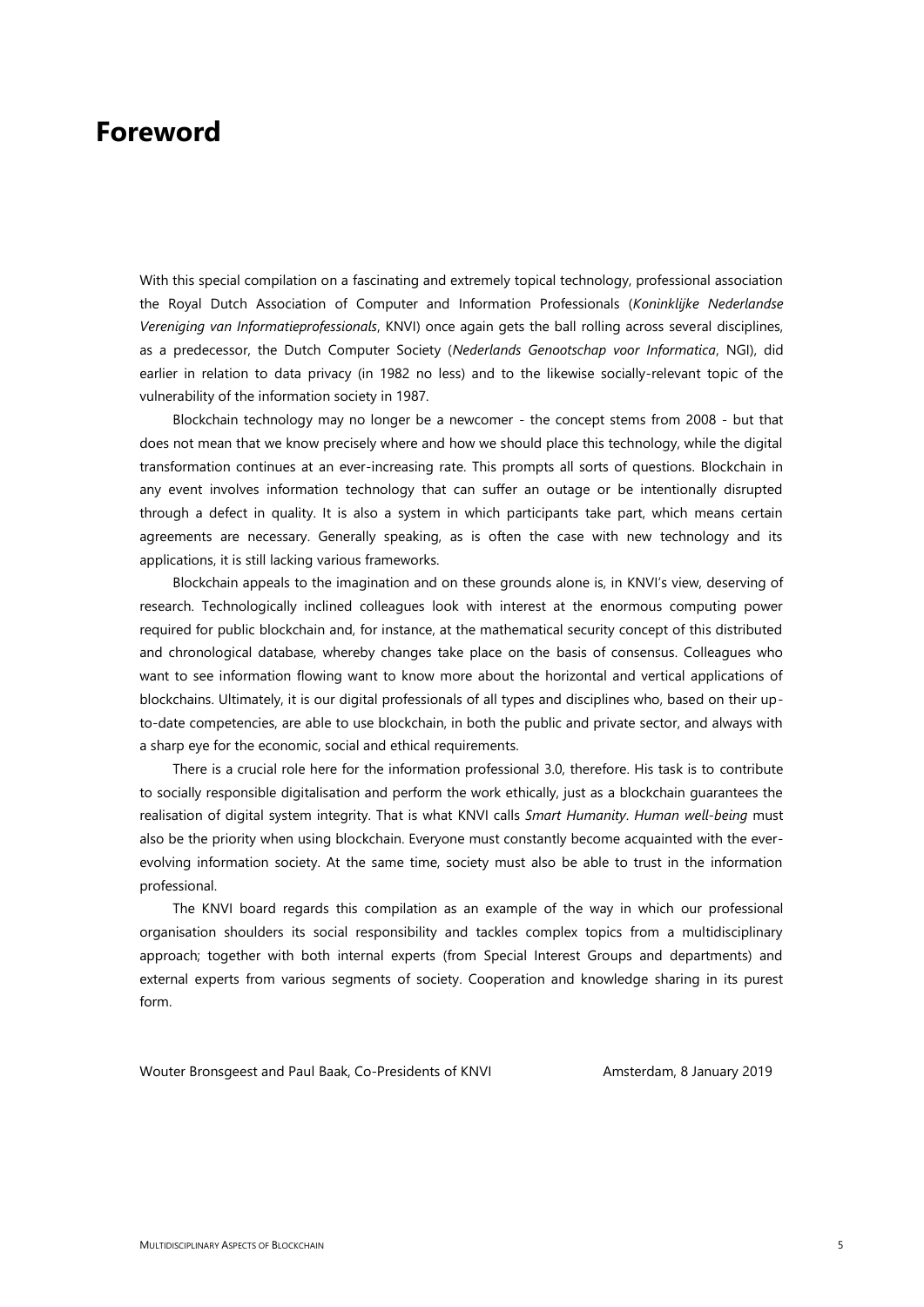# **Editorial**

'First oranges, and now also nutmeg in blockchain', a Dutch newspaper reported recently, referring to a new practical case in the food sector where the digital technology is being used to chart out the cross border supply chain. The consumer will be able to see, step by step, where the products come from and how they are produced. With transparency on sustainability and quality as the key argument and most likely also in a bid to improve efficiency and control of food security.

Since 20 June 2018, passengers travelling via Amsterdam Airport Schiphol have been able to use a crypto-cash machine to convert their remaining euros into bitcoins or ether; or vice versa. The coins are deposited directly into the traveller's 'wallet'; a maximum of €100 can be converted. This is still a trial for the time being.

After the success of the compilation *Digitaal recht voor IT professionals*<sup>1</sup> [Digital law for IT professionals], the board of the KNVI Special Interest Group IT and Law decided to set their sights on the topical domain of blockchain, where the underlying technology and innovative applications are developing rapidly. The topic is no longer limited to the initial application of cryptocurrencies and a multidisciplinary approach is required in order to identify and evaluate the risks and benefits for businesses and government organisations, for instance. So not only from a legal viewpoint, but in cohesion.

More than any other professional organisation, the Royal Dutch Association of Computer and Information Professionals (KNVI) - particularly after the consolidation with the Ngi-NGN and SOD associations as of 1 January 2017 - unites a broad range of digital professional groups, so that this relatively new and much debated database technology can be approached with joined forces. This is no sinecure, since the subject of study appears abstract, is technically complex and is moreover still fully in development, while the societal, economic and legal consequences are yet to be clearly discerned. Remember that blockchain is still just at the beginning of its life-cycle.

At the moment, this digital technology proves to be a moving target, on which opinions vary. While one category sees blockchain as the most relevant invention since the world wide web of the internet - it's been called the 'ultimate disruptor,' a 'strategic trump card' and a 'game changer' - others view it more as a solution in search of a problem and warn about the hype. In the meantime, there are legion theoretical descriptions as well as different types of blockchain in practice. In our publication, we use blockchain as a collective name for digital databases that are distributed, mathematically secured and chronological in nature, in which registrations take place based on consensus, unless this is deviated from in an individual chapter. As far as the type is concerned, we distinguish roughly between public (open) and private (closed) and between 'permissionless' and 'permissioned' blockchains, although we are aware that different categories could also be used, for example based on other kinds of combinations or more detail.

In addition to horizontal and sectoral applications, such as identity or healthcare, respectively, attention is devoted to societal, technical and legal aspects of blockchain.

It goes without saying that we are grateful to all the authors who together made this compilation possible. The individual contributions were written in a personal capacity and were deliberately kept

<sup>1</sup> V.A. de Pous (ed.), *Digitaal recht voor IT professionals*, Amsterdam, 2016.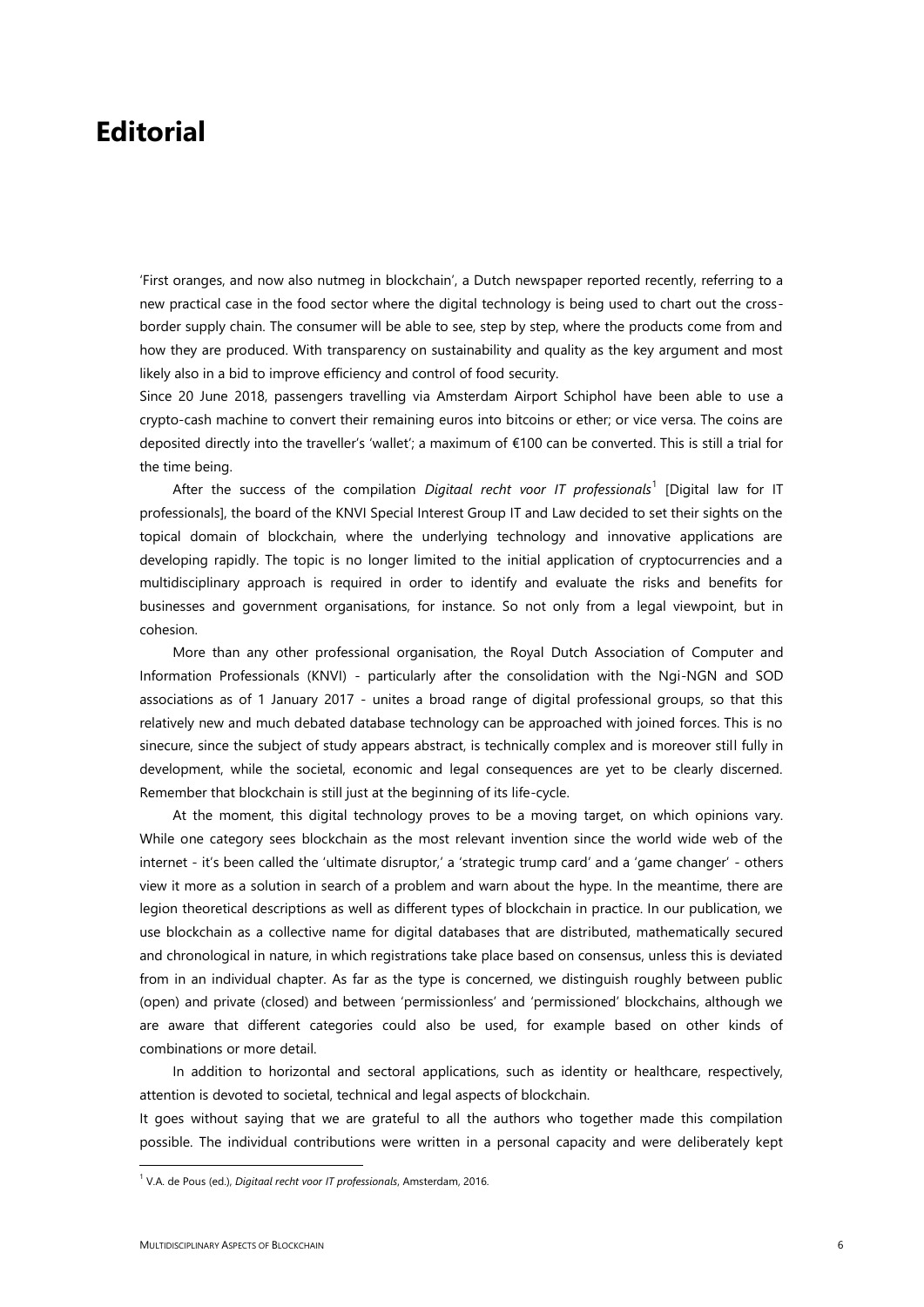concise in nature. (In the event of multiple authors, the authors are listed alphabetically.) They contain valuable analyses and suggestions, but no advice for concrete cases. Above all, the texts unlock the insights and knowledge of today. Given the speed at which blockchain, its applications and aspects are developing, adaptation and expansion will most likely be unavoidable sooner rather than later. We are happy to take on this task as well.

For now, our SIG assumes that the compilation contributes to the multidisciplinary knowledge sharing on this topic. It can benefit people already involved in blockchain or considering using the technology for their organisation. The work also provides background and reference points for politicians, who are being confronted with policy questions in this area.

Natascha van Duuren and Victor de Pous **Amsterdam, January 8, 2019**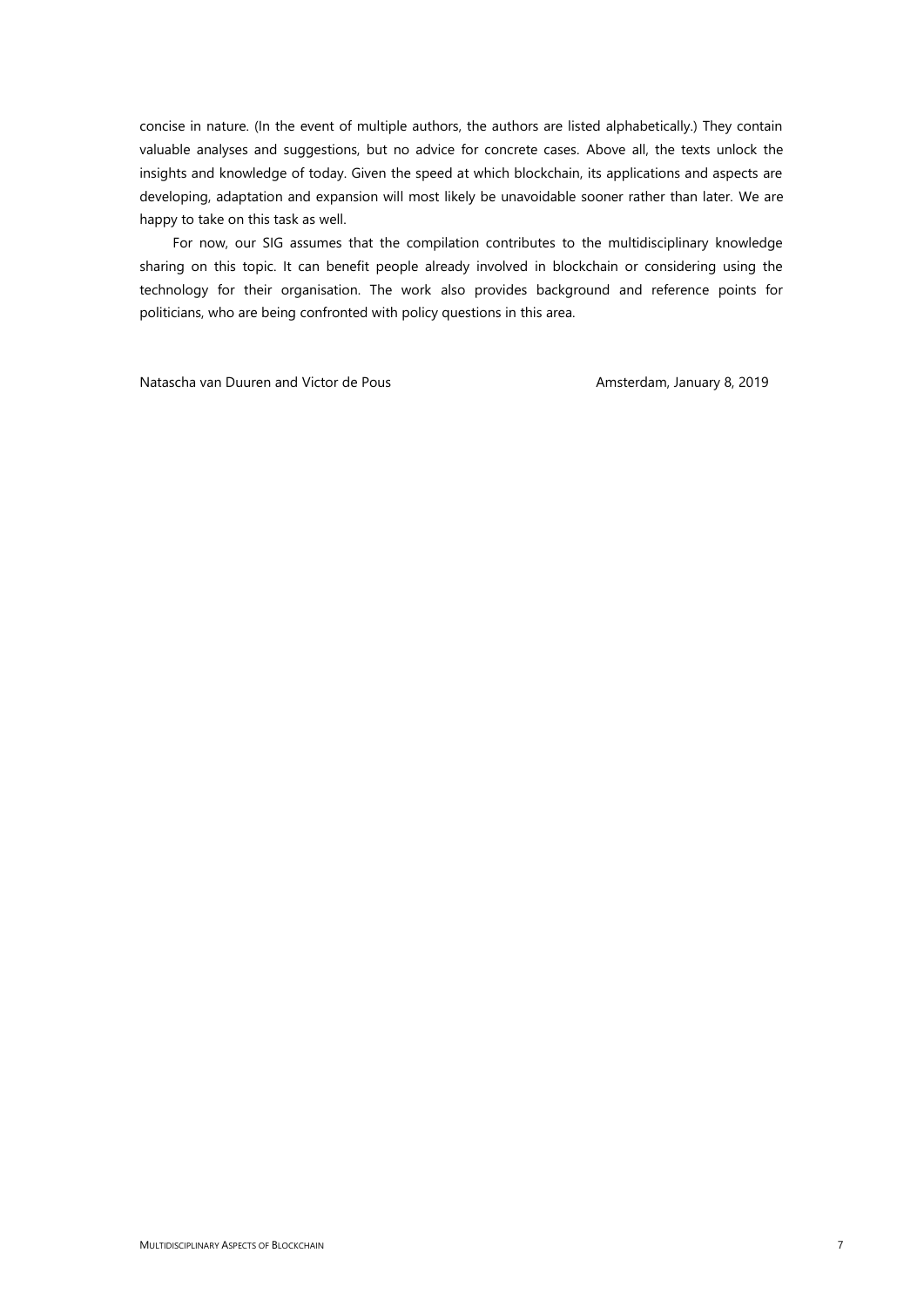# **1 Societal and economic perspective**

#### *Victor de Pous*

**Anyone looking back on recent history can see that the expectations for ICT have invariably been high. The expectations for data-processing models, such as mainframe, client/server, cloud and edge computing, and for the countless technologies and applications. Today, the Internet-of-Things, big data, artificial intelligence and robotisation are making headlines as part of a unique transformation: the change taking place as digital technology is applied in all aspects of our society. Blockchain has joined these. Blockchain is the collective name for digital databases that are distributed, mathematically secured and chronological in nature. In theory, the technology has the capacity to resolve a widespread problem:** *the lack of trust in digital systems.* **At the same time, blockchains - either incidentally or, increasingly, with premeditation - can initiate new business and process models because they unlock a** *different way of organising***, thanks to the unalterable registration of traceable data without a** *trusted third party***.**

#### **Napster**

Back in time. Peer-to-peer systems - distributed software systems that consist of nodes and which make their sources, such as computing power or storage, directly and autonomously available to each other existed both in theory and practice years before Napster made it possible to share MP3 music files via the Internet in June 1999. With all the ensuing consequences. The large-scale use of this open P2P network without administrative authorities and restrictions disrupted the record industry. The US company grew exponentially, from 0 to 80 million registered users, but had to shut up shop in July 2001 on grounds of copyright infringement.

What we call blockchain pertains to peer-to-peer systems. It is a new decentralised, secure and chronological database technology to synchronise stored data on the basis of consensus. This kind of system was first described as an application for electronic coins in 2008, by Satoshi Nakamoto; a pseudonym.<sup>2</sup> A year later the first bitcoin was 'mined', by a person or persons whose identity is still not known. In January 2018 there were approximately 1,300 different cryptocurrencies, according to De Nederlandsche Bank. Six months later that number had grown to more than  $1.600<sup>3</sup>$ 

#### **High expectations**

It is not only the usual suspects - predictors of the future and innovative entrepreneurs - who are enthusiastic. Dutch Minister Kaag (Foreign Trade and Development Cooperation) also had no doubt about the importance of the technology on 21 April 2018. So-called 'transformative technologies' can make the difference for international development and financial inclusion. '*Blockchain is such a new technology and it offers tremendous opportunities. For business, for the public sector, and for development cooperation'*.<sup>4</sup> Enormous opportunities, and for everyone. Colleague Hoekstra (Finance) took a more

<sup>2</sup> https://bitcoin.org/bitcoin.pdf

<sup>&</sup>lt;sup>3</sup> https://en.wikipedia.org/wiki/List\_of\_cryptocurrencies

<sup>4</sup> https://www.rijksoverheid.nl/documenten/toespraken/2018/04/21/toespraak-minister-kaag-bij-voorjaarsvergadering-imf-en wereldbank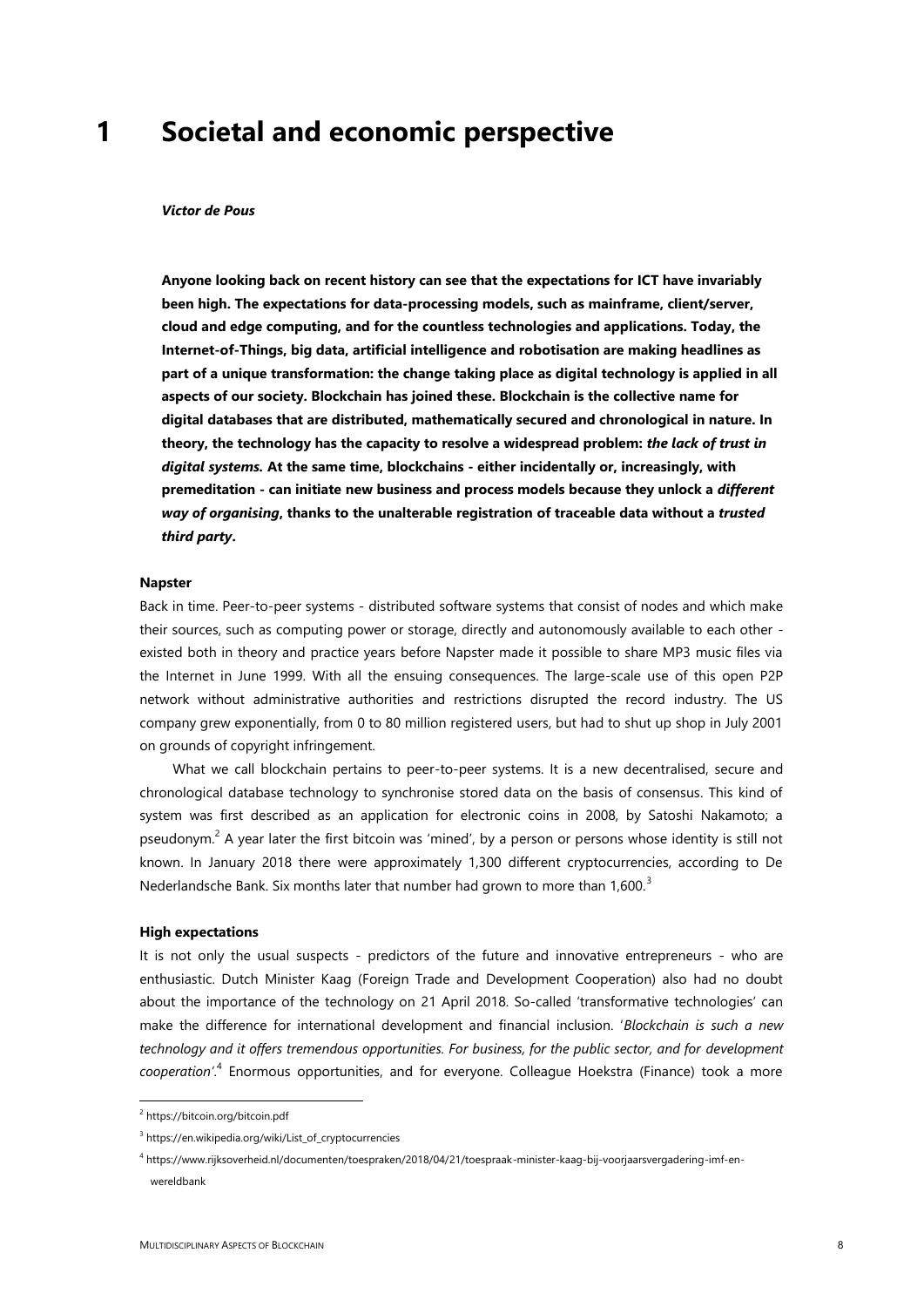cautious approach. He wants to *retain the technology's potential* when bringing cryptocurrencies into an 'appropriate' (international) regulatory framework (and in doing so prevent improper use), according to his letter to the Lower House of Parliament dated 8 March 2018.<sup>5</sup>

One month later, state secretary Keizer (Economic Affairs and Climate) said that much of the potential of blockchain still needs to be achieved, but that '*blockchain is a good example of a potentially disruptive innovation, it could be a game-changer*.'<sup>6</sup> De Nederlandsche Bank: this regulator believes that the technology behind bitcoin and others of its ilk is 'interesting and possibly very promising' (and for the time being does *not* classify cryptocurrencies as money, with reasons).<sup>7</sup> What does this opportunity or (disruptive) promise look like and on what are these viewpoints based?

## **Trust through technical integrity**

Blockchain has a number of features, at least two of which are very striking. The *recording and validation* of data (mainly on ownership) which are *unalterable* and *traceable* is key. The technology is principally intended to 'achieve and maintain integrity in distributed systems.'<sup>8</sup> It is generally asserted that parties that do not know each other can, without the intervention of a third party (the traditional 'trusted third party' - TTP - such as a bank, civil-law notary or government organisation, such as the Land Registry or RDW (National Vehicle and Driving Licence Registration Authority)), enter into a reliably executed transaction via a blockchain.

The new data-processing method could be applied in many areas, such as financial matters (payments, loans), the issuing of official documents (passport, ID card, driving licence, educational certificate, patent granting, registrations in the Land Registry, Chamber of Commerce registrations), the origin of products (for each step in the supply chain), verifying digital identities, and, for instance, the automated and guaranteed performance of a contract (smart contracts). More generally, blockchain will prove useful if the (legal) *irrefutability and traceability* of the data registration is a societal or economic basic condition.

Caution is nonetheless advised, warns the authoritative US National Institute of Standards and Technology: *'There is hype around the use of blockchain technology, yet the technology is not well understood. It is not magical; it will not solve all problems. As with all new technology, there is a tendency to want to apply it to every sector in every way imaginable.'* <sup>9</sup>

# **Organising differently without an intermediary**

Another striking particularity is the capacity to organise a business, process or part thereof differently. That is not unique to blockchain, incidentally. ICT has long been unlocking new organisational models, thanks in part to telecommunications, computer networks and mobile connectivity. Take, for example, what operating independent of place and time ('virtually') has achieved, such as new ways of working.<sup>10</sup> The oft-cited aspect of *disintermediation*<sup>11</sup> also cannot be called unique. Online flight ticket sales by

<sup>5</sup> https://www.rijksoverheid.nl/documenten/kamerstukken/2018/03/08/antwoorden-kamervragen-over-%E2%80%98franse-regering wil-strengere-regels-voor-bitcoin%E2%80%999

<sup>6</sup> https://www.rijksoverheid.nl/documenten/toespraken/2018/04/09/toespraak-van-staatssecretaris-keijzer-economische-zaken-en klimaat-tijdens-digital-day-in-brussel

<sup>7</sup> https://www.dnb.nl/binaries/Position%20Paper%20DNB%20Cryptocurrencies\_tcm46-371493.pdf

<sup>8</sup> Daniel Drescher, *Blockchain basics, A non-technical introduction in 25 steps*, New York, 2017.

<sup>9</sup> https://nvlpubs.nist.gov/nistpubs/ir/2018/NIST.IR.8202.pdf

<sup>10</sup> On the history and legal aspects of the new way of working, see V.A. de Pous, *Digitaal werken [Working digitally]*, in V.A. de Pous (ed.), *Digitaal recht voor IT professionals*, Amsterdam, 2016.

 $11$  https://en.wikipedia.org/wiki/Disintermediation. Removing the intermediary in the supply chain and in transactions.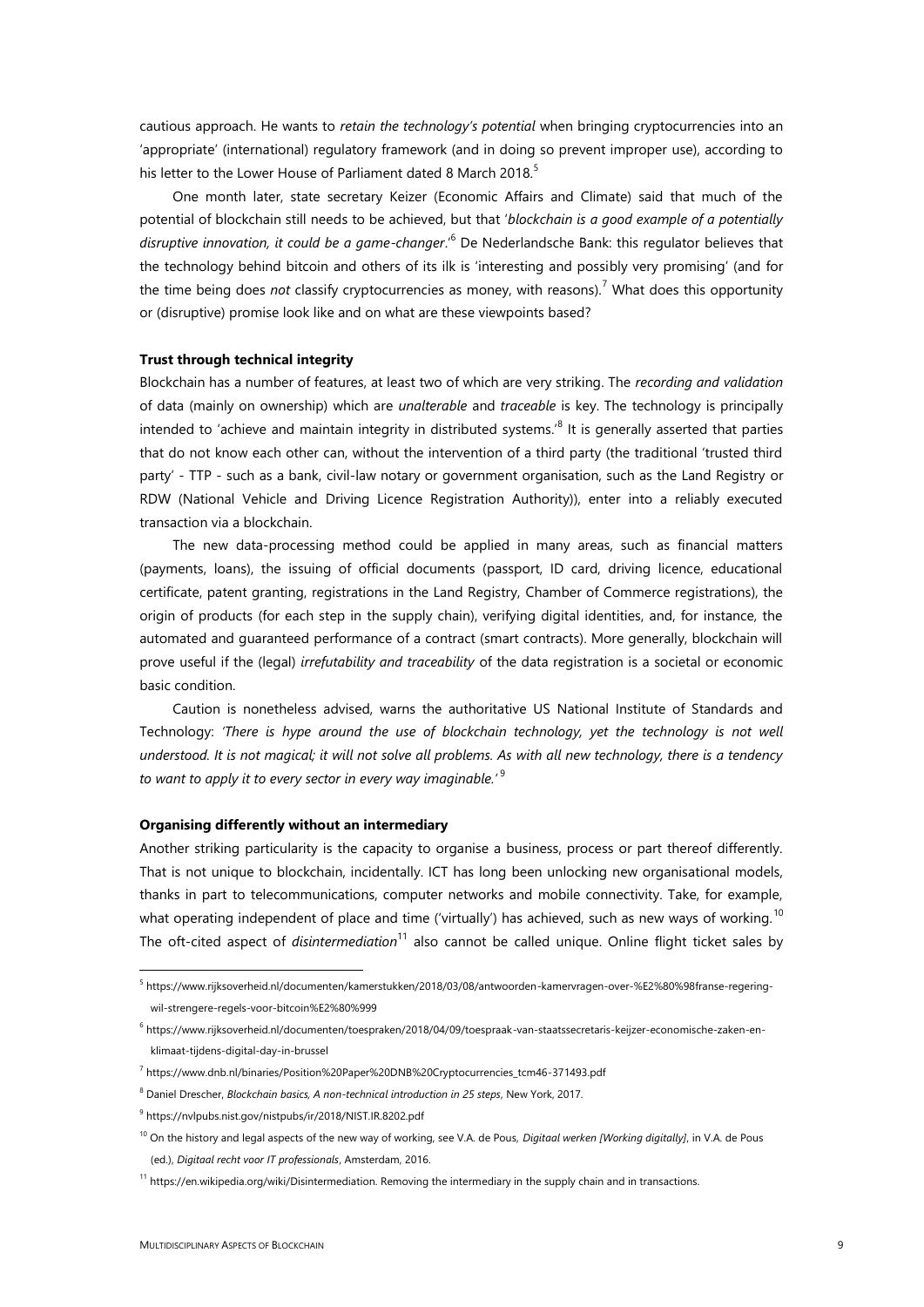airlines have largely forced the travel agent as intermediary to disappear. In fact, virtually everyone who offers a product or service via the internet these days bypasses the wholesaler, distributor and shop, as they see fit.

With blockchain, the intermediary that has been programmed away or who perhaps never existed is of a particular type, however: a *central authority* (TTP).

## **Payoffs**

As a result of the *digital system integrity*, blockchain is, on the one hand, a trust-creating technology (due to the unalterability and traceability of the data processed) and on the other potentially 'disruptive' in nature for the economy and/or sectors, because established 'institutions' can become superfluous. This dual perception prevails by and large. For instance, state secretary Keizer bases the alleged game changing capacity of blockchain on three grounds: the technology 'gives people a sense of autonomy in the sometimes chaotic online world', it 'reduces the administrative rigmarole' and it 'creates trust between parties'.

Or take Air France-KLM. The airline wants to use blockchain technology to 'revolutionise' the contacts with the travel sector for customers, businesses and start-ups so that the relationship becomes more personal and the customer experience is improved. But this step will also achieve savings on costs.<sup>12</sup> Yet another application. Regulator DNB sees potential opportunities for a blockchain which records each step in the food chain for a particular food. Incidentally, that is already taking place for oranges, nutmeg and chocolate.<sup>13</sup> If one zooms out a bit here, we see that the technology can significantly improve transparency, safety, efficiency and quality in supply chains.

#### **Conditional suitability**

With the umpteenth hyped digital invention, the question traditionally arises of whether a 'technology push' or 'market pull' is involved. Based on the pioneering work of the mysterious Satoshi Nakamoto, we can conclude that as far as we can tell, the technology was suddenly there, without market research, which argues for the idea that it is a push (a technology looking for a problem), while given the many initiatives and projects worldwide and in all sorts of sectors, it can probably be just as easily assumed that the market demand (for digital trust and/or another way of organising) evidently existed; albeit latently. 'You will only see it once you understand', said Johan Cruijff.

Perhaps the answer also depends on the sector. By its own admission, DNB has built four prototypes of a cryptocurrency based on blockchain in order to better understand the technology. Experimentally, therefore. According to the regulator, the outcomes confirm 'that the technology is not yet mature enough to play a role in our payments traffic (too slow, too few transactions per second, not sustainable), but is indeed interesting and could perhaps in time offer possibilities for transactions in the financial world and beyond.<sup>14</sup> Some in the Netherlands are already talking about a 'fundamental' technology.<sup>15</sup>

This brings us to generic, sector or application-independent criteria for a blockchain application in practice. *When or for what is blockchain actually suitable?* SURF, the ICT cooperative organisation of education and research in the Netherlands, pointed to the following criteria in a technology survey from November 2017.<sup>16</sup> Summarised here: (i) the parties must distrust each other in terms of the integrity of

<sup>12</sup> http://finteknews.com/air-france-klm-turning-to-blockchain-to-cut-costs/

<sup>13</sup> Not every experiment succeeds. https://www.coffeepro.nl/nl/nieuws/tony-chocolony-stopt-blockchain-experiment

 $14$  T a.p. note 5.

<sup>&</sup>lt;sup>15</sup> Like the Smart Contract Working Group of the Dutch Blockchain Coalition.

<sup>16</sup> https://www.surf.nl/kennisbank/2017/technologieverkenning-blockchain-voor-surfnet-en-haar-achterban.html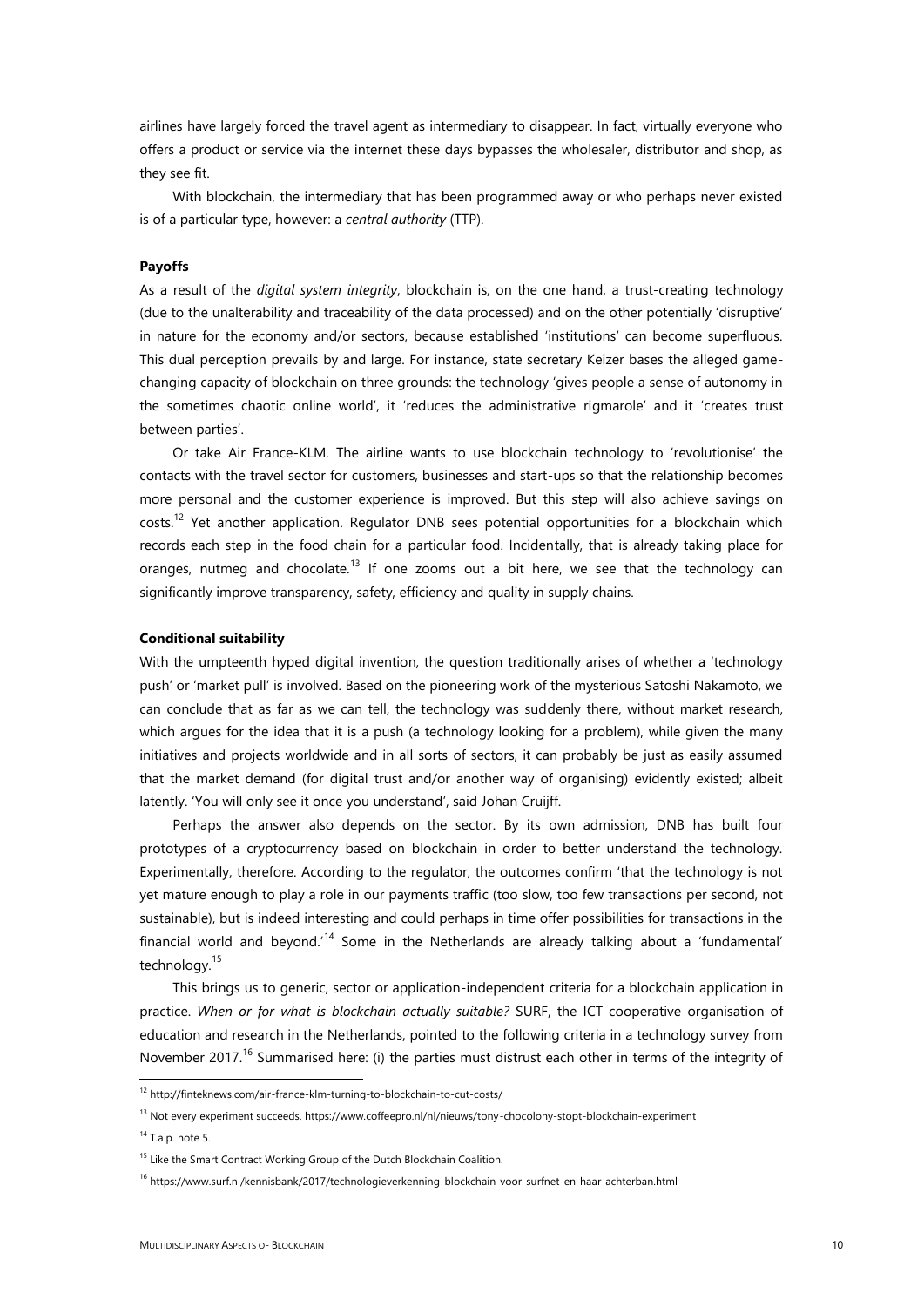the (administrative) data processing, (ii) the current TTP is not satisfactory (too expensive, too slow, unreliable), (iii) transparency is a condition or may not pose any (legal) impediment, (iv) multiple independent parties must create blocks (because otherwise the blockchain has no added value above a TTP), and (v) a sound business model is required (because otherwise participants will stay away on account of high investments and operational costs in order to get adequate computing power).

At this time, we propose that the evaluation process should in any event start with the question of whether parties actually *want* to cooperate, particularly for supply chain blockchains. This sounds like a no-brainer but should not be taken for granted. A survey among 1,500 European companies shows that 83% expect a great deal from blockchain applications, but that just 2% are willing to work with others on this. The rest apparently do not want to share knowledge.<sup>17</sup>

#### **Conclusions**

'Money matters without the bank' is how School-TV described blockchain.<sup>18</sup> It is difficult to state more concisely what a practical application of a blockchain would in theory encompass. Proponents always point to the creation of trust and reduction in bureaucracy. Pragmatics, who are not diametrically opposite this position, but rather diagonally, are moderately positive about blockchain and in principle are keeping an open mind, partly because this - composite and complex - information technology is not yet adequately clear, technically or otherwise.

Actual opponents seem to be few, but might be found among the existing trusted third parties, such as central authorities. The negative environmental effects of the public and permissionless blockchain model are frequently pointed out, however, because 'mining' tokens requires an extraordinary amount of computing power and therefore energy. Other objections, or perhaps more accurately, functional limitations and design requirements, are based on the existing legal frameworks. To name two legal clusters: regulations for the processing of personal data and regulations relating to agreements: the law of contracts. But the law is much broader, of course.

## **Analyses**

- We would expect that politicians, just given the many divergent and parallel changes in our society brought about by digitalisation<sup>19</sup>, would be reticent about economic or sectoral disruption because stability is so important. Dutch government members are embracing 'transformative technologies' but there has been little talk of conditions or preconditions, perhaps with the exception of the general desire that there be adequate 'cybersecurity'.
- Lawfulness is a *conditio sine qua non* for every blockchain application. From the development phase (usually open source software) through to the production environment (also cross border). Everything must be in accordance with the legislation governing privacy, contracts, security, finance, tax, identity, and, for instance, evidence.
- Furthermore, economic disruption must also take place lawfully, i.e. blockchain may not disrupt any 'level playing field' or, as the case may be, may not be in contravention of economic law or competition law. Napster's innovative P2P application for sharing music files online was in any

<sup>17</sup> https://www.techzine.be/nieuws/19945/europese-bedrijven-willen-niet-samenwerken-rond-blockchain.html and

https://www.cognizant.com/whitepapers/blockchain-in-europe-closing-the-strategy-gap-codex3320.pdf

<sup>18</sup> https://schooltv.nl/video/wat-is-blockchain-geldzaken-zonder-bank/

<sup>&</sup>lt;sup>19</sup> Adjacent to this: there is growing criticism of the digitalising government from the National Ombudsman, Consumentenbond (Consumers' Association) and the Council of State.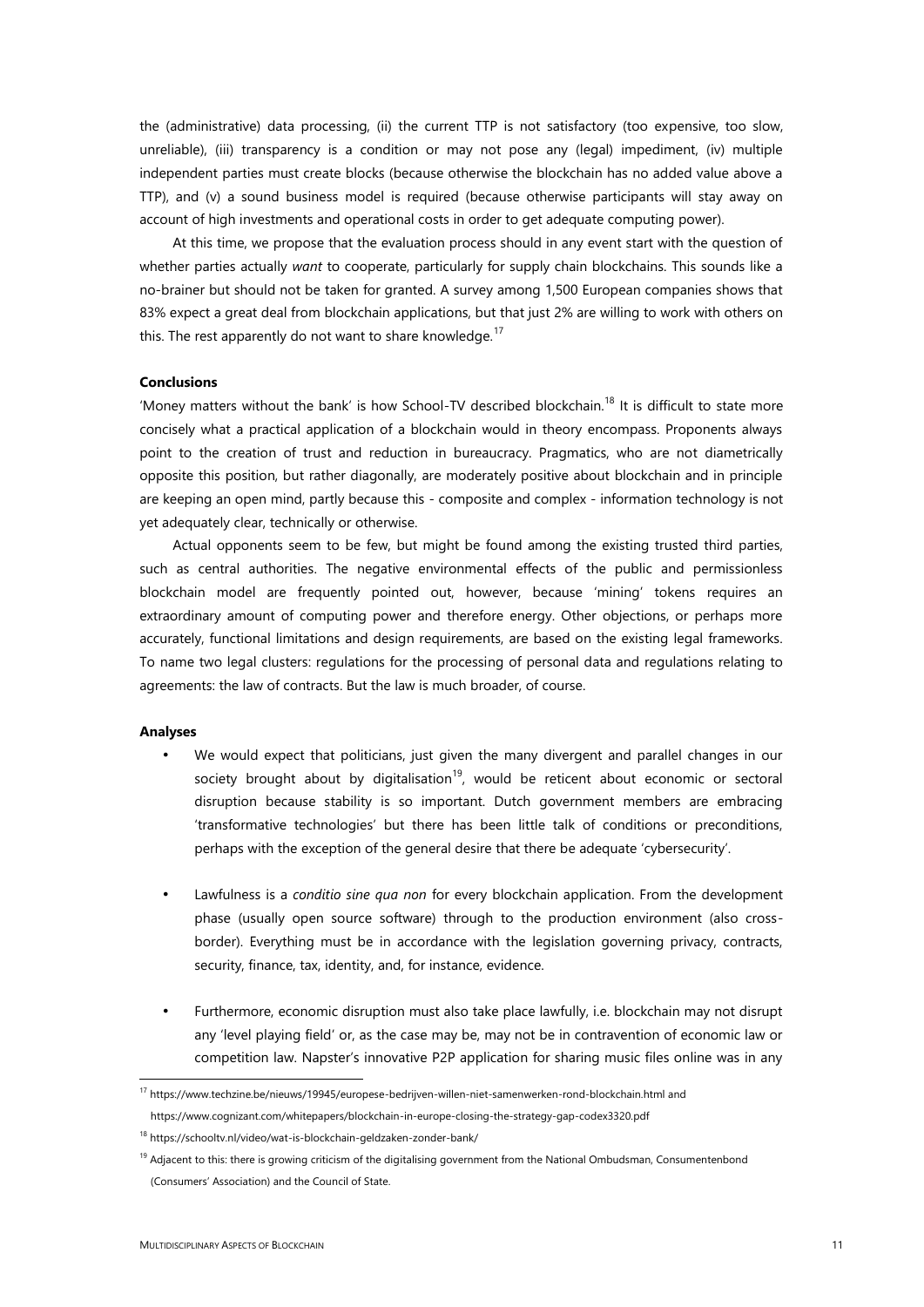event unlawful under US copyright law, which was confirmed at a later point in time by the highest court of the United States.<sup>20</sup>

 Blockchain applications are only operational when the network is available. Telecommunications disruptions in the European Union are primarily (62%) caused by (i) software errors and (ii) defective hardware, according to an analysis by ENISA, the European agency for network and information security.<sup>21</sup> Digital attacks accounted for just 2.5% of incidents in 2017. The figures point to a general sore spot of the information society: *inadequate digital quality*. If this technology aims to create trust through intrinsic system integrity, it may not be lacking in quality.

<sup>&</sup>lt;sup>20</sup> In MGV v. Grokster (545 U.S. 913 (2005)) the Supreme Court decided that the developers of peer-to-peer networks could be held liable if this software was offered as a means for infringing copyrights.

<sup>21</sup> https://www.enisa.europa.eu/news/enisa-news/169-telecom-incidents-reported-extreme-weather-major-factor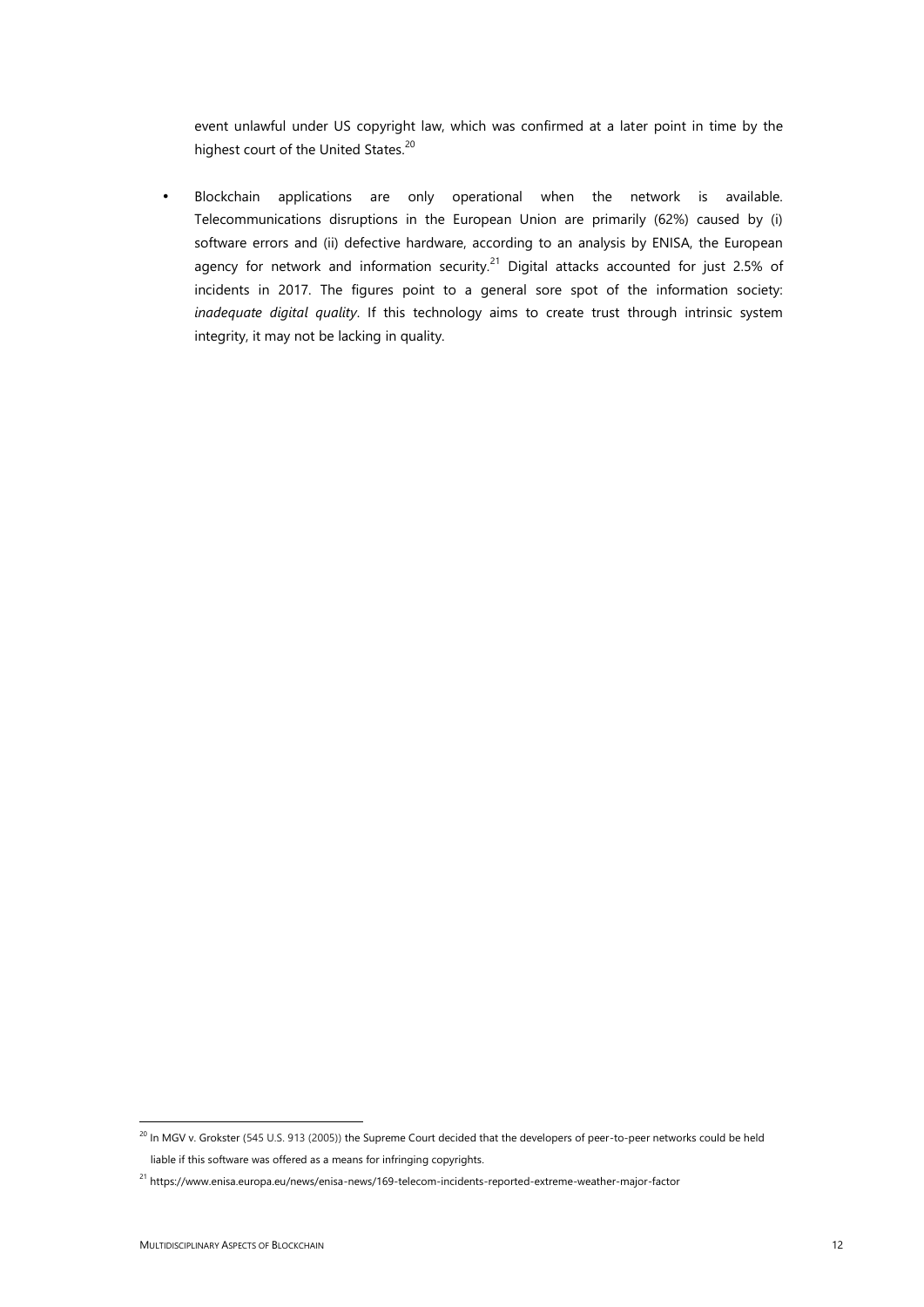# **2 The first scope of application: cryptocurrencies**

#### *Laurens Thissen*

**There is no denying that blockchain is a new IT hype. Some even seem to assign intrinsic value to blockchain. Just as others assigned such value to 'the Cloud' during the last decade and to the internet at the end of the 1990s. But, as always, time will show that it is not the technology itself which has (intrinsic) value, but that the value lies in applying the technology. Blockchain technology promises to have a number of valuable, even disruptive possible applications. The most sweeping promise is that blockchain will make our trusted third parties, such as banks, civil-law notaries, certification authorities and certain government authorities, etc., superfluous. In many, if not all, areas, this technology first has to prove itself, however. But virtual currencies are already well on their way.**

## **What are virtual currencies?**

Virtual currencies – also referred to as cryptocurrencies or 'cryptos'<sup>22</sup> - is a collective term for blockchain applications in which the crypto, whose units are referred to as 'coins', serves as a means of payment.<sup>23</sup> Well-known examples include Bitcoin, Litecoin, Ether and Ripple. Cryptos are issued in an 'initial coin offering' (ICO). The crypto-issuer tries to attract investors, who receive cryptos in exchange for their investment. The issuer usually publishes a white paper explaining why the investment is an attractive one.

The informal character of the ICO is typical. This is in stark contrast to the initial public offering (IPO) of shares on a market. After all, strict legislation and regulation applies to the IPO process and the process is subject to supervision by regulators, in order to determine, among other things, how many shares are offered for sale and at what price, for instance. To that extent, an ICO still most resembles a form of crowdfunding. But certainly a successful one. On the reference date of 17 October 2018, the counter for 2018 was already at 894 ICOs, whereby a total of USD 21,356,115,254 $^{24}$  had been raised.

## **A cryptocurrency is not money**

People should realise that cryptocurrency is not 'money' in the sense of legal tender. According to the European Central Bank, it does not have the characteristics of money: it is not issued by a (recognised) central authority, for instance, and is not a generally accepted means of payment. The Dutch government, central bank and financial markets regulator (AFM) agree with this position.

The traditional financial sector is highly regulated. The issuing of official means of payment is reserved for the state - as it should be; banks are bound by a materially demanding licensing requirement, financial products are subject to all sorts of restrictions, particularly also laws and regulations to protect consumers, and De Nederlandsche Bank and the AFM supervise this branch of industry closely. A consequence of not recognising cryptos as legal tender is that the aforementioned

<sup>&</sup>lt;sup>22</sup> Strictly speaking, virtual currency is the collective term for money that only exists virtually or digitally, and also includes 'cryptographic currency'. 'Cryptographic currency' is money based on blockchain and cryptography and is referred to in this article as 'crypto'.

<sup>&</sup>lt;sup>23</sup> Blockchain technology can assign more than just monetary value to cryptos. In addition to coins, there are 'tokens', which can have (infinitely many) other functions than just the exchange of monetary value. For instance, tokens can encompass rights, certificates, titles, smart contracts, etc. Cryptos as discussed in this article can be interpreted as 'coins' or 'payment tokens'. Other tokens, which can be categorised as utility tokens or asset tokens, fall outside the scope of this article.

<sup>&</sup>lt;sup>24</sup> Source: www.coinschedule.com/stats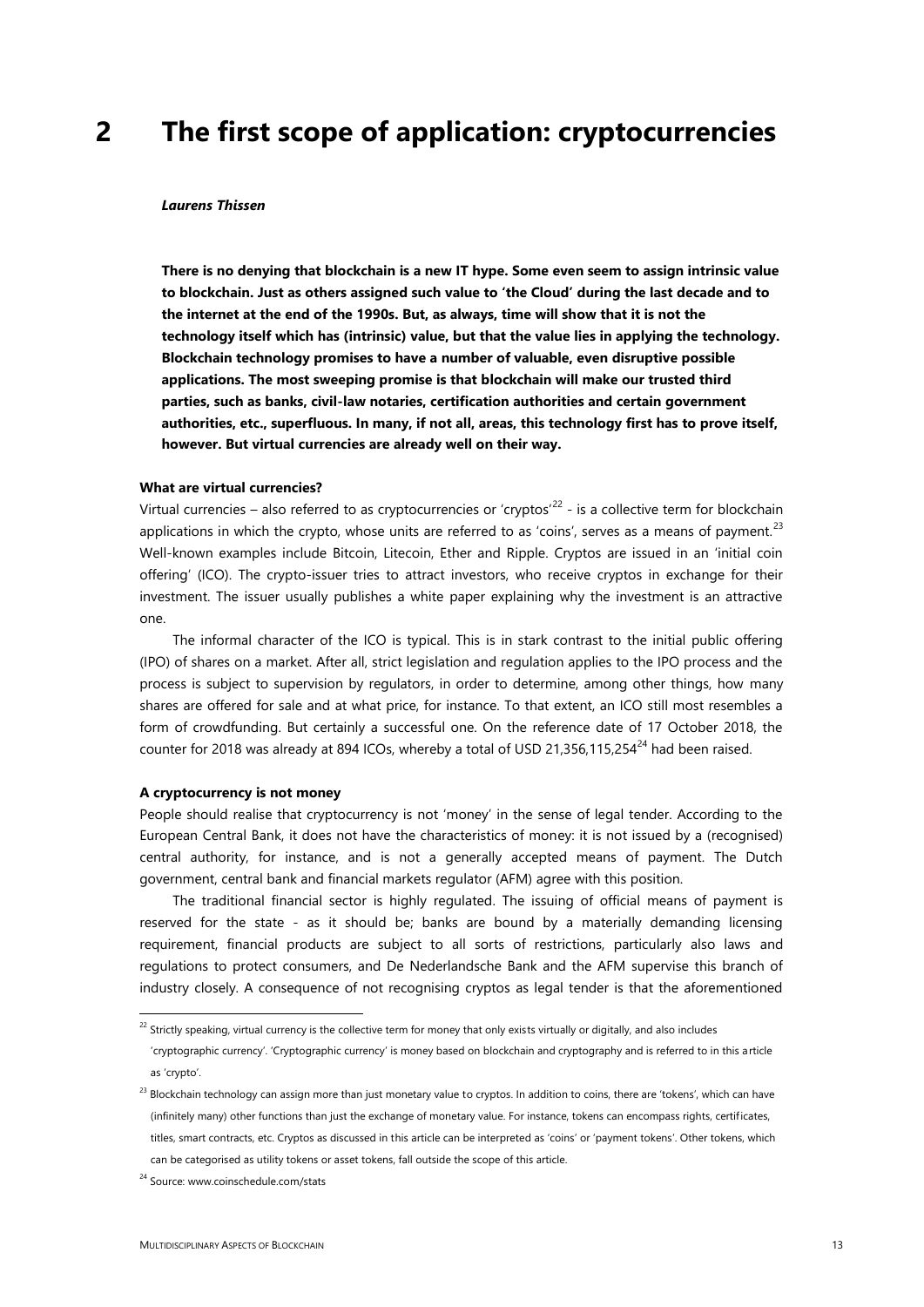legislation and the current tax/civil law does not apply to cryptocurrencies, or at least not automatically. Bitcoin has, incidentally, been recognised in the case law of (lower) Dutch courts as a 'means of exchange'.

# **Valuation**

Money in its oldest forms never left any doubts about its value. After all, the Roman soldier of yore could easily estimate the value of his monthly wage, paid out at the time in scarce salt (in Latin: *salis*, which later evolved into 'salary'). As could people later on in history, whose claim on a share in gold holdings was evidenced by a note, and by people now who have a (virtual) claim on the bank.

The value of a cryptocurrency is harder to determine. Unlike the value of a share, the value of a crypto does not correlate (measurably) to the value of a business. The value of the crypto is based virtually entirely on the confidence that exists in the (organisation and business case behind the) crypto and the (adoption of the) possibilities for application it presents. Because blockchain and therefore cryptocurrencies as well seem to have unlimited application possibilities, there are different business cases behind the different cryptocurrencies and investing can be attractive for various reasons. This applies all the more if the issuer of the cryptocurrency is backed by an organisation (or consortium of organisations) that enjoys a measure of trust in its respective industry. The common denominator of all cryptocurrencies is that after the ICO, the issue of new cryptos is impossible or limited, after which the crypto can be traded. The value of the crypto is subsequently determined based on good old demand and supply.

#### **Role in economic transactions**

Unlike in certain developing countries where Bitcoin is more trusted and is therefore preferred above the local currency as a means of payment, there has not yet been wide adoption of cryptocurrencies on the Dutch market. The legitimate transactions that are settled in the Netherlands using these means are perhaps still negligible compared to euro transactions. But the point is that *there are indeed transactions being settled in cryptos*, and the transactions are growing in both number and value. As the technology develops and improves, acceptance and adoption will grow. And as adoption grows, cryptos will assume an increasingly important role in (international) payments. Cryptos are here to stay; this is a factor which must undeniably be taken into account socio-economically and legally.

#### **Regulation?**

As stated, the regulation for the traditional financial sector does not apply to cryptocurrency. Regulations are conspicuous by their absence when it comes to cryptos, therefore. Anyone who considers themselves capable (rightly or otherwise) can therefore issue a crypto. And in the absence of any intrinsic value of the crypto, the value is determined by the confidence that the market has (however well-founded or misplaced) in the particular coin (i.e. in the business case or organisation behind it). Or simply by whatever some loon will pay for it. That could be a great deal, as is presently the case for Bitcoin, or (virtually) nothing, as is the case for many other cryptos.

It is precisely because of the legal limbo surrounding cryptocurrencies, in combination with their growing importance and the potentially disruptive applications, that regulation will be needed in the long term. International, European and Dutch financial regulators still have a sceptical, wait-and-see attitude when it comes to cryptos. The initial trivialising of cryptos by the regulators, because they are reportedly used by just a small group, has since made way for repeated warnings about the risks. It therefore seems that the regulators have also gradually come to the realisation that the regulation of cryptos as a financial asset is both desirable and necessary. Political calls for regulation are also being heard.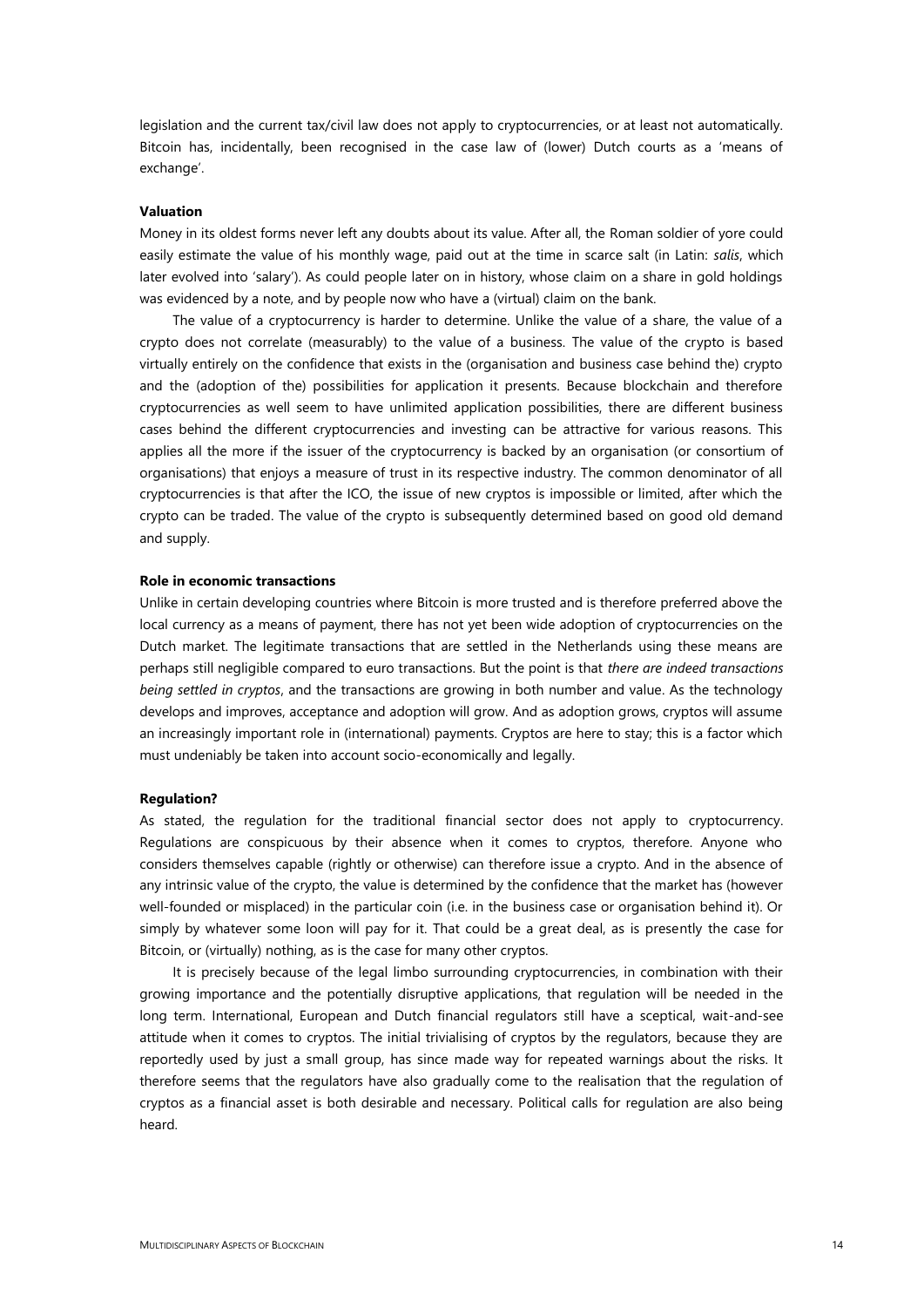#### **Laws and regulation**

Legislative initiatives in the Netherlands and in the European Union are still in the exploratory phase. The European Securities and Markets Authority takes the view, for instance, that ICOs fall under the European directives already in force.<sup>25</sup> The practicality of this seems limited in the Netherlands, however, since the AFM has hinted that ICOs can be set up so that they fall outside the formal and material scope of application of the Financial Supervision Act, which is based on the aforementioned directives. In order to legally interpret an ICO and cryptocurrency, therefore, case law must be relied on, mainly from lower courts, which, on the one hand, is extremely casuistic in nature and, on the other, produces different outcomes in different jurisdictions. This latter effect is due in part to the fact that some states, including certain EU member states, have indeed regulated cryptocurrency to a greater or lesser extent, though not in the same manner. To mention two extremes: some countries have already introduced their own 'state crypto' with related regulatory legislation, while other countries have a total ban on trading in cryptos.

There are also no concrete initiatives at the global level. Even though regulation at the global level, via bilateral or multilateral treaties or otherwise, is in fact desirable. After all, payments travel across borders. Legal certainty is essential for international commerce. And international differences in legislation are not conducive for legal certainty, to put it mildly. It would even be disastrous for legal certainty if payments in cryptocurrencies were to have different (legal) effects from country to country or were not regarded as payment in discharge of an obligation in certain countries. This therefore requires not only regulation of cryptos as part of the financial market, but also regulation (or better: recognition) of cryptos in private law.

# **Adoption of the technology dictates the standards**

The fact that firm regulatory initiatives have not yet emerged is not surprising in and of itself. The technology is relatively young and still evolving. Different blockchain programmers still use different definitions of blockchain, for instance, and certain blockchain practical cases sometimes do not even satisfy the definition of blockchain used by the particular blockchain programmer himself. In the absence of consensus in the crypto community and given the evolution that cryptos will undoubtedly still undergo, it cannot presently be determined which crypto technology, or variant thereof, or application thereof, will be adopted by the market, and therefore what degree of regulation and what regulatory regime will be desirable. Such consensus and the ensuing widespread support from the crypto community itself, the business sector and later politics will still have to precede any concrete international regulation.

#### **Insights**

- Cryptocurrencies are globally the most widely adopted practical case of blockchain technology and seem to have secured a permanent place in socio-economic commerce.
- Because of the growing importance of virtual currency in commerce and the potentially disruptive uses of the technology, regulation seems necessary.
- The legal certainty that is essential for international commerce necessitates regulation at the international level, both in relation to virtual currency as part of the financial markets and in private law.

<sup>&</sup>lt;sup>25</sup> Directive 2003/71 (Prospectus Directive), Directive 2014/65 (Markets in Financial Instruments Directive), Directive 2011/61 (Alternative Investment Fund Managers Directive) and Directive 2015/849 (Fourth Anti-Money Laundering Directive).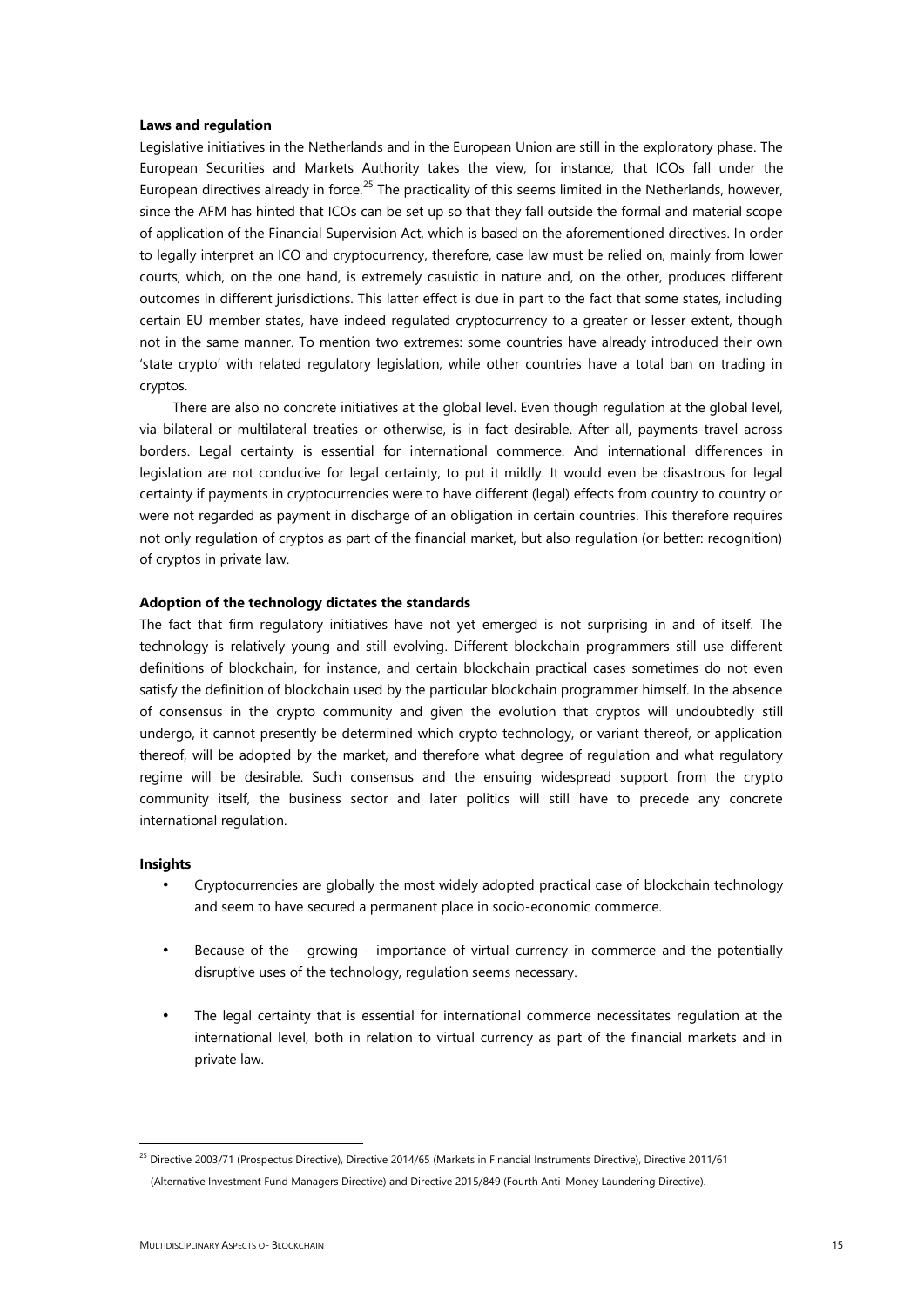Depending on how crypto technology and its applications evolve, crystallise out and are adopted by the market, the need for regulation can be materially assessed.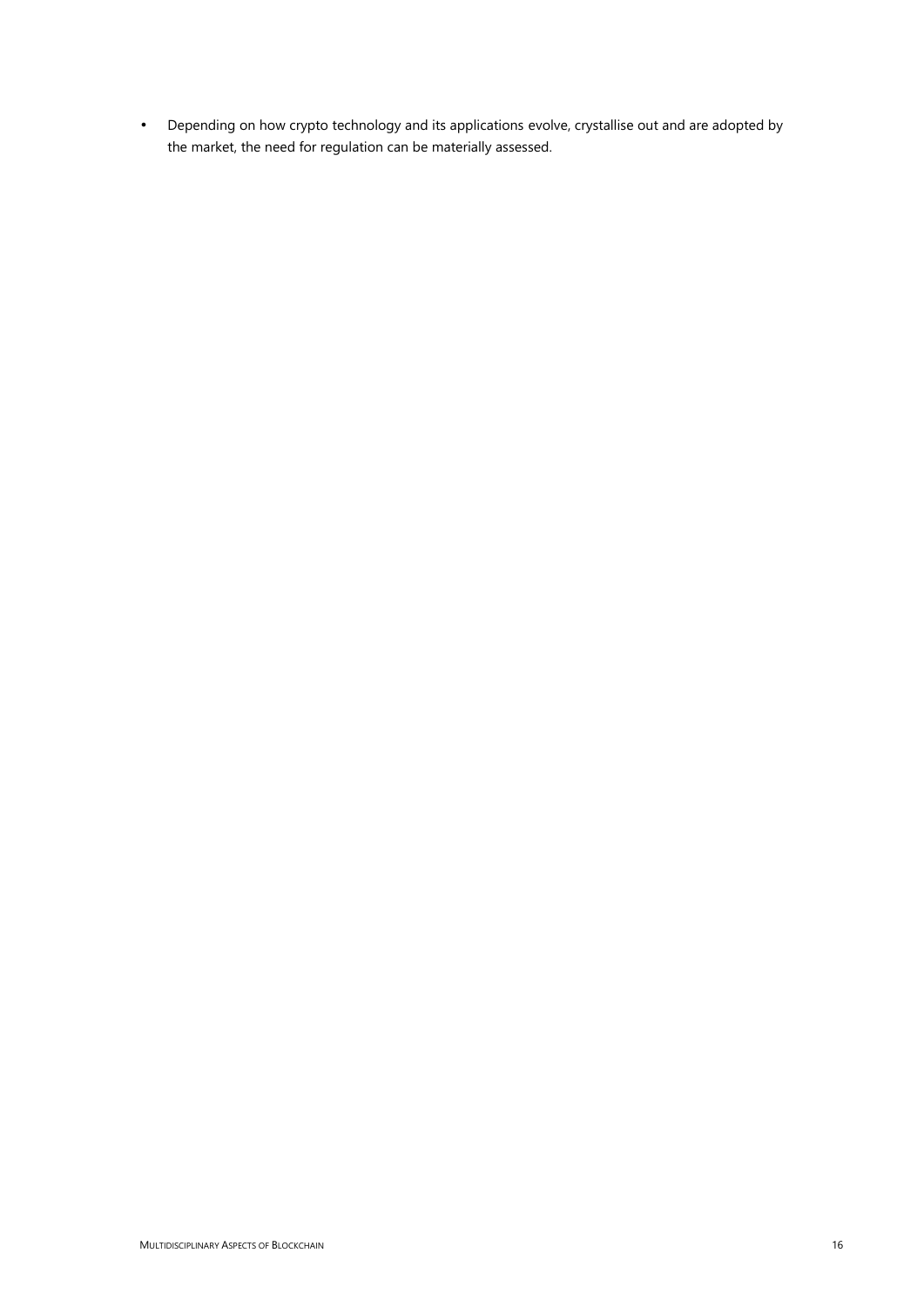# **3 Digital competences for blockchain**

#### *Liesbeth Ruoff–van Welzen*

**Like many other technical innovations, there are still very few accepted descriptions of the skills, competences and knowledge required to use blockchain. This decentralised database technology is often discussed in master classes, short-term training courses and seminars, where early adopters, developers and users share their experiences and findings while discussing use cases in practice. In this article, we describe the results of a search for the skills and competences of mostly Dutch early users in terms of their digital skill profiles, and the lessons we can learn from them. We start by providing relevant background information in the context of the discussions about digital skills in the European Union.**

# **The context**

A new digital technology such as blockchain generally requires a long lead time, partly because of its immature character. Important features during the maturing process of an innovation include acceptance and trust by its users by demonstrating its effective use. How is trust achieved in these digitised processes? One thing is certain: it is not enough just to test the technology. Added to that, the talents and educational background of the people involved in building and using the technology also play an important role.

It was Paul Strassmann who drew our attention to the importance of *human capital* in his book *Information Productivity; Assessing the Information Management Costs of U.S. Industrial Corporations.*<sup>26</sup> He came to the conclusion that an organisation's investments in employees with suitable skills were higher than those in hardware and software. On the other hand, he also concluded that these investments in human capital were much more profitable, i.e. the returns were higher $^{27}$ .

There is a growing focus on digital skills in Europe. For the first time the *ICT Rolling Plan for ICT Standardisation*<sup>28</sup> includes e-skills and e-learning as subjects. Based on this plan in Europe, a budget can be allocated in the multiannual plan<sup>29</sup>. The e-Competence Framework or e-CF<sup>30</sup> constitutes the basis for the standardisation of e-skills and e-learning in the European Union. This framework has a long history. In 2002, the first steps were taken to investigate and discuss the growing gap between supply and demand for digital skills in the European market. It appeared necessary to develop a single common definition framework for referring to digital skills in the European countries and to resolve any discrepancies.

In 2016, e-CF was established as a standard. In that framework (version 3.0), 40 generic competencies were defined in five competence areas, i.e. (i) plan, (ii) build, (iii) run, (iv) enable and (v) manage. In the definition of the competences, links can be made to Components of knowledge and

<sup>26</sup> http://www.infoeconomics.com/info-productivity.php

<sup>&</sup>lt;sup>27</sup> http://www.strassmann.com/pubs/computerworld/rankings/ip\_rankings\_v3.pdf

<sup>&</sup>lt;sup>28</sup> https://ec.europa.eu/growth/content/2018-rolling-plan-ict-standardisation-released\_en

<sup>29</sup> https://ec.europa.eu/digital-single-market/en/news/digital-single-market-mid-term-review

<sup>30</sup> http://www.ecompetences.eu/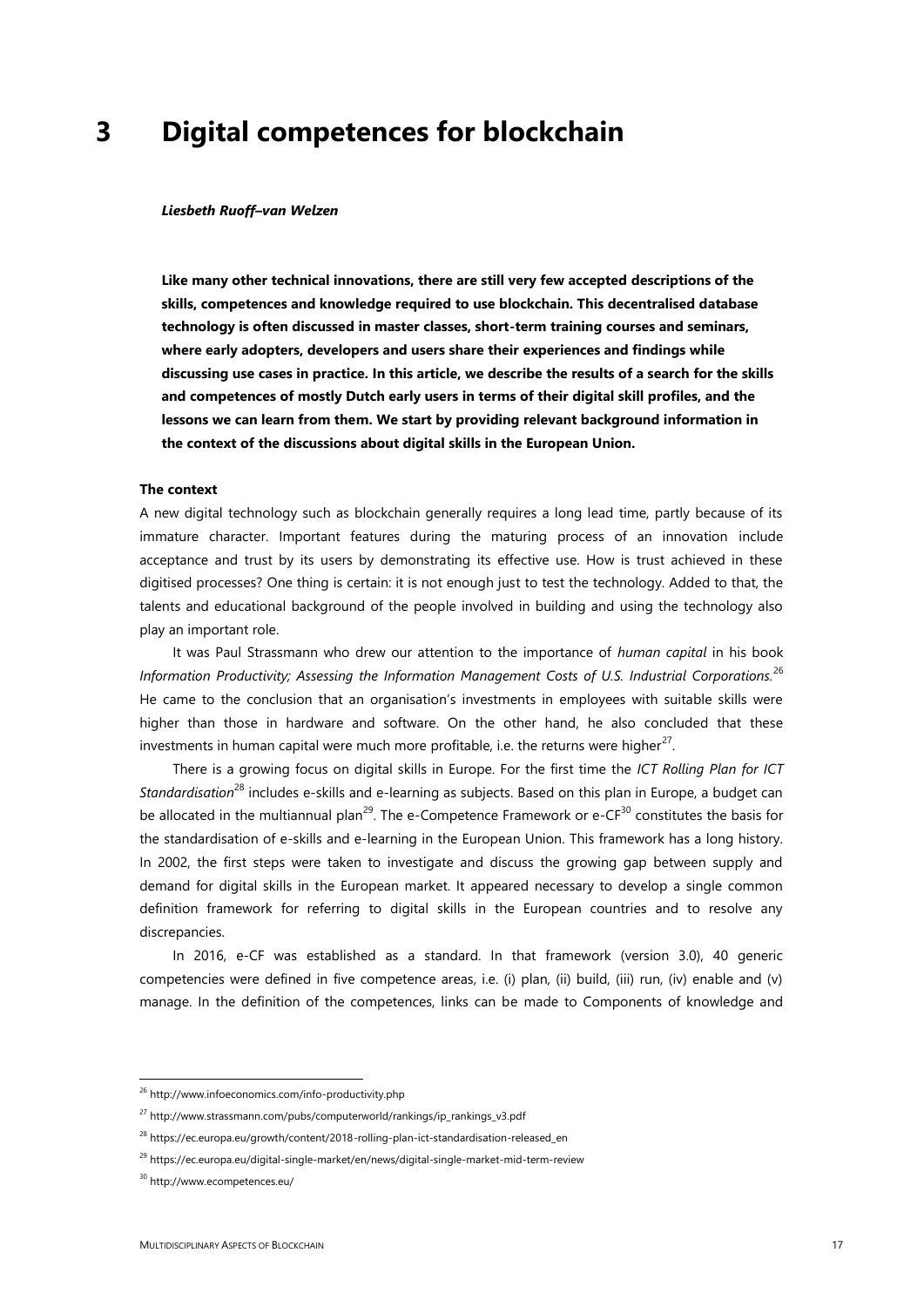skills and to Role profiles $31$ . The European Commission formulated 30 of these links. Tools were developed to deal with the following links from e-CF:

- a switch from the profiles to job descriptions in ESCO, the language used by all European countries to communicate about the labour market;
- a mapping to the learning levels of the European Qualifications Framework;
- a list of results of a project or activity, which makes it possible to switch to competences;
- l links were made to SFIA<sup>32</sup> and the RACI<sup>33</sup> model.

Worldwide, the independent and non-commercial development of ideas related to digital skills has its place in IP3<sup>34</sup> as part of IFIP<sup>35</sup>. IFIP is the Worldwide Federation of national IT professional organisations, similar KNVI in the Netherlands. The cooperation of IP3 engenders trust in the accreditation and certification process. From the start, SFIA was used as a basis for the descriptions of digital skills, but IP3 also established<sup>36</sup> the e-CF framework, as appeared at WCC 2018 in Poznan<sup>37</sup>.

In the Netherlands we have the public-private Dutch Blockchain Coalition, which focuses on reliable and socially accepted blockchain applications.<sup>38</sup> A human capital agenda is now available that specifies which knowledge, skills and behavioural competences can be requested in the various domains relevant to blockchain. Many different suppliers and customers are involved in blockchain.

One particular blockchain ecosystem description in the Netherlands distinguished seven different segments among the customers and nine among the suppliers<sup>39</sup>. The spectrum ranges from providers of cryptocurrencies to financing, with, among others, the technical developers in between. Trust cannot exist without mutual understanding. All players on both the supplier and customer sides will require digital skills to understand each other and use this new solution together.

## **Blockchain digital skills**

For our search, we looked at the digital skills, competences and other skills of Dutch early users, all of whom are affiliated to the Dutch Blockchain Coalition. We used the e-CF framework and the e-CF® NEXT developed by  $EXIN^{40}$ . The first striking findings can be described as follows:

- 1. All profiles have four e-CF competences in common: (i) Technology Trend Monitoring, (ii) Information and Knowledge Management, (iii) Relationship Management and (iv) Business Change Management at the highest levels $^{41}$ .
	- a. Among these competences, the following skills play a role:
		- i. identifying commercial benefits and improvements using new applications
		- ii. collecting internal and external knowledge and information needs
		- iii. creating realistic expectations to support the development of mutual trust

<sup>31</sup> –Part 2: User Guide: http://www.ecompetences.eu/ict-professional-profiles/

<sup>32</sup> www.sfia-online.org

<sup>33</sup> . http://www.valuebasedmanagement.net/methods\_raci.html

<sup>34</sup> https://www.ipthree.org/ IP3, the 'International Professional Practice Partnership' is leading the development of the ICT professions group worldwide.

<sup>35</sup> International Federation for Information Processing (IFIP). http://www.ifip.org/

<sup>36</sup> https://www.ipthree.org/knowledge-portal/

<sup>37</sup> https://www.ipthree.org/knowledge-portal/wcc2018-frameworks/

<sup>&</sup>lt;sup>38</sup>https://www.cencenelec.eu/News/Brief\_News/Pages/NEWS-2016-023.aspx

<sup>&</sup>lt;sup>39</sup> Blockchain ecosystem, version 0.7, June 2018, Economic Board Utrecht

<sup>40</sup> https://www.exin.com/e-cfr-next?language\_content\_entity=nl

<sup>41</sup> http://www.ecompetences.eu/wp-content/uploads/2014/02/European-e-Competence-Framework-3.0\_CEN\_CWA\_16234-1\_2014.pdf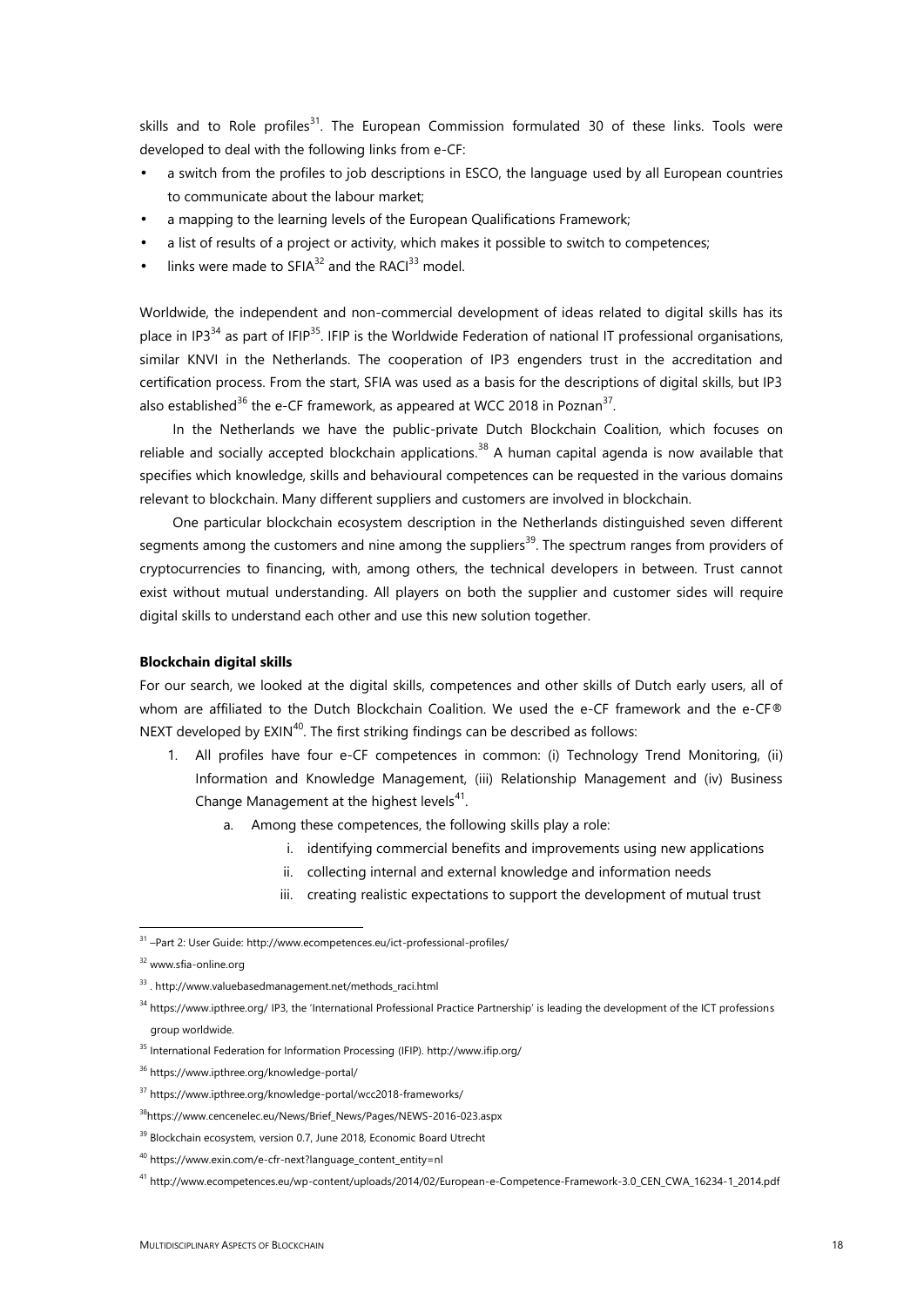- iv. analysing the costs and benefits of the implementation of new ICT solutions.
- b. The knowledge component in these competences includes:
	- i. knowledge of organisational processes both internal processes and the processes of customers – including decision-making, budgeting and management structure
	- ii. understanding the impact of new ICT solutions on business processes
	- iii. understanding the impact of new ICT solutions on the organisation and employees
	- iv. understanding the legal implications of new ICT solutions.
- 2. At least two approaches are possible: skills and knowledge exist either from the perspective of electronic engineering / networks or from documents / information processing.
- 3. The role in the organisation is important in determining the necessary digital skills. For example, is it the role of the blockchain application builder or introducing / supporting its implementation – that is, when using or managing blockchain in an organisation?
- 4. A thorough knowledge of an industry or professional group is also necessary to ensure success.
- 5. An understanding of network and information security in general and cryptography in particular is also necessary.

In general, it can be said that at senior level the first users and developers of blockchain applications in the Netherlands are characterised by a wide range of competences. A translation of these findings into currently available talent should not be a problem.

## **Ambition but no policy**

The abundance of existing and impending digital laws and regulations and digital policy notes by the new government is testimony to its ambition. After the *National Cyber Security Agenda* of 21 April 2018, which included seven 'solid' ambitions, and the *Dutch Digitisation Strategy* of 3 June 2018, the strategy of '*The Netherlands Digital'* is now in place. This strategy was made public on 16 June 2018 by State Secretary Keijzer (Economic Affairs and Climate), Minister Grapperhaus (Justice and Security) and State Secretary Knops (Home Affairs and Kingdom Affairs). The main focus was on the following three ambitions:

- leading the way and taking advantage of opportunities;
- $\int$  getting everyone to join in and cooperate;
- ) building trust in the digital future.

The situation on the ground is very different. The task of maintaining digital skills is left entirely to emplovers and employees<sup>42</sup>. The memorandum recognises, for example, that small and medium-sized businesses are traditionally the job engine of the Dutch economy and at the same time notes that the possibilities of digitisation are not sufficiently used<sup>43</sup>. It is argued that 'Entrepreneurs, amongst others, say that they don't know which digital innovations give them the best return and how to implement them.' Paul Strassmann's research<sup>44</sup> showed a long time ago that investing in *human capital* yields the highest return.

<sup>&</sup>lt;sup>42</sup> P. 31 in 'Nederland digitaal' [The Netherlands Digital']

https://www.rijksoverheid.nl/documenten/rapporten/2018/06/01/nederlandse-digitaliseringsstrategie

<sup>43</sup> P. 17 in 'Nederland digitaal' [The Netherlands Digital'].

<sup>&</sup>lt;sup>44</sup> Ref. to notes 1, 2.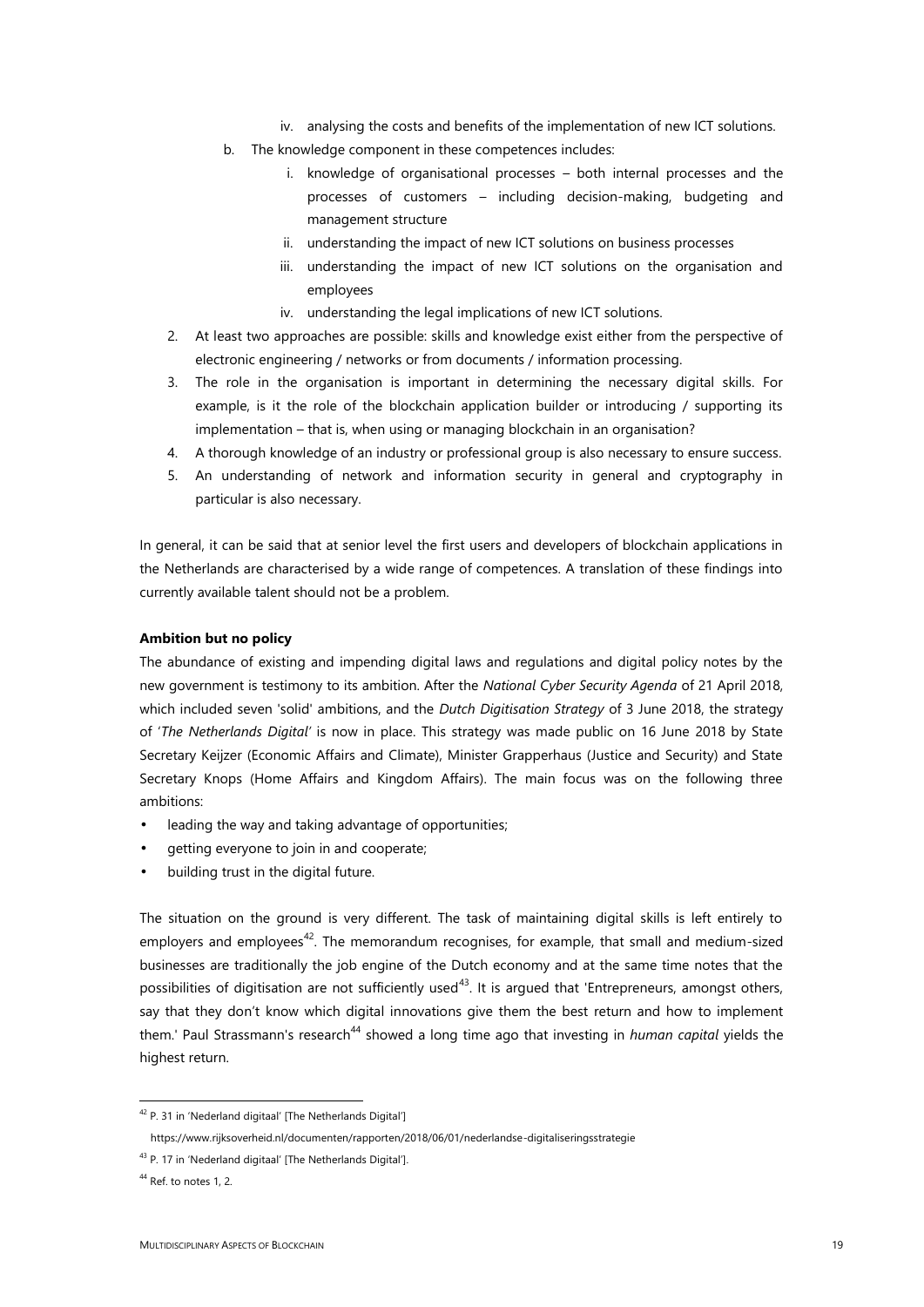Government policy to fill this gap has *not* been formulated in the Dutch Digitisation strategy. For example, the ambition 'Trust in the digital future' has not been translated into a structural policy to continuously maintain digital skills across the full scope of Dutch society and increase them, where necessary. Without sufficient knowledge, trust will not be easy to develop.

#### **The European Union**

In Europe, initiatives are being taken in the field of digital skills. In addition to competences, the European standards committee CEN / TC 428<sup>45</sup>, ICT Professionalism and Digital competences (formerly the E-competences standards committee), now also deals with ethical standards, ICT knowledge, training curricula and certification. CEN / TC 428 shows that the maturing of the ICT profession is supported in all sectors, both public and private. Standards contribute to this and serve as a basis for taking national and international action.

# **Conclusion**

The findings and description of the Dutch situation are the first step towards achieving the necessary digital skill sets in the blockchain domain<sup>46</sup>. It is not merely new skills that are needed; seniority and experience with various blockchain components are also required so that the possibilities of this technology are embedded in order to successfully transform business processes.

In addition, Dutch government policy will soon have to recognise the importance of digital skills for both customers and blockchain application providers. The competitive position of the Netherlands, especially in the blockchain area, depends on the digital skills of the builders, implementers and inventors of blockchain applications. It is still too early to talk about objectively testing and assessing these digital skills.

#### **Points of focus**

- The parties concerned must realise that blockchain digital skills currently consist of a combination of previously acquired competences, with newly acquired experience and knowledge.
- The importance of digital skills to enable IT professionals to stand out in the international market must be acknowledged.
- Do not focus purely on digital skills, but take a broader perspective as a starting point. This applies to both the providers and the customers of blockchain applications.
- Internationally trusted and acknowledged frameworks for digital skills offer a good handle for gaining the right skills and thereby creating trust in organisations and externally in society. Objectively testing and assessing these skills is a necessary next step. Unfortunately, we are not yet that far, certainly not in the Netherlands.

<sup>45</sup> https://www.cencenelec.eu/News/Brief\_News/Pages/NEWS-2016-023.aspx

<sup>46</sup> A summary of all currently specified skills in the blockchain domain: https://patrickmn.com/security/why-blockchain-is-so-hard-to understand/.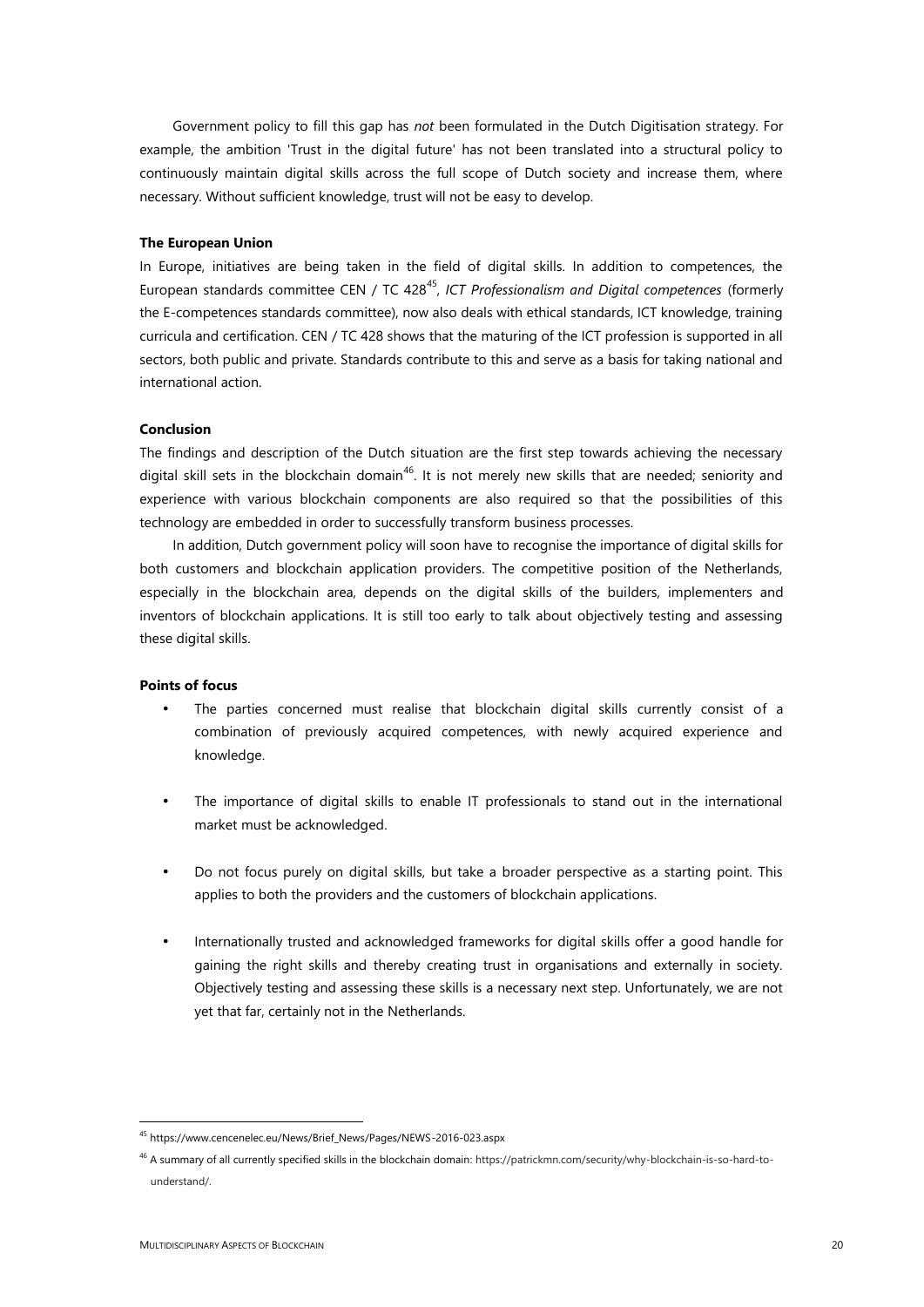# **4 Blockchain from a cybersecurity perspective**

#### *Jan Nienhuis*

**Blockchain technology is capable of changing the world and has apparently already started to do so. At the same time, digital threats such as digital burglaries, data leaks and theft are increasing. Privacy and information security are therefore important issues in our society. The protection of electronic data – cybersecurity – traditionally starts with risk awareness. A single protection measure in itself is insufficient to cover any risk. These principles also apply to blockchain applications, as the cryptography at its base is constantly evolving. A system considered safe now may be deciphered within minutes in a few years' time. The challenge is to keep up with developments. The biggest security risk for a blockchain is private key management.**

#### **Basics**

In the field of information security, cybersecurity involves the protection of electronic data. Cybersecurity starts with risk awareness. Which data cannot be missed, made public or accidentally changed? What are the consequences? What is the probability of an incident? A risk profile is used to create a data classification. This analysis produces guidelines for proportional measures. Then technical solutions are usually purchased and implemented.

One possible measure is the use of a blockchain. However, it is considered unwise to depend on a single security measure. A package of measures and techniques is usually applied according to the principle of *defence-in-depth.*<sup>47</sup>

In this article, we work on the basis of the "*CIA triad*". CIA in this context stands for Confidentiality, Integrity and Availability. These are the core concepts of information security. The balance of these three aspects defines the nature and scaling of security measures for a given data set, classification or process. Later in this chapter, cybersecurity by and for blockchains will be reviewed from these three perspectives.

For a proper analysis of the security properties of blockchain technology, it is important to focus on the objective of the design: a decentralised, public ledger (*distributed ledger*) whose purpose is to validate and record transactions. Three conditions must be met: transactions must be verifiably unique, the unique transactions must be certified and the transactions must be distributed to the participants. All three are accomplished using cryptography, which is the basis of any blockchain.

<sup>47</sup> (ISC)2. (2015). *Official (ISC)2 Guide to the CISSP CBK (fourth edition).* Boca, Raton, London, New York: CRC Press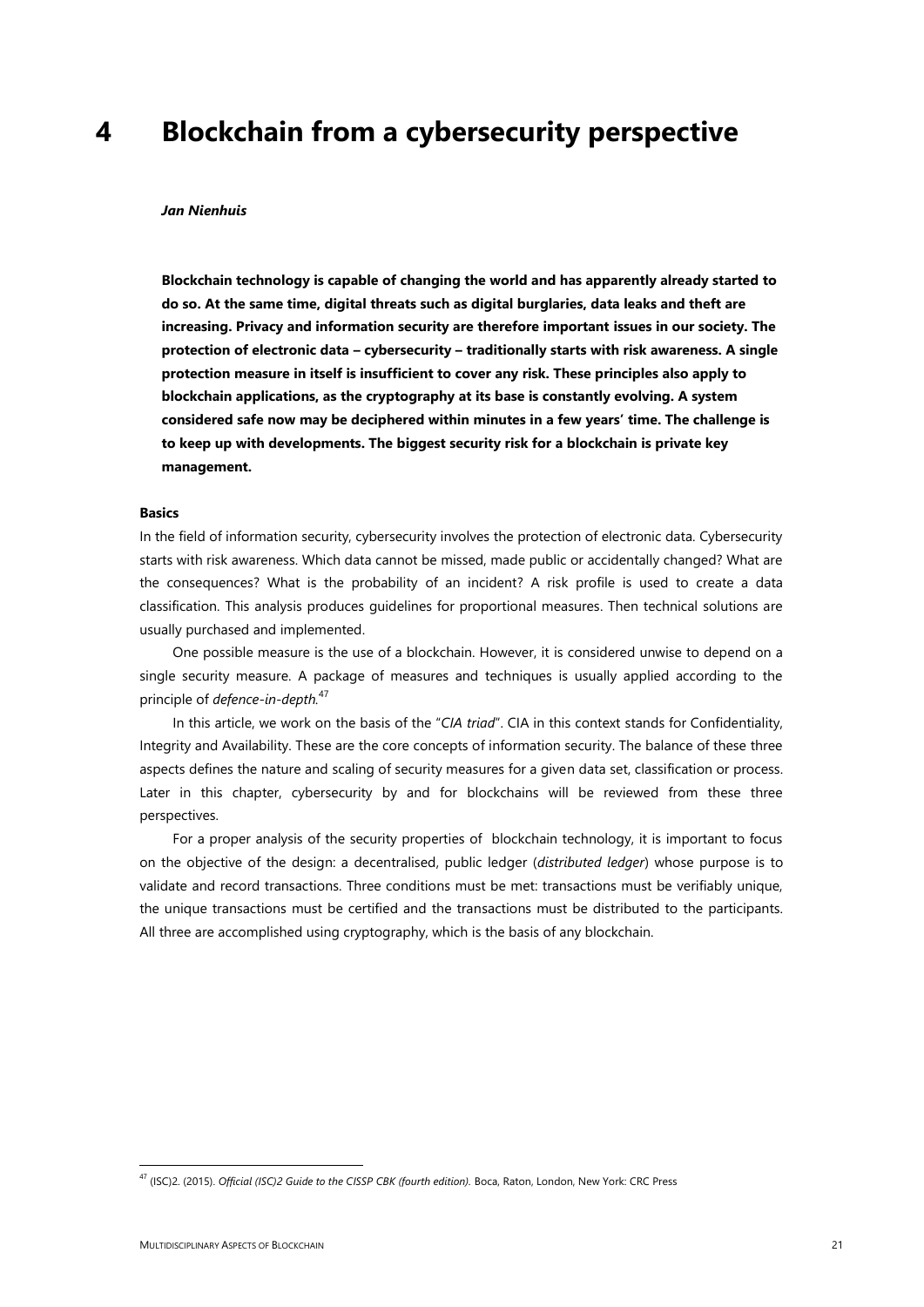# **Asymmetric cryptography**

Unicity in blockchains is achieved through asymmetric cryptography, which is a proven technology. Every participant in the blockchain owns a key pair: two cryptographic keys, consisting of very large figures with a specific mathematical relation based on, for example, discrete logarithms or elliptic curve equations.<sup>48</sup> The *private key* is kept secret by the owner; the other key may be shared (*public key*).

The data encrypted with the public key can only be decrypted by using the private key. The public key could be regarded as an electronic padlock, and the private key could be regarded as its key. In Figure  $1^{49}$ , Alice sends Bob her public key (as an 'open padlock'), Bob uses it to encrypt the message, then sends it to Alice. Alice then uses her private key to decrypt the message.



Asymmetric cryptography involves complex mathematics. This would slow down data processing, making it suitable for small amounts of data only. Asymmetric cryptography is therefore often used to generate or exchange symmetric encryption keys<sup>50</sup> (such as the Diffie-Hellman or RSA algorithms).

Blockchains also rely on a system of digital signatures. Alice may generate a signature by performing a calculation on the message and her private key. The result is attached to the message to Bob. Bob uses the corresponding verification algorithm to check Alice's signature. If Bob's calculation produces Alice's public key, he has mathematical proof that the signature was generated using Alice's private key (figure 2 <sup>51</sup>). In this way, Alice uses her private key to state her identity, without revealing the key. *'This is an essential part of what makes [blockchain] unhackable. There are no passwords or private keys stored on [blockchain] itself for an attacker to compromise, and yet users can still authenticate transactions.*<sup>52</sup> In a blockchain, every transaction is generated using the recipient's public key and signed using the sender's private key. By adding a timestamp, the transaction becomes unique.<sup>53</sup>.

It is vitally important to protect the private key. The loss of this key means the loss of any and all transactions signed with it. When stolen, the transactions in which the key was used are at the thief's

<sup>48</sup> https://resources.infosecinstitute.com/mathematical-algorithms-asymmetric-cryptography-introduction-public-key-infrastructure/

<sup>49</sup> https://en.wikipedia.org/wiki/File:Public\_key\_encryption.svg#filelinks

 $50$  Symmetric cryptography uses one key to encrypt and decrypt a message.

<sup>&</sup>lt;sup>51</sup> https://en.wikipedia.org/wiki/Public-key\_cryptography#/media/File:Private\_key\_signing.png

<sup>52</sup> https://www.investinblockchain.com/how-does-cryptography-protect-blockchain/

<sup>53</sup> https://www.quora.com/How-cryptography-is-used-in-blockchain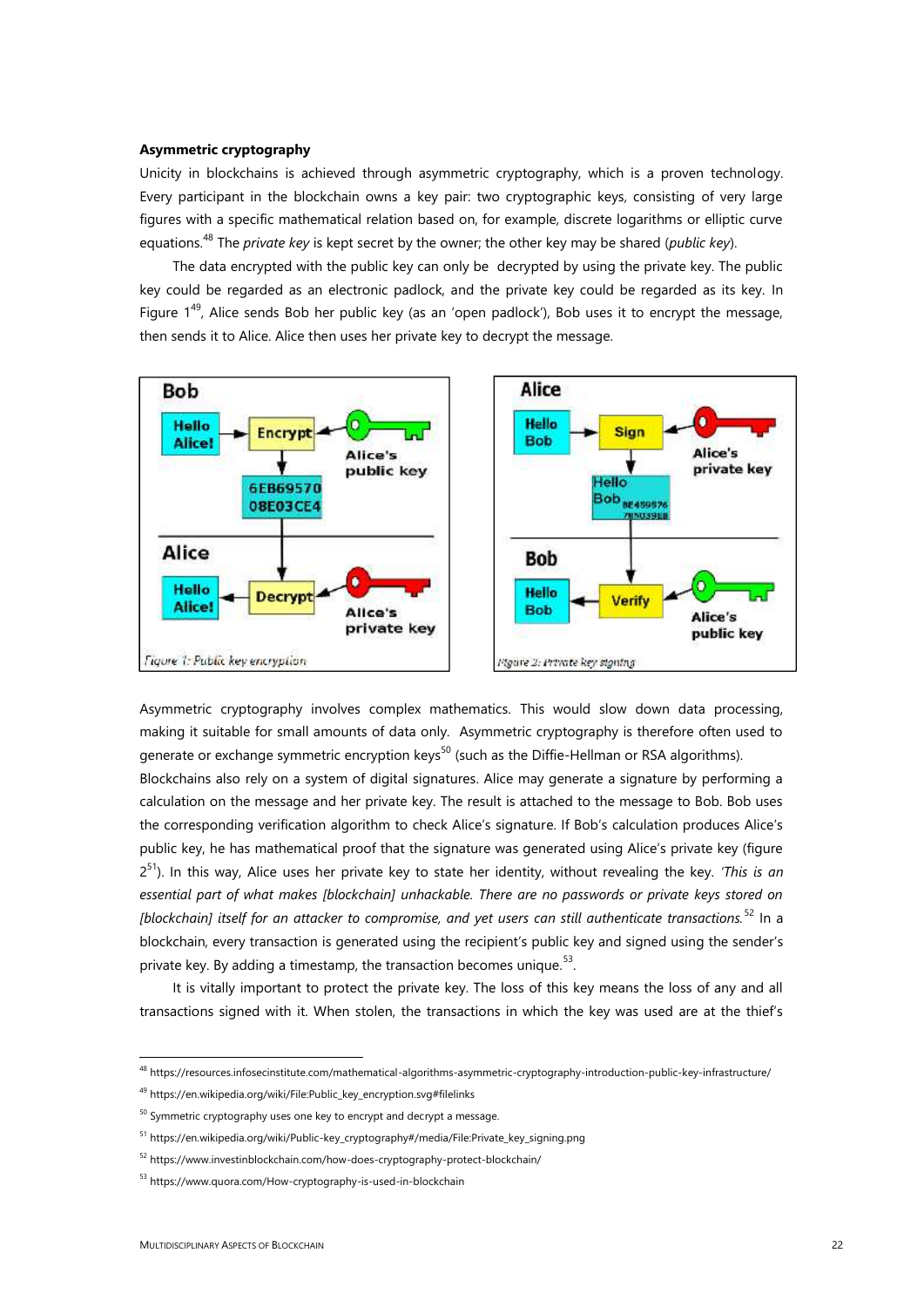disposal.<sup>54</sup> Large amounts of money may be lost in such a situation, as illustrated by the recent death of Quadriga's owner<sup>55</sup>. .

# **Chain of hashes**

A cryptographic hash function is an algorithm that produces a binary fixed-length string from variable input. In addition:

- $\frac{1}{2}$  the same input will always produce the same hash;
- a hash can be quickly calculated;
- the input can only be recovered by trying out all the possibilities (one-way function);
- a minor change in the input results in a completely different hash;
- ) different input resulting in the same hash is a rarity.<sup>56</sup>

Hash functions are used to anchor transactions to the ledger. Several transactions are combined in a *block*. A hash is generated for every transaction.<sup>57</sup> A verification hierarchy of hashes-from-hashes is used, known as the Merkle Tree<sup>58</sup>. Thus, any transaction in the blockchain can be verified by following the path down the Merkle Tree. The last resulting hash of the tree (*Merkle Root*) is added to the block header, which contains meta information about the block such as:

- the block version number;
- the timestamp;
- $\int$  the hash of the previous block;
- the nonce (see below);
- the Merkle Root.

Referring to the previous block forges the chain that effectively gave blockchain technology its name. To prevent the creation of multiple versions of the blockchain in the distributed environment, a *consensus algorithm* is required. The most commonly used consensus algorithm is the Proof-of-Work algorithm (used by Bitcoin, Ethereum and Dash). The nodes in the blockchain verify transactions and solve puzzles<sup>59</sup>. The solution of the puzzle is the *nonce*. Once the hash (Merkle Root + nonce) satisfies the consensus algorithm criteria, the new block is added to the chain.

Blockchains are designed to be kept in a network of *peers*. The larger the network, the more robust it will be, but it also will be correspondingly slower. This decentralised architecture that marks blockchains adds to their security. This effect is strongest in public blockchains, such as cryptocurrencies. These are freely accessible networks with millions of members. For smaller applications, such as supply chains or smart contracts, this may be too large. In that case, a *federated* or a *consortium* blockchain solution may provide better control and speed as a smaller number of nodes is deployed. Private blockchains leave most of the decentralised architecture intact<sup>60</sup>. The way blockchain technology works influences the confidentiality, integrity and availability of the blockchain and the data it contains.

<sup>54</sup> https://www2.deloitte.com/content/dam/Deloitte/us/Documents/financial-services/us-fsi-blockchain-risk-management.pdf

<sup>55</sup> https://www.bbc.com/news/world-us-canada-47123371

<sup>56</sup> https://en.wikipedia.org/wiki/Cryptographic\_hash\_function

<sup>57</sup> https://www.coindesk.com/bitcoin-bug-guide-transaction-malleability/

<sup>58</sup> https://en.wikipedia.org/wiki/Merkle\_tree

<sup>59</sup> https://allesovercrypto.nl/article/consensus-algoritme-welke-zijn

<sup>60</sup> https://blockchainhub.net/blockchains-and-distributed-ledger-technologies-in-general/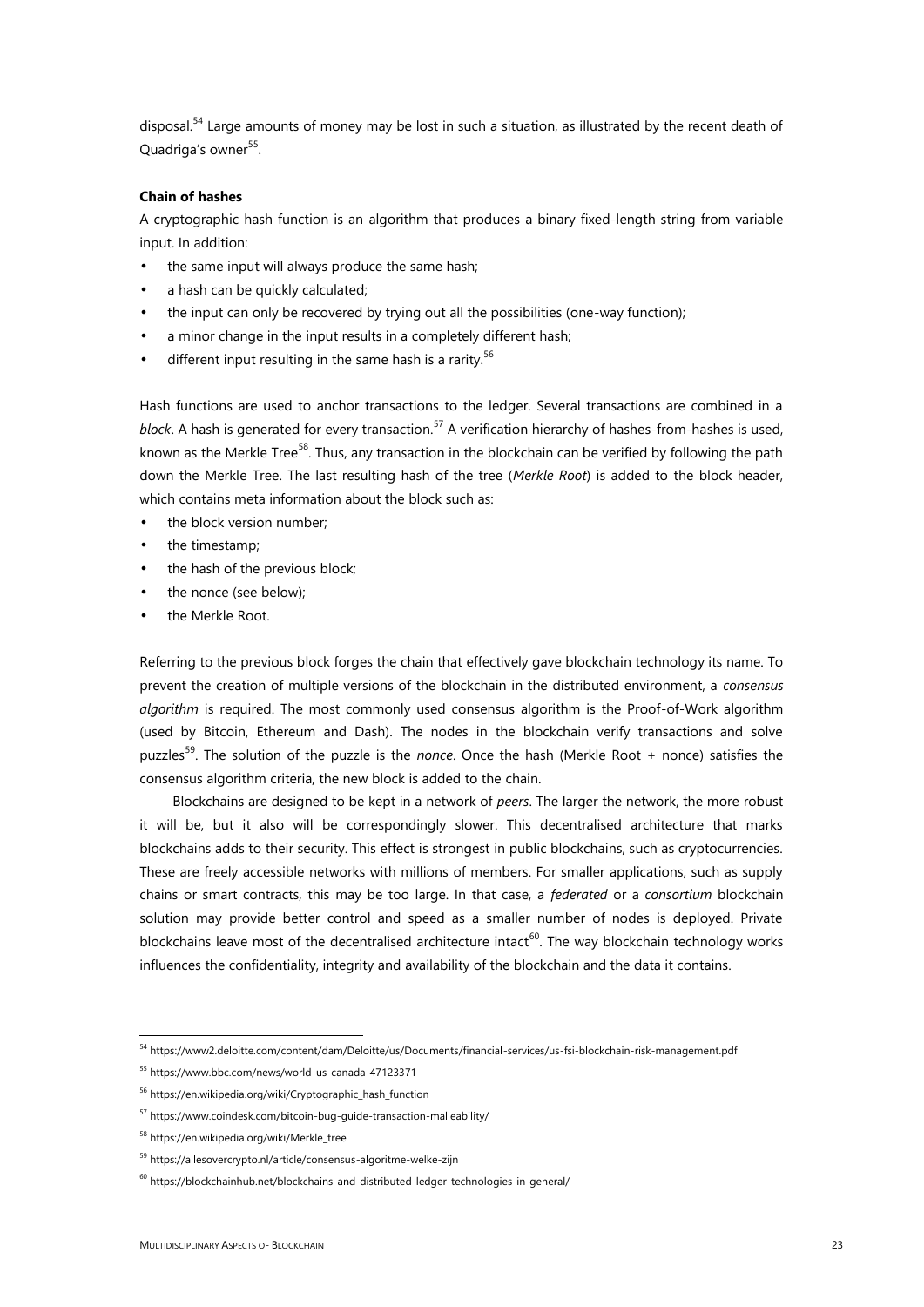# **Confidentiality**

"Confidentiality supports the principle of 'least privilege' by ensuring that only authorised individuals, processes, or systems should have access to information on a need-to-know basis."<sup>6162</sup> Blockchain technology was never designed to provide confidentiality. On the contrary, the basic concept is that the information should be public, reducible to a source and integral!<sup>63</sup> When an attacker gains access to the blockchain, he gains access to the data. This is why authentication and authorisation *controls* must be put in place.

Nowadays, implementations that support confidentiality by automatically encrypting the entire block are available.<sup>64</sup> This protects the blockchain transactions against unwanted perusal during transport. This is especially important for *permissioned*, *federated, and private blockchains*. It is best not to depend just on the security measures employed by most responsible organisations (firewalls, network segmentation, IDS/IPS, etc.). These are not always sufficient. Information security best-practice dictates that the application itself should be designed with built-in security. In case of (unauthorised) access to the network, the application is both the first and the last line of defence.

To protect content, blockchain alone is insufficient. A block has a limited size. Hence, blockchain is most suitable for a very robust financial application, with large amounts of transactional data and few documents. It cannot hold large (numbers of) documents<sup>65</sup>. These will have to be encrypted and stored elsewhere. The corresponding key material can be stored in a transaction, thus using the blockchain to protect the key material.

The Ethereum blockchain may serve to illustrate this. It is commonly used for smart contracts. A normal contract describes the terms of a relationship. In a smart contract, the relationship is digitally defined in an application. The transactions executed by the application are stored in the blockchain. Even file-sharing applications based on blockchain are available.<sup>66</sup> This technology is destined for major advances in the future. Blockchain alone, however, will only play a supportive role in keeping documents confidential. The documents themselves need to be protected outside the blockchain.

A node in the blockchain performs and validates transactions using the private key. This is the digital *wallet*. As stated above, when this key is lost or stolen the contents of the wallet are lost to the owner. It is therefore vital to not only have a working backup of the private key, but also to protect both production and backup keys from unwanted access.

Cryptography alone cannot offer a solution. The physical security of the keys must be taken into account as well. After all, the value of the key equals the value of the blockchain. Several organisations provide quidelines for key management<sup>67</sup> and their use increases the security of the blockchain.

## **Integrity**

Integrity in this context is the characteristic that information and systems are accurate and reliable and that unauthorised modifications are prevented. $^{68}$  Blockchains were designed to guarantee two

<sup>61</sup> (ISC)2. (2015). *Official (ISC)2 Guide to the CISSP CBK (fourth edition).* Boca, Raton, London, New York: CRC Press.

<sup>62</sup> https://www.nist.gov/publications/glossary-key-information-security-terms-1

<sup>63</sup> http://historyofbitcoin.org/

<sup>64</sup> https://media.readthedocs.org/pdf/hyperledger-fabric/latest/hyperledger-fabric.pdf

<sup>65</sup> https://www.coindesk.com/what-is-the-bitcoin-block-size-debate-and-why-does-it-matter/

<sup>66</sup> https://library.wur.nl/WebQuery/wurpubs/fulltext/425727;

https://storro.com/

<sup>67</sup> https://nvlpubs.nist.gov/nistpubs/specialpublications/nist.sp.800-57pt1r4.pdf

<sup>68</sup> (ISC)2. (2015). *Official (ISC)2 Guide to the CISSP CBK (fourth edition).* Boca, Raton, London, New York: CRC Press.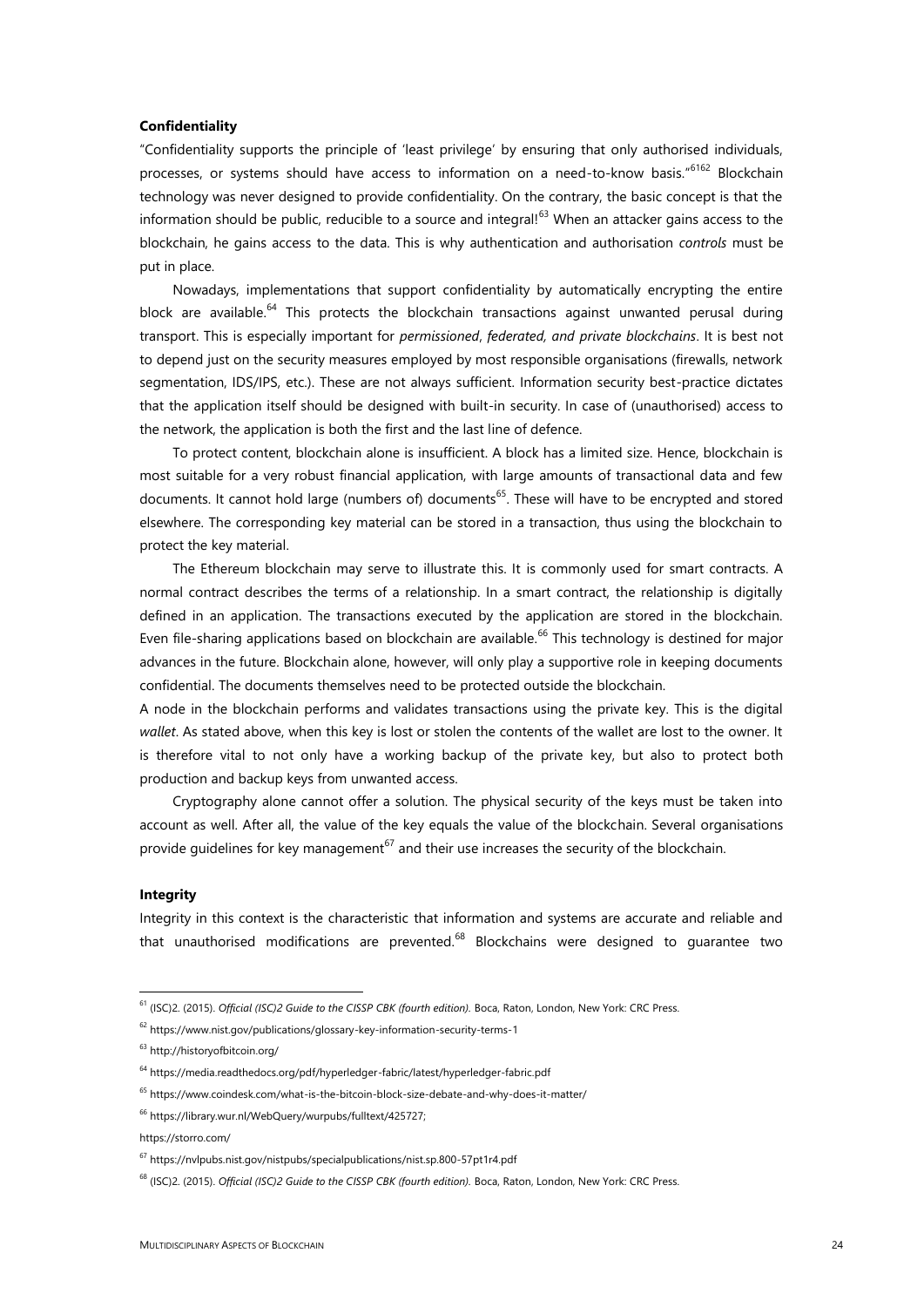characteristics of integrity: immutability and non-repudiation.<sup>69</sup> As described earlier, advanced cryptography guarantees the intrinsic integrity of a blockchain transaction. Users certify their transactions with a digital signature. If the contents of a transaction change, the signature becomes invalid. This makes any transaction immutable. The group of transactions is protected by the Merkle Tree: any change in the tree changes the Merkle Root and renders the entire block invalid. A change in the blockchain (*fork*) requires 51 percent consensus that the new value is correct<sup>70</sup>. The more nodes in the network, the less the chance that malicious intentions will invoke this situation.

All transactions are certified by the user and validated by the network. The blockchain does not throw away any transactions. This means that any transaction is traceable to an identity. Every transaction is therefore connected to a known user. *While the blockchain grows, the assurance that the stored history is correct also grows*. This property provides an important information security attribute: traceability or *non-repudiation*<sup>71</sup>. The principle of consensus also adds to the integrity of blockchains. As long as less than 51 percent of the nodes in the network can be collectively manipulated for the same purpose, there is little danger of data changes taking place in the blocks.

Blockchain technology validates and protects transactions and input from the moment they are offered to the ledger. There is no guarantee that the offered transaction is valid. The blockchain is as secure as its sources. Here too, *garbage in = garbage out.*<sup>72</sup>

One of the greatest threats to blockchains is the *51 percent attack*<sup>73</sup> *.* When a single entity controls the majority of the *mining hash rate<sup>74</sup>*, it has full control over the blockchain. The formation of *mining pools* increases this risk. Bitcoin actually experienced *majority power*<sup>75</sup> .

The theoretical possibility of tracing blockchain transactions says nothing about the feasibility or the costs involved. Many cybercriminals like to be paid in bitcoin. It is difficult to detect and prevent bitcoin from being whitewashed. Knowledge and legislation are still lagging behind the modern means of transferring criminal money into the upper world<sup>76</sup>.

Blockchains can only get bigger. Every transaction remains present. If the transactional data contains personal data, this might be in violation of GDPR. It would be wise to assess the privacy challenges and possible solutions prior to implementation.

## **Availability**

Availability means: "reliable and timely access to information and resources for authorised individuals or processes"<sup>77</sup>. Availability is not obvious. Cyberattacks that target the availability of services or data are all too common. DDoS attacks (Distributed Denial of Service) are a well-known example. These disrupt internet services and block applications. The cost and social risk of DDoS will increase over the coming years<sup>78</sup>.

The decentralised architecture makes blockchains less sensitive to DDoS attacks. A DDoS attack on a blockchain demands that a large number of targets are hit simultaneously. This was proven in 2014

<sup>69</sup> https://www.yjolt.org/sites/default/files/shackelford19yjolt334\_0.pdf

<sup>70</sup> https://hackernoon.com/what-is-a-51-attack-or-double-spend-attack-aa108db63474

<sup>71</sup> (ISC)2. (2015). *Official (ISC)2 Guide to the CISSP CBK (fourth edition).* Boca, Raton, London, New York: CRC Press.

<sup>72</sup> https://www2.deloitte.com/content/dam/Deloitte/ie/Documents/Technology/IE\_C\_BlockchainandCyberPOV\_0417.pdf

<sup>73</sup> https://www.investopedia.com/terms/1/51-attack.asp

<sup>74</sup> https://www.uitlegblockchain.nl/hashrate/

<sup>75</sup> https://www.coindesk.com/eba-51-attack-remains-bitcoins-biggest-problem/

<sup>76</sup> https://openaccess.leidenuniv.nl/bitstream/handle/1887/62424/Bijdrage\_Custers\_Strafblad.pdf?sequence=1

<sup>77</sup> (ISC)2. (2015). *Official (ISC)2 Guide to the CISSP CBK (fourth edition).* Boca, Raton, London, New York: CRC Press

<sup>78</sup> https://www.zdnet.com/article/ddos-attacks-getting-bigger-and-more-dangerous-all-the-time/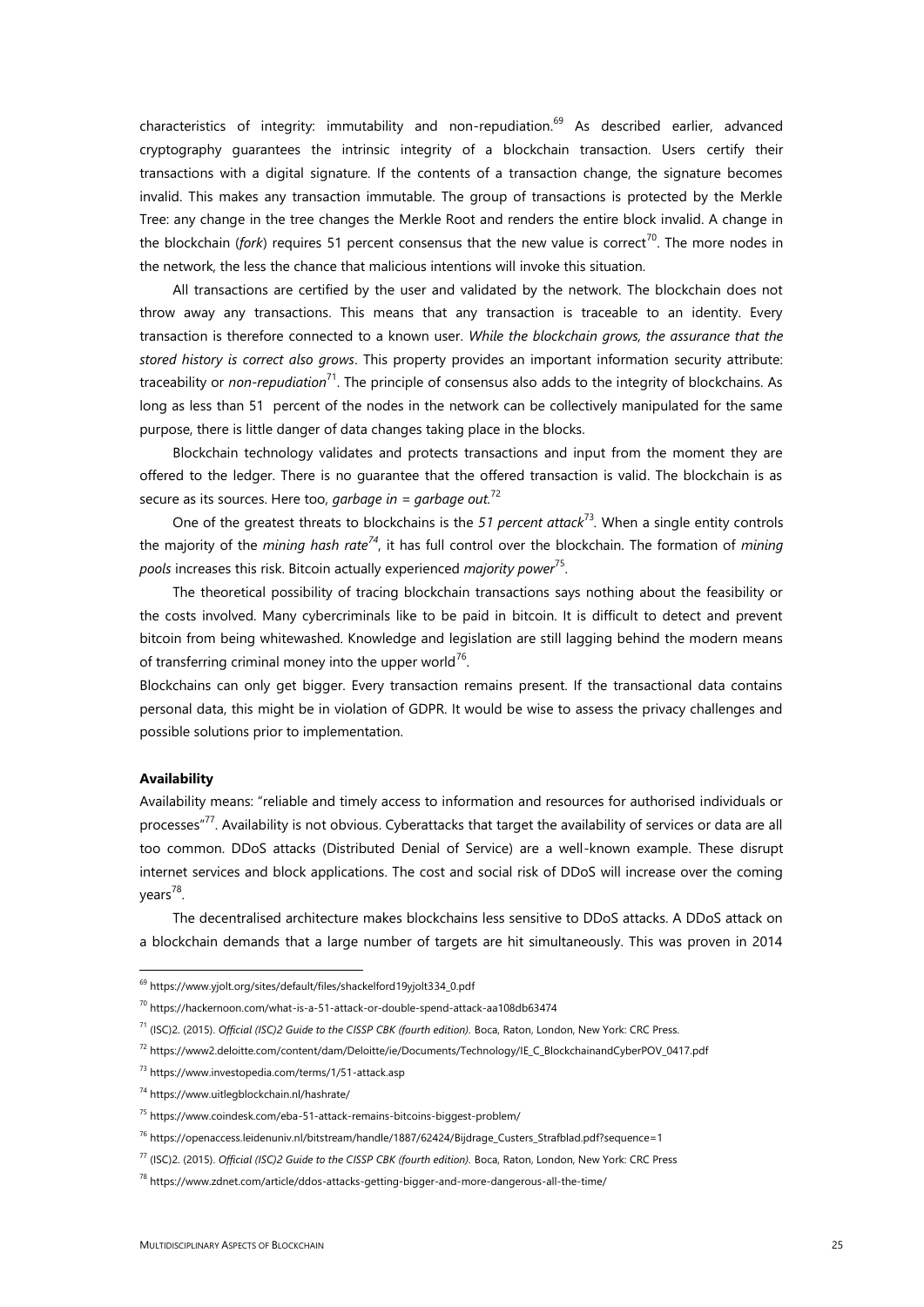when Bitcoin survived a DDoS attack<sup>79</sup>. However, in 2016 the Ethereum blockchain fell victim to a DDoS attack that targeted the internal workings of the client<sup>80</sup>. Eventually, a new set of rules was needed to stop the attack.<sup>81</sup>

A second well-known problem is *Transaction Malleability.* The transaction identifier is changed before the transaction is added to the blockchain. This renders the transaction invalid $^{82}$ . The proof-ofwork principle requires the node to solve a difficult puzzle. Consequently, it may take some time to anchor the transaction to the blockchain. For Bitcoin, the processing time averages ten minutes $^{83}$ .

Blockchains lack a s*ingle point of failure*, making the network resilient against the failure of one or multiple nodes. The remaining participants have access to all data and can continue working. Problems will only occur when a large number of nodes is taken down. The best-known blockchain platform, Bitcoin, has resisted several attacks during its ten-year existence.<sup>84</sup> However, the increasing number of applications will also expand the possibility of incidents. The resilience of the blockchain therefore requires constant attention.

# **Conclusions**

Blockchains use proven technology – cryptography, distribution – in a new way and are highly available by design. The data in the blocks is immutable. The correctness and origin are traceable up to the first block in the chain. *The system integrity of blockchains is excellent.* Blockchains were not primarily designed to keep their content confidential. This does not necessarily imply that the technique is unsuitable for confidential information, although additional measures are required to ensure confidentiality.

# **Points for attention**

- Blockchain is not a solution for every IT application. However, it ensures very secure transaction processing when the following four factors occur in combination:
	- 1. "A group of people or multiple parties frequently generate transactions that are dependent on a third party.
	- 2. The third party cannot be trusted and/or the authenticity of the transactions is questionable.
	- 3. The validation of transactions is a priority, so the presence of an enhanced system that renders data authenticity and integrity is important.
	- 4. Data integrity over confidentiality and processing performance is important. For time sensitive applications, the blockchain is not appropriate as it takes time for a block to be accepted in the chain"<sup>85</sup>.

83

<sup>79</sup> https://www.forbes.com/sites/coindesk/2014/03/04/bitcoin-whatever-doesnt-kill-it-only-makes-it-stronger/#b145d1e71f22

<sup>80</sup> https://blog.ethereum.org/2016/09/22/ethereum-network-currently-undergoing-dos-attack/

<sup>81</sup> https://www.coindesk.com/ethereum-fourth-hard-fork-stop-blockchain-attacks/

<sup>82</sup> https://bitcointechtalk.com/transaction-malleability-explained-b7e240236fc7

https://www.researchgate.net/profile/Saraju\_Mohanty/publication/323491592\_The\_Blockchain\_as\_a\_Decentralized\_Security\_Framework \_Future\_Directions/links/5aa202e5aca272d448b4c297/The-Blockchain-as-a-Decentralized-Security-Framework-Future-Directions.pdf <sup>84</sup> http://historyofbitcoin.org/

<sup>85</sup>

https://www.researchgate.net/profile/Saraju\_Mohanty/publication/323491592\_The\_Blockchain\_as\_a\_Decentralized\_Security\_Framework \_Future\_Directions/links/5aa202e5aca272d448b4c297/The-Blockchain-as-a-Decentralized-Security-Framework-Future-Directions.pdf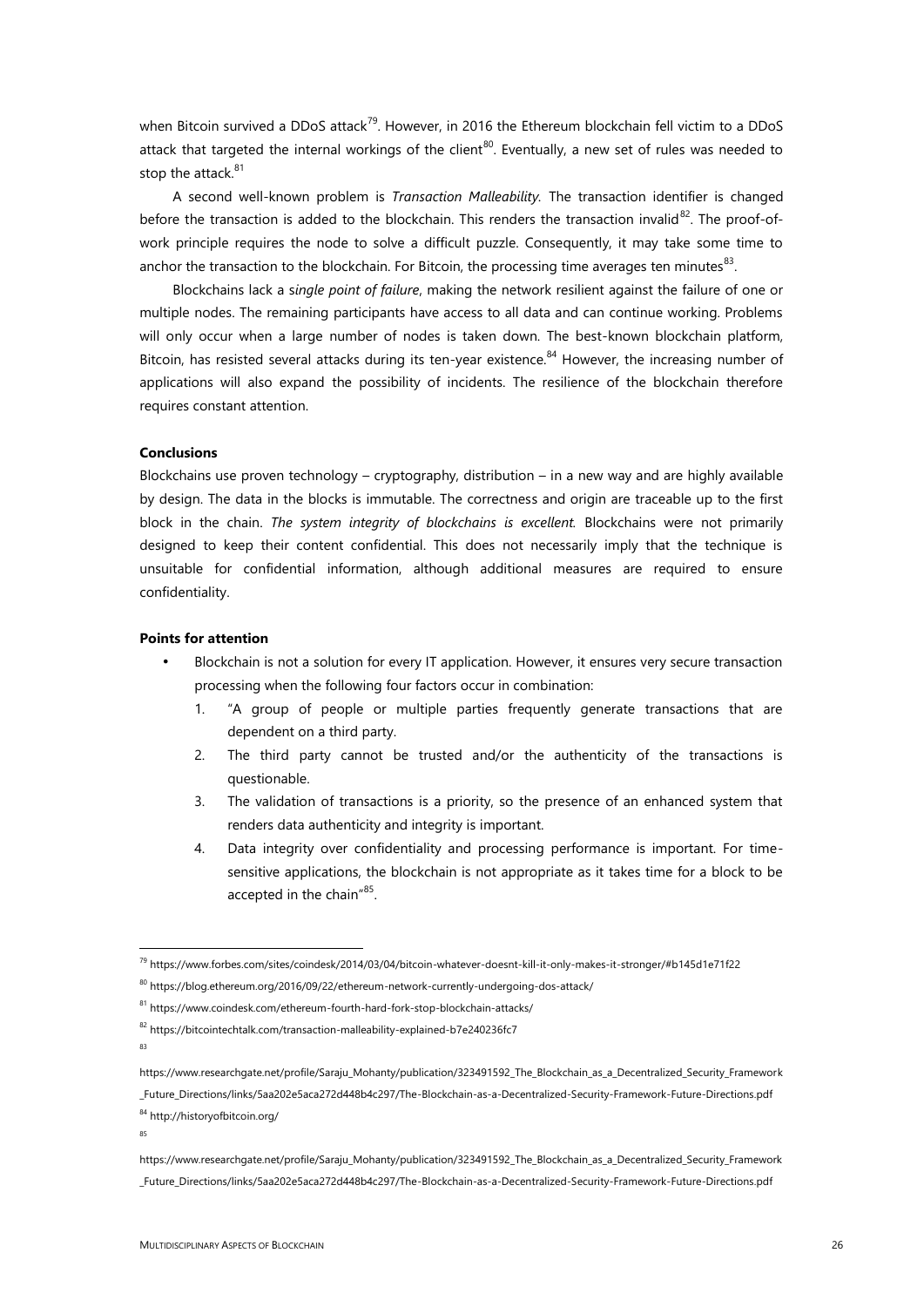The greatest risk when using blockchains is the management of the *private keys*. These provide access to the network, the transactions and the data in the chain. Special measures must be taken to prevent the private key from falling into the wrong hands or from being destroyed.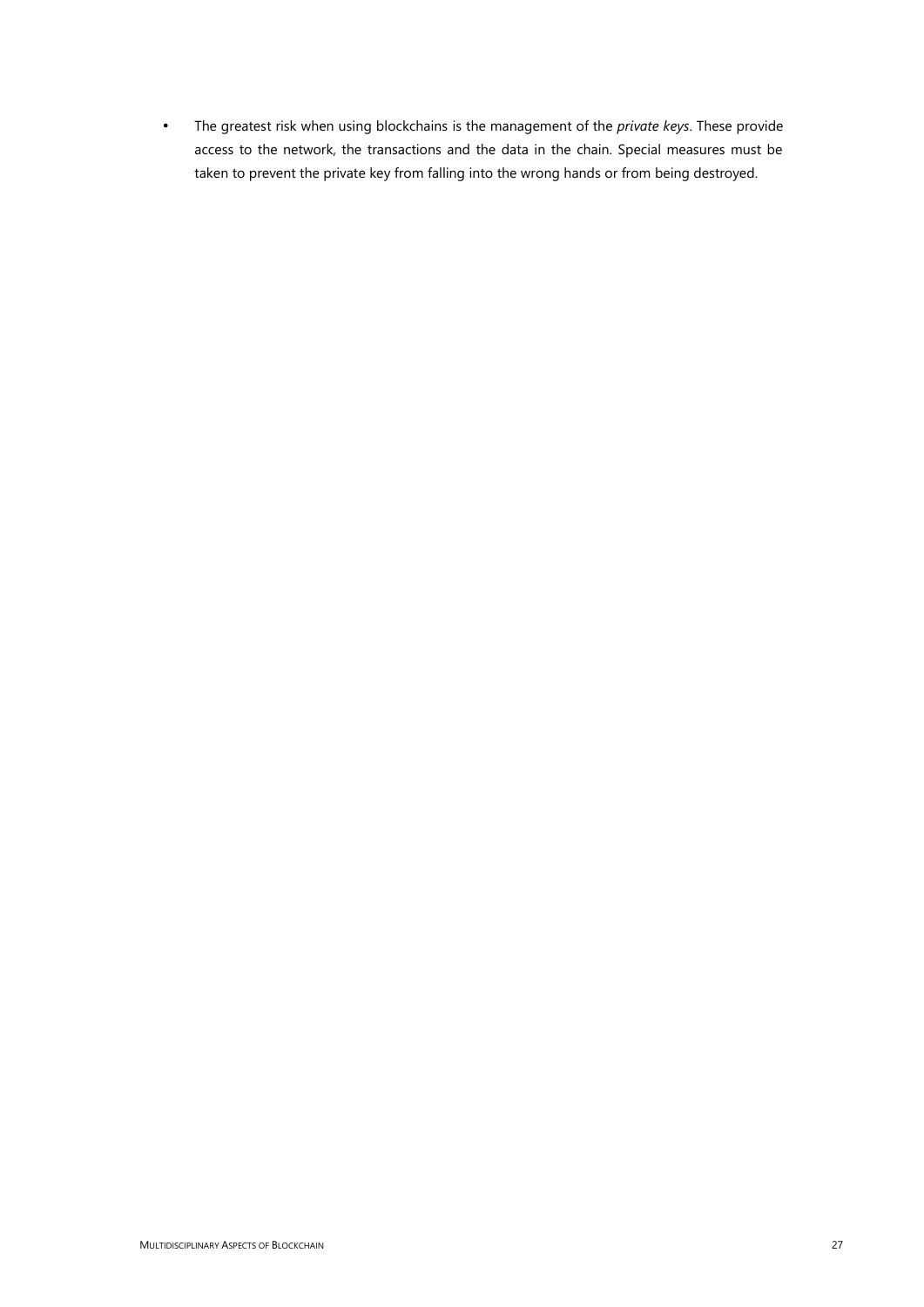# **5 Smart contracts; how smart really?**

#### *Natascha van Duuren*

**In 1994, US lawyer and computer scientist Nick Szabo introduced the concept of a 'smart contract'. In this kind of contract, the agreements between the parties are not laid down on paper, but in another form, specifically a computer program. By documenting a set of agreements in code in a blockchain, it is theoretically possible to set up a contract that is guaranteed to perform itself, without any of the contract parties being able to commit breach of contract<sup>86</sup> and, incidentally, also without a third party (such as a civil-law notary, bank or insurance intermediary) being required. Twenty-five years after Szabo and this special ICT application is still coming up against legal obstacles, for the time being. Its practical use could nonetheless be possible and useful, however, depending on the subject and nature of the contract.**

## **Introduction**

A distinction can be made in smart contracts between determinist and non-determinist versions. In the first situation, the network itself has sufficient information to perform the smart contract entirely. In the case of a non-determinist smart contract, an external source is needed (oracle) to provide the network with the necessary information from the 'real world' so that the agreements can be performed. For instance, this could be up-to-date exchange rate information or information on whether certain conditions have been fulfilled.

The Ethereum blockchain is an example of a public blockchain specifically designed to support smart contracts.<sup>87</sup> It is relatively simple to build smart contracts within the Ethereum network using the Solidity programming language, a programming language that displays agreements with the well known JavaScript. The advantages are also clear. The smart contract is accurate, reliable, efficient, inexpensive, no intermediary is required *and* - last but not least - it is guaranteed that the contracts will be performed in the agreed manner. Smart contracts can look forward to a brilliant future, therefore. Or are there clouds on the horizon?

#### **All sorts of possibilities**

Smart contracts can be used in different ways. It is conceivable, for instance, that such a construction could be used for (just) the *execution* of certain components of an agreement. The parties conclude a traditional (written) contract. Certain agreements are then translated into computer code and the code is subsequently performed on the blockchain. The advantage of using smart contracts in this way is that for matters concerning the establishment and interpretation of the agreement, the tenets of the law of obligations familiar to us from the current Dutch Civil Code can 'simply' be tied in with.

There is the risk, however, of a discrepancy between the agreements on paper, on the one hand, and the content of the code, on the other. In order to prevent this risk, there will have to be close

<sup>86</sup> For a detailed discussion of the nature of the smart contract, see K. Werbach & N. Cornell, *Contracts Ex Machina*, 67 Duke Law Journal 2017, p. 6-8, 24.

<sup>87</sup> https://www.ethereum.org/. One example of a private blockchain that can support smart contracts is Clearmatics, https://www.clearmatics.com/.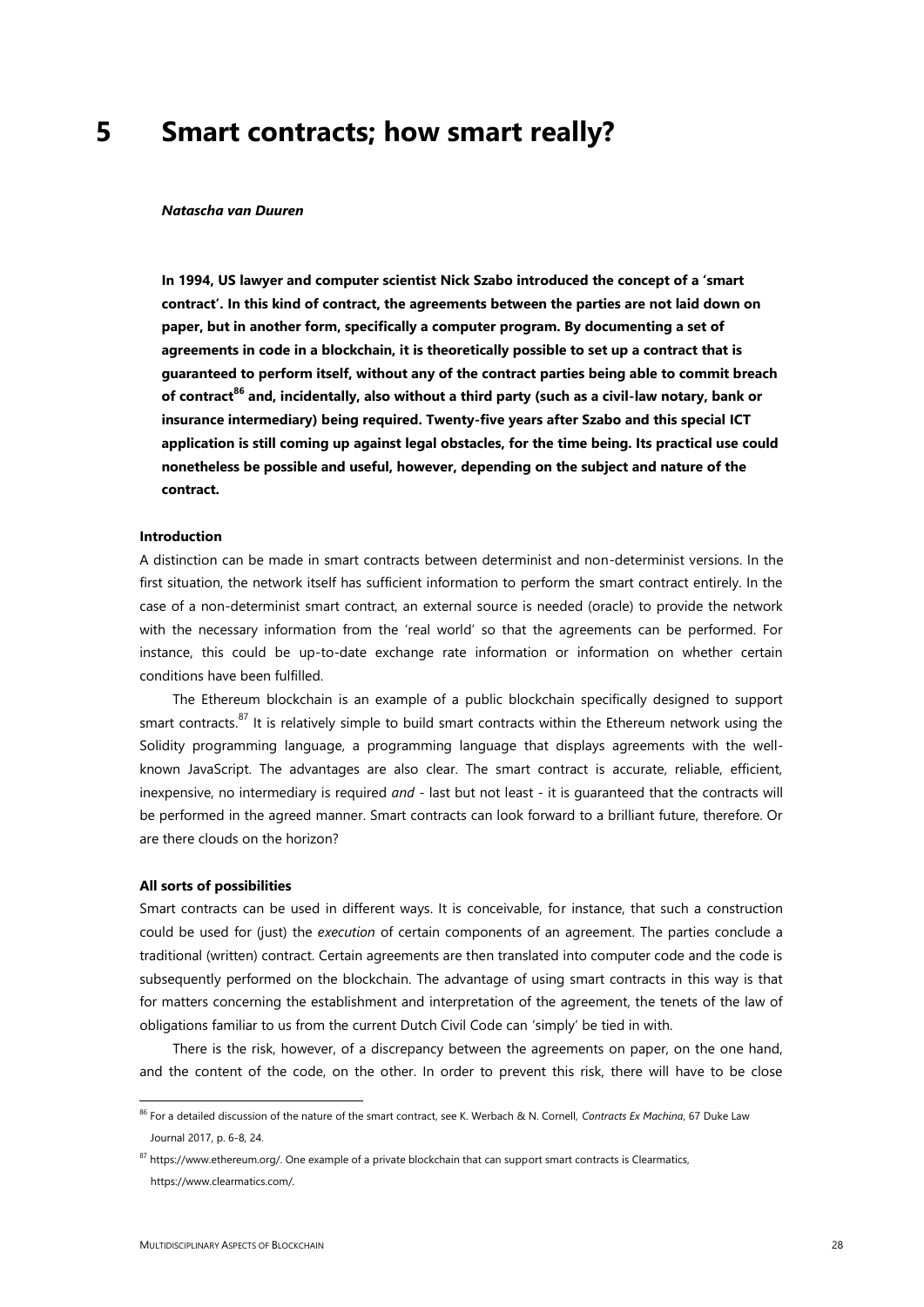cooperation between the lawyer who drafts the contract and the person who subsequently programs the agreements.

Another possibility is that the smart contract could be used to *fully* codify the traditional written contract. The advantage of this kind of use is, in any event, that there can be no discrepancy between the written and programmed agreements. This does put people in *terra incognita*, however, when it comes to contract law. A contract established electronically is, after all, only equated with a written contract if a number of conditions are satisfied.<sup>88</sup> One of these conditions is that the contract must be able to be viewed by the parties. $89$  The question is whether publication of the source code (of a blockchain) is sufficient to satisfy this requirement.

Since here, too, the technology is ahead of the legislation, the answer to this question is still unanswered for the time being in the Netherlands. In a number of US states, the legislator has already taken the position that a smart contract cannot be denied any 'legal effect, validity or enforceability' simply because it is a smart contract.<sup>90</sup> Here is a task for the Dutch legislator, therefore, if it likewise wants to anticipate in a timely manner the rise of smart contracts as a specific application for blockchain technology.

A *Ricardian contract* - which can be read by both virtual machines and by people<sup>91</sup> - could, for the rest, present a solution for the time being, both for the risk of discrepancies between the agreements on paper and the programmed agreements, and for the uncertainty of whether the requirement that the contract can be viewed by the parties is satisfied.

#### **Not a full replacement**

For the time being, it is not imaginable that smart contracts will replace all traditional contracts in the near future. After all, computer language is an instructional language. The type of clause that a smart contract can handle well is the kind that reads: 'if A happens, do B.' Many traditional contracts are full of passive and/or vague concepts, however. The parties commit to work together 'in all reasonableness', for instance, or to take 'appropriate measures'. Contracting parties use these terms because it is often simply not possible to write out all the possible situations or scenarios in advance in concrete wording in a contract. It is therefore expected to be difficult to fully and exclusively translate traditional contracts into or replace them with smart contracts and *hybrid versions* will mainly be used for the time being.

#### **Service level agreement**

Smart contracts are often mentioned in relation to mortgages, insurance policies, copyrights and music rights and the contracts in the property sector. A type of contract that is hardly mentioned in the context of smart contracts, if at all, is the SLA. Even though an SLA seems ideally suited for integration as a smart contract within an agreement. The data needed to measure a certain service level can often be logged automatically. For instance, the number of seconds within which a telephone call must be answered.

<sup>88</sup> Article 6:227a DCC, Article 3:15a DCC and Article 156a DCCP

<sup>&</sup>lt;sup>89</sup> For a discussion on smart contracts and statutory requirements for the establishment of a contract under Dutch law, see the Smart Contract Working Group of the Dutch Blockchain Coalition, 'Smart contracts als specifieke toepassing van de blockchaintechnologie' [Smart contracts as a specific application of blockchain technology], www.dutchblockchaincoalition.org, p. 23-29.

<sup>90</sup> See, for instance, Senate Bill 1662 of the State of Tennessee http://www.capitol.tn.gov/Bills/110/Bill/SB1662.pdf: '*No contract relating to a transaction shall be denied legal effect, validity, or enforceability solely because that contract contains a smart contract term'*

<sup>91</sup> *A Ricardian Contract can be defined as a single document that is a) a contract offered by an issuer to holders, b) for a valuable right held by holders, and managed by the issuer, c) easily readable by people (like a contract on paper), d) readable by programs (parsable like a database), e) digitally signed, f) carries the key and server information, and g) allied with a unique and secure identifier.* See https://nakomotoinstitute.org/the-ricardian-contract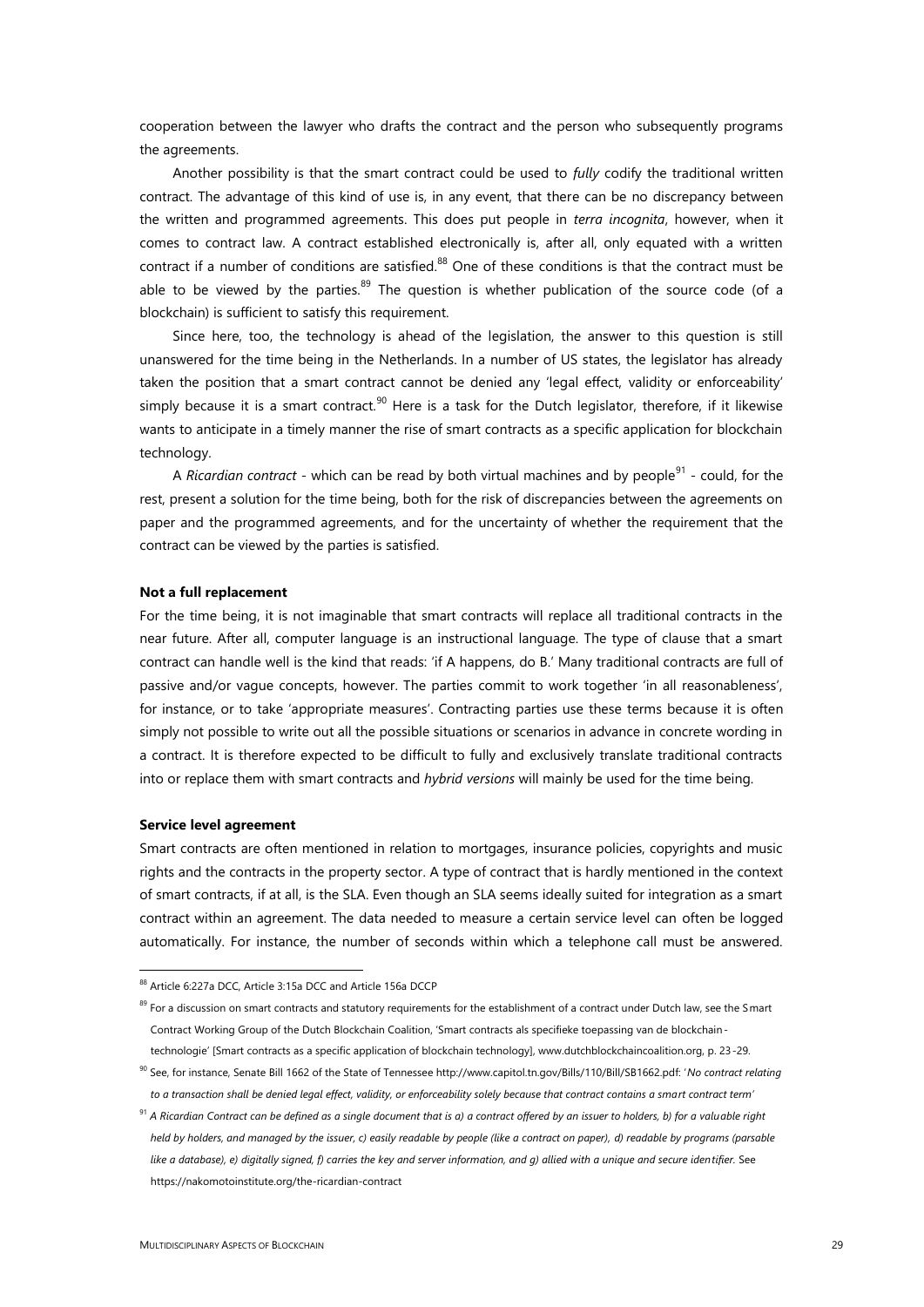Using these data, a smart contract can assess whether the relevant service level has been achieved and a bonus/malus can be incorporated in the monthly invoice automatically.

For the rest, it is to be expected that the domain of application for smart contracts will grow the more mature the technology behind blockchain becomes and the more processes in society become digitalised. Furthermore, the blockchain fits in well with the increasing shift towards a sharing economy. A number of big companies, including Microsoft, Samsung, JP Morgan and BP, joined the Enterprise Ethereum Alliance (EEA) in February 2017. $92$  This collaboration wants to use open standards and knowledge sharing to investigate how the adoption of Ethereum blockchain technology by businesses can be accelerated and, for example, '*the solutions that will be the foundations for business going forward*.'

#### **Computer says 'pay'**

A special point of attention is the rigidity with which the programmed code will be executed. Imagine that a smart contract emerges to do something very differently from expected or the smart contract has been poorly programmed by the developer. The contract parties may want to reverse transactions in that case. Performance already provided may also have to be reversed if the oracle has supplied inaccurate information, the content of the smart contract is in contravention of mandatory law or if one of the contract parties invokes error. This requires changes to the code, but that is not necessarily possible. In fact, the unalterability of the data is precisely one of the special features of blockchain.

It is good to have some perspective, however. First of all, it is often still possible to change the code; the majority of the blockchain participants just have to agree to that.<sup>93</sup> That will take some doing, of course, even aside from the fact that it is a somewhat controversial procedure. Secondly, there is an option of programming the code so that there is room for human intervention in the performance of the agreements. Some even argue that a 'kill switch' should be made mandatory, a functionality that makes it possible to stop the performance of a smart contract in certain circumstances.<sup>94</sup>

## **Cryptocurrency instead of euro**

Most of the contracts created for the B2B market use euros (or in some cases, dollars) as consideration. Supplier A supplies a product or service to customer B. Customer B must pay a sum of money as consideration. To date, smart contracts only allow the use of cryptocoins or tokens. The Ether token (ETH) is used in the Ethereum blockchain, for instance. The use of cryptocurrencies is not without risks, however. De Nederlandsche Bank points to the risks related to the absence of both supervision, a guarantee system and a responsible party which offers recourse.<sup>95</sup>

Added to this is the fact that the legal status of cryptocurrencies is not yet entirely clear. The District Court of Overijssel ruled, for instance, that a cryptocurrency like Bitcoin cannot be considered

<sup>92</sup> https://entethalliance.org

 $93$  The crowdfunding platform The DAO was launched on the Ethereum blockchain in April 2016. A few weeks after the launch, a weakness in the software was exploited by a participant who managed to entirely empty the portfolio of several investors. Reversing the transactions required changes to the original code. The majority of the participants ultimately agreed to this. Some of the participants refused to comply with this and the Ethereum blockchain split into two communities. On the DAO hack, see T.J. de Graaf, *Van oud naar nieuw: van internet naar smart contracts en van mensen naar code [From old to new: from internet to smart contracts and from people to code]*, WPNR 7199-7200; T.F.E. Tjong Tjin Tai, *Smart contracts en het recht [Smart contracts and the law]*, NJB 2017/146.

<sup>94</sup> See J.B. Schmaal and E.M. van Genuchten, *Smart contract en de Haviltex-norm [Smart contract and the Haviltex standard]*, Tijdschrift voor internetrecht [Journal for internet law] no. 1 March 2017, p. 15.

<sup>&</sup>lt;sup>95</sup> Position Paper from De Nederlandsche Bank, Round-table discussion on Cryptocurrencies/ICOs, 24 January 2018.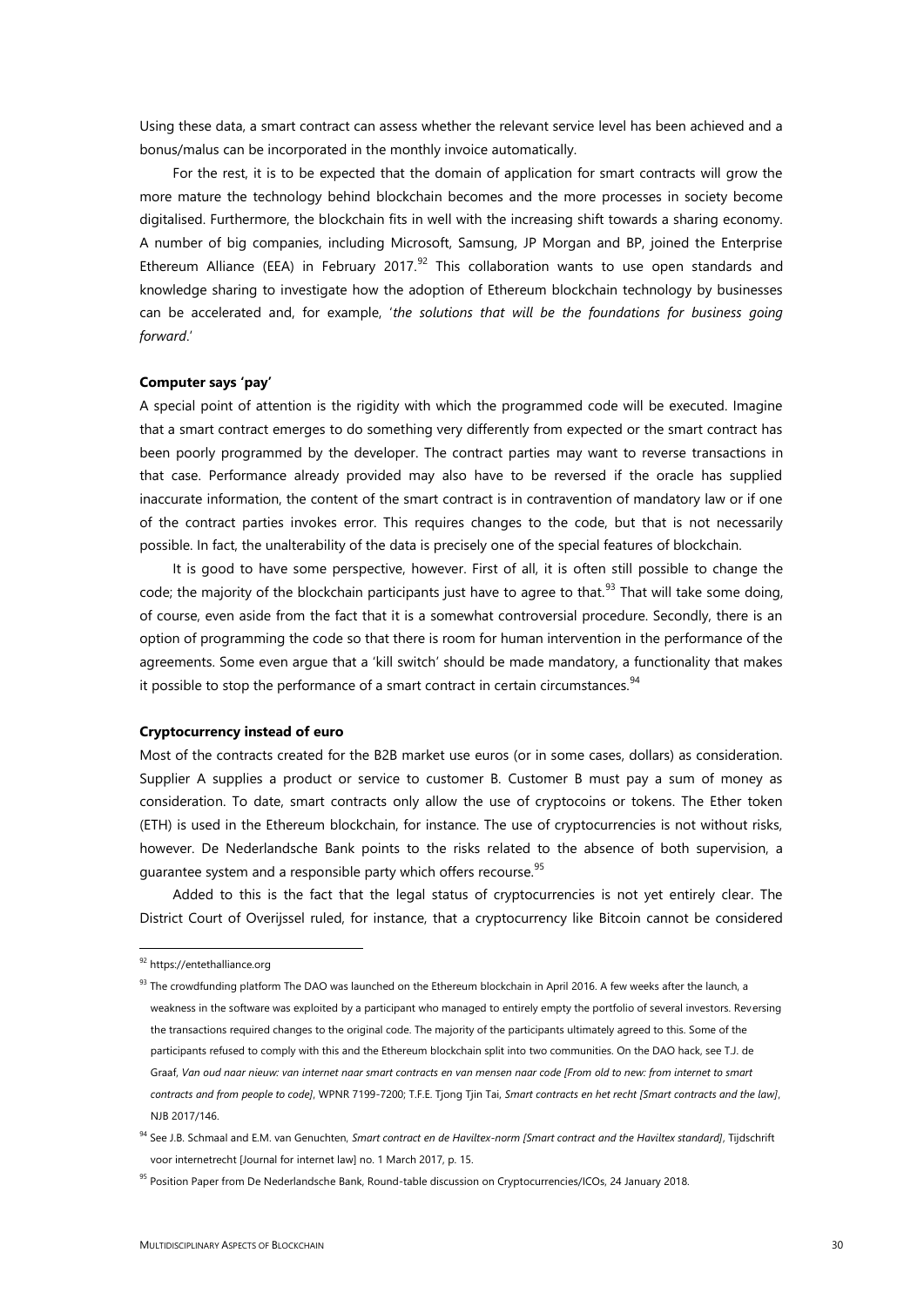money in the sense of Part 6.1.11 of the Dutch Civil Code, but must be seen as a means of exchange.<sup>96</sup> Last but not least, parties in the B2B market will still want 'real money' as consideration for the time being. This is the reason that it seems that the use of smart contracts will not take off for a large number of transactions in the business market quite yet.

# **Points for attention**

- By definition, a smart contract is neither 'smart' nor a 'contract' in the legal sense. It is a computer program that is executed ('runs') on a blockchain.
- The Ethereum network is often mentioned in the same breath as smart contracts. Since this is a public blockchain, however, this network is less suitable for smart contracts in B2B relations where companies do not usually want to make their transactions public. Smart contracts will therefore mainly play a role in private blockchains.
- The qualification and enforcement of smart contracts raises new legal questions. Until this uncertainty has disappeared, it is wise to use a hybrid form: the smart contract *in supplement to a traditional contract.* If the parties wish to work exclusively with agreements in code language and want to accept the outcomes of that in advance, it is advisable to document this intention explicitly and in writing.
- The smart contract is most suitable for contract relations that lend themselves to translation into computer language. Deliverables must be able to be described precisely and verified digitally and objectively. The smart contract is less suitable for contract relations that must be flexible and where the contract content still needs to be amended in the interim.
- The quality of a smart contract is contingent on the quality of the developer, the chosen programming language, blockchain technology and - if applicable - the oracle.<sup>97</sup> This means that when using smart contracts, while contract parties may no longer be dependent on an intermediary, new dependencies do arise and there must be trust in these parties.

<sup>96</sup> District Court of Overijssel, 14 May 2014, ECLI:NL:RBOVE:2014:2667

<sup>&</sup>lt;sup>97</sup> On the reliability of the oracle, see: www.coindesk.com/mit-testing-smart-contract-powered-bitcoin-lightning-network.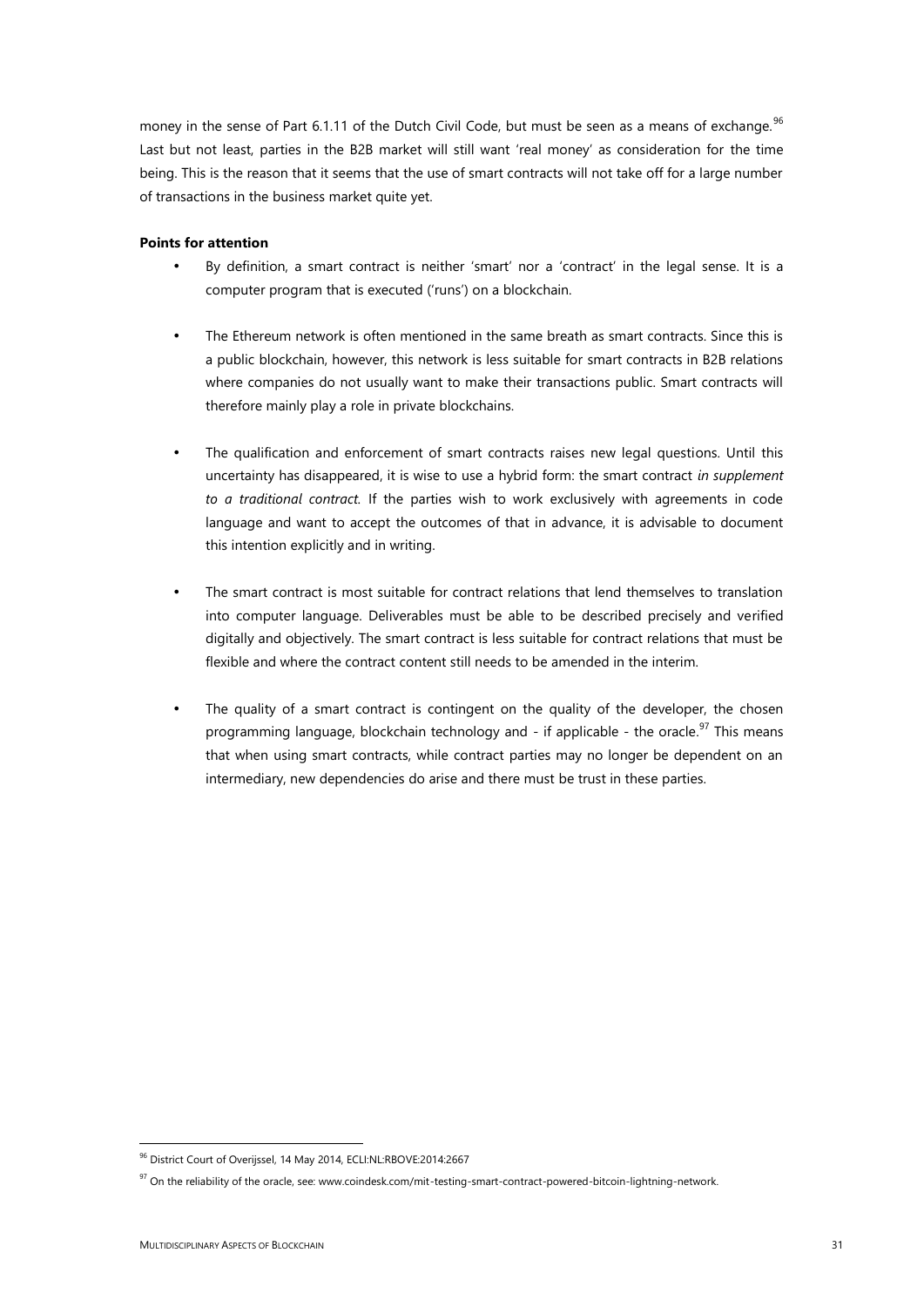# **6 Healthcare sector and blockchain: a solution looking for an application?**

## *Dirk de Wit*

**Whether it concerns the exchange of data inside institutions or between hospitals, or communication between hospitals and general practitioners, we are facing huge challenges in the area of digital data exchange. The current practice is vulnerable to mistakes in manual transfer, while the administrative burden for the professional is also a recurring theme. The problem is not new and not limited to the Netherlands. Since the failure of the nationwide introduction of a platform for the exchange of electronic patient records (EPDs) in 2011, various initiatives have been developed to improve information flows in healthcare: the internationally acknowledged struggle to achieve interoperability. Which is why new developments, such as blockchain and artificial intelligence, are attracting so much attention. Certainly when the initial ideas about using blockchain in healthcare emerged, there was a strong feeling that it would help with the exchange of digital data. Blockchain was seen as an alternative to electronic patient records that could give patients control over their own health data.<sup>98</sup> The same idea is reflected in the development of the personal health environment. Here, too, there is great confidence that the digital exchange of data between care providers and patients will significantly improve. After all, patients will have more control over their personal data. The question of whether blockchain technology has this transformative potential is an important one. Will it live up to the promise of liberating healthcare that was expected in 2016 and 2017?**

## **Developments over the past two years**

In a way, it still too early to draw conclusions. Two years ago, the first conference on blockchain in healthcare was held in the Netherlands, with participants from patients' associations, digital security experts and ICT managers from hospitals. The question mark in the presentation title 'Healthcare unchained with blockchain?' was there for a reason. $99$  The new digital technology was then primarily perceived as *a promise* for the healthcare sector because practical applications were still lacking. The practical examples of blockchain that were available came from the financial sector in the shape of cryptocurrencies.

A rare example of an initiative from the care domain that attracted attention was a *proof of concept* for the provision of a medication overview, carried out by the Reshape Centre of the Radboud UMC. 'Patients decide with which care providers they want to share their medication overview and to which pharmacist they want to send their medication prescription'.<sup>100</sup> It should come as no surprise that this trial focused on the medical prescription of medicines (medication). This 'medication safety'

<sup>98</sup> John D. Halamka, MD, Andrew Lippman, Ariel Ekblaw, The Potential for Blockchain to Transform Electronic Health Records, in Harvard Business Review, March 3, 2017.

<sup>99</sup> Frederieke Jacobs, *De zorg ontketent met blockchain?*, included in https://www.smarthealth.nl/trendition/2016/07/07/blockchain zorg-congres/

 $100$  Idem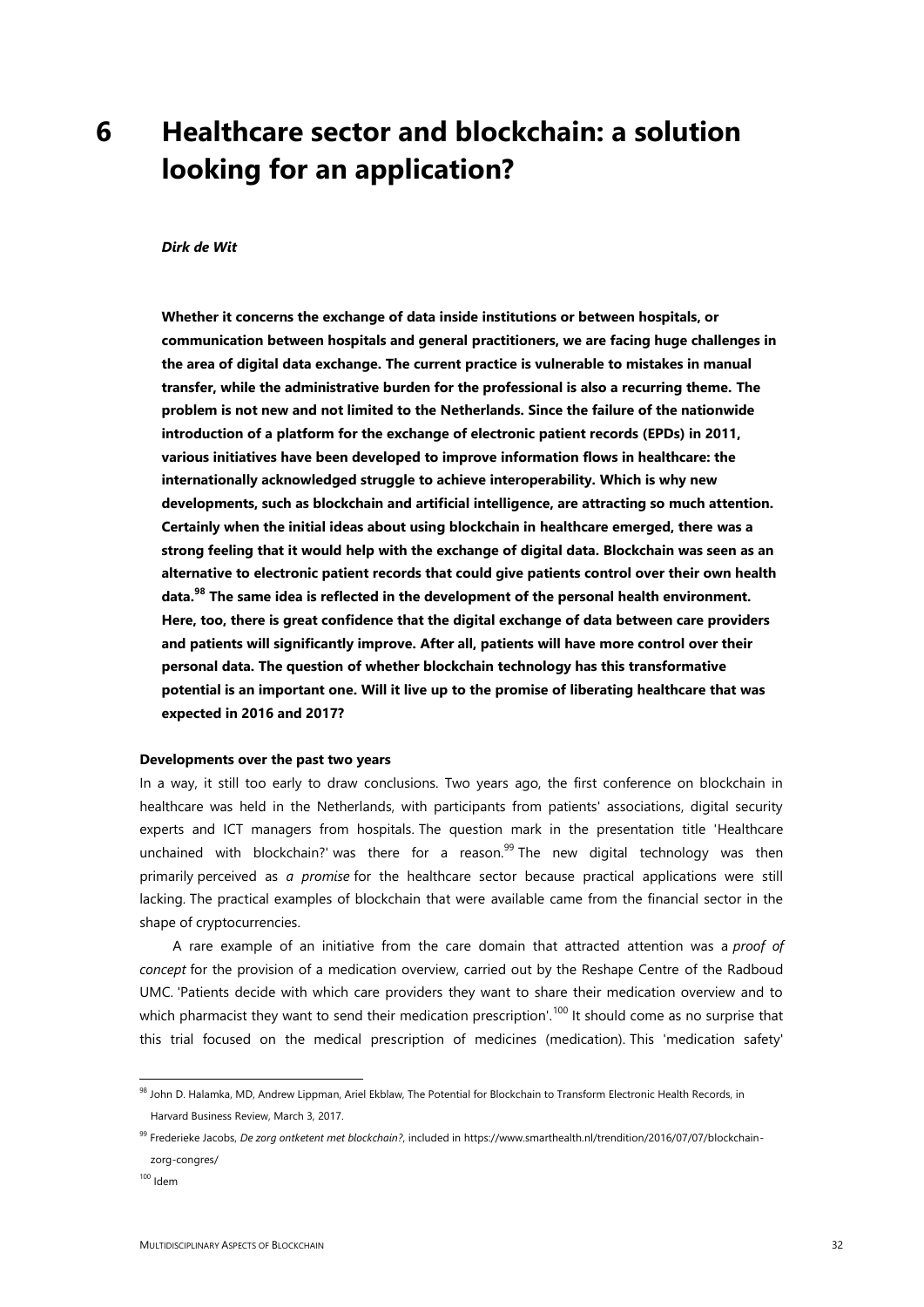continues to be an ongoing and complex challenge in the health sector. Approximately 25,000 preventable admissions take place in the Netherlands every year as a result of using the wrong medicines (or the wrong dosages). The use of blockchain technology provides transparency about which healthcare provider has prescribed which medicines and can clearly show which medication the patient is actually using. The Reshape Centre's promise, however, was accompanied by warnings about the strict regulations in the healthcare sector and the timing of this technology. Blockchain technology is still at an early stage in the hype cycle.

#### **Research**

The focus on blockchain in the health sector has since continued in both pilots and reports. For example, in 2017 the Dutch expertise centre eHealth Nictiz published a balanced report on the possibilities and risks related to blockchain. The report indicates that blockchain offers a promise in healthcare. Yet it is not seen as a solution to the major issues in the field of digital data exchange, especially in terms of cross-sector information exchange.<sup>101</sup> It is a young technology whose value for the health sector can only be discovered through pilots and experiments.

Nictiz believes that the greatest opportunity provided by blockchain is that it can give patients control over their own data. But does the average citizen want this type of control? In addition, the experiments can help the sector see how far the possibilities of this technology actually extend. The snapshot of blockchain in healthcare leaves nothing to be desired. According to the expertise centre, there is an imaginary hammer for an imaginary nail.

#### **Experiments**

Trials have already been performed at various locations. One good example involves a pilot that the Netherlands Care Institute (ZIN) carried out in the field of maternity care.<sup>102</sup> Using blockchain technology, maternity nurses and young mothers updated the time registration on their smartphones. In this way, the mothers gain an insight into the number of maternity care hours they still have. ZIN concluded that the participating parties endorsed the added value of blockchain sufficiently to recommend further research. For healthcare, the institute is currently arguing for the use of a *permissioned (private) blockchain*: this means that the partners in the blockchain are always known because access to the system is only granted with permission.<sup>103</sup>

Interestingly, the institute draws attention to the need to agree on cooperation in order to clarify roles and engender trust between the parties. ZIN also states that it is still unclear how blockchain relates to the new rules for processing personal data as laid down in the General Data Protection Regulation (AVG), which came into force on 25 May 2018. For example, it gives rise to questions about the new right to be forgotten and about the subject of the exchange of medical personal data between different sectoral information systems. It is still a technology in its infancy in which the rules are not clear. At least, not yet.

<sup>101</sup> Jaco van Duivenboden en Maarten Ligtvoet, *Blockchain in de zorg*, Nictiz, 2017.

<sup>102</sup> Idius Felix, Maarten Nap, Marleen Nuijten, Eva Piller, *Praktijkproef blockchain kraamzorg met Mijn Zorg Log*, Rapportage (ZIN, 14 juni 2018), https://www.zorginstituutnederland.nl/publicaties/rapport/2018/06/14/praktijkproef-blockchain-kraamzorg-met-mijn-zorglog.

<sup>103</sup> In a *permissionless* (open - public) model, nothing has been determined about who can add blocks to the chain (everyone can mine new blocks). In a *permissioned* (closed - private) model, it is precisely recorded who these *miners* are.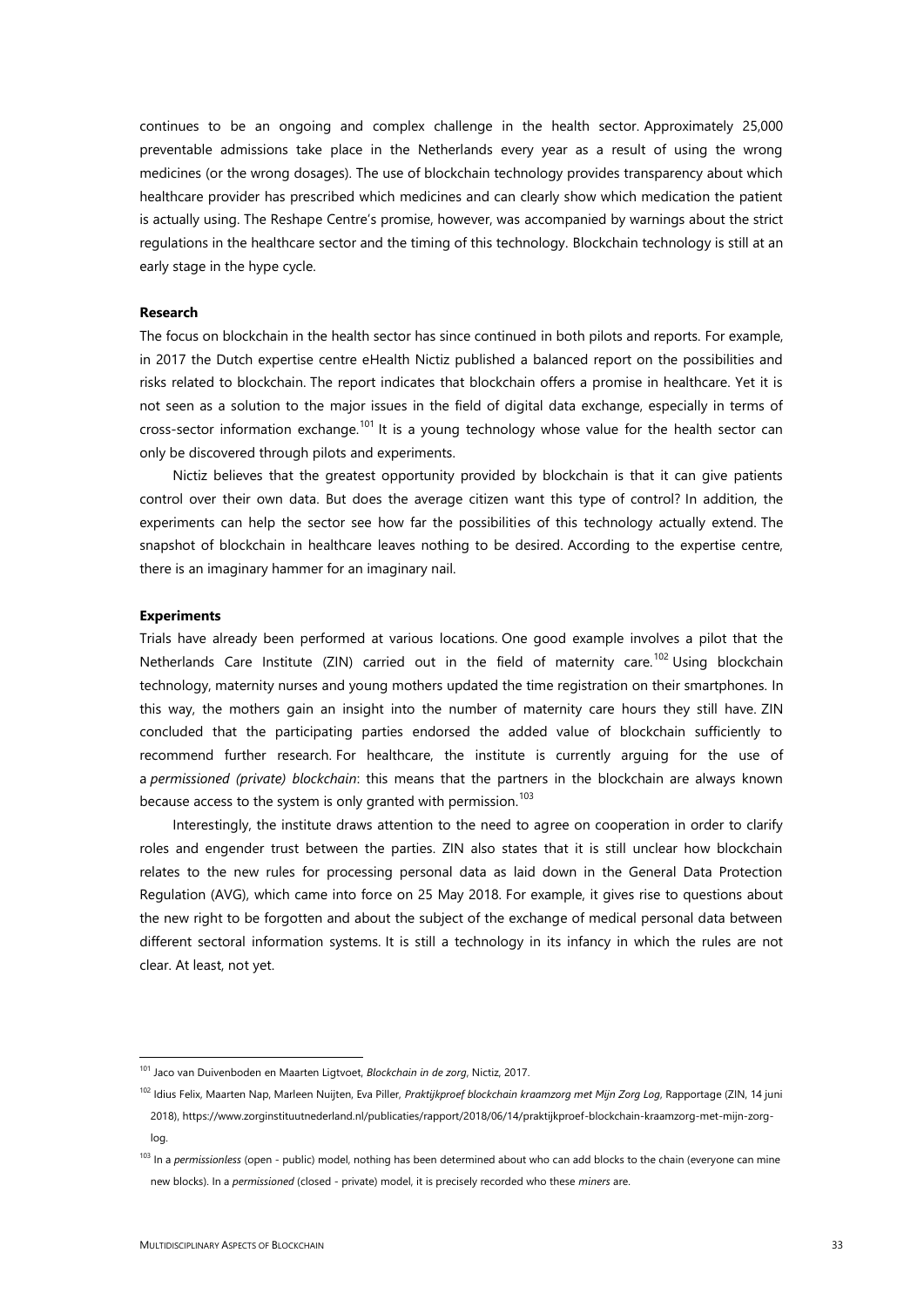## **Solution to serious exchange issues?**

New technology creates new images. It takes some time before a shared understanding and meaning arises. In mid-2017, Zorgvisie published a call for healthcare to respond to blockchain because the technology can reduce the administrative burden.<sup>104</sup> More recently, articles have appeared stating that the issue should be looked into more fundamentally. Some parties assume that healthcare essentially differs from other sectors to such an extent that blockchain will not be a serious 'disruptor' in this industry.<sup>105</sup> So no health sector disruption, but a fairy tale for believers. There are three arguments to support this hypothesis. In the healthcare sector:

- It is about patients, operations, treatments and medicines. Digital data exchange is a consequence of these functions and only sometimes a necessity.
- Most of the data is stored in (non-central) electronic patient records (EPDs), which prevent open data exchange.
- The reliability of the personal data is a derived problem. The problem is often not related to fraudulent actions but to the absence of reliable, up-to-date information or unauthorised access. For example, is the prescribed use of medication equal to its actual use?

We believe that the opportunities for blockchain technology will primarily involve support processes such as claims for expenses and patient permissions (administrative) rather than primary processes dealing with patients and treatments.

#### **Conclusions**

The introduction of a new technology is generally accompanied by enthusiasm and potential, often followed by disappointment after the first practical experiences: Gartner's phase of disillusion. Blockchain in the health sector is currently balanced between the two. We have the believers and the sceptics.<sup>106</sup> There is a rumour that the blockchain hype is over. *What will happen after the hype?* Whatever the case, the use of blockchain does not appear to be high on the agenda of the CIOs of hospitals in the Netherlands. For the time being, it continues to be a promise with potential. According to McKinsey, the health sector may be one of three sectors in which the business value of blockchain can generate huge revenues (along with the financial sector and the government) precisely because the availability of data through the 'value chain' can be organised more effectively.<sup>107</sup>

Experiments in the United States have led to MedRec (www.medrec.io), which is a data platform on which patients and professionals play a central role. The Dutch program that stimulates the development of a Personal Health Environment, MedMij, consciously does not use blockchain because it is not yet a proven technology.<sup>108</sup> The use of blockchain certainly offers potential to strengthen the control and coordination of the citizen/patient, as shown by MedRec.

Nevertheless, I don't expect the health sector to eagerly embrace blockchain technology and unchain digital data exchange any time soon. *At this stage, it is still a technology looking for a good application*. McKinsey also says that the technology is actually too immature. Here, too, there are no

<sup>104</sup> *Oproep aan de zorg: gebruik Blockchain*, Zorgvisie 23 juli 2017

<sup>105</sup> Mark de Graauw, *Blockchain in de zorg is grootste hype sinds uitvinding van Internet*, https://www.smarthealth.nl/2018/01/10/blog blockchain-zorg-hype/

<sup>106</sup> For example, see for some scepticism: Jesse Frederik, *Blockchain, a solution for almost nothing* (translated) (De correspondent, 25 August 2018), https://decorrespondent.nl/8628/de-blockchain-een-lossing-voor-bijna-niets/519071687772 -2a5ee060.

<sup>107</sup> Brant Carson, Giulio Romanelli, Patricia Walsh, and Askhat Zhumaev, *Blockchain beyond the hype: What is the strategic business value?* (McKinsey, June 2018)

<sup>108</sup> See: www.medmij.nl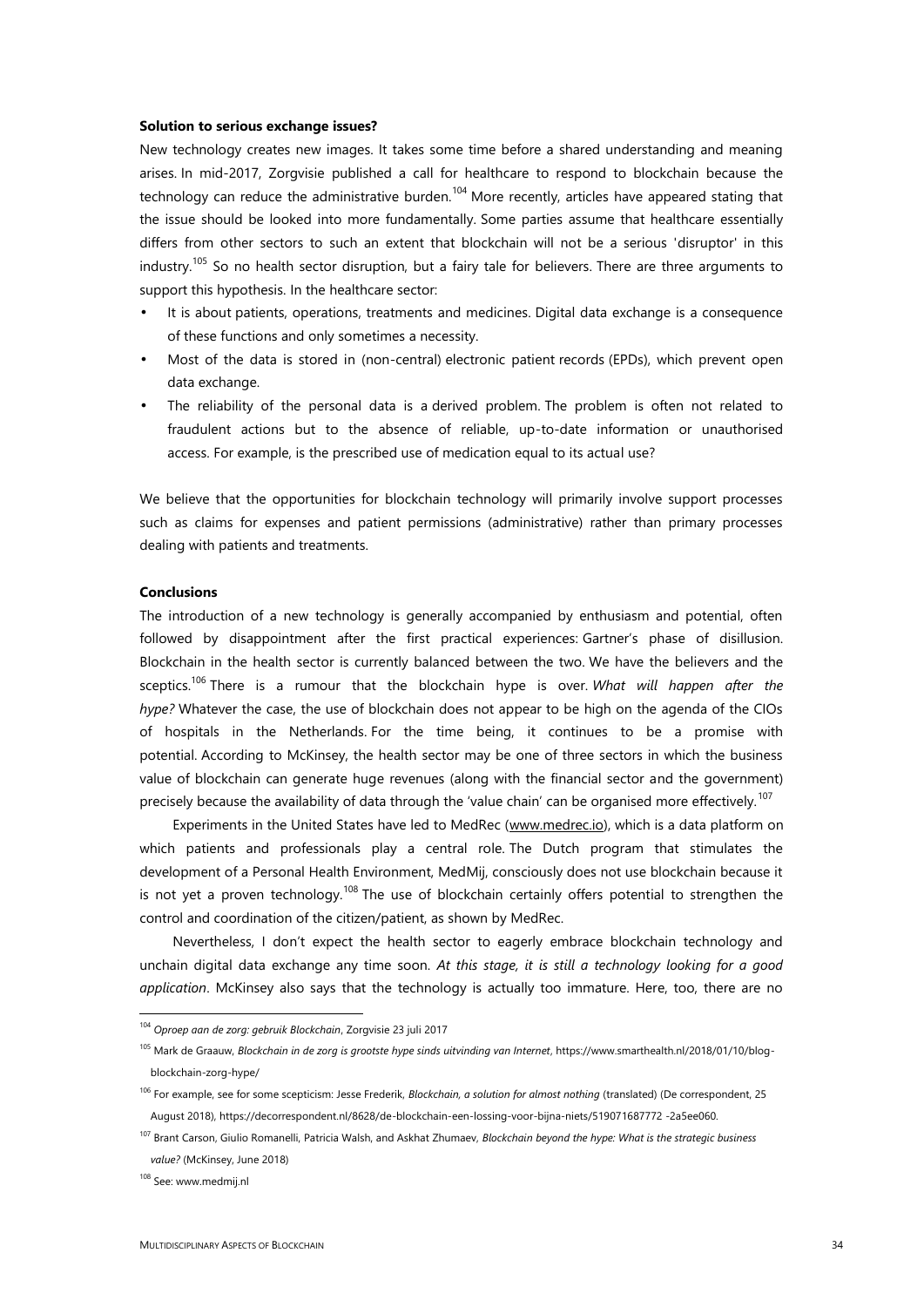standards or regulations and the danger of silo-blockchain focused on specific applications is around the corner. It also sees potential in the field of insurance and payments. The value and liberating nature of blockchain may yet prove itself over the next five years.

It is only through experimentation and learning that we can ultimately achieve clarity about whether (open or closed) blockchain technology can be used meaningfully in healthcare. Only then will we know the answer to the question of whether blockchain is the metaphorical hammer or the nail.

# **Points for attention**

- The IDC research agency expects blockchain to emerge from the experimental phase in a healthcare perspective by 2020 at the earliest. This digital technology can offer a practical solution to help improve digital data exchange in multiple patient information systems. However, we do not know in which sub-domain the concrete applications will take place.
- Unlike blockchain applications in other sectors, digital data exchange in healthcare is elementary but secondary to the primary process of treatment. The technology must have proven itself before the healthcare system will use it.
- The application of blockchain in the health sector focuses on specific areas in which patients/citizens and healthcare professionals interact or in which health care professionals want to reach mutual agreement. The connection to an 'Electronic Health Record' is interesting and should be further investigated.
- New technology if it is not medical technology is not readily accepted in healthcare. That certainly also applies to blockchain technology, which is after all difficult to grasp. The value must be experienced by healthcare professionals and patients/citizens in practice.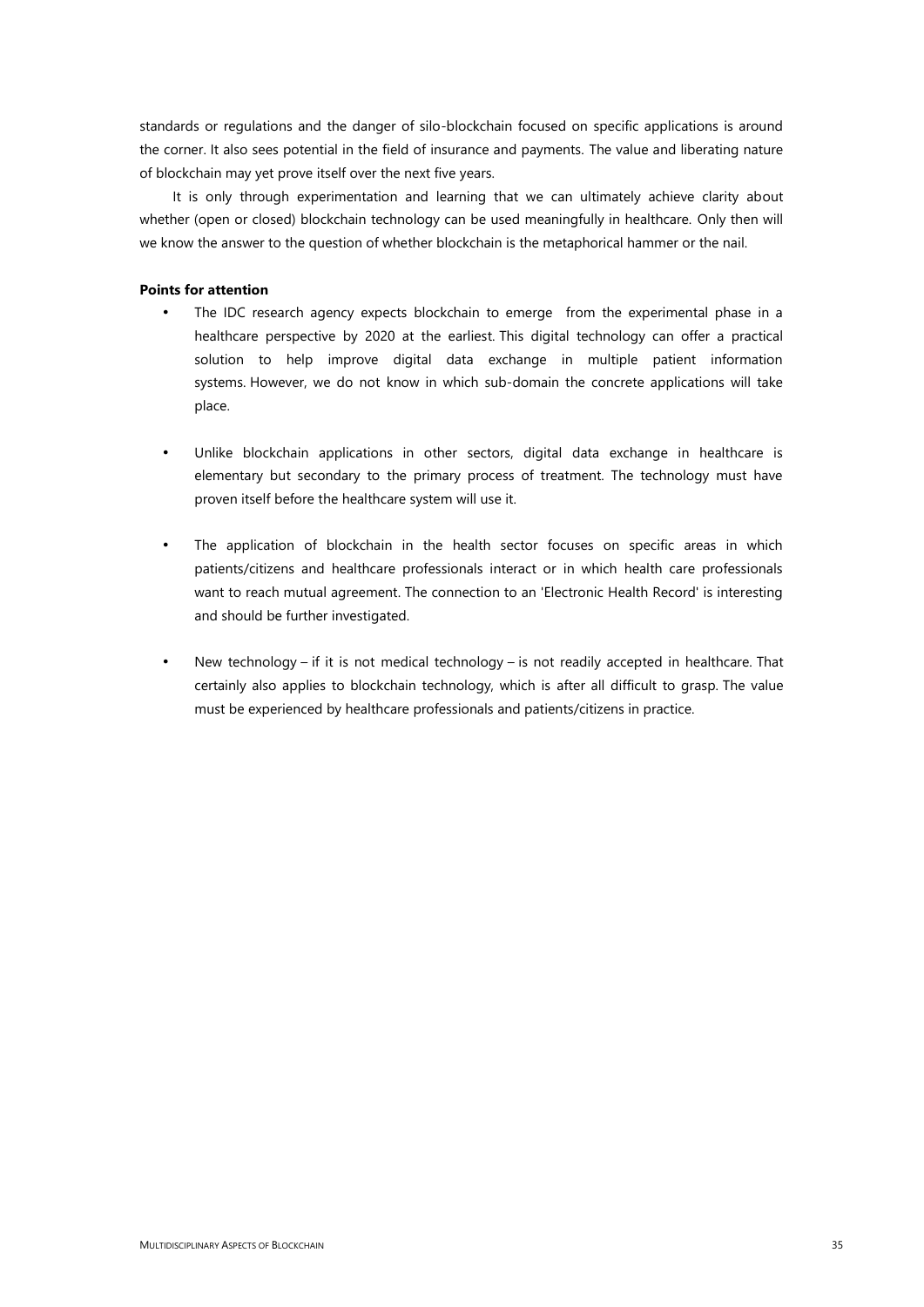# **7 Blockchain in the payment system**

#### *Marnix Blom*

**The bitcoin blockchain shows us that transfer of the ownership of digital assets can be achieved in a fully distributed architecture. The traditional role of banks as the central party in a transaction where the payer and payee both rely on third parties to validate their transaction is then disintermediated. That is nothing less than revolutionary.**

**Which consequences can we expect from this academic insight in practice? Will this lead to the transformation of the payment system in order to adopt a distributed architecture? Which arguments lead to that conclusion? Or is demonstrating that the possibility in itself is not sufficient to influence practical reality? The Dutch Payments Association delved into this with a number of its members.**

#### **Cash, but then in a digital form**

Blockchain mainly derives its fame from bitcoin. Bitcoin shows us that transactions in bearer assets can be successfully modelled in a digital environment without requiring a central authority to prevent double spending. With physical cash, it goes without saying that a payer no longer controls the bills and coins he hands to a recipient when making a payment. In the digital world, however, that simple transaction is difficult to model. Digital assets that a payer sends to a recipient continue to be the in payer's possession . Now only a third party can decide which party can call itself the owner of the digital asset. This places the third party in a particularly powerful position; the payer and the payee are in fact entirely dependent on this party for an assessment of who actually owns the asset.

The infrastructure of the current scriptural payment system is based entirely on this reality: the bank has the final say about the balance that account holders hold there. Between banks, it is ultimately the settlement infrastructure of the European Central Banks, Target2, that determines which balance is owned by whom. In order to ensure that all this is done fairly and reliably, the payment system therefore largely consists of control overhead that continually audits the stream of transactions, monitors the integrity of the software used and supervises the execution of procedures.

Bitcoin shows that the process of accounting for the ownership of digital assets can also be carried out in a fully distributed fashion, with no concentration of power.

#### **Removing power concentrations from the infrastructure**

Internal controls, auditing, supervision: in a distributed setup, risks originating from power concentrations in the infrastructure are eliminated. This make it possible to eliminate all kinds of control tasks and costs. For payments, this is what makes a distributed blockchain infrastructure attractive.

An interbank study by banks and the Dutch Payments Association into the feasibility and usability of such a distributed payment infrastructure shows that the ideal of a self-monitoring infrastructure without power concentrations has a number of drawbacks. The main drawbacks are the problematic switch from the existing paradigm to a blockchain infrastructure and the lack of urgency in making such a change.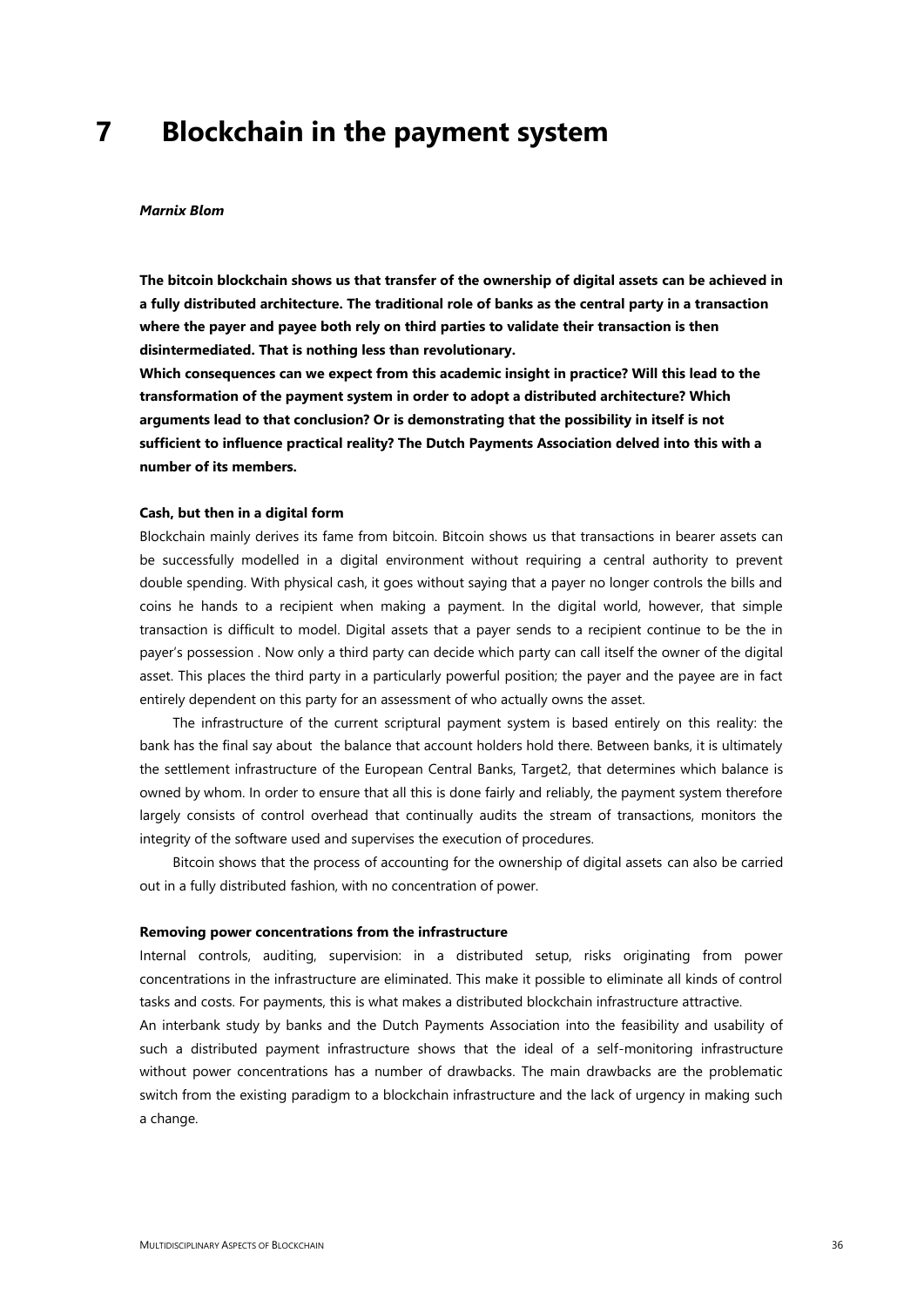#### **Two paradigms at the same time?**

Both the existing design of the payment system and the distributed design derived from blockchain are conceivable. However, a combination of the two paradigms is problematic. The world of payment transactions enabled by third parties can be linked with a distributed infrastructure without power concentrations in two ways. But each has its own drawbacks.

One central party can take care of the interface, resulting in a concentration of power. We know this model from the link between the scriptural 'giro' payments infrastructure (transactions enabled by third parties) and the world of cash (where transactions are carried out in a distributed way). Here the Central Bank supplies the interfacing and is in fact the only party that can fulfil this role. The Central Bank guarantees the constant exchangeability of scriptural and cash euros at an exchange rate of 1 to 1. This is a special role with far-reaching consequences.

The unlimited and risk-free interchangeability of scriptural money and cash means, among other things, that central bank interest on scriptural money cannot fall below 0%. After all, cash has an intrinsic interest of 0%. With a substantial negative interest rate on scriptural balances, all value will flow to cash. This limits monetary authorities in their interest policies, known as the Zero Lower Bound. Making a riskfree connection between assets on a blockchain-based payment infrastructure and the existing giro infrastructure could, as it is for cash, also be provided for by the central bank. Unlike cash, an interest rate can be set for digital central bank money on the blockchain. The phenomenon is called the Central Bank Digital Currency<sup>109</sup>, an interesting monetary field of science that has already been widely publicised.<sup>110</sup> However, for each currency there is only one entity that can determine its introduction. For the euro, that is the European Central Bank.

The alternative has far fewer dependencies. Market parties can themselves also maintain an interface between the traditional money infrastructure with third parties and the new distributed money infrastructure. This will lead to fluctuating exchange rates between assets in the two systems. This is the world of euros and bitcoin. Or euros and dollars, for that matter. The feasibility of this approach has been proven, but the disadvantages are also well-known: exchange rate fluctuations. For general use, it does not look like there are advantages that outweigh this disadvantage. Because, what would actually be the advantage of a blockchain-based payment system? And who stands to benefit from these advantages?

# **Possible benefits**

#### *Cost?*

A blockchain-based payment system would eliminate a great deal of control overhead, resulting in efficiency gains. This could lead to lower tariffs for the users of the payment system due to a lower cost price. What do we mean exactly? The costs for the payment infrastructure will certainly not drop to zero, nor will the prices for end users (there is more to do than just keeping records – for example, fraud detection, money laundering checks, customer service, etc.).

The order of magnitude of the possible price reduction is therefore limited to a few cents per transaction. The bottom line efficiency gain for the infrastructure therefore only adds up to serious amounts in the case of very large numbers. This makes the development of such an efficient payment infrastructure unattractive compared to infrastructures where the costs per individual transaction are

<sup>109</sup> https://en.wikipedia.org/wiki/Central Bank Digital Currency

<sup>110</sup> See the Wikipedia lemma: lemma https://en.wikipedia.org/wiki/Central\_Bank\_Digital\_Currency voor diverse verwijzingen naar publicaties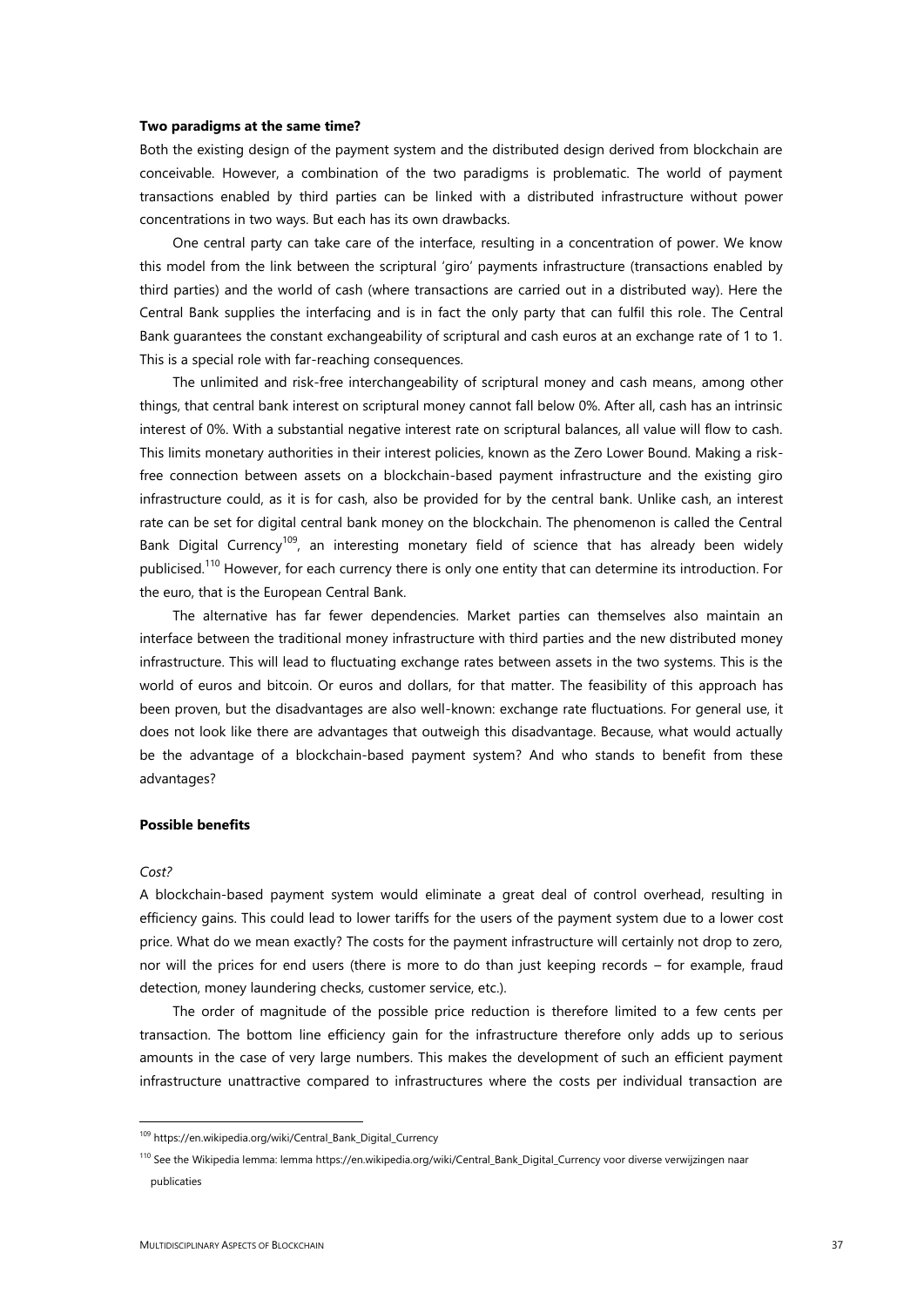considerably higher. The advantage simply increases faster with, for example, remittance (sending money to distant countries), trade financing or correspondent banking. The use of blockchain as a costreducing innovation is therefore more likely to develop in these areas.

#### *Functionality?*

Could blockchain help enrich the functionality of the payment system? From 2019, payment traffic will provide instant payments: 24x7x365 irrevocable payment (after full rollout) between all payment accounts within 5 seconds and (for the Netherlands) for all amounts.<sup>111</sup> The question here is which functional extensions are still conceivable. Micro payments, the Internet of Things (IoT) payments and conditional payments all come to mind. However, there are no good arguments for realising these applications within the payment infrastructure layer. The same functionality can be realised more effectively and with fewer dependencies in a separate layer.

Payment is defined as the settlement of debt. This only makes sense when a certain risk of non payment must be covered. This does not apply to individual micro payments. The aggregation of multiple small transactions to one larger payment is the best solution.

In the case of the IoT, the assumption is that billions of entities could emerge with balances and a mandate for making payments. The existing infrastructure is not a priori unsuitable for this, as existing IBANs have up to 32 positions.<sup>112</sup> That offers space for more than one quintillion accounts. Furthermore, there is no compelling reason why IoT entities should all be represented individually (without aggregation) in the payment infrastructure with their own unique account number. Lastly, with conditional payments an associative connection with the term 'smart contracts' from the blockchain world can be established quickly. From the payment infrastructure perspective, however, conditional payments are very normal irrevocable payment transactions that have come about because (and after) certain conditions have been met.

The 'why' of these payments is not a part of the infrastructure, just as for all the other transactions in the payment infrastructure. All in all, it cannot be said that new and meaningful functional extensions to the payment infrastructure have come into play with blockchain.

#### *Continuity?*

The distributed design of blockchain is creating ultra-robust infrastructures that are almost impossible to eradicate. With the increasing societal importance of the payment infrastructure, this appears to be a good match. The question, however, is whether this continuity argument justifies a switch to the blockchain paradigm. In practice, the continuity of the current infrastructure is deemed to be sufficient. It is unclear to which extent a black swan event<sup>113</sup> such as a serious disruption of the payment infrastructure continuity could in itself constitute a sufficient reason for action.

#### **Conclusion**

Although blockchain presents an attractive new paradigm for a robust and efficient payment infrastructure with the opportunity for unprecedented freedom in monetary policy, the analysis shows that both the transition to such a system and the appraisal of any concrete benefits involve considerable

<sup>111</sup> See https://www.betaalvereniging.nl/betalingsverkeer/instant-payments/

<sup>&</sup>lt;sup>112</sup> The structure of IBANs is laid down in ISO standard ISO 13616-1, the lenght of IBANs is determined per country and run up to 32 characters.

<sup>&</sup>lt;sup>113</sup> Black swan: unexpected and disruptive event that no one saw coming or had predicting. The paradox is that in the current economic science the early detection of black swans is seen as the summit of risk management. (source: https://nl.wikipedia.org/wiki/Zwarte\_zwaan\_(economie))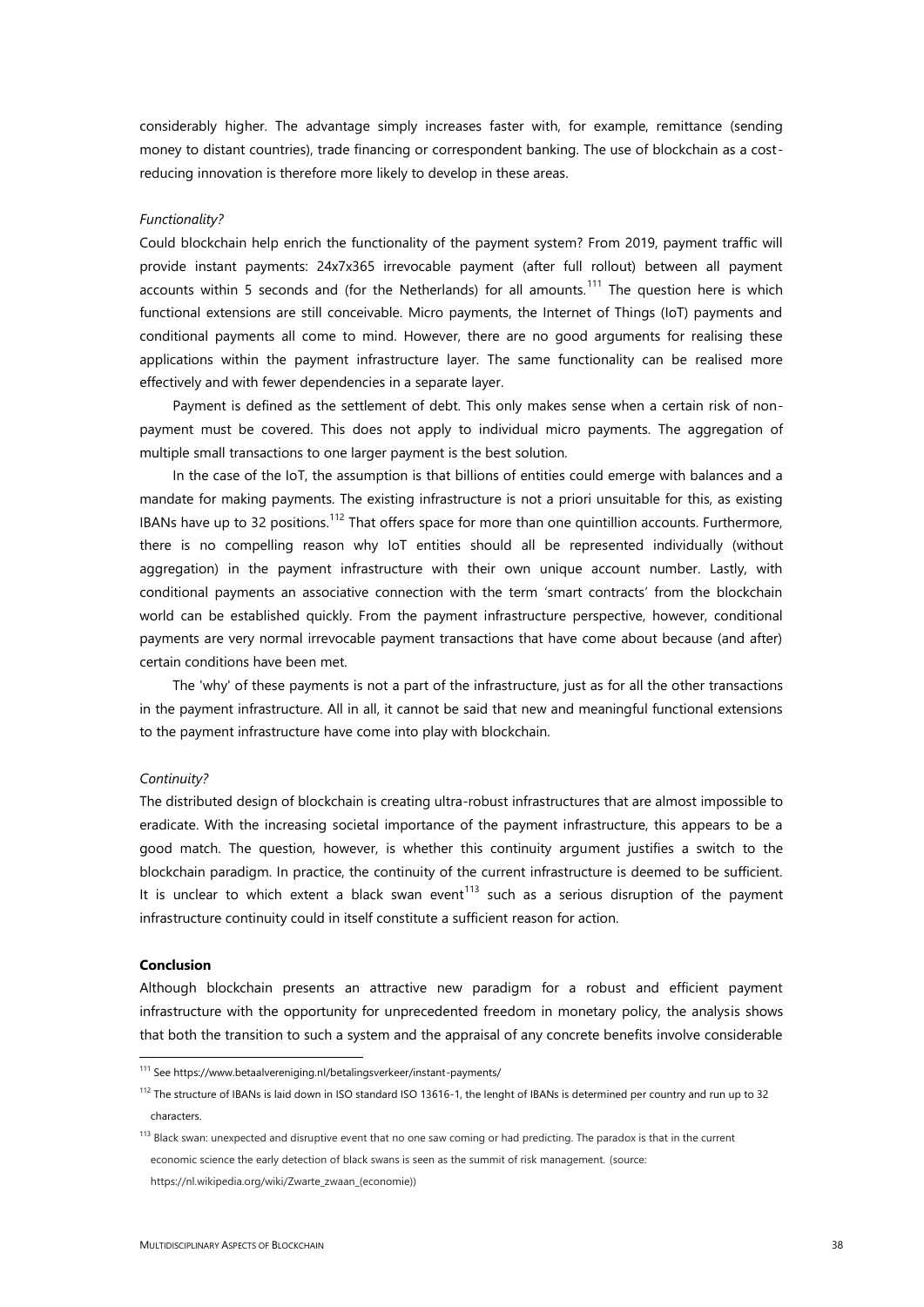obstacles. The momentum of blockchain therefore does not open up new avenues for improving the payment infrastructure. On the contrary, it prompts us to question the status quo and become involved in new experiments.

# **Insights**

- If it can ever be demonstrated that blockchain technology can have a meaningful application in the payment system, this will certainly have to be preceded by the adoption of other blockchain domains where benefits accrue faster.
- Switching to a blockchain infrastructure may be feasible but is not necessary.
- The technical obstacles to realising a payment infrastructure based on blockchain are not dealt with here but have not yet been resolved.
- It cannot be ignored that blockchain has in any case demonstrated its influence on the momentum of infrastructural innovation and shown a general willingness to question existing architectures and processes. That alone is beneficial.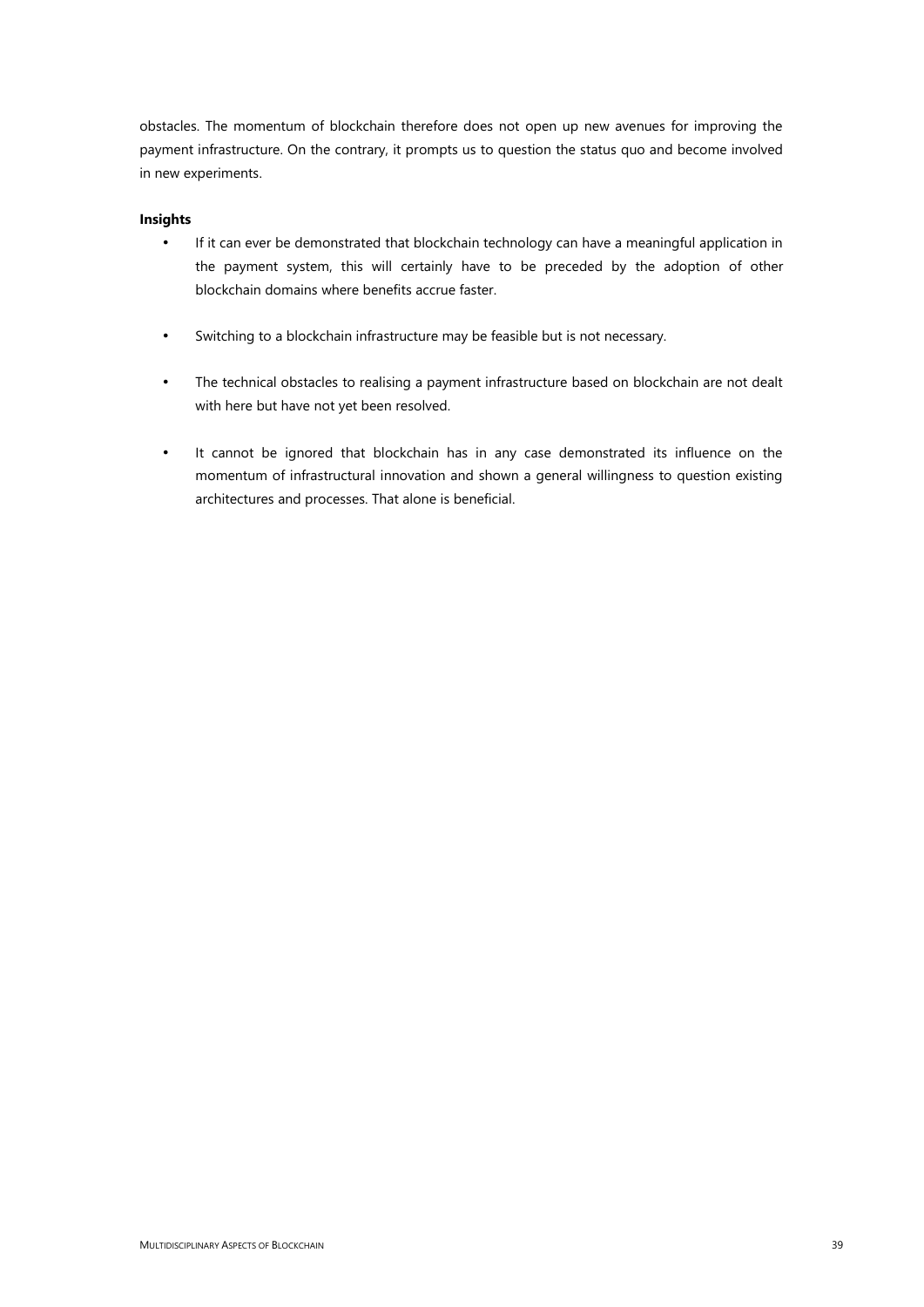# **8 Trends in digital law: what about blockchain?**

#### *Victor de Pous*

**Over the past 25 years, a strong legislative offensive for digital technology and data processing has taken shape, which is currently growing in size, diversity and intensity. New regulation is coming from both the European Union and the Netherlands. Although the digital legal domain is much broader - think of intellectual property law, electronic commercial law and consumer law, for instance - two legal questions loom in the foreground: cybersecurity and privacy. These also touch on the construction and application of every peer-to-peer network that chronologically updates a mathematically encrypted and decentrally stored database. Neither the European Union nor the Netherlands currently has a** *lex specialis* **that applies generally or specifically to blockchain technology. Some countries, like the United States, do. In the meantime, the Dutch court has defined blockchain in decisions on several occasions.**

#### **Monumental codification**

There is now so much digitally-related regulation in force in the Netherlands and Europe that the question of where to start is a logical one.<sup>114</sup> This area of the law is also constantly expanding. The starting point of the legislators is usually that special - therefore *deviating -* legal rules are needed for the development of the information society. This starting point leaves some room for negotiation.

First of all, (open) legal standards allow flexibility and can accommodate changes - also because modern regulations are often technology-independent by nature - unless substantive grounds prevent this in the concrete case. The fact that the adoption of ICT takes place partly, perhaps even largely, without any legal 'push', also plays a role. For instance, online shopping largely reached maturity because of its clear convenience and not thanks to a law that legalised electronic signatures.<sup>115</sup> It can also be advisable to allow a certain technology and its economic or societal applications to become entirely clear before formulating specific ground rules either per branch of industry or otherwise, also in a supplementary fashion.

For the rest, none of these analyses detract from the justified European desire to create a single internal digital market, which inevitably implies the harmonisation of legislation.

#### **Other lines of development**

The net around privacy protection is being pulled a bit tighter each time, in connection with *how personal data are handled*, for example with the widely known General Data Protection Regulation (GDPR). The special privacy regulations for sectors such as healthcare and education literally apply on top of this. We see the same - general and sectoral - approach in the various *network and information security regulations,* aimed at combating the wider problem of a lack of confidentiality in data processing.

<sup>114</sup> See for instance V.A. de Pous, *Recht op elektronische technologie 1983-2008 [Right to electronic technology 1983-2008]*, Amsterdam, 2008. From the same author, *Outlook digitaal recht 2019 – Wetgevingsspecial (preview) [Outlook on digital law 2019 - Legislation special (preview)]*, Amsterdam, 2018, for a selection of digital regulations taking effect, becoming applicable, being prepared or still on the drawing table in 2019.

<sup>&</sup>lt;sup>115</sup> Or considered vice versa: countless individuals pay little heed to the prohibition against downloading music, films, software and games from illegal sources.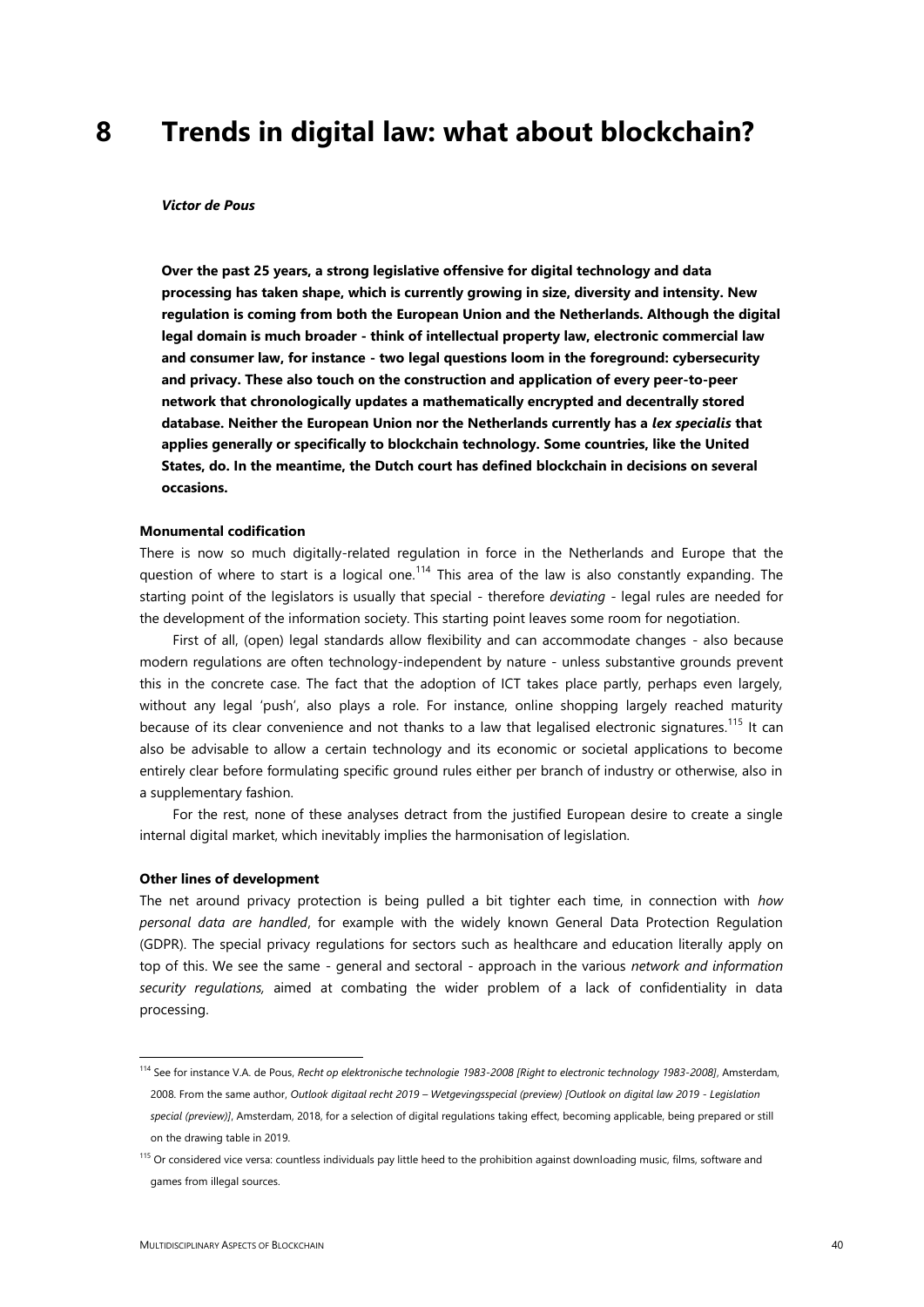Another trend in regulation is the rise of *notification requirements for incidents* relating to digital technology and data processing**,** in the event of a security breach, loss of integrity or malfunction, for instance. Finally, the steady expansion of the legal *powers of supervisory authorities* is striking, including those of the Dutch Data Protection Authority and the Netherlands Authority for Consumers & Markets, as is the substantial increase in sanctions in the event of violations of a security regulation or notification requirement, for instance.

#### **Blockchain regulation**

A peek behind the scenes at various US states provides insight into the new regulation and policy intentions, but federal legislative bill H.R. 6913 focuses attention on more fundamental questions.<sup>116</sup> What is blockchain? The Blockchain Promotion Act of 2018 submitted in the House of Representatives on 26 September 2018 aims to bring stakeholders together in order to develop a common definition of blockchain. The next question concerns the US economy. Opportunities must be identified and innovation promoted, according to the draft bill. Legislation which is intended on the one hand to be a national, inwardly-focused marketing means and which on the other has a more substantive approach.<sup>117</sup>

We see the research line appearing on the west coast as well. On 28 September 2018, California's governor signed a legislative proposal prescribing that a government working group be set up. (Blockchain is defined here as: '*a mathematically secured, chronological, and decentralized ledger or database*.') Before 1 January 2022, the evaluations must be clear in relation to (i) the risks and benefits associated with the use of blockchain by government institutions and California-based businesses, (ii) the legal implications of the use of blockchain, and (iii) best practices for enabling blockchain technology to benefit the state, its businesses and residents.

Back to Washington DC. Harmonisation is a fitting means to combat the impending fragmentation by state. Blockchains need not be geographically limited, after all. On 2 June 2016, Vermont became the first state to grant blockchain-based files evidential weight in a court case. According to the Vermont Rules of Evidence, blockchain technology must be defined as: '*mathematically secured, chronological, and decentralized consensus ledger or database, whether maintained via Internet interaction, peer-to-peer network, or otherwise*'.<sup>118</sup>

The Arizona Commercial Code now defines the technology as: '*distributed ledger technology that uses a distributed, decentralized, shared and replicated ledger, which may be public or private, permissioned or permissionless, or driven by tokenized crypto economics or tokenless. The data on the ledger is protected with cryptography, is immutable and auditable and provides an uncensored truth*.'<sup>119</sup> As many legal definitions as there are states, it seems.

What then is provided for in blockchain legislation? A few topics. Arizona does not want lower regulators to involve themselves with blockchain, in the sense that a municipality may not prohibit or otherwise restrict an individual from running a '*node on blockchain technology*' at home. The legal standardisation of 'residential' use is an exclusive power of the state.<sup>120</sup> Other state legislation pertains to blockchain technology in the insurance legislation (California), while Delaware, for example, has rules in force which acknowledge the trade in shares via blockchain.<sup>121</sup>

<sup>116</sup> https://www.congress.gov/bill/115th-congress/house-bill/6913?q=%7B%22search%22%3A%5B%22H.R.+6913%22%5D%7D&r=1

<sup>&</sup>lt;sup>117</sup> The latter aspect can also carry weight outside the national borders. The definition of cloud computing developed earlier by the US government is widely used internationally, for instance. https://csrc.nist.gov/publications/detail/sp/800-145/final

<sup>118</sup> https://law.justia.com/codes/vermont/2016/title-12/chapter-81/section-1913

<sup>119</sup> https://codes.findlaw.com/az/title-44-trade-and-commerce/az-rev-st-sect-44-7061.html

<sup>120</sup> https://www.azleg.gov/legtext/53leg/2R/laws/0208.pdf

<sup>&</sup>lt;sup>121</sup> For an overview of state legislation, see: http://www.ncsl.org/research/financial-services-and-commerce/the-fundamentals-of-riskmanagement-and-insurance-viewed-through-the-lens-of-emerging-technology-webinar.aspx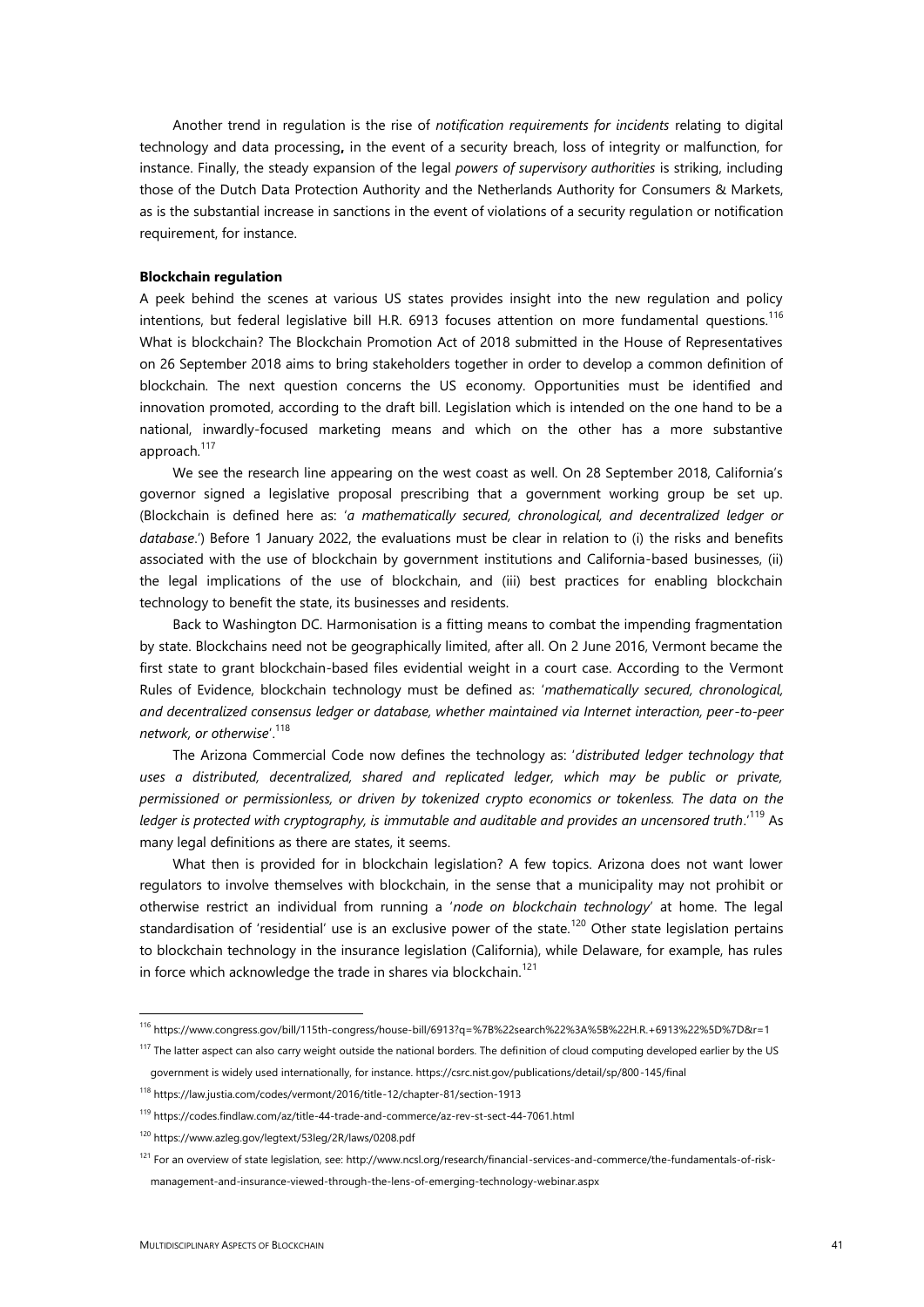### **Dutch case law**

There is no blockchain law in the Netherlands, but there is case law to serve as a source of law. A search on Rechtspraak.nl for 'software\*' on 12 October 2018 produced 3,647 judgments, rulings and individual decisions. 'Blockchain\*' produces no more than 16 results. These virtually all relate to criminal law, in particular the crime of money laundering<sup>122</sup> using the cryptocurrency bitcoin, usually in relation to other crime, such as the drug trade or internet scams. There is one civil-law ruling which pertains to the dissolution of a purchase agreement in relation to bitcoins.

How does the Dutch court define a blockchain and what else does it say about it? A concise overview.

- *Criminal law.* According to the court, money laundering also covers all cases and all proprietary rights, including cryptocurrencies. 'After all, bitcoins are objects subject to human control with an economic value which is subject to transfer. They can be used for payment. They are also individually determinable: all bitcoins that have ever been mined and all transactions which are carried out using them are kept track of in the blockchain. The approach that a bitcoin is simply a series of numbers does not do justice to the economic reality' (District Court of Rotterdam on 30 May 2018).
- *Criminal law.* The court accepted the data contained in a block as evidence under criminal law and observed that the transfer of a bitcoin 'is registered in the "blockchain" (the data structure behind the bitcoin network) in which every transfer is registered' (District Court of Midden-Nederland on 22 January 2018).
- *Criminal law.* 'Cryptocurrency, such as the bitcoin, is digital money. The distribution of this money, the ledger, is kept track of in a decentralised network (the blockchain), a network of all users of this cryptocurrency that communicates using the internet. This kind of network is kept afloat by users and miners of the currency. Miners are users who use the computing power of their own computer to generate new crypto-money and to keep the cryptocurrency network operational' (District Court of Rotterdam on 22 December 2017).
- *Criminal law.* 'The technology behind the bitcoin is the blockchain, a kind of public archive or ledger of all bitcoin transactions. The blockchain visualises for every bitcoin, in chronological order, in which wallets it has been held' (District Court of Rotterdam on 8 November 2017).
- *Civil law.* '"Bitcoin" is the peer-to-peer network that is kept track of in a decentrally stored ledger "the blockchain". A "bitcoin" is the digital coin that is sent via the Bitcoin network. The addresses to which bitcoins are sent consist of a unique series of numbers and letters. In the blockchain, an overview is kept of all addresses and transactions generated. The Bitcoin protocol is set up in such a way that miners (people who make computing power available in order to check the validity of transactions) can be rewarded with a number of bitcoins for their work in checking the validity of these transactions' (Appeal Court of Arnhem-Leeuwarden on 31 May 2016).

# **Conclusions**

All sorts of legal rules standardise the construction and use of a blockchain application. Mandatory frameworks specific for digital matters consist, for instance, of regulations based on software copyright (right to error correction, right to create a back-up and right to interoperability) and 'cybersecurity' law (mainly security obligations and notification requirements). If the blockchain system processes personal data, then privacy law is added to this, involving, among other things, strong rights for data subjects and legal instructions in the form of privacy by design, including privacy by default requirements. There is no escaping it.

There is in principle no legal vacuum because a blockchain is part of our society, in which legal rules apply. The question does arise of whether special, therefore partially *deviating*, rules are desirable

<sup>&</sup>lt;sup>122</sup> Article 420bis/420quater Criminal Code.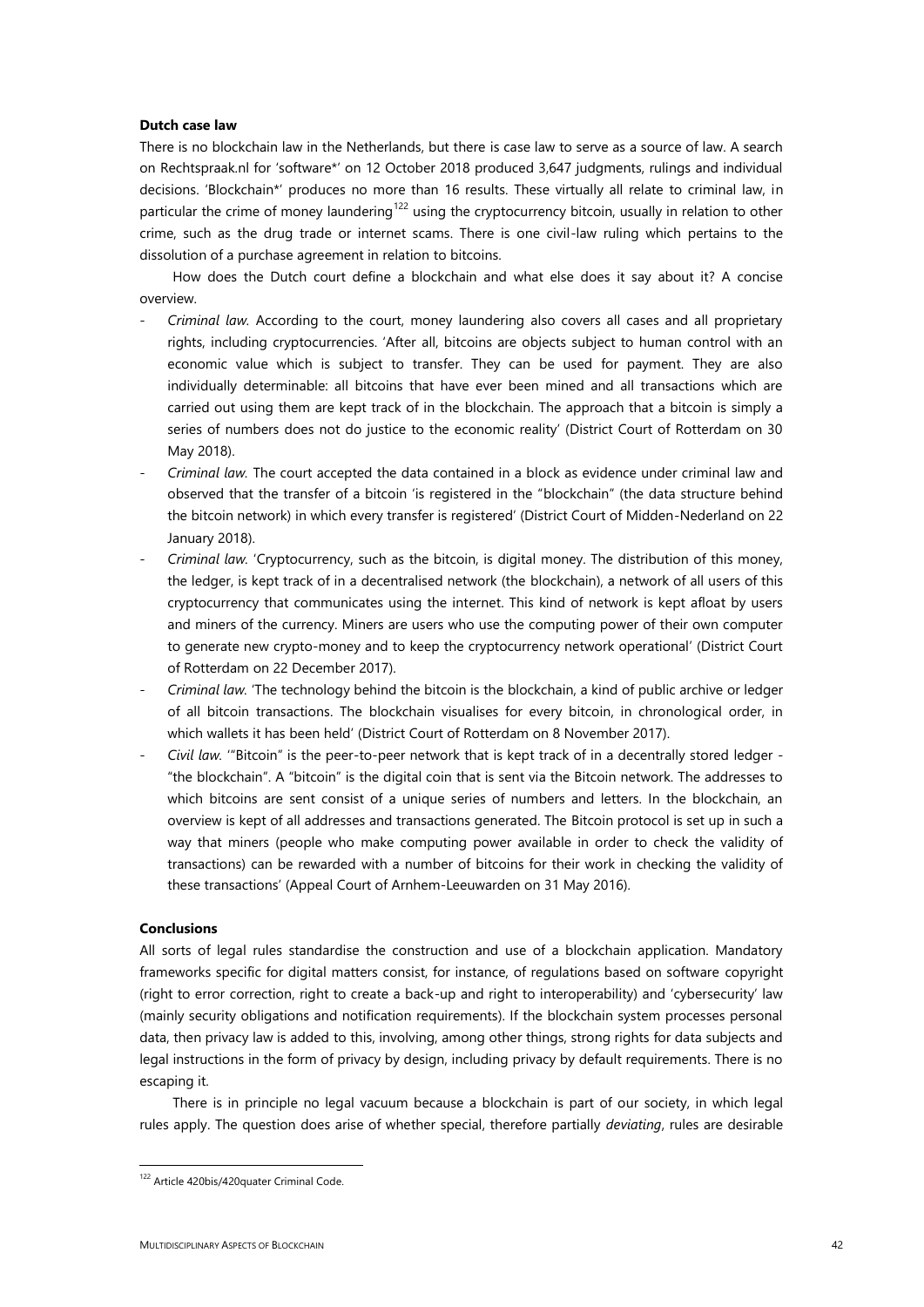for the technology. As far as cryptocurrencies (as a property right) are concerned, from the cross-border abuse perspective, the Dutch government in any event finds this unavoidable, while the European Parliament is working on rules for 'initial coin offerings' (ICOs).<sup>123</sup> Much more specific legislation and regulations from the Netherlands or the European Union is probably not to be expected in the short term. We must not forget the activity of the court in interpreting law, of course.

# **Analyses**

- The technological components of a blockchain are mainly computer programs or matters, such as the data structure and algorithm, laid down in software code. This is in any event subject to (software) copyright law and sometimes patent law as well. With regard to the development, delivery and maintenance of software - and more broadly: ICT systems - Dutch case law has a great many decisions. These can also relate to a blockchain project; public or private, permissionless or permissioned.
- Computer-generated evidence in various areas of the law (civil law, criminal law and, for instance, administrative law) has caused hardly any problems to date, as far as is known, under Dutch procedural law. Lines of source code, screenshots, print-outs (of an email), chat messages, telecommunication data, and more are usually accepted by both the parties and the court as evidence with a certain evidential weight, while this evidence is not in principle - or at least not by definition - *as irrefutable and traceable as the data recorded in a blockchain.*
- Special regulations for blockchains emerge to be at least twofold. They can have a restrictive effect to prevent undesirable behaviour. Or they involve legislation and regulation to encourage the technology by eliminating legal obstacles for a particular application, for instance, or to give a specific legal effect to data recorded in a blockchain, an effect which is currently lacking.
- For the time being, the European Commission and European Parliament are taking an extremely cautious approach, considering the fact that regulating too early could harm blockchain's potential. A parliamentary innovation group did draft a proposal for initial coin offerings (ICOs) to bring the issue of cryptocurrencies within the scope of a new European regulation for crowdfunding, which is currently being worked on.
- While the Netherlands wanted to create a favourable business climate for multinationals via the policy intentions to abolish dividend tax, which have since been withdrawn, EU member state Malta is opting for different kinds of measures for start-ups that work with blockchain technology, cryptocurrencies in particular. The Maltese parliament adopted three legislative proposals on 4 July 2018: the *Malta Digital Innovation Authority Act*, the *Innovative Technological Arrangement and Services Act* and the *Virtual Financial Asset Act*.<sup>124</sup> This is also legislation that serves as an outwardly-facing marketing instrument. '*While the blockchain sector in the rest of the world continues to operate in a legal vacuum, or, at best, a legal fog, Malta is leading the way as a crypto haven with a crystal clear legal framework for ICO regulation*.'

<sup>123</sup> https://www.the-blockchain.com/2018/09/06/european-parliamentarians-propose-eu-wide-ico-regulatory-framework/

<sup>124</sup> https://icomalta.com/ico-regulation/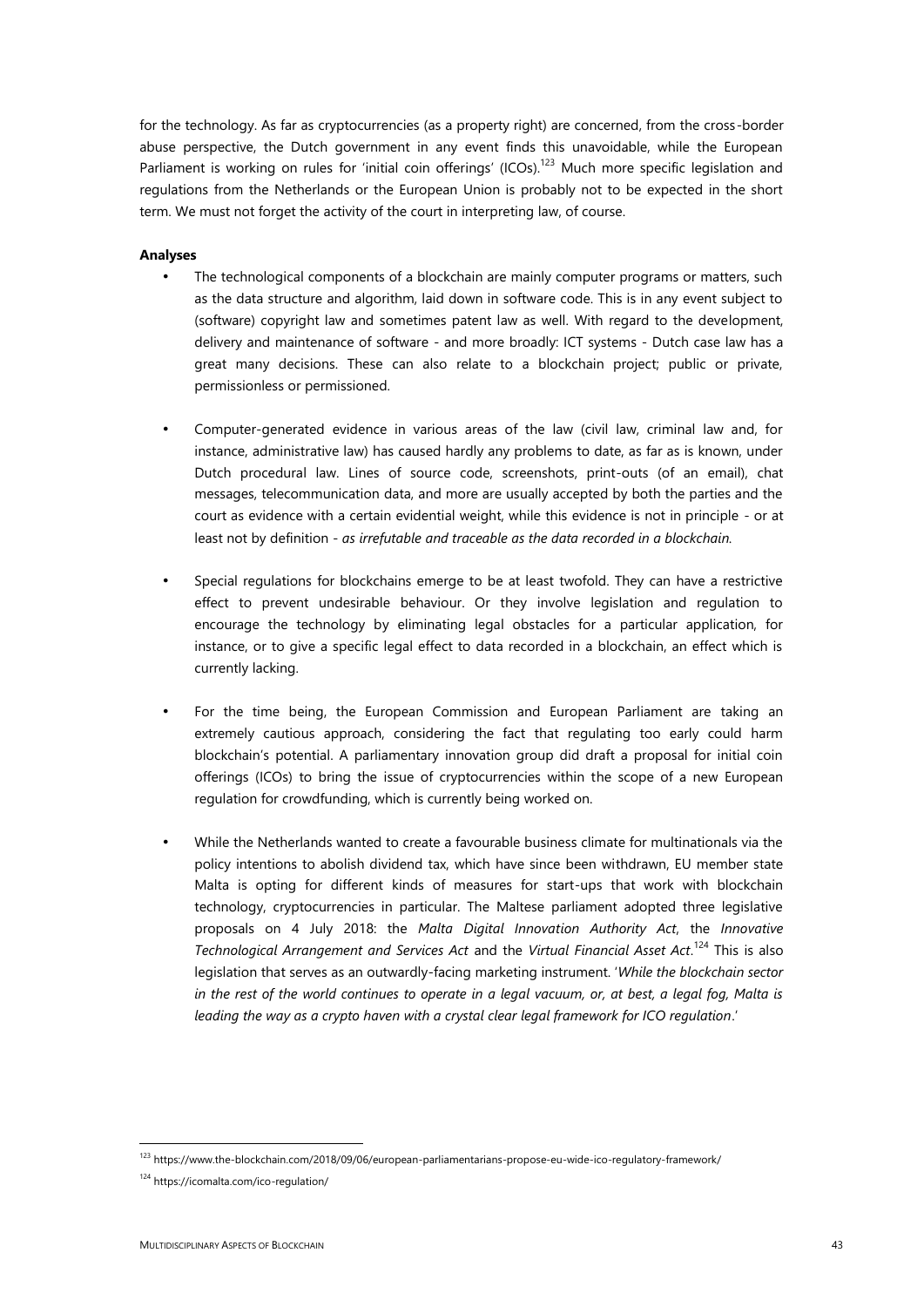# **9 Privacy and blockchain**

#### *Jeroen van Helden*

**The roots of modern privacy law stem from the 1970s and were developed when it became clear with what ease computer systems could store and further process large quantities of data. In essence, this important area of the law consists of a small collection of principles which have been taken over in the current General Data Protection Regulation (GDPR). They were deliberately formulated in a technologically neutral manner, do not refer to specific information technologies and were not drafted for a specific way of processing data. Paper files in the old-fashioned filing cabinet can also fall within their scope. And yet blockchain presents us with challenges. On the one hand, it presents a new and interesting data processing model in which individuals have more control over their personal data. On the other hand, a number of special characteristics seem difficult to reconcile with the key principles of privacy law.<sup>125</sup>**

#### **Bottleneck 1: everyone sees everything**

The technology behind blockchain makes it possible to synchronise distributed databases. A database that runs on a blockchain is not stored on a central computer or server, instead the files are located simultaneously on multiple computers, where the information is updated according to a consensus model. All the participants in the blockchain have a copy of the full database. In the event of the Bitcoin blockchain, this means that every user has insight into the entire transaction history of all the other wallets.

Privacy law requires that organisations only collect data for clearly described and legitimate purposes, that they not collect more data than is necessary for these purposes and that they secure these data appropriately. At the bank, I can therefore view my own transaction history, but not that of my neighbour. There is no need for that, and it is therefore not permitted. If the bank were to disclose my transaction history to all the other customers of the bank, we would call that action a personal data breach in the sense of the GDPR.

#### **Bottleneck 2: no one is forgotten**

The data structure of a blockchain means that once data have been added, they can no longer be changed. Only new blocks of data can be added to the blockchain ('append-only'). However good that may be from the perspective of system integrity, the more at odds this feature is with privacy law. According to the GDPR, personal data may not be stored longer than is necessary for the purposes for which the personal data are processed. Under certain circumstances, data subjects also have the right to have their personal data corrected, erased or the processing of their personal data restricted.

<sup>125</sup> On privacy issues inherent to blockchain technology, see also V.I. Laan, A. Rutjes, *Privacy-issues bij blockchain: hoe voorkom of minimaliseer je die? [Privacy issues with blockchain: how can these be prevented or minimised?]*, Computerrecht 2017/253; E.W. Verhelst, *Blockchain aan de ketting van de Algemene verordening gegevensbescherming? [Blockchain chained up by the General Data Protection Regulation]*, Privacy & Informatie 2017/1; L. Ibáñez, K. O'Hara, E. Simperl, *On Blockchains and the General Data Protection Regulation*, https://eprints.soton.ac.uk/422879/1/Blockchains\_GDPR\_4.pdf.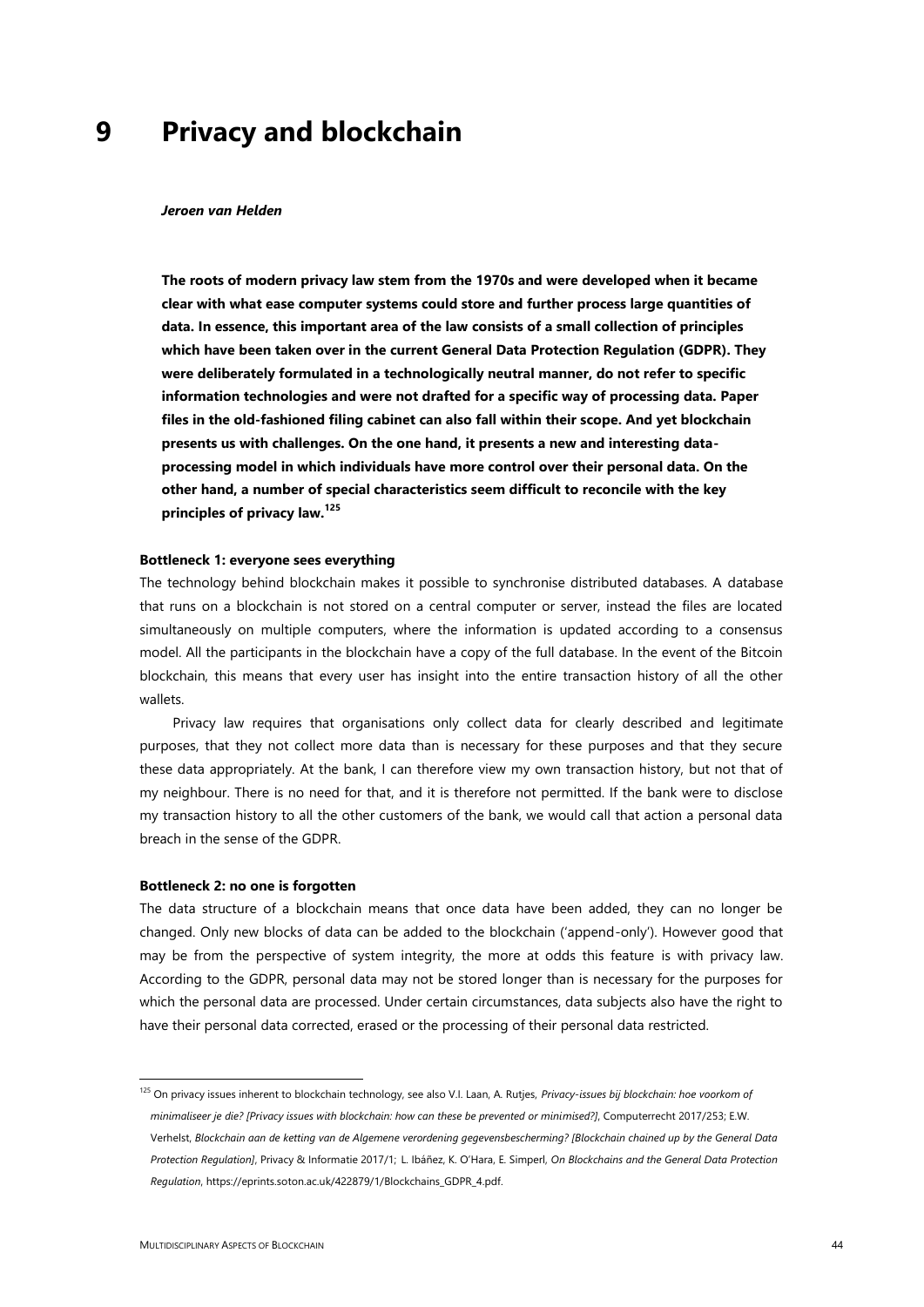The bank must therefore amend my personal data if they are not correct, or no longer correct, and may not keep my transaction history for longer than necessary. If the bank were to record my data in a blockchain, then it does not seem possible for the bank to comply with these obligations.

#### **Bottleneck 3: who is responsible?**

In a traditional client-server model, it is usually easy to identify one or more parties who process personal data relatively autonomously. The bank provides payment services to me as consumer and to that end processes my personal data using its own IT infrastructure. The bank is the *controller* in the sense of the GDPR, in that case. The controller is the party that determines the purpose of and means for the processing of personal data and is the primary bearer of the responsibilities under the GDPR.

These matters are less clear when it comes to a blockchain. It assumes *collective data processing*, after all. A public blockchain has no owner or administrator, no central party that checks and manages the blockchain protocol. Instead, the system is maintained by a loose online community of participants.<sup>126</sup> This often takes place on a voluntary or semi-voluntary basis within open source projects. It does not make sense to designate a developer who is active in such a project as a controller. After all, Tim Berners-Lee is not held responsible for the processing of personal data that takes place on the World Wide Web. But who is indeed responsible for our privacy in the blockchain, then?

#### **Case by case**

Although the bottlenecks mentioned above are important and real, they do not imply that the combination of privacy and blockchain is hopeless from the start. The European Union Blockchain Observatory and Forum rightly pointed out in a recent report that it is not possible to generally point to a blockchain technology that is GDPR compliant.<sup>127</sup> It will always have to be looked at on a case-by-case basis whether a blockchain application satisfies the law.

This nuanced position follows largely from the fact that blockchain can be implemented in various ways. With a private blockchain, the group of participants in the blockchain can be restricted. It is generally acknowledged that this makes it easier to comply with the GDPR, for the simple fact that this ties in better with the principle of central responsibility. Another possibility is the storage of personal data 'off chain', which means the personal data are stored outside the blockchain and the blockchain itself only contains a reference to those data.

It is also an important point that the development of blockchains is still in full swing. For example, there are initiatives in the market for a private blockchain where it will indeed be possible to amend the content of the blocks.<sup>128</sup> The Zerocash collective is working on a privacy-friendly blockchain for a cryptocoin where the origin, destination and amount of a transaction can be screened off using 'zero knowledge proofs'.<sup>129</sup>

#### **Privacy regulator**

The regulators are also orienting themselves. In September 2018, the French privacy regulator published a first analysis.<sup>130</sup> In that, the CNIL recognised the problem that data stored in a blockchain cannot in

<sup>126</sup> D. De Jonghe & V.I. Laan, *Blockchain in de realiteit [Blockchain in reality]*, Computerrecht 2017/251, p. 348.

<sup>127</sup> The European Union Blockchain Observatory and Forum, *Blockchain and the GDPR*, 16 October 2018.

<sup>128</sup> M. Arnold, *Accenture to unveil blockchain editing technique*, Financial Times, 19 September 2016.

<sup>129</sup> https://zerocash-project.org/

<sup>130</sup> CNIL, Blockchain. *Premiers éléments d'analyse de la CNIL*, September 2018,

https://www.cnil.fr/sites/default/files/atoms/files/la\_blockchain.pdf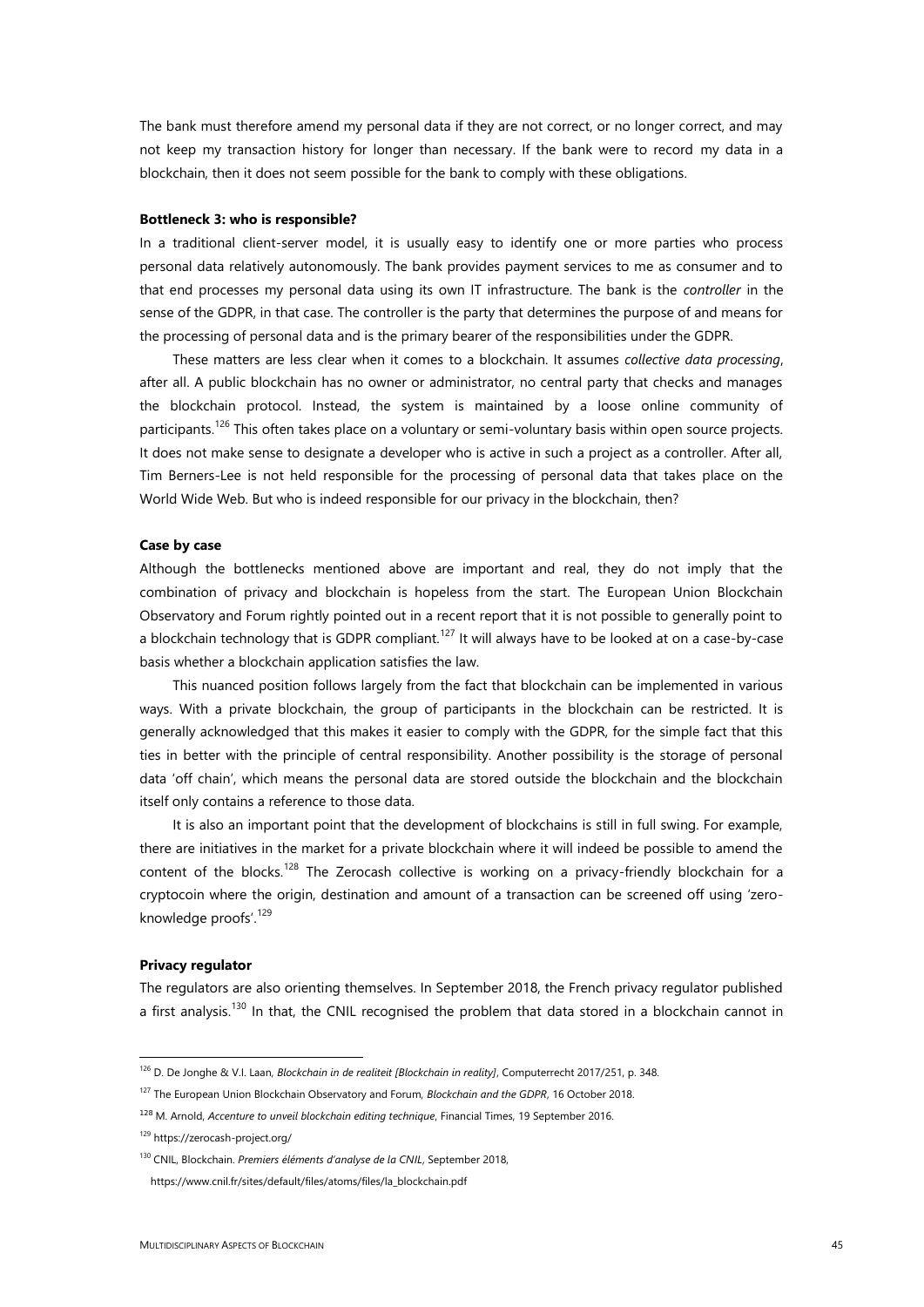principle be amended, but it also pointed out, for instance, that data could be encrypted in a blockchain such that it could be considered 'quasi-erased' in the sense of the privacy legislation.<sup>131</sup>

In this same analysis, this regulator makes concrete suggestions for the allocation of roles and responsibilities in the blockchain.<sup>132</sup> For instance, a user that proposes a transaction to a blockchain network must be regarded as the controller. After all, this is the person deciding on the purpose of and means for the transaction. An exception would apply for a natural person who is not acting for professional or commercial purposes, since this individual could rely on the exclusion for purely personal or domestic activities.

Miners should, under certain circumstances, be considered the processor, but in any event not the controller, since their job is limited to validating transactions, without deciding on the purpose of or means for the transactions. In the event of a private blockchain, the regulator advises that a specific controller be designated, for instance in the form of a legal entity to be set up jointly. If that does not happen, there is joint responsibility and the parties must record their respective responsibilities transparently, in accordance with article 26 GDPR.

#### **Anonymity and pseudonymity**

An essential point in any discussion about privacy and blockchains is the degree to which data in the blockchain can be blocked from other users. The GDPR does not apply to anonymous data, i.e. data that cannot be traced back to an identified or identifiable natural person. In theory, a database may be entirely transparent, on the one hand, because anyone can inspect it, and on the other fully privacy proof because none of the data can be traced to a natural person. The GDPR would not apply to such a database.

According to privacy law, however, there will not often be a case of actual anonymous data, i.e. data that cannot be traced to a person. Personal data only become anonymous once they have been (virtually) irreversibly anonymised.<sup>133</sup>

Every technology that does not achieve this high standard results not in anonymous data but in 'pseudonymised' data. According to the GDPR, pseudonymised personal data must be regarded as data on an identifiable natural person, to which the GDPR applies.<sup>134</sup> In the GDPR, pseudonymisation is included as a new definition in Article 4 (5). Pseudonymisation is defined as the processing of personal data in such a manner that the personal data can only be linked to a specific data subject by using additional information which is kept separately and securely.

Blockchain applications use various techniques to block data from other users, such as asymmetric encryption and hashing. The joint privacy watchdogs categorised these methods under the heading 'pseudonymisation techniques' in an opinion from 2014.<sup>135</sup> This position is hardly in dispute in the case of asymmetric encryption. After all, the private key makes it perfectly possible to decrypt the data.

There is a great deal of discussion on hashing. According to the joint privacy regulators, many hash functions are vulnerable to a brute force attack, while others believe that these techniques can indeed withstand such attacks. The debate will presumably continue for some time, if only because the technology is constantly being developed. It should be clear that it cannot be readily assumed that data have become anonymous. In a resolution on distributed database technologies recently adopted by the

<sup>131</sup> CNIL, p. 9.

<sup>132</sup> CNIL, p. 2-5.

<sup>133</sup> On the concept of 'personal data' and anonymisation, see Article 29-WG, *Opinion 4/2007 on the concept of personal data*, 20 June 2007; and Article 29-WG, Opinion 05/2014 on Anonymisation Techniques, 10 April 2014.

<sup>134</sup> Recital 26 GDPR.

<sup>135</sup> Article 29-WG, *Opinion 05/2014 on Anonymisation Techniques*, 10 April 2014, p. 20.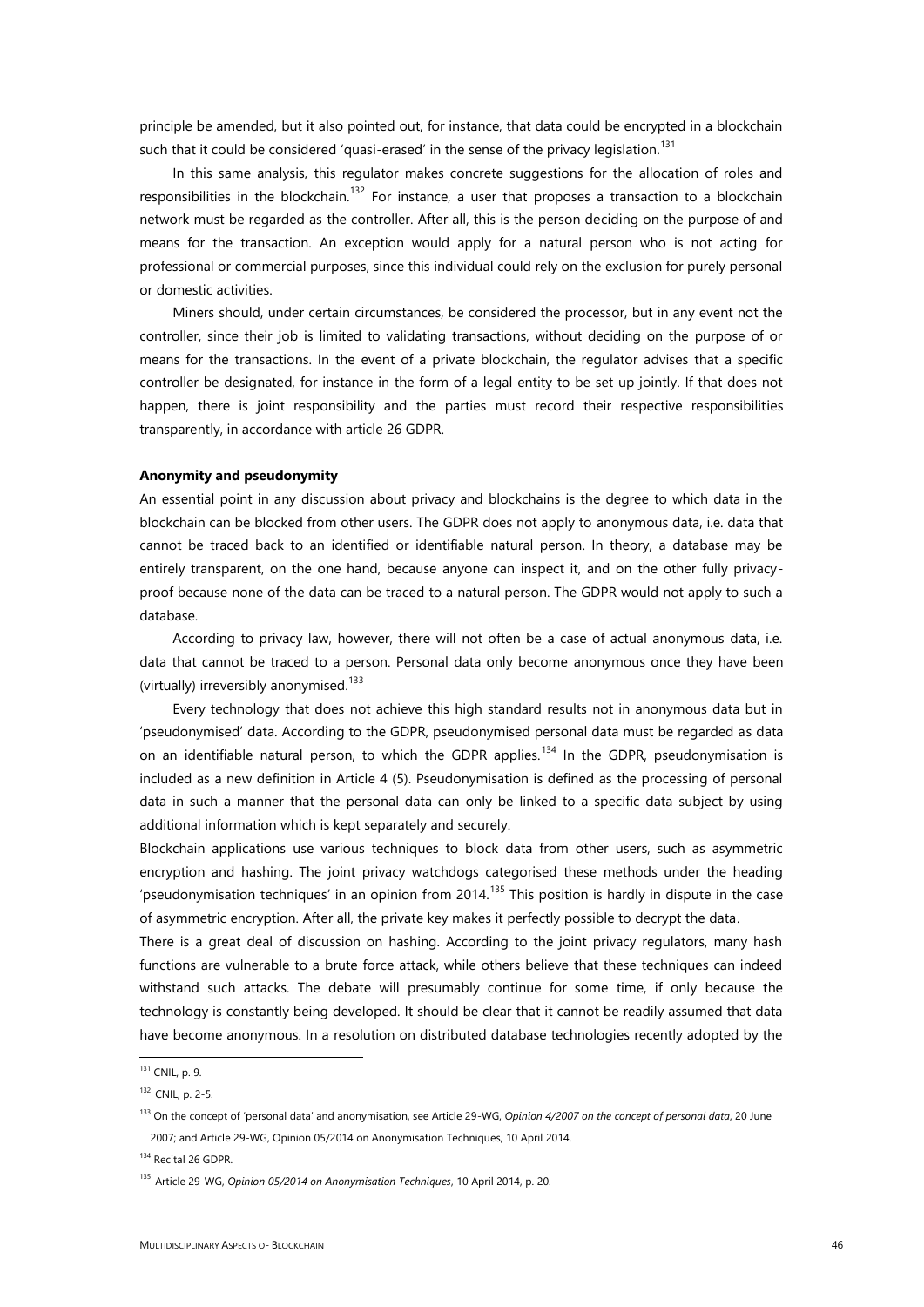European Parliament, the Parliament itself says outright: '*data in a public ledger are pseudonymous and not anonymous*.'<sup>136</sup>

# **Conclusions**

Although the privacy legislation has been formulated in a technology-neutral manner, it seems to have been implicitly set up for central databases managed by easily identifiable players. This creates a certain tension between the privacy legislation, on the one hand, and the processing of personal data within dynamic information networks, on the other. The radical network model that the blockchain introduces brings this tension to light in its full glory.

Where the GDPR can be seen as *a means for regulating centralised data managers*, the blockchain must be regarded as a technique for *fundamentally challenging* the system of centralised data management. This is a radical approach that was not immediately foreseen by the makers of the GDPR. This does not mean, however, that the GDPR ruins the possibility of using public blockchains, as has been claimed. On the one hand, development of the blockchain technology is still in full swing and privacy-friendlier applications are being worked on in all sorts of ways. On the other hand, the GDPR has the necessary flexibility. We have seen the first signs that the regulators are willing to make the most of that flexibility. Developers of (public) blockchain applications will have to do their best. They will have to think about their applications carefully and be able to argue a solid case for why their solutions are more effective than the available alternatives, from the perspective of privacy.

#### **Points for attention**

- The decentralised and 'append-only' nature of the blockchain technology is at odds with some privacy principles, including those of keeping data processing to the minimum necessary, restricting storage and the starting point that responsibilities in relation to privacy protection must be clearly assigned.
- A private blockchain is better equipped to handle these objections than a public blockchain. Where possible, a controller must - in line with its obligations for privacy by design and privacy by default - therefore opt for a private blockchain.
- Encrypting personal data in a blockchain can be an important measure in suitably securing the personal data. As a rule, such measures will not, however, result in the data being anonymised. They remain personal data and the privacy legislation continues to apply.

<sup>&</sup>lt;sup>136</sup> European Parliament resolution of 3 October 2018 on distributed ledger technologies and blockchains: building trust with disintermediation, 28.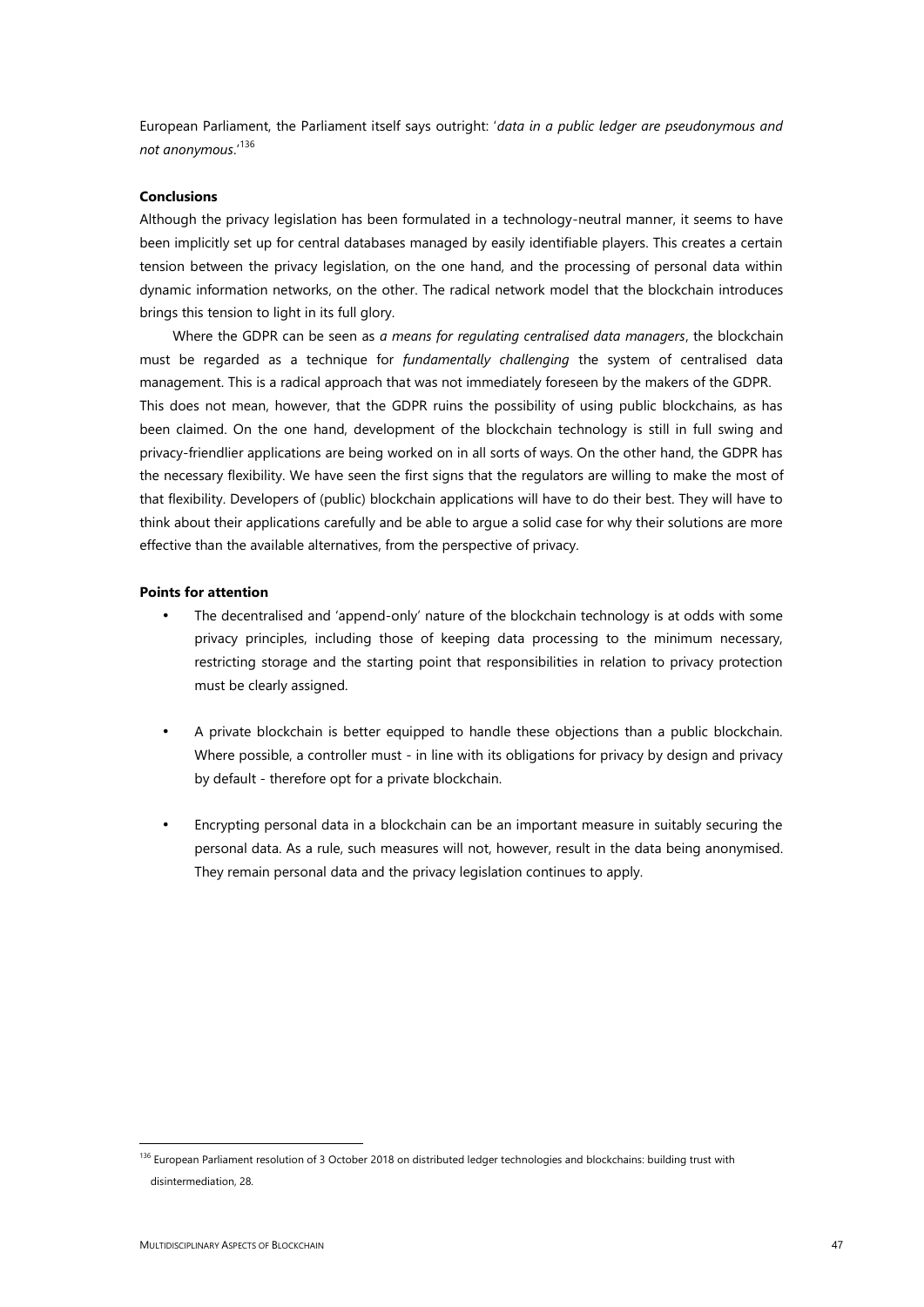# **10 Impact of blockchain on the Internet of Things**

#### *Diptish Dey and Serge Wallagh*

**The excitement around blockchain is inspiring a number of industries, including the manufacturing industry, to experiment with the distributed ledger technology. At the same time, the Internet of Things (IoT) and Industry 4.0 are emerging as global forces.<sup>137</sup> These technologies are going to have a significant combined impact. IoT relates to the connectivity of smart devices that can sense each other and communicate among themselves. IoT has significant benefits for the consumer as well as for industry, the latter often called Industrial IoT (IIoT). IIoT is expected to herald a revolutionary change and create a new working environment that dramatically impacts the way workers interact with machines. In recognition of its large-scale impact, IIoT is often referred to as Industry 4.0, the Fourth Industrial Revolution. Blockchain technology will be a part of this. As it marches forward, Industry 4.0 faces fundamental challenges that can be potentially addressed through a successful marriage with the blockchain technology.**

#### **Technology and challenges**

Unlike many technologies on the Gartner Hype Cycle<sup>138</sup>, Industry 4.0 is commercial and is being industrialised. The market size and the projections vary depending on the source. However, the consensus in 2018 is that the market in 2022 will be worth more than EUR 200 billion. Industry 4.0, or IIoT has three key drivers: efficiency across the supply chain, improved service solutions aimed at elevated performance levels and a connected ecosystem providing opportunities for new data-driven business solutions.

Key technology enablers for IoT include machine learning and advanced algorithms, hyperconnectivity, intelligent sensors and software platforms that enable human-machine and machine machine interfaces. Machine learning<sup>139</sup> and advanced algorithms enable machines to improve their understanding of current and future states. Hyperconnectivity is making it possible for machines and sensors to constantly inform each other of their states. With intelligent sensors, computing power can be decentralised and brought closer to the sensors to ensure faster response times. Finally, new software platforms are facilitating the interoperability of machines and sensors of different makes and types.

The rush to innovate and grow by connecting devices in combination with emerging technologies is posing a major challenge to IoT, namely cybersecurity. In the context of Industry 4.0, the theft of intellectual property, the unwanted alteration of data and the hostile takeover of process control are serious concerns. Just even contemplating the hostile takeover of a nuclear power plant is frightening.

<sup>137</sup> See https://www.forbes.com/sites/bernardmarr/2018/09/02/what-is-industry-4-0-heres-a-super-easy-explanation-for anyone/#16ff95139788 for for a detailed explanation about Industry 4.0

<sup>&</sup>lt;sup>138</sup> See https://www.gartner.com/en/research/methodologies/gartner-hype-cycle voor uitleg over de hype cycle for explanations about the hype cycle

<sup>&</sup>lt;sup>139</sup> See https://cqm.nl/nl/nieuws/wat-is-het-verschil-tussen-artificial-intelligence-machine-learning-en-deep-learning for explanations about machine learning and the relation with artificial intelligence (AI).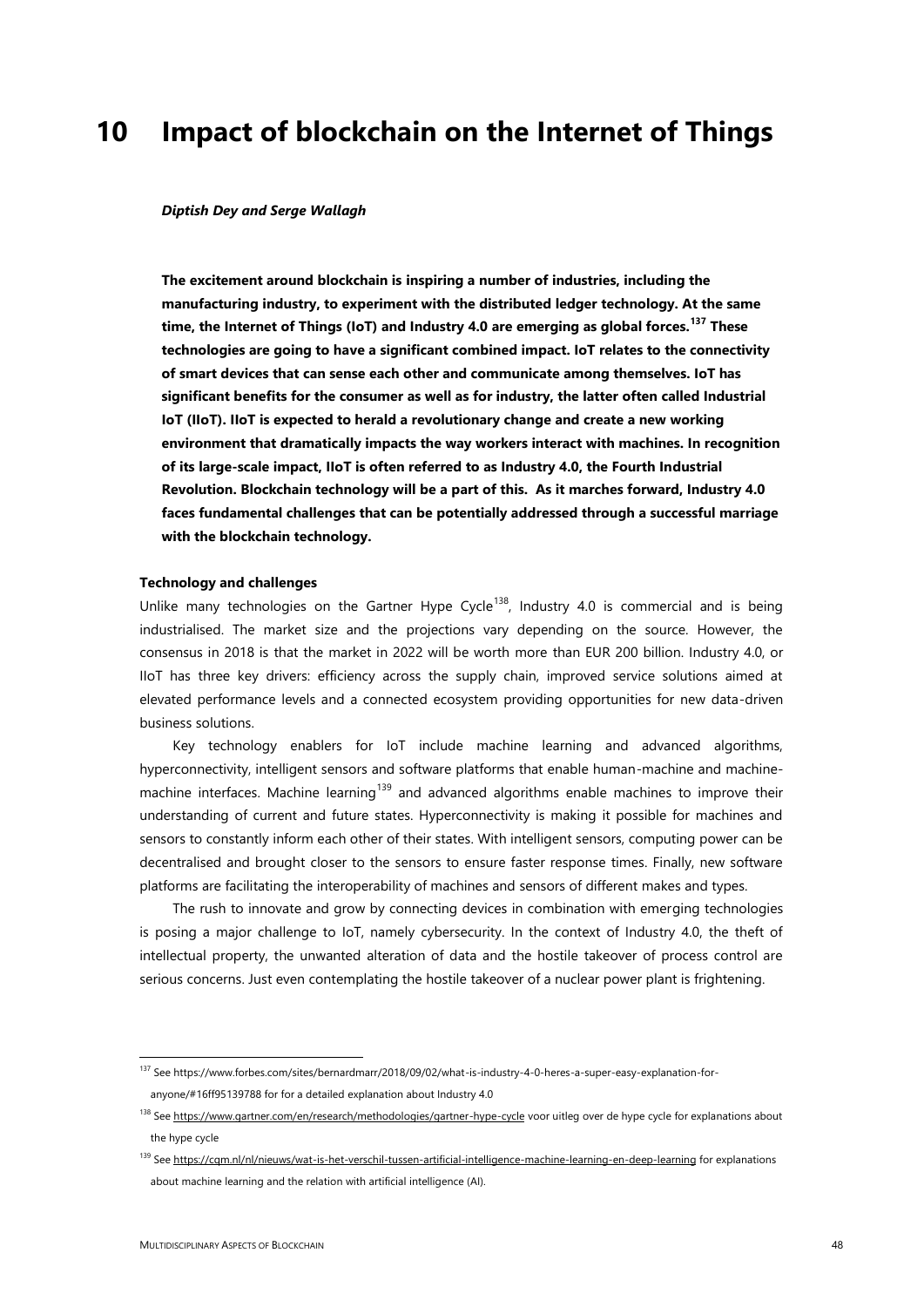Could blockchain technology be useful in reducing cybersecurity threats and increasing the level of human confidence in Industry 4.0? Moreover, could blockchains deliver new value, new opportunities and even advance the going concern in other ways?

#### **The role of blockchain in Industry 4.0**

Although the bulk of blockchain research is related to its technology and its impact on the financial industry, the level of interest in applying blockchain to IIoT is increasing rapidly. Its potential benefit for supply chain management are currently being investigated by many companies, while some companies have already progressed to the pilot stage.

Supply chains are characterised by high numbers of external stakeholders that handle the logistics. As goods move up the supply chain, every stakeholder needs to pass on information received from his predecessor to his successor, a step that involve major trust (and therefore risk). The blockchain technology can be used to ensure consecutive authenticity and the maintenance of country of origin information throughout the supply chain.

Sustainable consumer goods: the traceability of raw materials across the value chain using digital tamper-proof documents is a major challenge in the consumer goods industry. Whether it is "From Farm to Fork" in the food industry<sup>140</sup> or in the clothing industry, consumers are showing increasing interest in the origin and in the manufacturing journey made by their finished products. Martine Jaarlgaard in the UK has taken a first major step in this direction. Working together with Provenance and other partners, she has launched a blockchain-based traceability project for the fashion industry. By simply scanning the QR code on an item, customers can pinpoint the origin of the fashion item. Unilever uses a similar approach to manage the supply chain of tea leaves.

Combating counterfeit products: the Gemological Institute of America (GIA) is using blockchain technology to deliver diamond grading reports as a service in a secure and digital way. This is enabling the GIA to digitally provide an independent, accurate and unbiased analysis, creating a permanent and secure record of a diamond and linking it to its current owner using his/her email address or telephone number.

Efficient supply chains: blockchain can improve the efficiency of global supply chains. These supply chains are often characterised by isolated environments with an enormous paper trail and delays caused by pending customs approvals. More than 80% of global trade volume is handled by the shipping industry as it criss-crosses multiple customs zones. Customs officials rely heavily on the correct paperwork, which specifies the product's country of origin at supplier and sub-supplier levels. Maersk and IBM are working together to explore the possibility of using a blockchain-based system to enable digital tracking and approval.

It is worth mentioning at this point that most of the blockchains used in Industry 4.0 will end up being permissioned blockchains<sup>141</sup>. Unlike bitcoin, a permissioned blockchain can be accessed by a privileged group of participants. This prevents unwanted access to trade secrets by unauthorised participants. How such authorisations will work in practice is currently under investigation.

#### **Future challenges**

There is hardly any doubt that blockchain technology will impact the IIoT landscape enormously in the next decades. The combined impact of blockchains and IIoT will result in substantial benefits. However, there are still a number of challenges. A business model that justifies investments in this technology

<sup>&</sup>lt;sup>140</sup> See https://www.eufic.org/en/food-production/article/from-farm-to-fork for more background on this concept

<sup>&</sup>lt;sup>141</sup> The website https://www.coindesk.com/ is a valuable source about crypto currencies, but also about blockchain in a broader sense.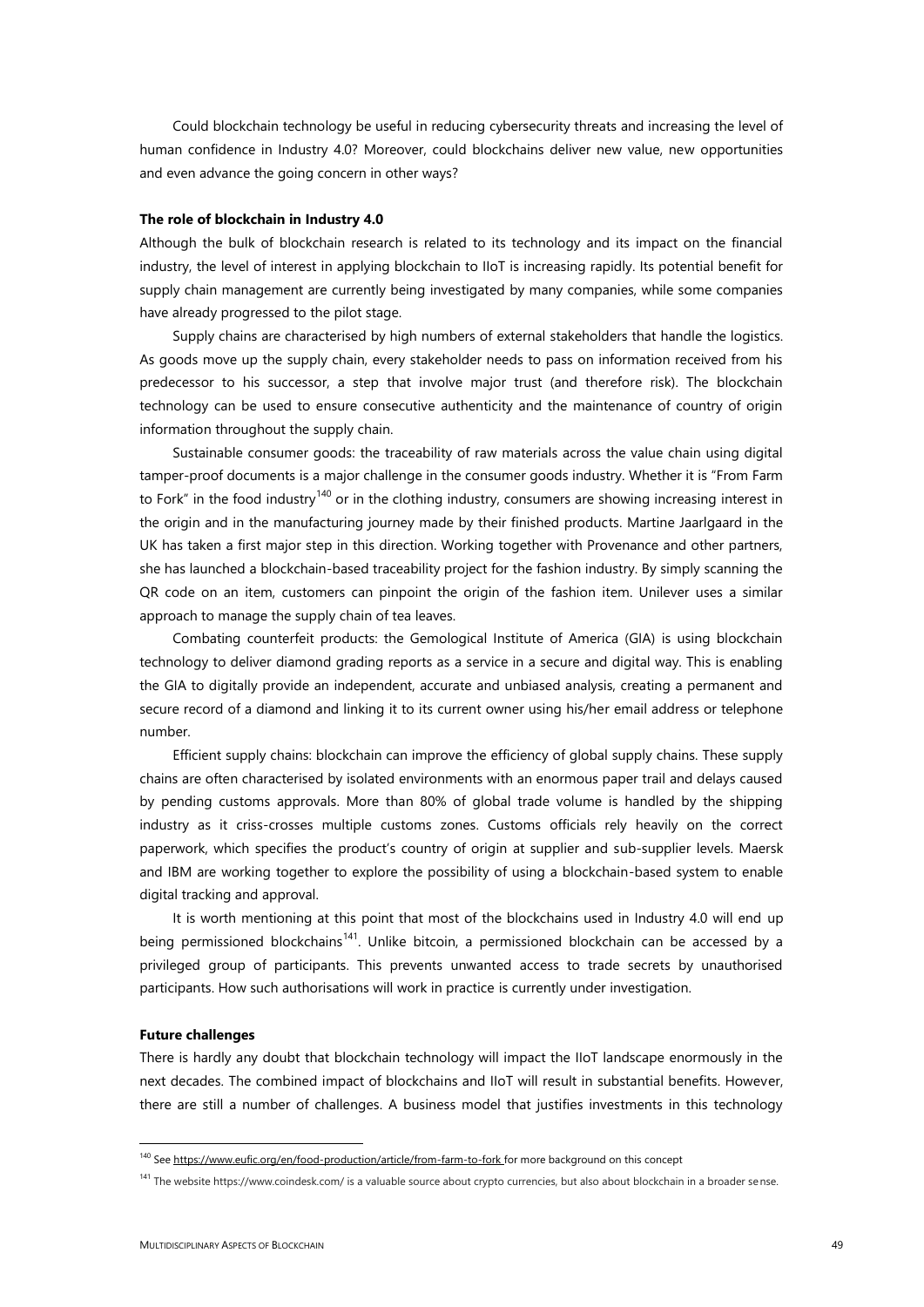needs to be established and the digital transformation challenge that comes with it must not be underestimated. The actual limits of blockchain technology and its possibilities and the impossibilities are still unknown. The link with IoT is still at an early stage. Aside from the technological questions, there are also many ethical and legal questions emerging. Developments in the former are expected to leapfrog those in the latter, which entails unforeseen risks.

# **Considerations**

- Internet of Things is not a hype: it is daily reality. Application within the industry will lead to major changes. We call this Industry 4.0.
- Blockchain can be an answer to cybersecurity questions in the application of Internet of Things in the industry, or beyond.
- Blockchain already delivers direct value within Industry 4.0 by increasing the efficiency of global supply chains.
- Insufficient consideration has been given to the legal and ethical consequences of IoT within the industry in combination with blockchain.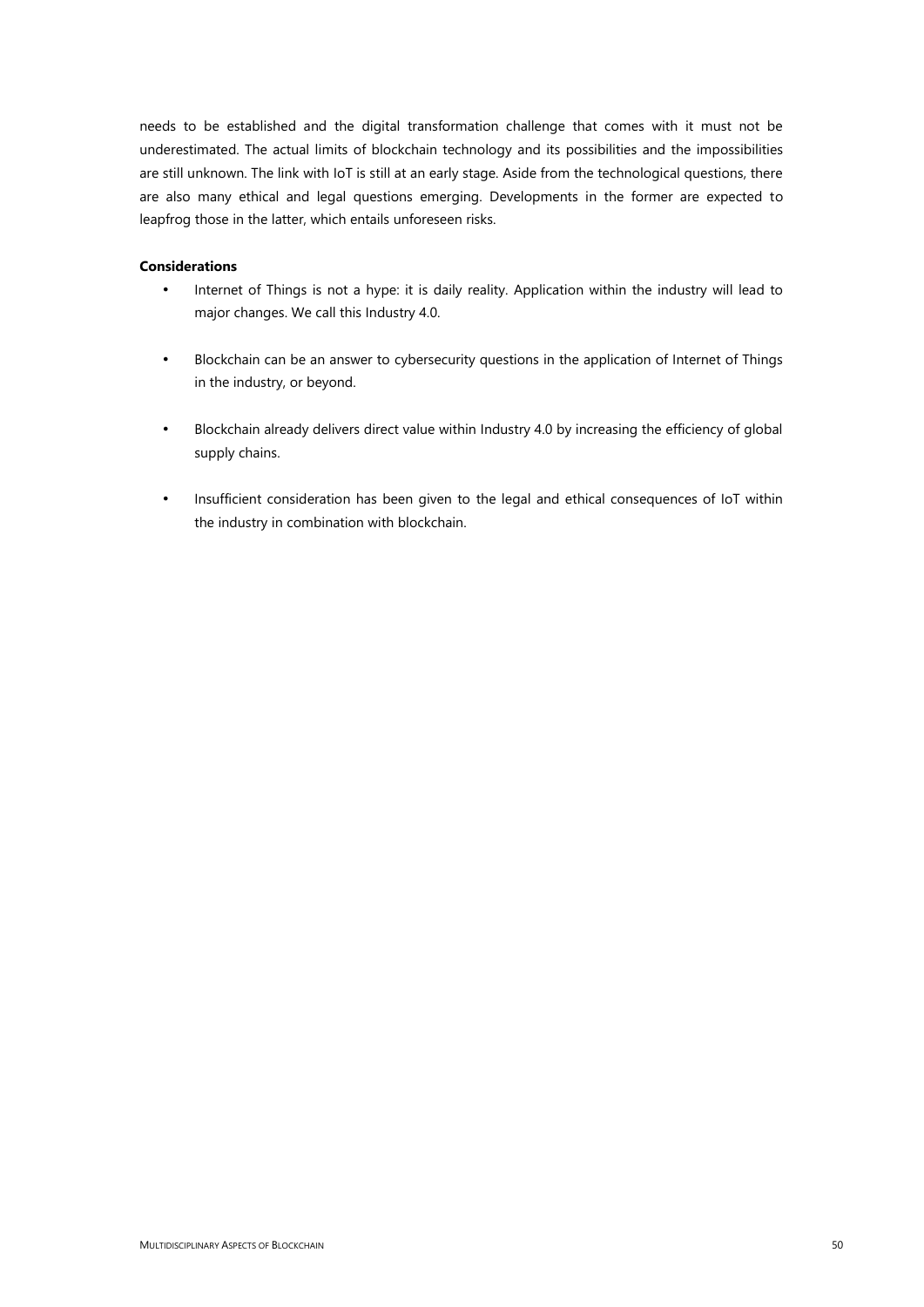# **11 From client to vendor relationship management**

#### *Leon van Ekeren*

**Today's consumers often behave in a schizophrenic way. In the physical world they expect to be treated as kings while in the digital world they settle for the role of 'dummies', allowing themselves to be exploited through commercial surveillance. In both environments, a variety of consumer relationship management systems (CRM) store their activities unnoticed and usually unsolicited. That data is constantly and automatically enriched in order to approach people with the sharpest possible focus. Because although we tend not to accept manipulation and violation of our privacy as consumers, everything changes with the introduction of vendor relationship management (VRM). With this new approach, the buyers of products and services are in control rather than the vendors. The buyers determine from whom they obtain information and with whom they exchange data or perform a transaction. In other words, they manage their own personal data themselves and ultimately dictate the terms of delivery. So VRM in combination with blockchain-based applications will fundamentally change our economic reality.**

#### **Research project**

The 'Project VRM<sup>142</sup> at Harvard University has been working on the development and promotion of *vendor relationship management* (VRM for short) since 2006. Worldwide, people and organisations are being encouraged to think along and build tools that make the concept possible. They are getting better and better at it and various platforms are currently being tested on a smaller and larger scale. Examples in the Netherlands include the IRMA project and TrustChain / Digital Stamp, while Solid-Inrupt is a globally appealing project. All three are the *actual personal digital data vaults*: the VRM base from which VRM applications communicate. For a long time, technology was the bottleneck for implementing VRM, but that hurdle now seems to have been overcome. A new commercial reality is emerging in which the physical consumer corresponds much better with his digital alias. Blockchain technology can help to make storing (possessing) and transporting data superfluous. With VRM, just organising access to data is enough to get an answer to a question and therefore be able to carry out a process or action requested by the consumer.

<sup>&</sup>lt;sup>142</sup> Project by the Berkman Klein Center for Internet & Society, Harvard University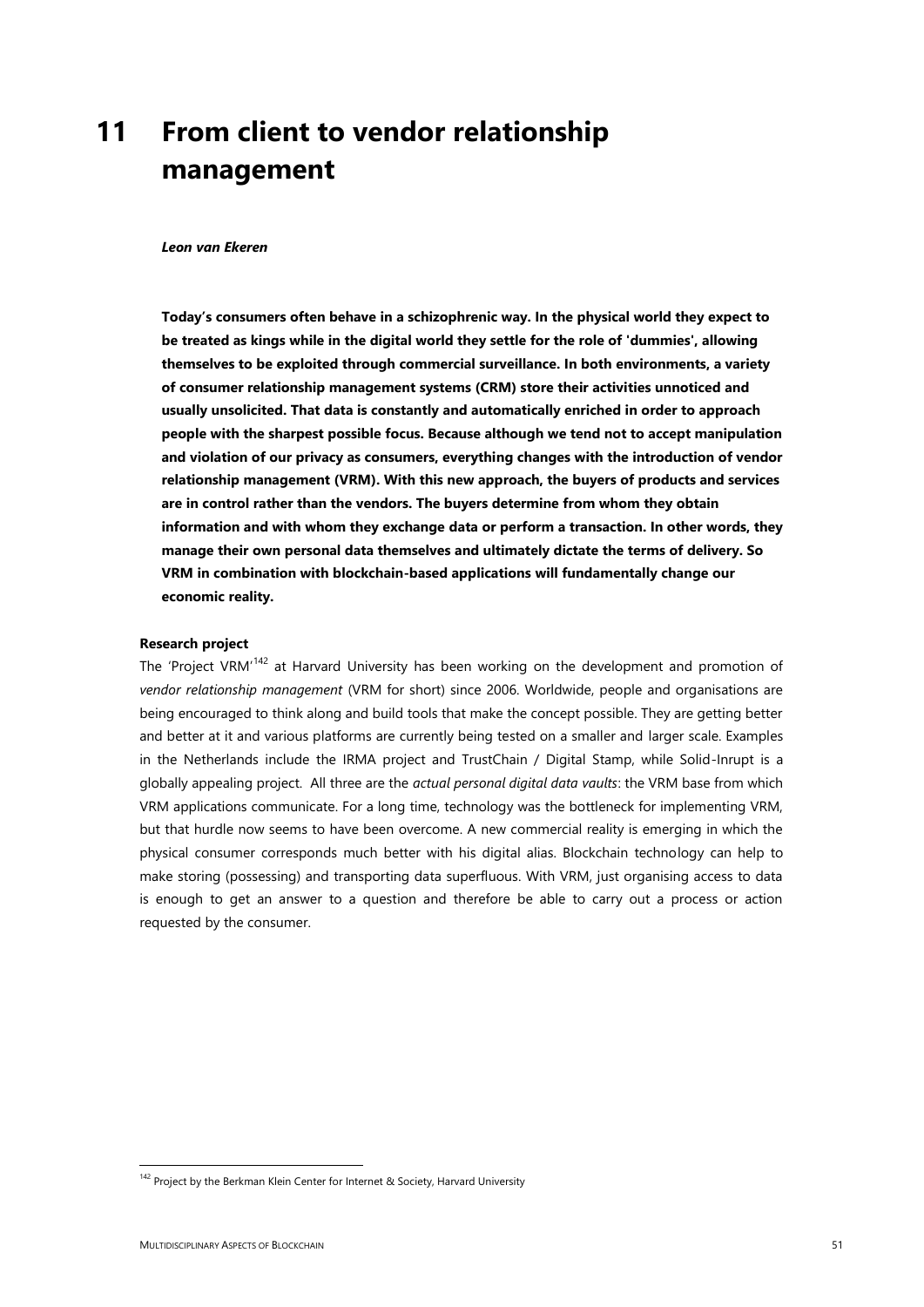# **Example**

Suppose Mrs. Jones wants to buy clothes and enters a random boutique. The saleswoman who approaches her seems to know her. Without having exchanged a word with her, she is suspiciously good at estimating what Mrs. Jones is looking for. She knows her size and style preferences and also shows that she has a good idea of Mrs. Jones's budget. To Mrs. Jones's question of how she actually knows all these things, the salesperson confesses: 'We buy this information from an organisation that's following you everywhere'. There is a good chance that Mrs. Jones will exit the boutique without spending a cent. But what so obviously cannot exist in the physical world is the most common thing in the digital world. So it is foreseeable that the digital world will adapt to the customs of the physical world. The ideas have been around for a long time and now the technology is ready for it. Customer can start working on the recovery of their position of always being right**.**

#### **Ads and more**

Although the internet has acquired an important place in our lives over the past 25 years, it is still a world in itself. A separate space, where most people are still 'naked' in a way. Because, unlike the physical world, there are as yet no socially anchored standards about what is private and how to deal with it<sup>143</sup>. Because the implications of issues such as 'Who owns personal data' were overlooked at the start of the digital era, everyone simply assumed we could store and process everyone's data.

As a result, the web now has a built-in commercial surveillance system that collects as much personal data as possible, unsolicited and unnoticed. Most of the time, it is used to create tailor-made advertisements, which are presented unannounced and as smartly as possible. It is a multibillion business in which, besides the big five (Amazon, Apple, Facebook, Google and Microsoft), hundreds of unknown data-tracking companies are making unprecedented and enormous profits. Literally at the expense of the internet user, who is actually powerless. But there is hope for the consumer because there are techniques such as blockchain under development, which can more effectively protect the data sovereignty and privacy of consumers, citizens and employees..

#### **Organising things differently**

Such a skewed business model is screaming for an alternative, which is why many parties are working hard in this area. The overall concept is called Vendor Relationship Management and is seen as a counterpart to customer relationship management. The purpose of CRM is to promote third parties from suspect to customer as quickly and as cheaply as possible. Ultimately, organisations with CRM want to attract other customers and business relations.

*Today's internet is fully equipped for this*. VRM turns it around and puts customers in the 'lead' by giving them full control over their own personal data. They determine which party is allowed to use which information. This approach is not just much fairer for consumers, it is also ultimately more advantageous for advertisers because they can expect better quality information from customers and prospects in a cheaper and fairer way. Organisations no longer need to own data. Using blockchain technology, an organisation's server can pose questions to digital data portals managed by consumers themselves. With the answer, only those actions can be performed for which permission has been given.

<sup>143</sup> Doc Searls; https://medium.com/@dsearls/for-privacy-we-need-tech-more-than-policy-b681e527daab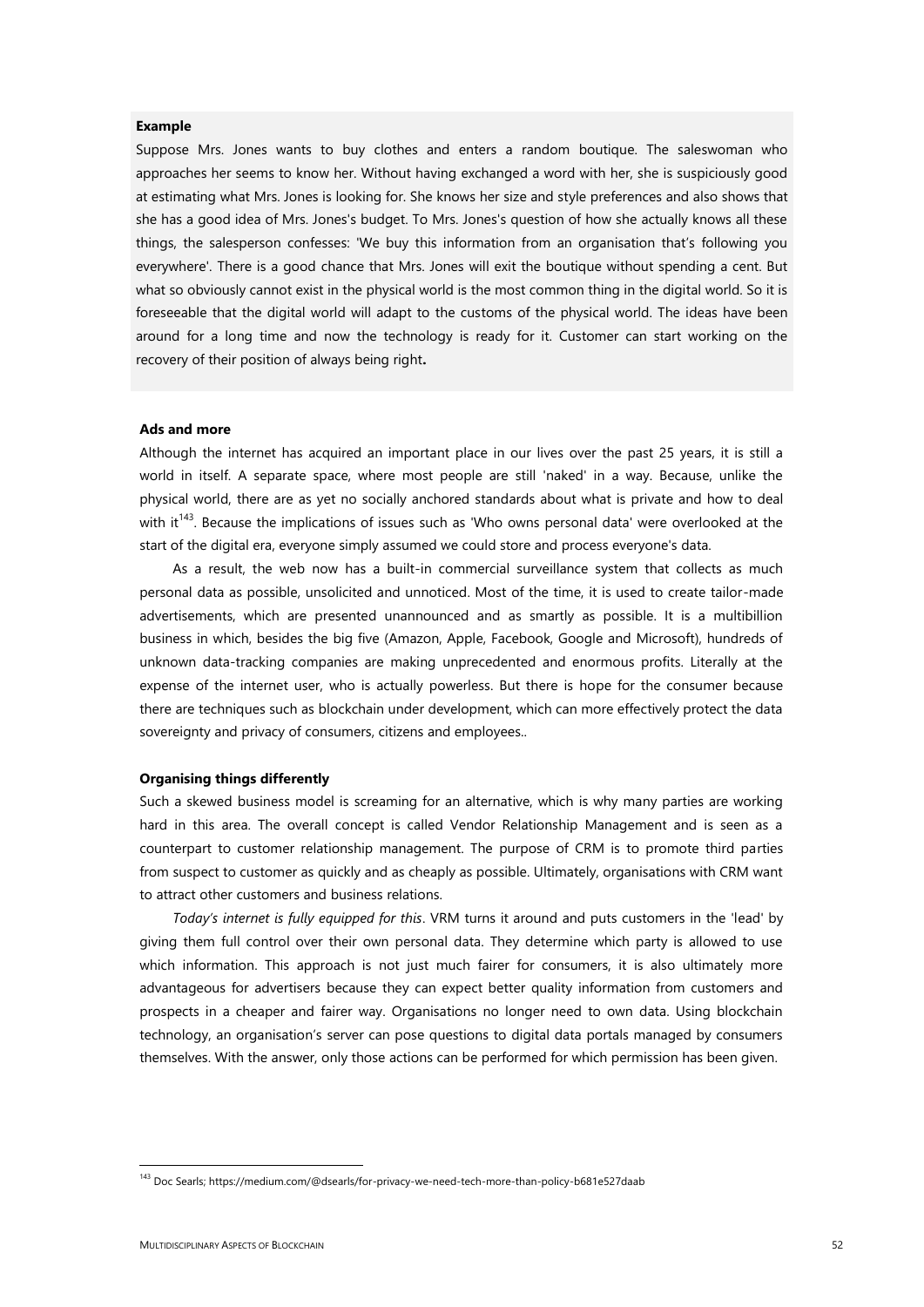# **Portal**

The starting point for VRM is that individual customers have their own portals for searching for and booking products and services and carrying out transactions. Because VRM focuses on customer-driven leads, the portal must also provide customers with the tools needed to deliberately commit to the provider. Customers decide for themselves whether they want to do business with a particular supplier and, if so, which agreements the supplier must comply with. This process has many similarities with building and maintaining a customer-supplier relationship in the physical world before the advent of the commercial internet.

The aforementioned portals are secure Identity Platforms, or digital data vaults, with which individuals and organisations can manage all their (confidential) data themselves. In practice, such a data vault has the form of a web page on which the customer specifically indicates who is allowed to access which data, for which purpose and when. Identity Portals are not necessarily based on blockchain technology, but they are perfect for use in blockchain applications.

#### **Worldwide**

The development of these digital portals is being worked on all over the world – and in the Netherlands too. Examples include the IRMA project at the University of Nijmegen<sup>144</sup> and TrustChain / Digital Stamp at Delft University of Technology<sup>145</sup>. Both projects include platforms that allow users to authenticate themselves using an app based on one or more attributes in combination with their various roles. By using a 1-to-1 relationship between the user and service provider, the user can purchase or accept services anonymously without a password and with a minimum of required attributes. The difference is that TrustChain, unlike IRMA, is based on the principle of blockchain. Applications on both systems are now being tested in a number of Dutch municipalities. The advantage of a platform based on the distributed ledger (blockchain) principle is that smart contracts and cryptocurrencies can ultimately be used as well.

#### **Open source software**

The Solid<sup>146</sup> platform, devised by World Wide Web creator Tim Berners-Lee, is currently in the international spotlight. With Solid, individuals and organisations also manage their own data vault, called Solid-POD (Personal Online Data). Solid is a completely open source and Berners-Lee is explicitly inviting everyone to develop applications for it and to adapt existing ones.

The various parties must work simultaneously to successfully implement decentralised data platforms. The platform provides the infrastructure, while customers must manage their personal data on the platform and providers must make their applications (and also their CRMs) suitable for communicating with the platform protocol. In itself, this is not difficult and as VRM systems become more established, implementation will accelerate mainly in the business-to-consumer market. However, that doesn't mean that CRM systems will disappear. Over time, their function will change into databases that communicate relatively autonomously with the VRM tools used by customers – in other words, communication and data exchange based on equality.

<sup>144</sup> https://privacybydesign.foundation/irma/

<sup>145</sup> https://www.tudelft.nl/2018/tu-delft/tu-delft-bouwt-mee-aan-een-digitale-identiteit-voor-op-de-telefoon/

<sup>146</sup> https://solid.inrupt.com/how-it-works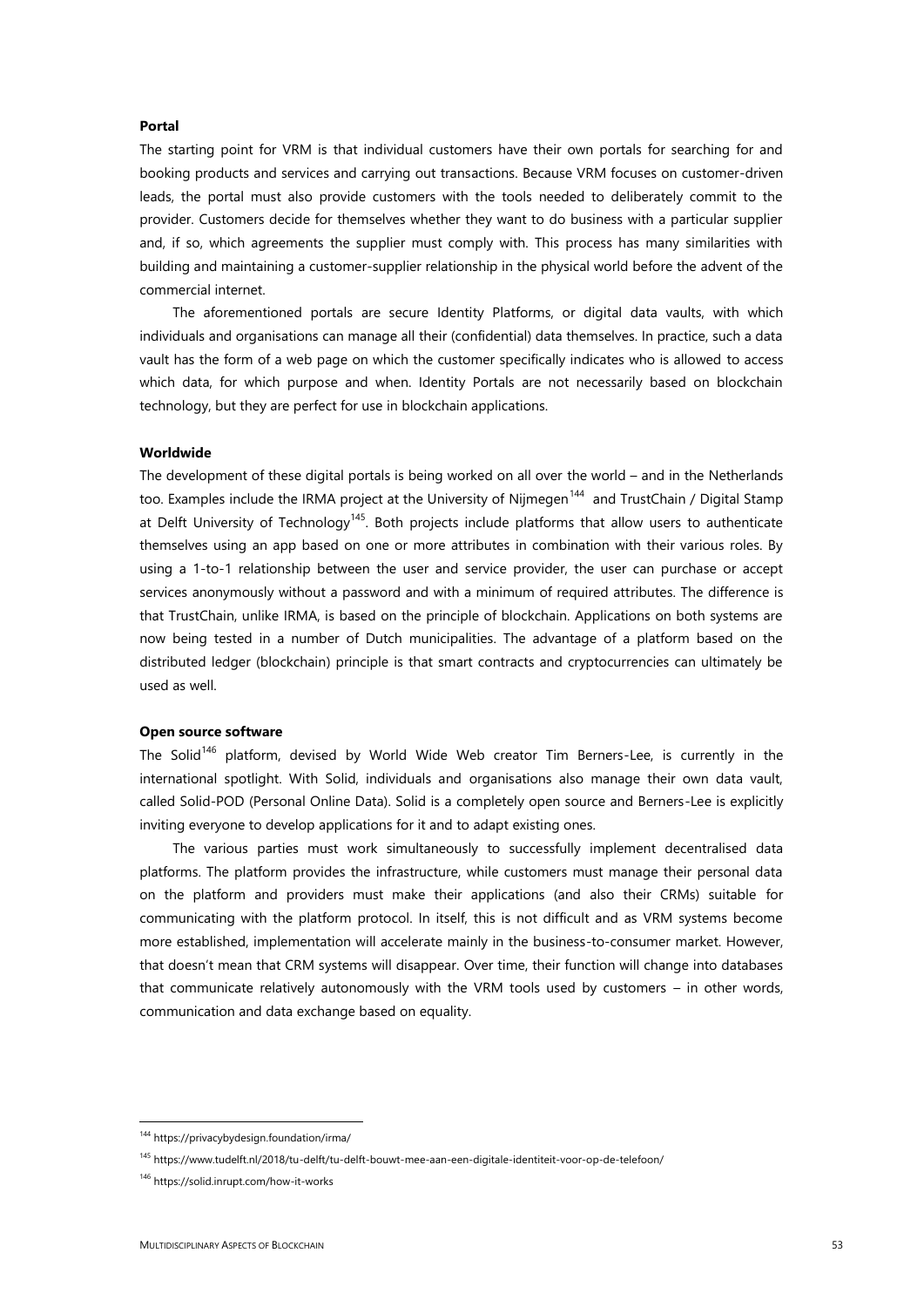# **Attractive benefits**

It is expected that internet users will soon choose to do business through their personal VRM portal, where they no longer need to remember user names and passwords. Verification is automatic and is also much safer. The power of the big five and smaller data trackers will eventually decrease and these companies will earn less. That money can then be invested in much better and more appropriate offers to the customer. This also will mean that the relationship between providers and customers in the digital world look more like their relationship in the physical world.

#### **Conclusion**

Vendor relationship management ensures that customers can do online business with suppliers (providers) on the basis of equality. Providers are all organisations with whom the individual has an online relationship, such as businesses, governments, schools, etc. VRM will make all types of customers more productive because they will only need to manage their data in one place and log onto 'linked' providers.

However, providers will have to invest to make their CRM systems suitable for communicating with the VRM tools of their customers. For individual providers, that investment will result in a direct digital relationship with their customers. At the same time, they will no longer be obliged to protect customer data . Many VRM tools will work with blockchain principles so that providers and customers can work with smart contracts and digital payments. The acceptance of VRM will also stimulate the development of blockchain.

#### **Points of focus**

- In a nutshell, VRM is for customers what CRM is for providers: a database from which they manage their online relationships with their suppliers.
- Essential for VRM: secure identity platforms or 'data vaults' that enable customers to manage, control and distribute their personal data. Based on these platforms, providers build applications to communicate with customers and exchange information on conditions accepted by both parties. Blockchain technology seems to be very suitable for this.
- With VRM, providers no longer need to store customer data in their CRMs, but just need permission to request such data for each attribute. That will significantly reduce the risk of the accidental leakage of personal data.
- With VRM, customers regain their autonomy and their natural role in their relationship with suppliers – in both the digital and the physical world, because the two worlds will increasingly coincide.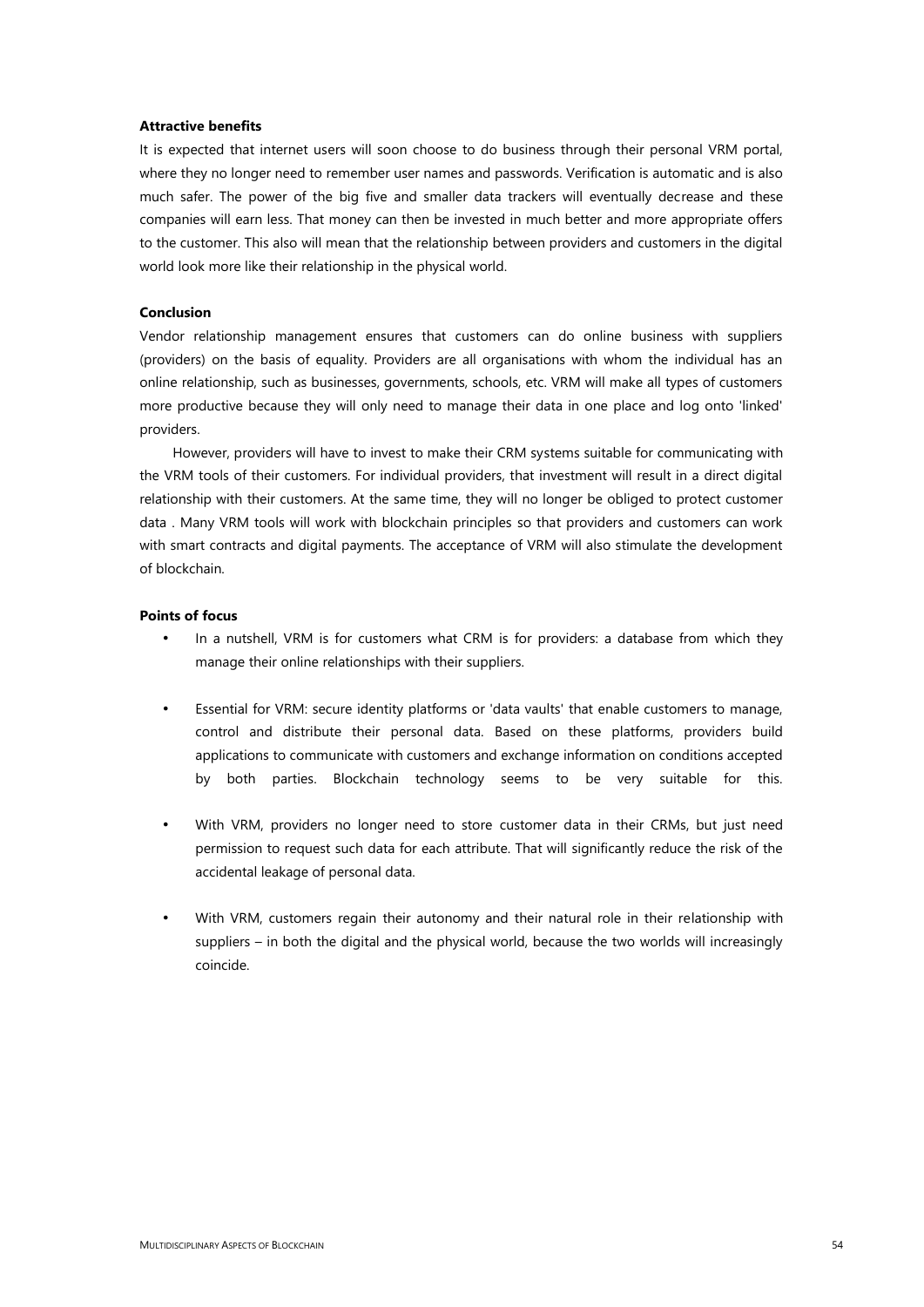# **12 EDP Auditing and blockchain: blind faith or auditable trust?**

#### *Robbert Johan and Maarten Souw*

**Is an IT system and the information it contains a reliable and useful representation of the truth? This question describes the essence of the digital auditing profession. The nature of the engagement can involve anything from assessing network security and specialist assurance to verifying the EDP-dependent parts of a financial statement. The IT auditor tests whether the information provision and underlying technology provide a reliable and complete picture of the actual transactions and rights. In this article, we argue that the competences of an auditor could similarly be used to verify the correct implementation of smart contracts in blockchain. Given the unsupervised functioning of smart contracts, the completeness, accuracy and irrefutability of the transactions are crucial.**

# **It's all about the application**

The impact of blockchain technology on organisations is a question that is frequently asked by CIOs, senior IT management or even line management. Blockchain appeals to many people and the discussion has its distinct protagonists and doubters. Instead of repeating these discussions, in this chapter we want to explore the implications of blockchain for the field of auditing.

Blockchain is an innovative application that is used to set up a confidence model without the need for a central authority. It is precisely the absence of a trusted third party that is interesting, and for two reasons. Blockchain – because it obviates the need for a central authority – enables challengers to attack existing market models and monopolies. The disruptive potential of blockchain has attracted the attention of senior management and should therefore concern the audit professional.

The second reason is more technical and follows on from the distributed design. With the absence of a central authority, the trust of the user community (reliance) depends mainly on the quality of the implementation. The reasoning is that the design philosophy of blockchain – a self-controlling network of intelligent nodes – is tried and tested, but that the application of the blockchain could be erroneous. We therefore suggest that an IT auditor should assess whether the application of blockchain meets a company's expectations.

# **Case study registry and opposing interests in Ethereum**

For this article, we take an Ethereum-based solution as an example. It should be borne in mind that the original example is based on the Dutch system. According to Dutch law, certain registered goods such as houses or yachts can only be transferred through a notary. Building an alternative solution in blockchain would be interesting – either to fulfil this function where no register exists or even to provide an alternative to the existing registry.

To fully understand this application of blockchain, we need to examine the two ways in which Ethereum is used:

 Ethereum has one application as a crypto, which implies that the correct functioning of the Ethereum infrastructure has been critically tested many times.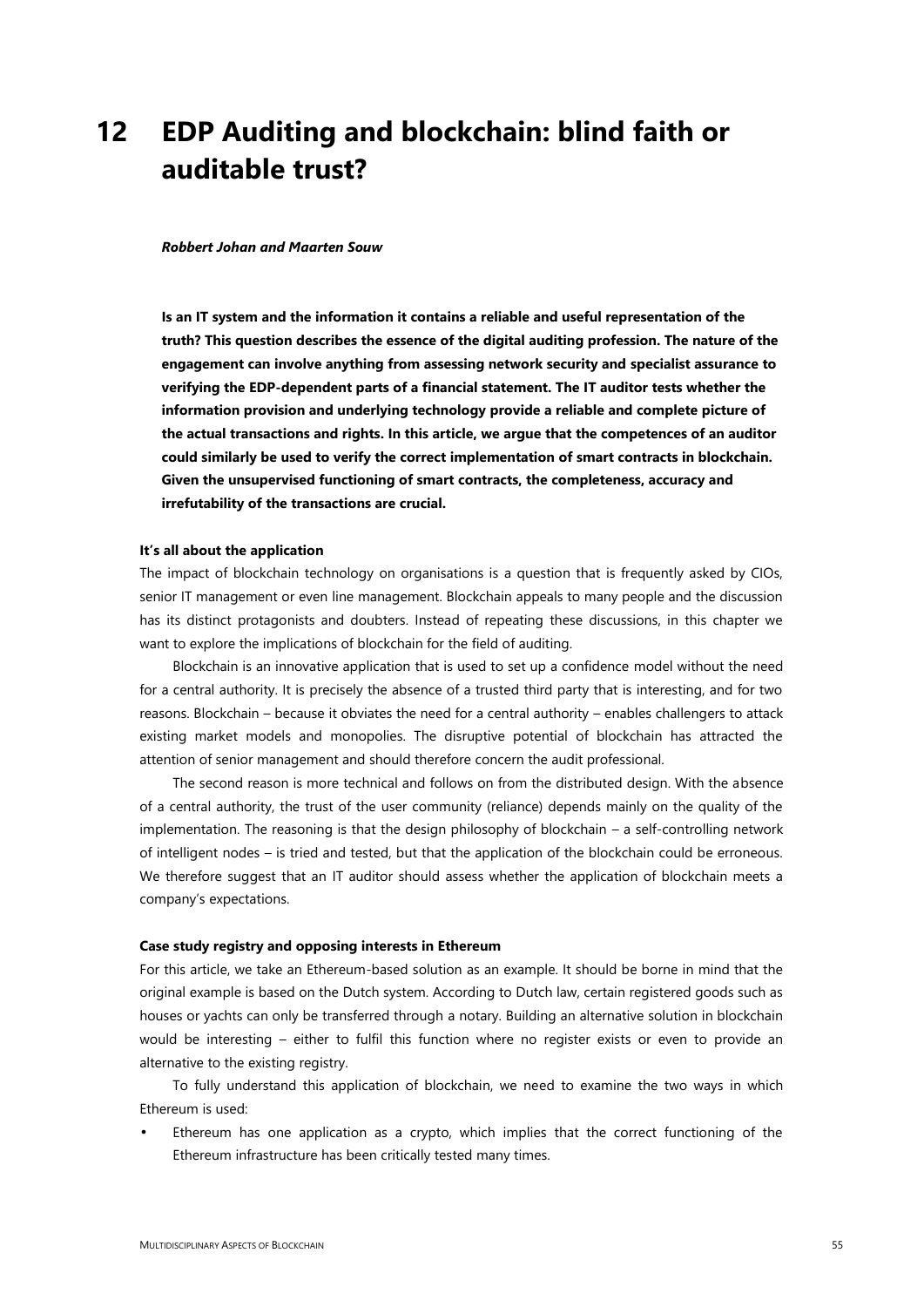Ethereum can also be used as a platform for smart contracting. Here, a party realises a customised solution based on Ethereum. It is precisely for this type of new application that a test by an IT auditor adds value.

This statement needs to be explained. Ethereum consists of a network of Ethereum virtual machines (EVM). These EVMs are housed on various host machines and they process smart contracts and record the executed transactions in a blockchain. The standard smart contracts processed by EVM are payments in Ethereum. Ethereum expressly allows the use of its own set of smart contracts in addition to the Ethereum coin. The technology has a scripting language that developers can use to design their own smart contracts and process the EVMs.

#### **Opposing interests**

We can take the standard application – as a means of payment – as a tried and tested solution. The (Ethereum) blockchain represents a certain value, because users record their claims and obligations as a transaction in this system. These participants have opposing interests: the obligations of the delivering party are the rights of the receiving party and vice versa. This conflict of interest also means that all parties have a vested interest in confirming that transactions in Ethereum are trustworthy and correct. We can therefore safely assume that any errors in Ethereum will soon be detected and rectified. This confirms the correct functioning of the standard Ethereum coin and infrastructure combination.

As mentioned above, the Ethereum infrastructure allows for new uses such as the sale of a yacht by means of a smart contract. By tracking the payment for and transfer of the yacht in an Ethereum blockchain, we could obviate the need for a register. For the sake of simplicity, let us validate a simple transaction. Peter wants to buy Paul's yacht for EUR 50,000. So if the yacht is registered to Paul and Peter transfers the money, Peter becomes the owner of the registered property. Translated into algorithms, this process involves three steps:

- 1. If the yacht is in Paul's name in the Registry, then
- 2. EUR 50,000 will be transferred from Peter's account to Paul's account, and then
- 3. The yacht will be registered in Peter's name.

The *if*-*then* algorithm is the basis for the smart contract. The transaction is recorded in a blockchain – which cannot be mutated due the infrastructure of the blockchain – making it an alternative authentic registry.

#### **Auditing blockchains**

Trust, or rather reliance on our prospective registry in blockchain, needs to have a basis. This basis can be in the shape of a tractable assessment of the reliability of our blockchain solution. An IT auditor can typically assess the inherent risk and certify the security measures.

The IT auditor will first determine the right risks during the preparatory work and the performance of a risk assessment. Based on their impact, the appropriate control approach will be determined. For our essay, we focus on the risks involved in building a new application in Ethereum. Any new subroutines built on the Ethereum infrastructure are generally not tried and tested. For the time being, the infrastructure can be assumed to be a trusted computer base.

Returning to our new application – the prospective registry – we can identify risks regarding A) the use of the blockchain, B) the translation of the smart contract to the scripting language and C) the context of the blockchain solution.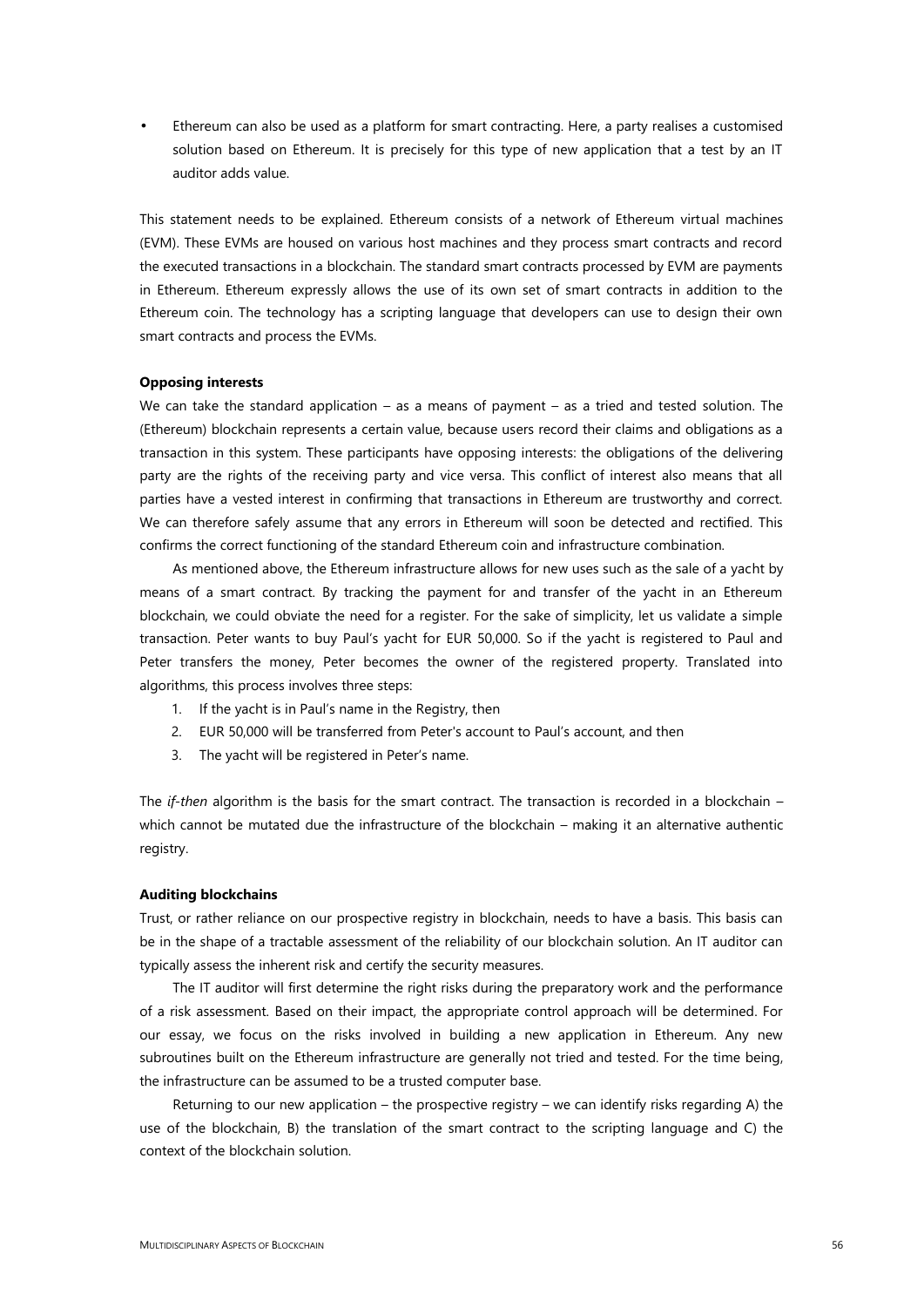# *Suitability of blockchain*

For question A – Is blockchain the appropriate solution? – there are two typical risks.

- 1. How resistant is the encryption technology to attackers? Given the importance of the underlying business deal, our registry needs to be tamper-proof or at least tamper-evident. Blockchain uses cryptographic security features (hashing) to ensure the authenticity of transactions. It is important here that the chosen encryption is also safe in the longer term. Most IT applications usually last longer than expected, while the capabilities of hackers increase every year. The risk of the encryption becoming quickly outdated must be weighed up.
- 2. In which way are transactions validated and is this done using a public-private key infrastructure? Is it a public or a private blockchain and where is the 'power' to mutate the blockchain (especially technically)? The presence or absence of a central authority has an impact on the risks to be investigated. For example, a central authority has the advantage of blocking malicious parties from the blockchain. On the other hand, the availability of the blockchain application depends on a single point of failure. A public (open) blockchain has exactly the opposite benefits and disadvantages. The blockchain no longer has a single point of failure, but there is no central authority to bar undesirable actors.

# *Inherent business risks*

Risks in the translation of the business model to scripts (B) exist on a legal, business-economic and functional level.

- 1. In which way is the privacy of the users guaranteed? The processing of personal data is sometimes underestimated when blockchain technology is used. The cryptographic techniques must guarantee irrefutability. It may well be that the security of personal data has yet to be realised separately.
- 2. Not all organisational issues can be solved quickly by blockchain. For the legal transfer of real estate in the Netherlands, for example, it is well organised. Transporting smaller registered goods or moving registered goods across the border is much more challenging. The resolution of this type of problem is a skill that is also being demanded more by IT auditors, even though the shift in expectations towards the IT auditor is separate from the blockchain developments.
- 3. The functional risk is fairly predictable. Are the scripts a good translation of the intended business processes? This concerns an almost classical system audit in which the IT auditor validates the translation of the business process to the system. Particularly the development and testing processes are not considered for testing.

#### *Operational and technical risks*

In the context of the blockchain solution (C), we see risks in the areas of infrastructure, identity management and operations management.

1. The application used to build the registry will in all likelihood contain a plethora of subcomponents. Items such as application programming interfaces, user interfaces, program logic and the central database spring to mind. For all of these parts, the auditor needs to make sure that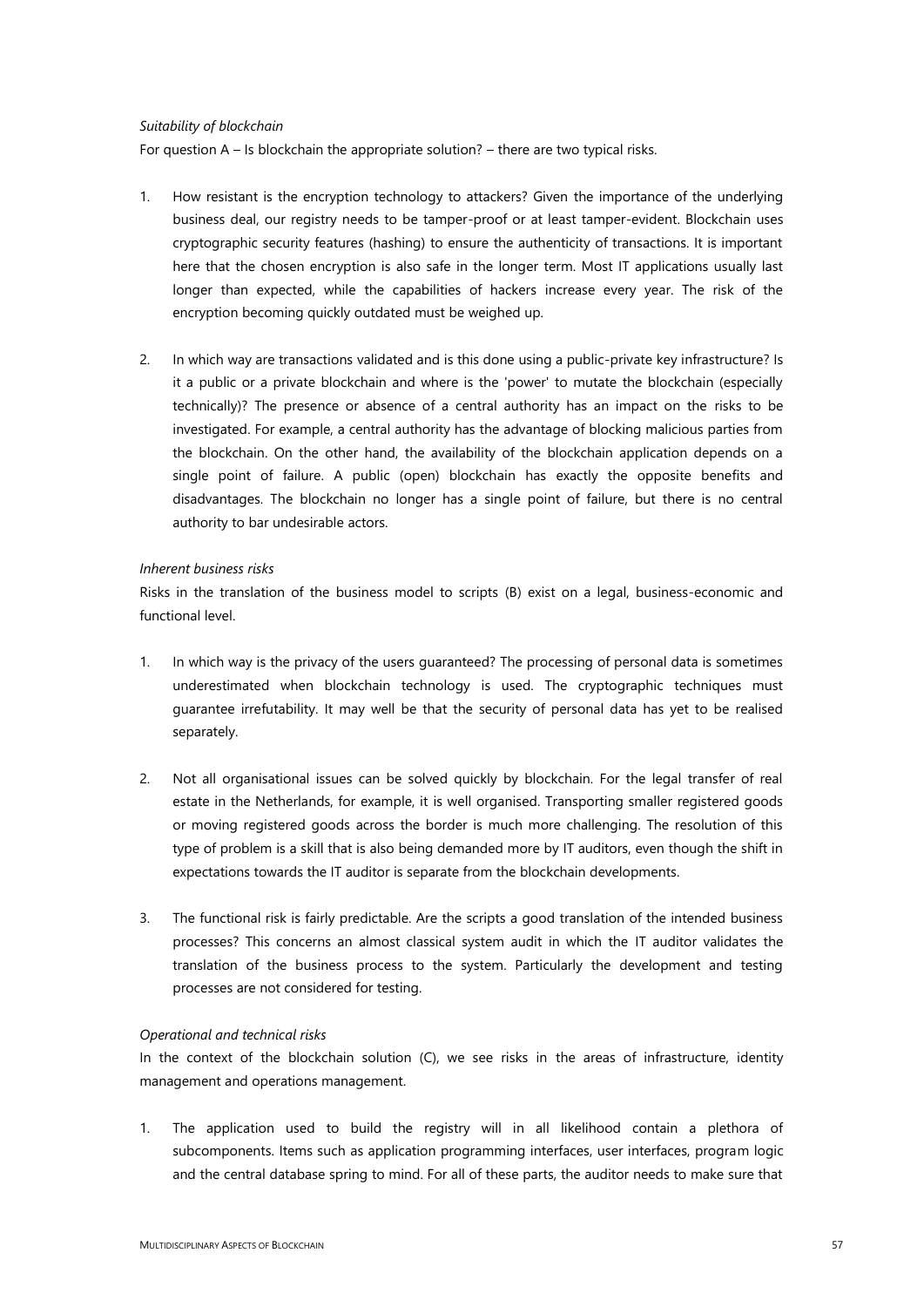they are properly set up. In addition, the components need to work well together. To return to our example, the way the registry has used the APIs should be examined. Has the developer correctly applied the specifications of an API? Because this determines the proper functioning of the blockchain. Where and how the databases are housed influences the confidentiality and availability of the solution. Blockchain may safeguard the integrity of the transaction, availability and confidentiality and still be dependent on the lower IT levels such as servers and networks. The user Interaction and user interface are also an interesting sub-domain. An application that does not adequately meet OWASP (or similar) requirements does not provide sufficient protection against malicious attackers. Here, too, a solution that was adequately secured last year can quickly become outdated.

- 2. In what way is the identity of an individual guaranteed? Because the transaction is processed without human intervention, the risk of identity fraud must be assessed. The IT auditor should therefore assess the management of access resources, such as tokens and user management processes.
- 3. How is the application managed? The need to adapt the application as a result of changing user requirements is obvious. This means that the application must be supported by a type of change management. As we already know, blockchain has the special feature that historical transactions are in principle immutable. A change in the contract may require a fork. The IT auditor should ask how such a decision will influence the management processes.

# **Conclusion**

For an IT auditor, blockchain technology has an impact on the required IT technical expertise. We expect that the process of investigating blockchain will deviate little from the existing audit topics. The IT auditor will examine the commitment, the functional needs of the company and the management of blockchains. Particularly in the first area, more will be asked of the IT auditor, but this is a trend that has been prevalent for some time. The profession should therefore develop a mid-term vision.

On the other side of the spectrum, we expect that the IT auditor will usually have the knowledge required to assess the current management and design processes. This will lead to the main shift in the requisite technical knowledge. For example, IT auditors need to understand the operation of and the technology behind and around blockchain. They must be able to assess whether a blockchain with a simpler hashing algorithm offers sufficient guarantees in the longer term. An up-to-date picture of cyber threats and security technology – in addition to a knowledge of the most important blockchain technologies – is an advantage.

#### **Suggestions to the profession**

To summarise, the main message to the IT audit community is that:

- We need to develop an understanding of the foreseeable consequences of blockchain development.
- We must deepen our understanding of the main blockchain versions.
- We should be able to map blockchain developments properly in the domain of cybersecurity.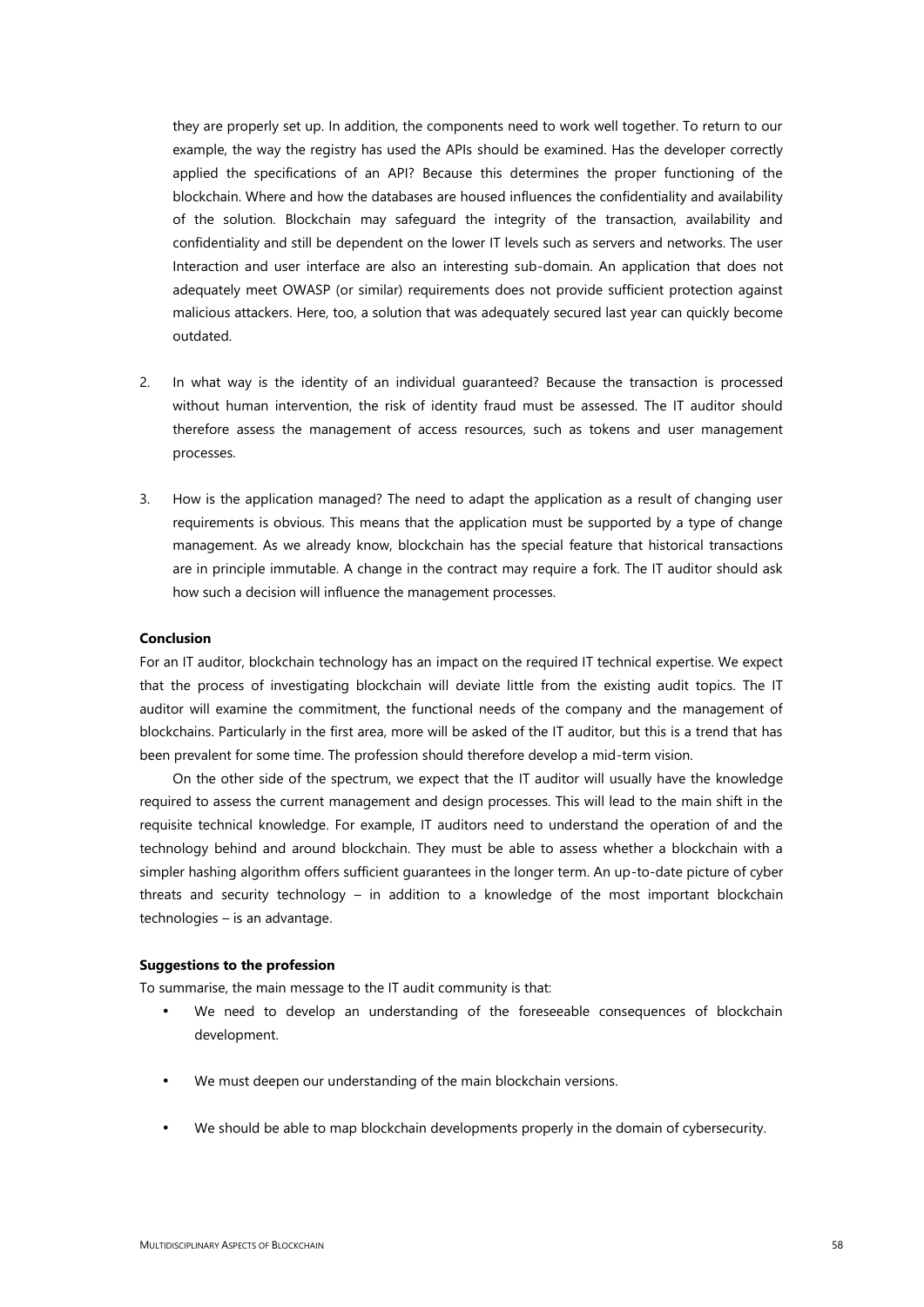# **13 Identity and authentication organised differently**

#### *Vincent Hoek*

**People 'build' organisations because they're convinced they can achieve more with them than without them. Their reputation and legal validity require a degree of trust and confidence that has become greatly dependent on measurability, thanks to digitisation. Processes handled by people (People-Based Processing - PBP) are being replaced by processes handled by machines (straight-through processing -STP). Digitally-supported process handling ideally takes place on the basis of verifiable and trusted identification and authentication of all people, machines, organisations, processes, applications and datasets involved.<sup>147</sup> Where trust is based on personal contact and official documents in the traditional world, in the digital society trust must be earned by comparing attestations. Blockchain technology has made this possible. On the one hand, the intermediary no longer plays a role in control and risk management, while on the other hand a compelling amount of regulation requires certainties that will have to be substantiated with justifiable trust.<sup>148</sup>**

#### **Social drivers**

Society is developing from data *management within* organisations to *data exchange between* organisations. For example, agencies such as www.gleif.org and www.gs1.org provide a complete range of data trust anchors. Data relationships affect every supply chain: manufacturers, distributors and operators are all responsible for their visibility, efficiency and safety. Standards simplify the underlying processes that enable users to speak a common language to share trusted information. However, standardisation and governance models are not yet fully developed.

This is resulting in increasing complexity due to rapid change and globalisation, which is presenting opportunities for fraudsters that are hiding behind the anonymity of the internet. Does an organisation really exist? Are information claims correct? Digital-based trust requires (i) an increasingly sophisticated contextual notion of the authentication of an identity, (ii) orchestration of the ecosystem to clarify the

<sup>&</sup>lt;sup>147</sup> According to the World Economic Forum, these five technologies could potentially change world trade

https://www.weforum.org/agenda/2018/06/from-blockchain-to-mobile-payments-these-technologies-will-disrupt-global-trade/  $2$  Especially the European legislators are trying to regulate the data explosion:

<sup>•</sup> The eIDAS regulation is about citizen eID Authentication and digital signatures, which help each EU state to trust each other's citizens crosswise (federally).

<sup>•</sup> The Dutch Network Information Security Directive (NISD) sets standardised requirements for the design of digital security.

<sup>•</sup> The General Data Protection Regulation requires purpose limitation for the processing of personal data and ensures that pseudonymity is set up to the level that a person is no longer identifiable.

<sup>•</sup> The 4th Anti Money Laundering Directive (AML4) regulation provides guidelines for customer due diligence checks, the reporting of suspicious transactions, the keeping of payment overviews, money laundering and the financing of terrorism.

<sup>•</sup> The Payment Services Directive (PSD2) requires registers to be kept of persons with a substantial interest in financial transactions. For example, the world money market is becoming more transparent, but attention is also being paid to digital payment transactions in a way that contributes to the flexibility of cross-border payment services and new forms of financial services such as (cyber) insurance.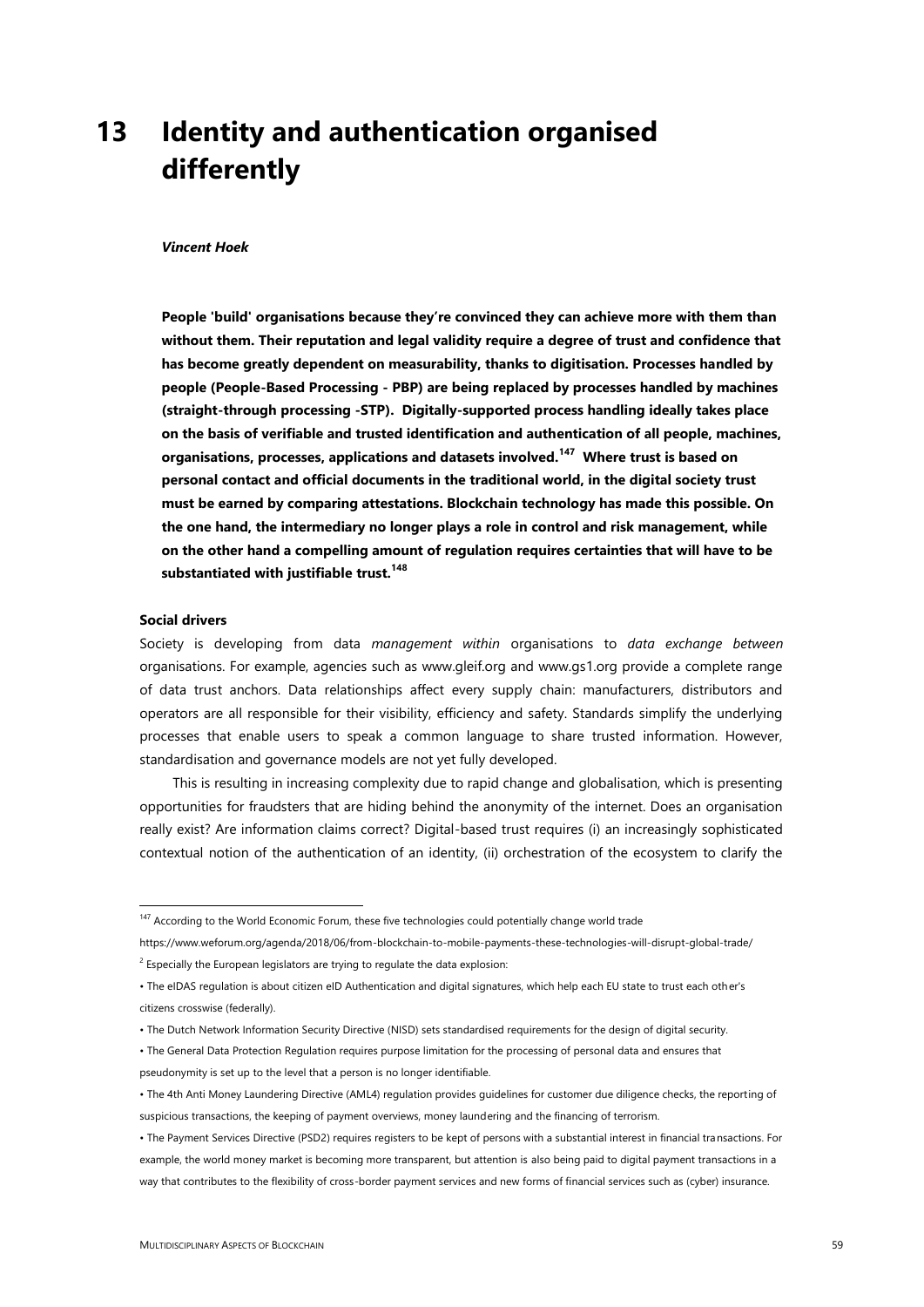context and (iii) access control in a pallet of increasingly automated, logical interactions between people, machines and corroborating organisations.

### **Benefits**

We can achieve trustworthy Straight Through Processing with an identity ecosystem framework that uses *online, cross-trusted claims* that underpin their legal legitimacy. These claims can be retrieved and compared in a federated and distributed network of trusting registers, called a Register of Legal Organisations (ROLO).

With increasingly interwoven delivery channels, a growing demand by end users for ease of use, service quality and effective management of the corporate identity, the advantages are clear:

- ) the reduction of the administrative burden and coordination costs;
- improved and renewed services at lower transaction costs;
- the reduction of (fraud) risks, increasing the general trust and improving organisational security.

Also end users are improving their position with better identity assurance:

- customers can put more trust in a company's reputation;
- the desired service can be purchased more efficiently.

#### **Register of Legal Organisations**

The realisation of these wishes is mainly a matter of the degree of coherence between identification, trust and the required degree of certainty that assumptions and expectations are justified (assurance). Standardisation institutes call this concept Level(s) of Trust and Levels of Assurance (LoA).

The Register of Legal Organisations (ROLO)<sup>149</sup> has been developed in the United Kingdom because today no company can grant a decent Level of Assurance to an employee if it is not at the same LoA level (or higher) and is recognised as such. ROLOs are cross-trusting mutual references to distributed and federated registers of the attributes that help to clarify the legitimacy of an organisation, its assets and staffing, based on comparing data such as names (including the Ultimate Beneficial Owner), licence plates, bank account numbers, (location) address(es), Chamber of Commerce number(s), land registry number(s), granted licence(s), transaction history ... the list is infinite. The first ROLOs are now gradually becoming operational.

The more digital technology is rolled out, the easier identification should be. The rule should be that the bigger the digital footprint of an organisation, the more opportunity of fraud and digital security incidents.

*In the end, everything revolves around verifiability*. The challenge when carrying out the necessary verifications is to check the presented claims against authoritative sources – that is, data sources collected under a recognised mandate at a verifiable data quality level (such as ISO 8000), the results of which are stored in a blockchain, for example.

Organisations will face mounting pressure to prove the authority of their data because:

- organisations are constantly changing
- the work population is also constantly changing
- key management based on asymmetric encryption has become more complex on mobile phones because operating systems, data containers and cloud apps are becoming more loosely connected.

<sup>&</sup>lt;sup>149</sup> Distributed Ledger Technologies for Public Good: leadership, collaboration and innovation, [pg 13] http://chrisholmes.co.uk/wpcontent/uploads/2017/11/Distributed-Ledger-Technologies-for-Public-Good\_leadership-collaboration-and-innovation.pdf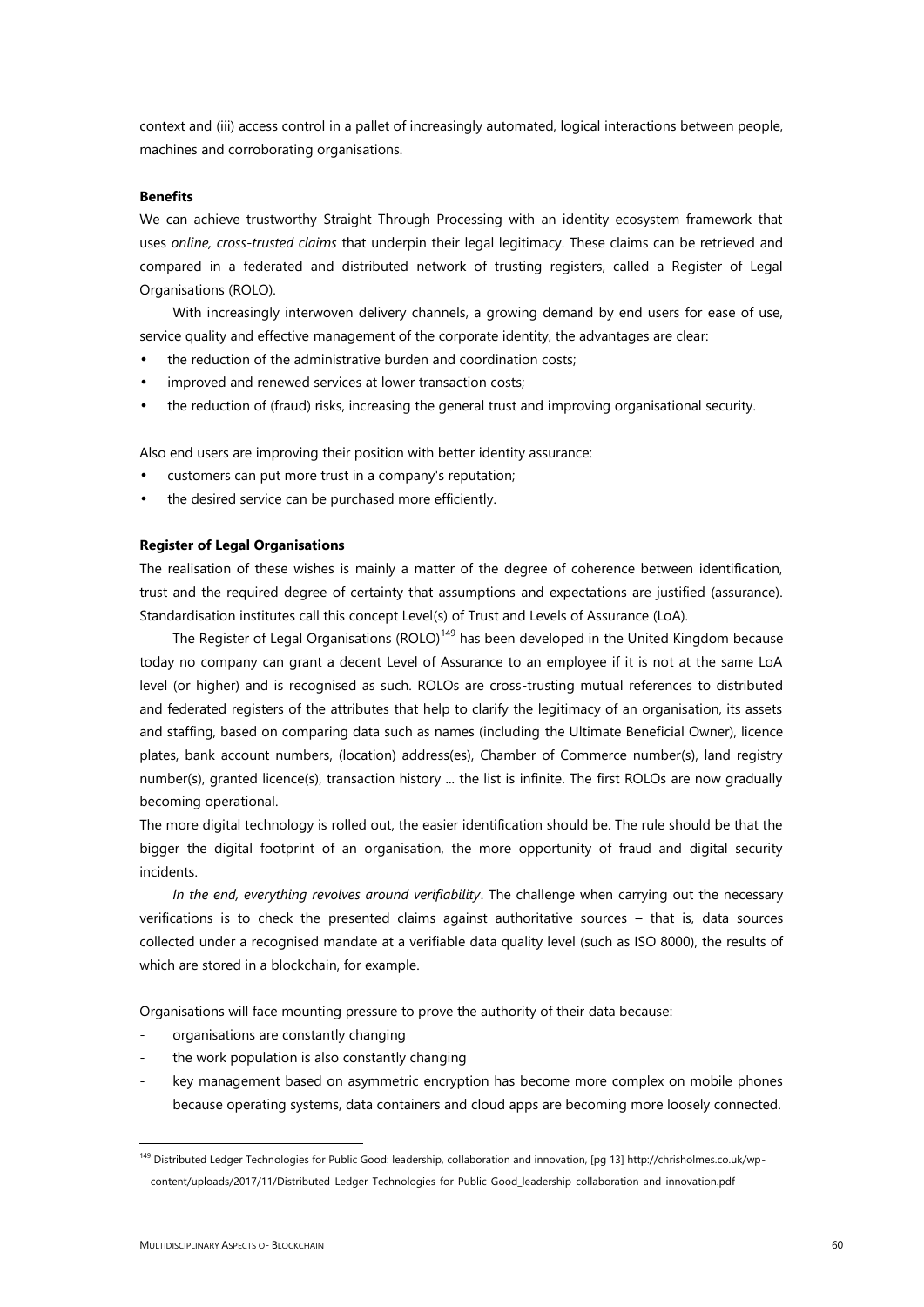#### **Organising interoperability**

Traditionally, *files* are linked between *applications* to enable digital collaboration. This is done directly by programming links and indirectly by querying the data through a hub. Today, we can more easily query *'pieces of data (attributes*)' on the basis of claims within a framework of strict conditions (policies). Data owners define requirements that must be satisfied by data requesters.

This makes the error-free processing of data sets possible without having to link complete applications. For example, we can ask for 'number' and not for a 'type', or we can ask for a 'shipper' and not for a 'paying party'. Actors only request data aspects that they need to carry out an identifiable action, and for this purpose the linking of the data under GDPR is guaranteed. Using a cross-referenced checklist, we could verify the similarity of available data attributes in federated registers of various stakeholders to check whether an organisation is legitimate. Its legitimacy is evident from all the referenced data that should be available to authoritative data sources if and when the organisation operates legitimately, augmented by a range of open data sources.

#### **Example**

If someone claims to have a private company, the law states he must pay taxes for which a VAT number is required. In the Netherlands, this is only available through the tax authorities, after which the party is registered by the Chamber of Commerce in the Dutch Commercial Register (NHR), with its Ultimate Beneficial Owner listed in the UBO register. Correlation of this data with bank account numbers and real estate registers, but also with rented means of production and permits such as machines and vehicles and with legal documents such as inventory permits, makes fraud more and more difficult.

The required blockchain environments are rapidly becoming more user-friendly, including management challenges such as recovery, rotation and secure access.

What is needed now is a new verification method of identity and authenticity.

#### **Three dimensions of identity assessment**

- 1. For citizens, the government is responsible for the individual's identity (basic registration, passport, etc.). All other means of identity, such as a driving licence, are derived top down. This model is under pressure, because more people are coming online whose national governments are unable to provide a reliable identity. *The traditional government model of identity assessment no longer works.*
- 2. Modern states use a so-called early-bind model, i.e. check first and then provide a token. With the so-called *Self-Sovereign method*, the user receives a blank signed token without a trust-based connection. That rust can be earned by making claims that are added to the token after verification. In this way, a growing wallet of attestations is created, from parties that indeed subscribe to a claim that is made. However, the underlying process is invisible, so the trading partner does not actually know how the data came about. This model places the power over determining identity in the hands of Internet companies, which claim to be able to facilitate reliable self-sovereignty. *Internet companies do not formally have a mandate to issue identities, but they are technically better off than governments.*
- 3. The third approach is Zero-Knowledge Proof (ZKP). Finding out whether the data that an actor has in common with the data held by a government organisation or other authorised source, requires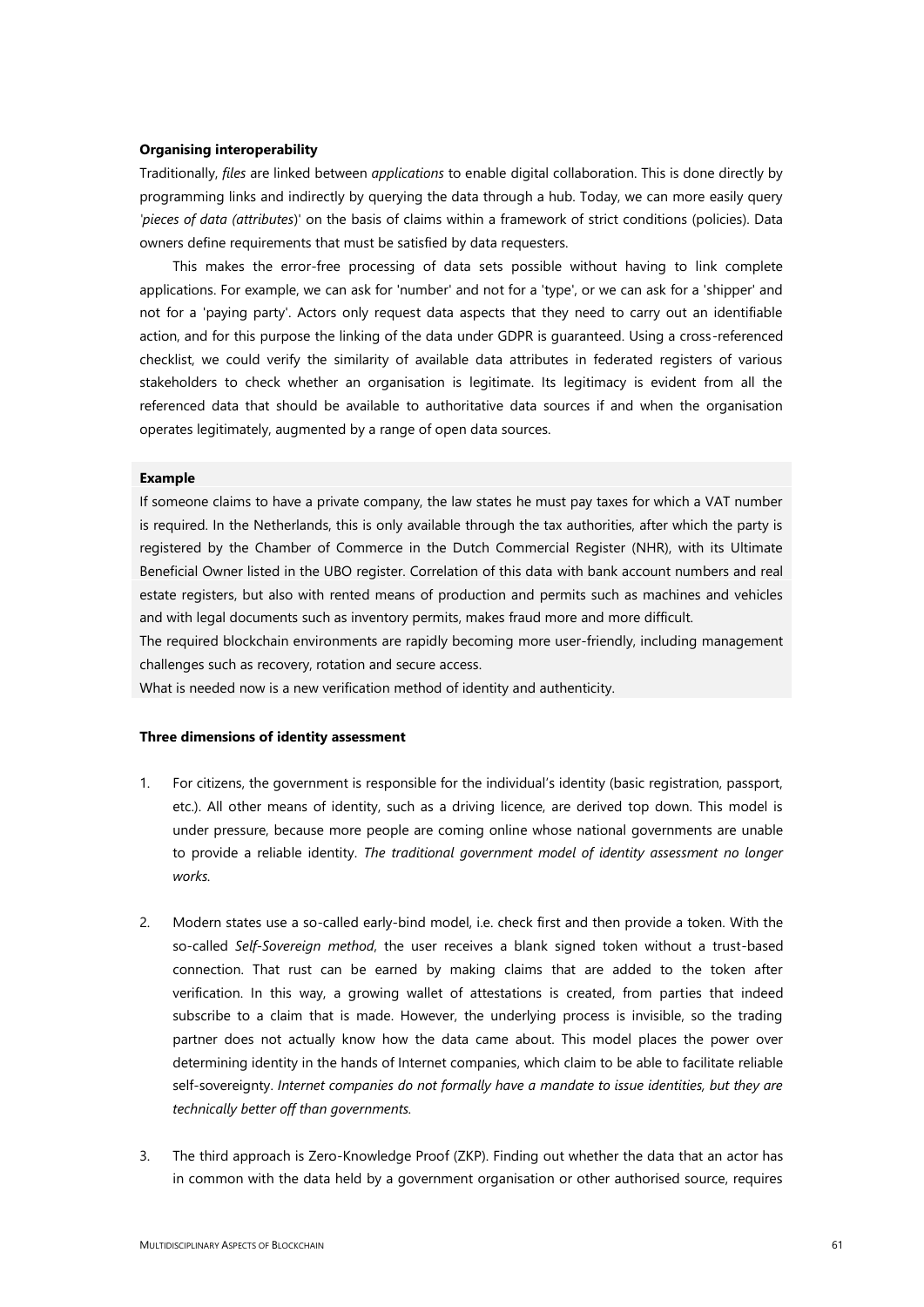mathematics. Without a match, the data is not correct and additional data needs to be found. Thanks to ZKP protocols, all relying parties can keep each other up-to-date if data is invalid. A legitimate party that has nothing to hide can give permission for this and this type of agreement ensures that the relevant data is always correct. *The combination of Self-Sovereignty with ZKP makes federated ROLOs possible.*

# **Decentralised identities**

A combination of these three identification methods creates a decentralised identity incubation that can function as the backbone of modern business operations. Partly under pressure from data breach and identity theft, users need a way of becoming owners of their identity. After research, blockchain technology and protocols are now suitable for facilitating decentralised identities (DIDs). In addition, we can now technically combine the aforementioned three dimensions of identity identification.

DiD is characterised by privacy by design. By using secure encrypted digital hubs – which can communicate with users' data while respecting their privacy – the veracity of the identity information of people, machines, organisations, applications and individual data sets can be verified in an ecosystem of suppliers and purchasers.

#### **Conclusion**

Trust must be earned by everyone but is provided by a community. Where traditional identity systems focus on authentication and access control of imposed tokens, new concepts (DiD, ZKP and ROLO) add the *contextual verification of the authenticity* that a community can (re)establish in the confidence of claims by cross-referencing data sources. In a decentralised system, trust is based on certificates: claims endorsed by other entities. This approach helps to prove aspects of identity. With federated distributed ROLOs, the certificates can be compared real-time between disparate authoritative sources and relying partners, enabling specific levels of identity, trust and assurance.

#### **Considerations**

- The creation of a new robust and resilient, decentralised and also federated identity ecosystem that is accessible to everyone worldwide requires standard open source technologies, protocols and reference implementations. Blockchain technology and protocols seem to be extremely suitable for facilitating decentralised identities (DIDs). In addition, government organisations will have to perform a robust reality check, because the traditional early bind model with central identity platforms is not up to the challenges of the network society.
- Relying partners are parties that have as much to lose as their own organisation if the requested information is not correct. For example, a bank wants to know for sure that a mortgage will be repaid on an asset that is known to the Land Registry, whose address can be registered as a business at the Chamber of Commerce. DIDs, ROLOs and ID hubs based on blockchain technology assist their members in an ecosystem to access an increasingly accurate set of certificates, while helping to reduce regulatory compliance risks by only processing these data attributes instead of checking identities and files on behalf of the user.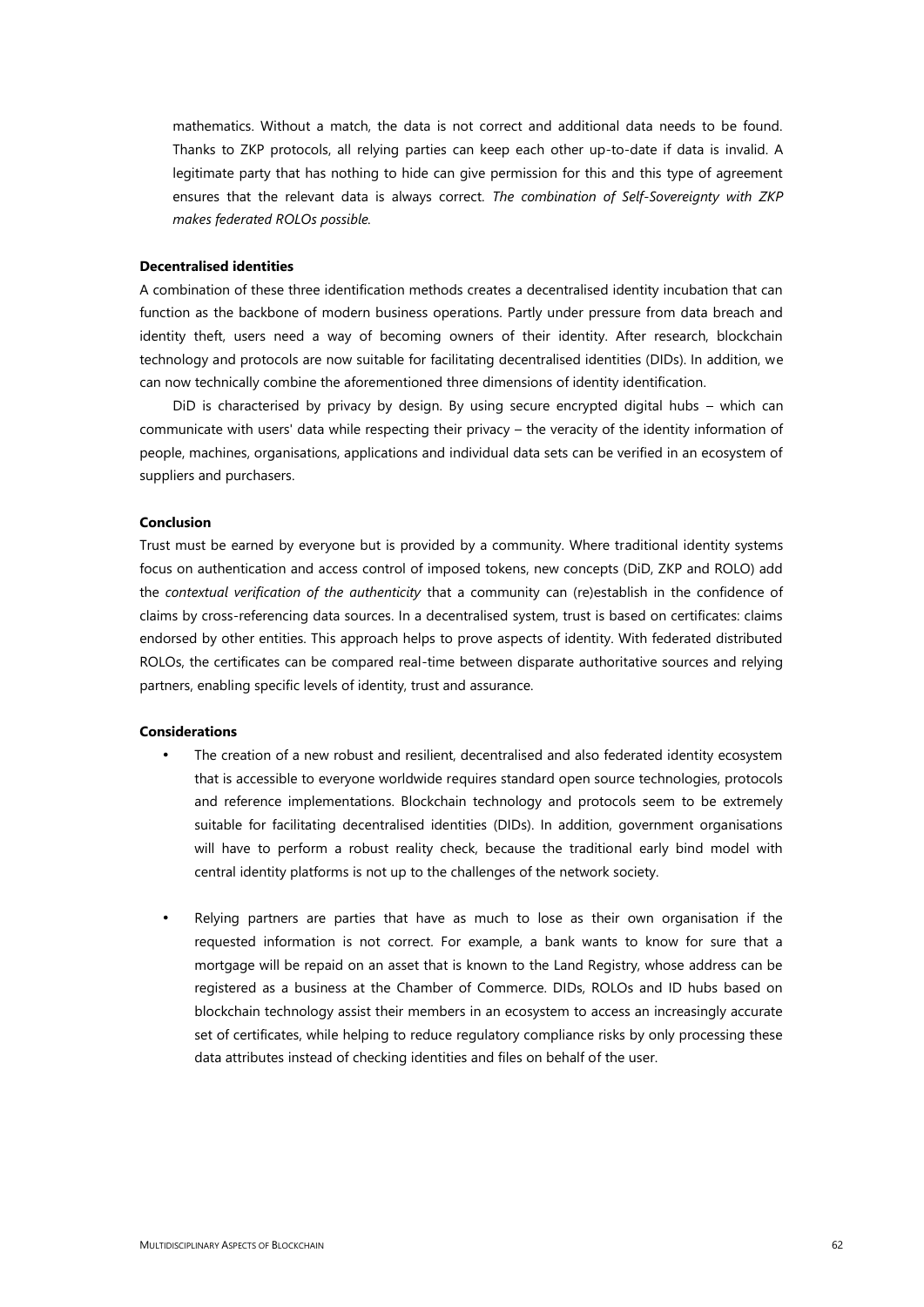# **14 Programming blockchain software in open source**

#### *Victor de Pous*

**In the past, open source software emerged as a silver bullet against vendor lock-in situations thanks to the free availability of the source code. The now widely accepted deviant contract model evolved entirely differently. Open source is mainly used when reusing software components to allow a short time to market. The royalty ban can also function as a driver for acquiring market share, as Android has shown, worldwide even. The open source model plays an important role in the development of a blockchain. All sorts of parties can program jointly in a decentralised manner, while users pay no licence fee. All of this opens the door to rapid rise and broad acceptance. Like other legal issues in relation to blockchain applications, the legal aspects of open source software probably do not receive enough attention. Which is unfortunate, because the type of open source licence is important for the objective of the project and can also influence the adoption curve.**

### **Back to basics**

Fifteen years ago, proponents and opponents to open source software found themselves directly opposite each other, in an emotional debate. Today, the ranks have largely closed. Open source software pertains to a globally-accepted legal phenomenon that theoretically started in the 1980s as 'free software'. A social movement against the established ICT companies who curtail users' freedom and cause undesirable supplier-dependency with their proprietary runcode-only software.<sup>150</sup>

Even the most notorious criticaster of yore, the Microsoft Corporation, slowly but surely changed course after the departure of CEO Steve Ballmer in 2014. On 4 June 2018, the company even announced it was taking over the GitHub open source platform.<sup>151</sup> Four months later, Microsoft joined the Open Innovation Network and made its portfolio of 60,000 software patents available for use free of charge to this 2,600-member Linux community, including indemnification against intellectual property claims.<sup>152</sup>

Everyone may have an opinion on it, but open source software is, fundamentally, a *legal construction for* the development and public, free availability of software source code, whether this takes place as part of a collective effort or otherwise, in a decentralised manner or otherwise. From large operating systems, like Linux and Android, to all sorts of components; including libraries and application programming interfaces. Specifically, it is only the licence agreement that makes the code 'open source'. Open source software, including the stricter model of free software, is a varied collection of software licences that are *divergent in character*. It goes without saying that every developer, supplier and user must comply with these special licence terms and conditions in the concrete case, but preferably must

<sup>150</sup> For an overview of developments in this domain, see: V.A. de Pous, *Open source software en politiek [Open source software and politics]*, Amsterdam, 2004. From the same author, *Open source software*, in the compilation *Digitaal recht voor IT-professionals [Digital law for IT professionals]*, Amsterdam, 2016.

<sup>&</sup>lt;sup>151</sup> For 7.5 billion dollars (https://news.microsoft.com/2018/06/04/microsoft-to-acquire-github-for-7-5-billion/). The European Commission gave approval for the acquisition on 19 October 2018.

<sup>152</sup> https://azure.microsoft.com/en-us/blog/microsoft-joins-open-invention-network-to-help-protect-linux-and-open-source/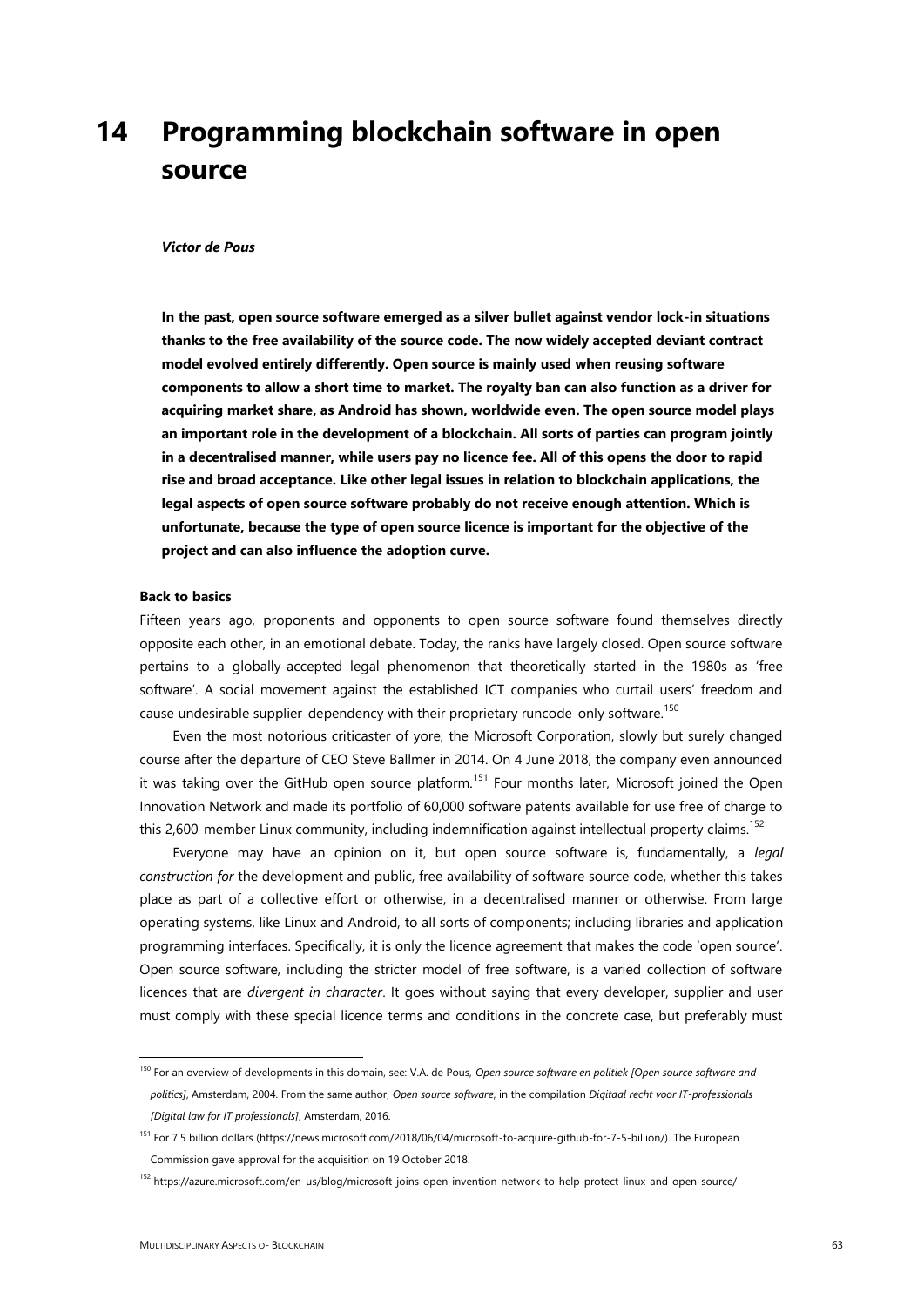first take into account what the special ground rules entail and what implications this has for the operations.

### **Deviant contracts**

Like computer programs that are provided on the basis of traditional licences, open source software is not work that is in the public domain to which the maker has waived his intellectual property rights. In other words, open source software is - always - subject to copyright and possibly patented. Saying that such software is 'royalty-free' or 'licence-free' is wrong, therefore.

In principle, all open source licences share the following special characteristics. The licensee acquires the right to run the runcode an unlimited number of times and for any purpose and also the right to copy, edit (examine and amend) and further disseminate the source code of the software; both the original and the amended version. No fee may be charged for use.<sup>153</sup> With these attractive advantages or freedoms, there are no contractual guarantees or certainties. Take, for instance, the authority to provide the software, indemnification of users against intellectual property claims from third parties and guarantees that the software has a certain functionality or is operable and works according to written specifications. Furthermore, the liability of every maker (programmer), for instance for errors in the software code, is excluded.

That last point has traditionally been a weighty point of dispute; also in the light of peer-to-peer review of each other's programming work, which emerges in practice to work - sometimes and perhaps increasingly - insufficiently. With all the consequences that entails.<sup>154</sup> This matter is given a new dimension by the Dutch government's policy intention to encourage companies to make software safer via a special form of software liability<sup>155</sup>. The maker, distributor or supplier of software for a blockchain does not escape this. Certain clauses in open source licences could be null and void or nullifiable by operation of law in future on this ground, which would mean individual programmers could nonetheless be held liable.<sup>156</sup>

#### **Unavoidable licensing problems**

The ease with which the unique basic rights can be identified belies how complex open source proves to be legally in practice. This is due to two parallel circumstances. On the one hand, countless open sourcetype licences have been written - some count no fewer than 2,500. On the other hand, the individual user terms and conditions create confusion. So it is unclear what exactly should be understood under 'derivative work' and 'distribution', or which (national) law applies between contract parties.

Another question concerns the remarkable self-regulating character. The Free Software Foundation (FSF) judges the qualification of 'free software' based on its own 'four essential freedoms' with which the licence agreement must comply.<sup>157</sup> The Open Source Initiative (OSI), on the other hand, likewise a US foundation, *certifies* the licence agreements based on 'ten criteria'.<sup>158</sup> 83 licences have since been 'OSI-

<sup>&</sup>lt;sup>153</sup> This last right, for instance, prompted the city of Barcelona to switch partially to open source software at the end of December 2017. The change is supposed to save 70% on licensing costs. A number of Microsoft products are in any event being replaced. https://elpais.com/ccaa/2017/12/01/catalunya/1512145439\_132556.html

<sup>154</sup> According to reports, a crucial security error, later dubbed Heartbleed, in OpenSSL made *two-thirds* of the immense World Wide Web vulnerable in 2014 (https://en.wikipedia.org/wiki/Heartbleed).

<sup>155</sup> Coalition Agreement 2017-2021, *Vertrouwen in de toekomst [Confidence in the future],* of 10 October 2017.

<sup>&</sup>lt;sup>156</sup> All things considered, that is also the case now. Based on general Dutch contract law, after all, no single contract party can exclude its liability for gross negligence or intent.

<sup>157</sup> http://www.gnu.org/philosophy/free-sw.html

<sup>158</sup> https://opensource.org/osd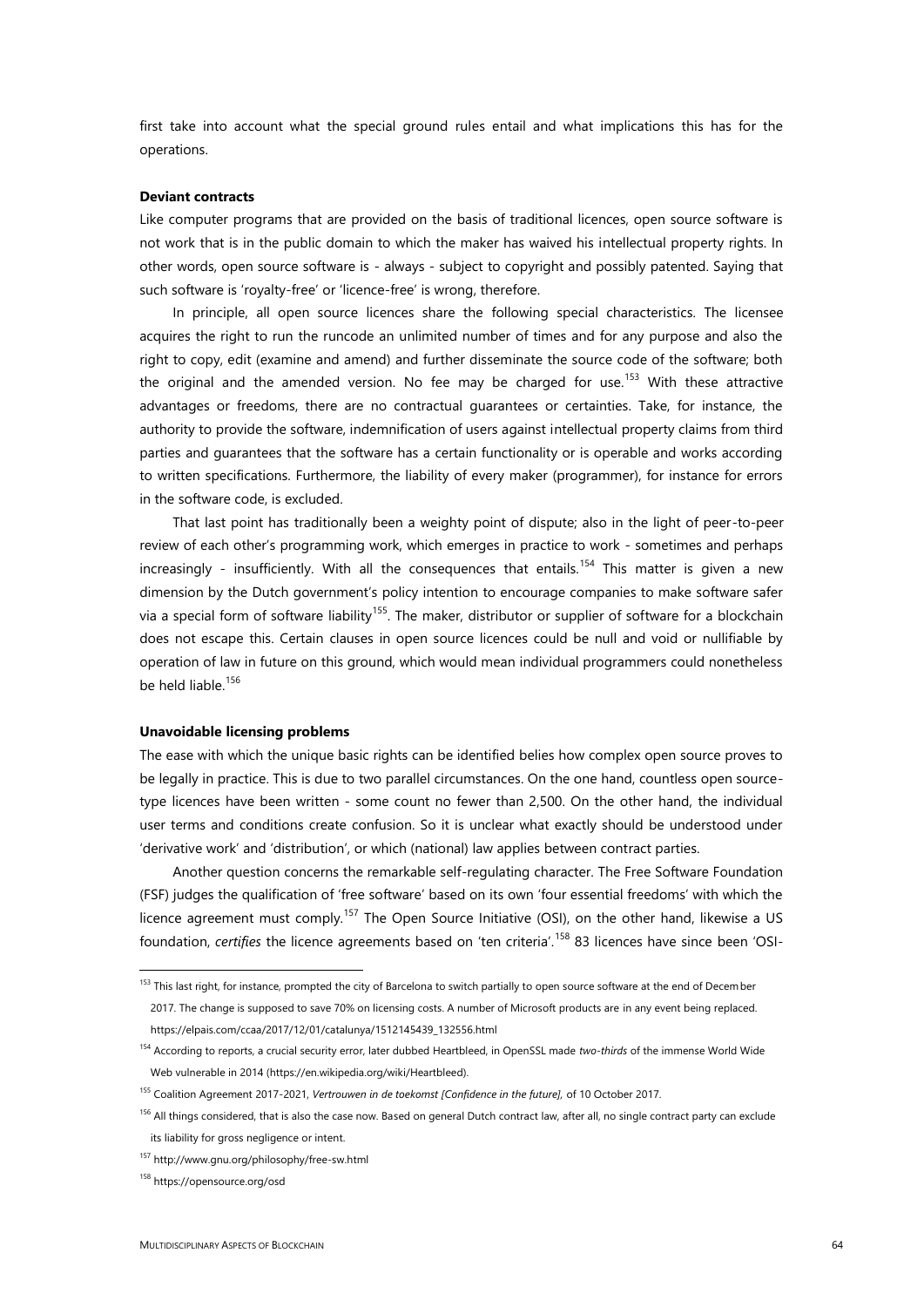approved'.<sup>159</sup> Besides the observation that the lion's share of open source projects probably make use of approximately ten different licences, a supplementary, but indeed approximate, way of creating order in the chaos could be found in distinguishing between user terms and conditions with (i) a *restrictive -* 'copyleft' - and (ii) a *permissive* character.

#### **Viral effect**

A restrictive licence prohibits the licensee from, *in the case of distribution*, removing the software from the sphere of free availability once it has been amended (*derivative work*). The licensee may not, therefore, offer the software as *proprietary* software in exchange for payment of a usage fee. And: when the software is disseminated, the same open source licence as applies to the original software must apply in full. Furthermore, in the event of copyleft licences, there may be a 'viral effect'. If, in the event of 'composite software', a piece of code with the copyleft terms and conditions is *directly* included*<sup>160</sup>*, this component legally 'contaminates' the code base. With the result that the particular copyleft licence immediately and usually unintentionally and undesirably applies for the entire computer program.

A permissive open source licence, on the other hand, gives the licensee the right to, in the event of distribution, pull the changed software from the sphere of public availability via a traditional licence. The party doing this must, however, in this case mention both the (i) copyright and licence notice and (ii) the disclaimer of the permissive licence if the open source portion is substantial. The most widely used permissive licence agreement is the MIT License, which makes, among other things, the Bitcoin core<sup>161</sup> available, while the popular platform Hyperledger Fabric<sup>162</sup> is offered under Apache 2.0; likewise permissive in character.

A blockchain project can become legally complex in terms of software licences. Looking to the near future of Ethereum: the core will be available in future on the basis of a permissive licence, while for applications, the Ethereum Foundation has in mind the General Public License version 3 (GPLv3) and for middleware, the Lesser General Public License version 3 (LGPLv3).<sup>163</sup> These last two licences are based on the copyleft principle, but only the first one mentioned has a strong viral effect.

#### **Blockchain**

Not everyone realises that blockchain technology is booming more or less thanks to the open source model. Open source software is about software (in source code). Blockchain software generally consists of three segments, specifically cryptography (security), distributed ledger technology (DLT) and a decentralised system. Any computer program (or even a component thereof) *can* be open source.

A remarkably high number of these open source projects do not take root, but the code does in principle remain publicly available. For instance, 26,000 blockchain software projects were started on the GitHub development platform in 2016, but only 8% of these were still active in November 2017.<sup>164</sup> This does not change the fact that every one of these projects has its legal basis in open source software and is further provided for in one or more specific licences. A mix of restrictive and permissive user terms and conditions (hybrid) is often involved.

<sup>&</sup>lt;sup>159</sup> Please note. An approved licence says nothing about the legal quality and legal validity of a licence generally nor anything about the functionality and quality of the software code itself.

<sup>160</sup> In the event an open source licence has a viral effect, the method used to 'link' the software components, such as *integration*, *aggregation* and *(static or dynamic) linking,* plays a role*.* This aspect prompts disagreement.

<sup>161</sup> https://en.wikipedia.org/wiki/Bitcoin\_Core

<sup>162</sup> https://github.com/hyperledger/fabric

<sup>163</sup> https://github.com/ethereum/wiki/wiki/Licensing#the-core

<sup>164</sup> https://www.cnbc.com/2017/11/09/just-8-percent-of-open-source-blockchain-projects-are-still-active.html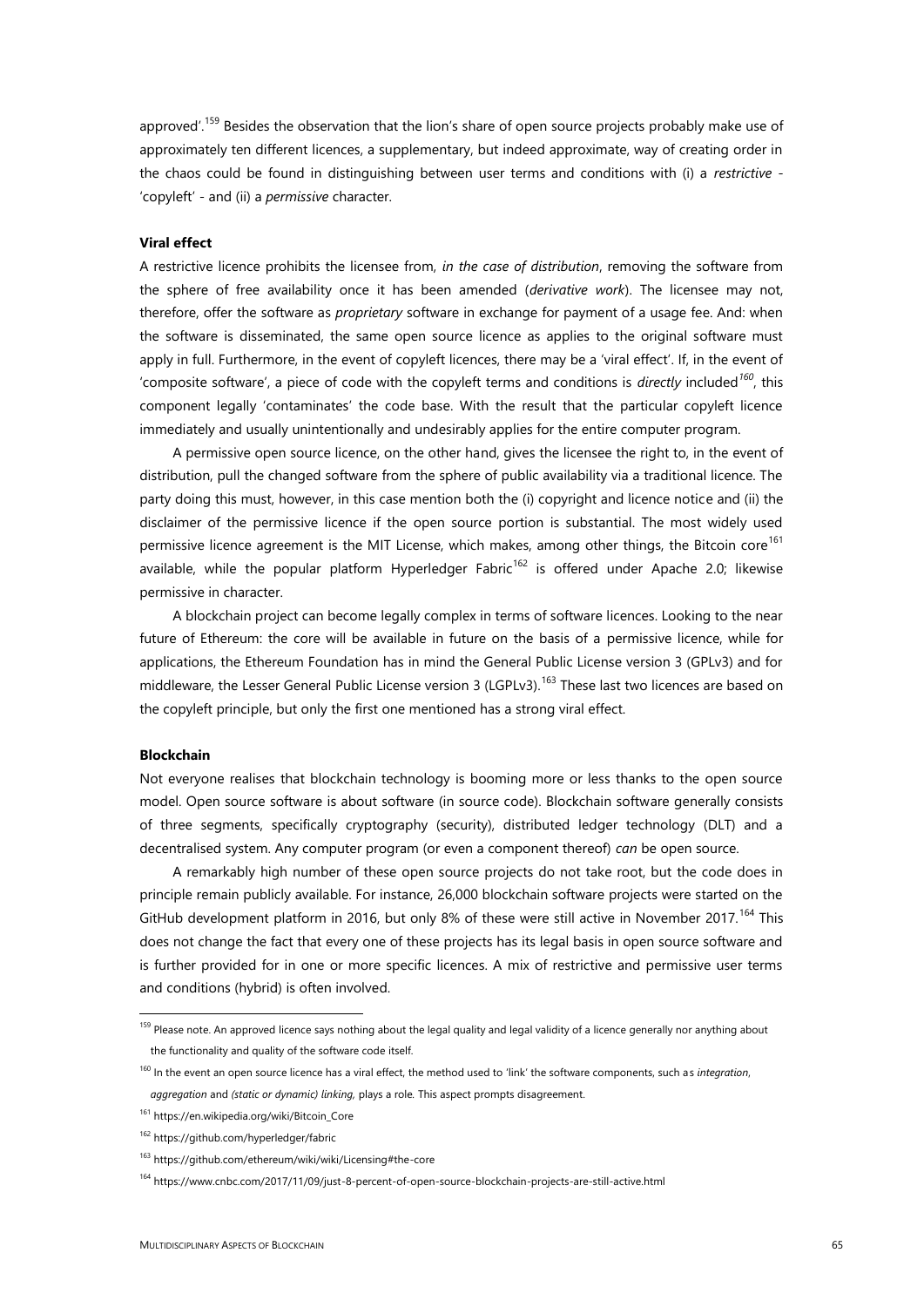# **Conclusions**

Precisely if programming blockchain software (the development side) also involves combining existing open source components, very targeted attention to licence compliance (compliance with *all* the terms and conditions of the particular open source licences) is required. Developer, distributor, supplier and user must always adhere to these specific licence terms and conditions (even if use is 'free of charge') and they would do good to also take into account the special legal nature of open source software.

Of even bigger, in fact primary importance is, however, the *choice of licence* for the blockchain software (the production side), which should depend on the objective of the initiator(s). This decision can influence the adoption curve. A permissive licence offers the possibility of commercialising the software as non-open source, if desired; a stricter copyleft licence does not allow that.

#### **Analyses**

- Open source software is a collection of *deviating* legal constructions for creating and disseminating software code - with many freedoms but no guarantees or certainties for the user, and *always* within a framework of contractual terms and conditions, based on copyright law (and sometimes also patent law). Open source software offers excellent opportunities for developing blockchain software because in principle, anyone can 'program along' (locally), (discrimination is even contractually prohibited) and the blockchain can rapidly scale up on account of the absence of any licence fee.<sup>165</sup>
- For a blockchain, too, the advantages of open source software are only achieved in practice if a party or organisation acts carefully, so in accordance with every licence and with supplementary legal guarantees and certainties; also for quality and continuity.
- On top of this, the choice for a (i) restrictive (copyleft) licence or (ii) permissive licence is based first of all on the *envisioned (economic) goal*, while this decision can also have an impact on the *adoption curve* for a blockchain project.
- Where (i) licence non-compliance traditionally posed the most serious legal risk, other kinds of risks have now explicitly emerged. Quality issues. On the one hand, this concerns (ii) 'open source insecurity': security defects which could allow value to be stolen, a system outage or a privacy breach, for instance. On the other hand, (iii) general functional code quality risks have started to weigh more heavily in open source software.
- Because of its choice for a detailed legal mix of open (Android core) and closed software products (Google Apps), Google has managed to secure an 80% monopoly on the immense global market for mobile OS in ten years' time. At the same time, Google has successfully managed to contractually prevent manufacturers of mobile devices with an Android version *not approved by Google* from pre-installing the Google apps so highly rated by users. This *modus operandi* violates community competition law, according to the European Commission.<sup>166</sup>

<sup>&</sup>lt;sup>165</sup> This does not change the fact that there are technical obstacles to scalability, particularly in the case of public, permissionless blockchain applications. The system is slow and costly because of the computing power required, which requires a great deal of

energy

<sup>&</sup>lt;sup>166</sup> http://ec.europa.eu/competition/elojade/isef/case\_details.cfm?proc\_code=1\_40099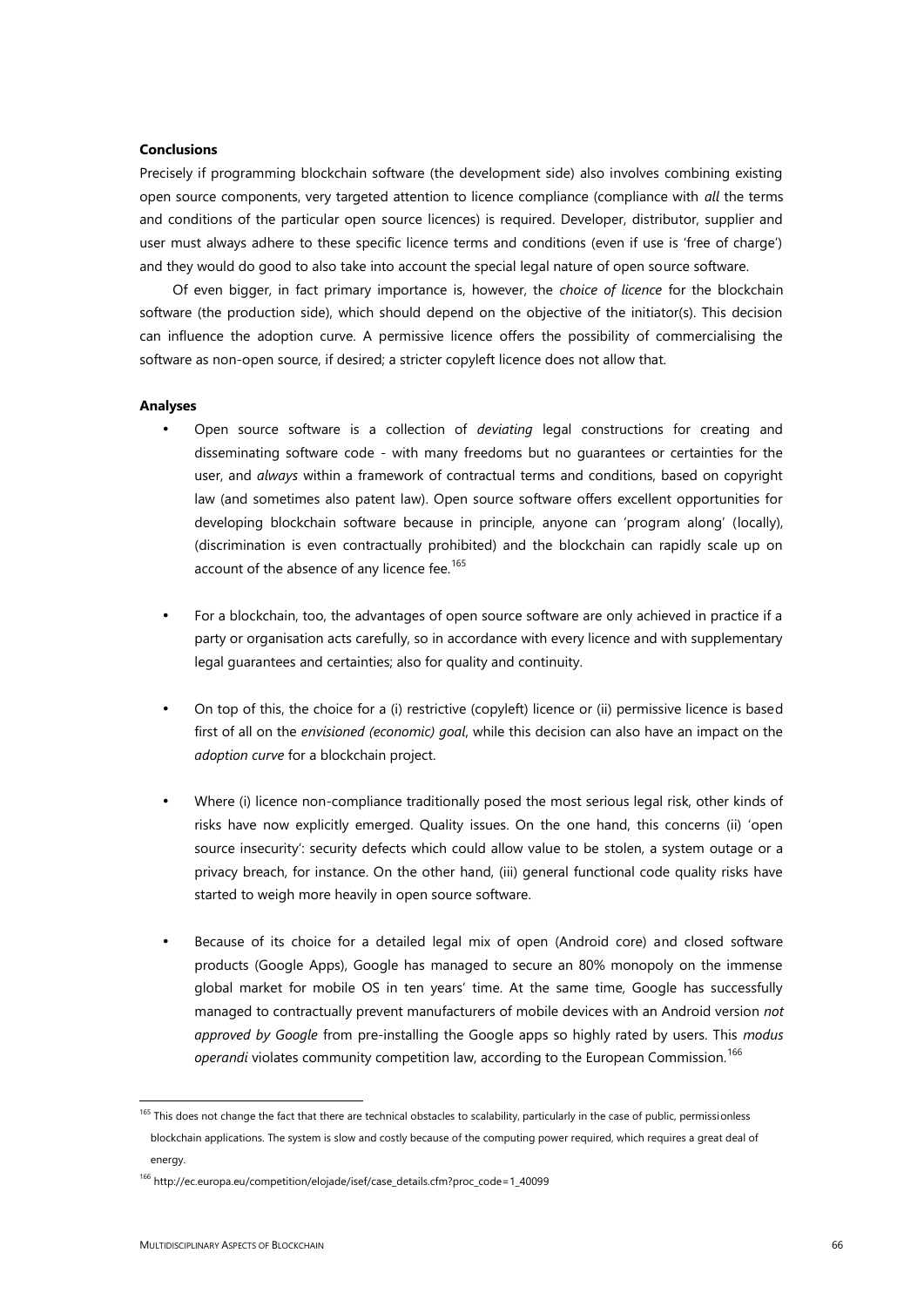# **15 Technology and architecture for blockchain**

#### *Hans Nouwens & Christiaan Konstapel*

**It might sound familiar. A client proposes using a disruptive innovation as a solution to a business problem and immediately thinks of blockchain. Which topics is it important to discuss with the client? What important choices should be made when designing a blockchain application? In this chapter, we provide an insight into the main functions and capabilities of a blockchain and the architectural choices that can be made. We also provide an instrument to start a dialogue with the client about whether a blockchain application could be useful in a given situation, and if so, which type of blockchain could best be applied.**

# **The structure: HOW does a blockchain work?**

A blockchain is in essence a (specialised) form of data storage and distribution. The diagram below shows different forms of data storage, where each ring inwards shows a further specialisation of data storage.



In the simplest structure, there is an application without the storage of data. If we zoom in step-by-step to more specific forms of data storage, we see the following:

- a database, a digital collection of data;
- a distributed database, specialising in distributed data storage;
- a distributed ledger, specialising in data storage to which only transactions can be appended;
- a blockchain, a specialisation where blocks of transactions are cryptographically signed and linked in a chain;
- a cryptocurrency, a specialisation where the blocks contain transactions of currency units;
- Bitcoin, a specialisation to block transactions of the Bitcoin currency.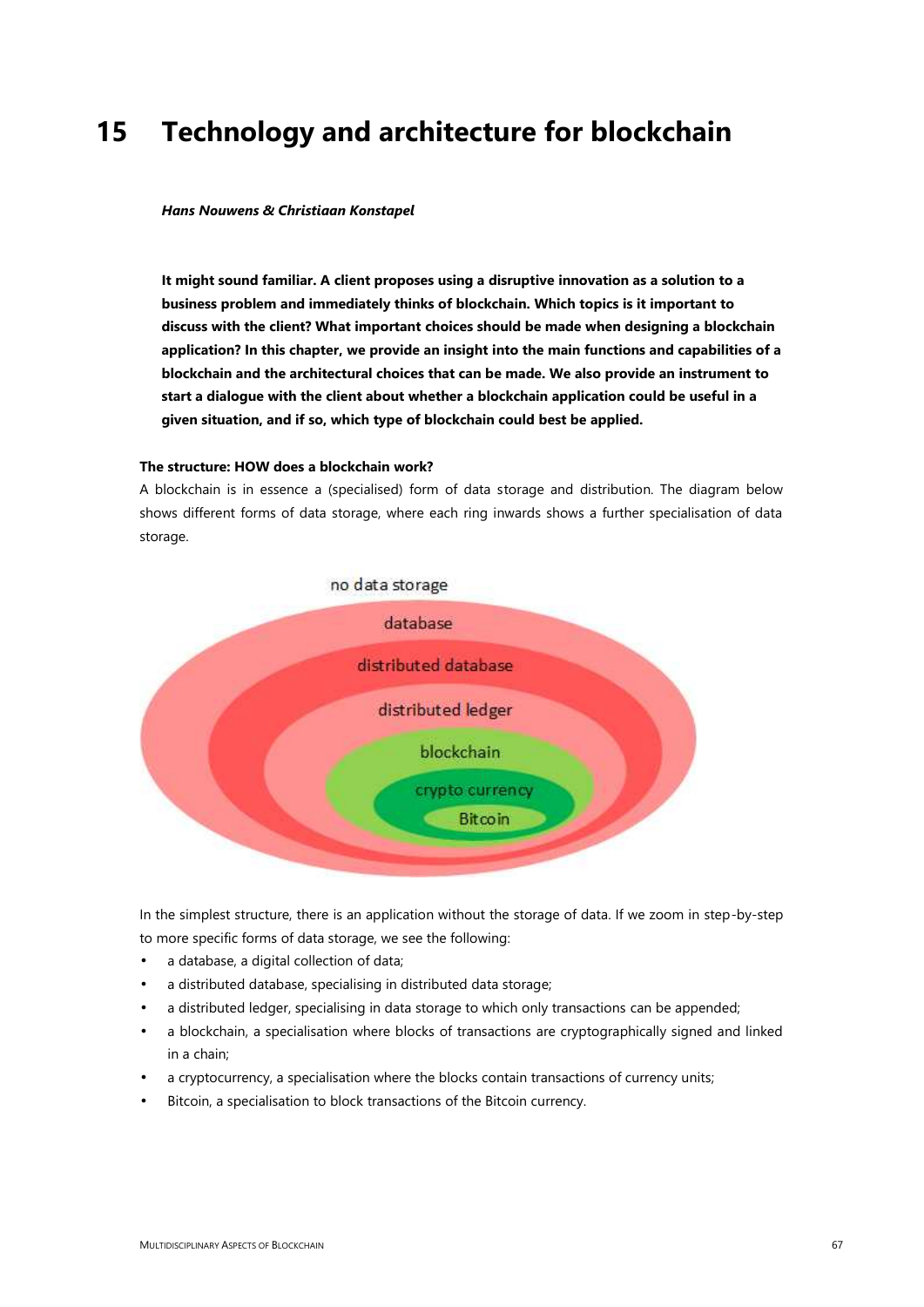If we look at the technical components used in a blockchain network, we see a mix of websites and nodes. The nodes are computers that do the work. They distribute the data, validate the transactions, reach consensus and store the blockchain data.



The users do not have to trust or even to know each other to be able to do business. Trust is provided by the specialised software that runs on the nodes.

### **Public or private blockchains, with and without permissions**

Different blockchain implementations have different types of access. Everyone can participate in a public blockchain as a user or as a node. With a private blockchain, permission is required to participate in the network as a user or a node. What participants are allowed to do can be limited by means of permissions. The process can be fine-tuned so that not everyone can see everything, or can watch but cannot append information. Any combination of public or private with and without permissions is possible.

Bitcoin is an example of a worldwide public blockchain network without permissions. Everyone around the world can join as a node, everyone can use it and there are no permissions so everyone can see everything.

Hyperledger Fabric<sup>167</sup> is open source software, maintained and supported by the Linux Foundation, on which a blockchain can be started. The software supports permissions. Public or private are both possible.

# **The functions: WHAT does a blockchain do?**

The software and platforms with which blockchains are implemented are still under development. Besides the software and platforms themselves, the technical terms and the classifications that are used also differ greatly. Despite the lack of standards, a number of recurring functional building blocks can be

<sup>167</sup> Hyperledger fabric https://www.hyperledger.org/projects/fabric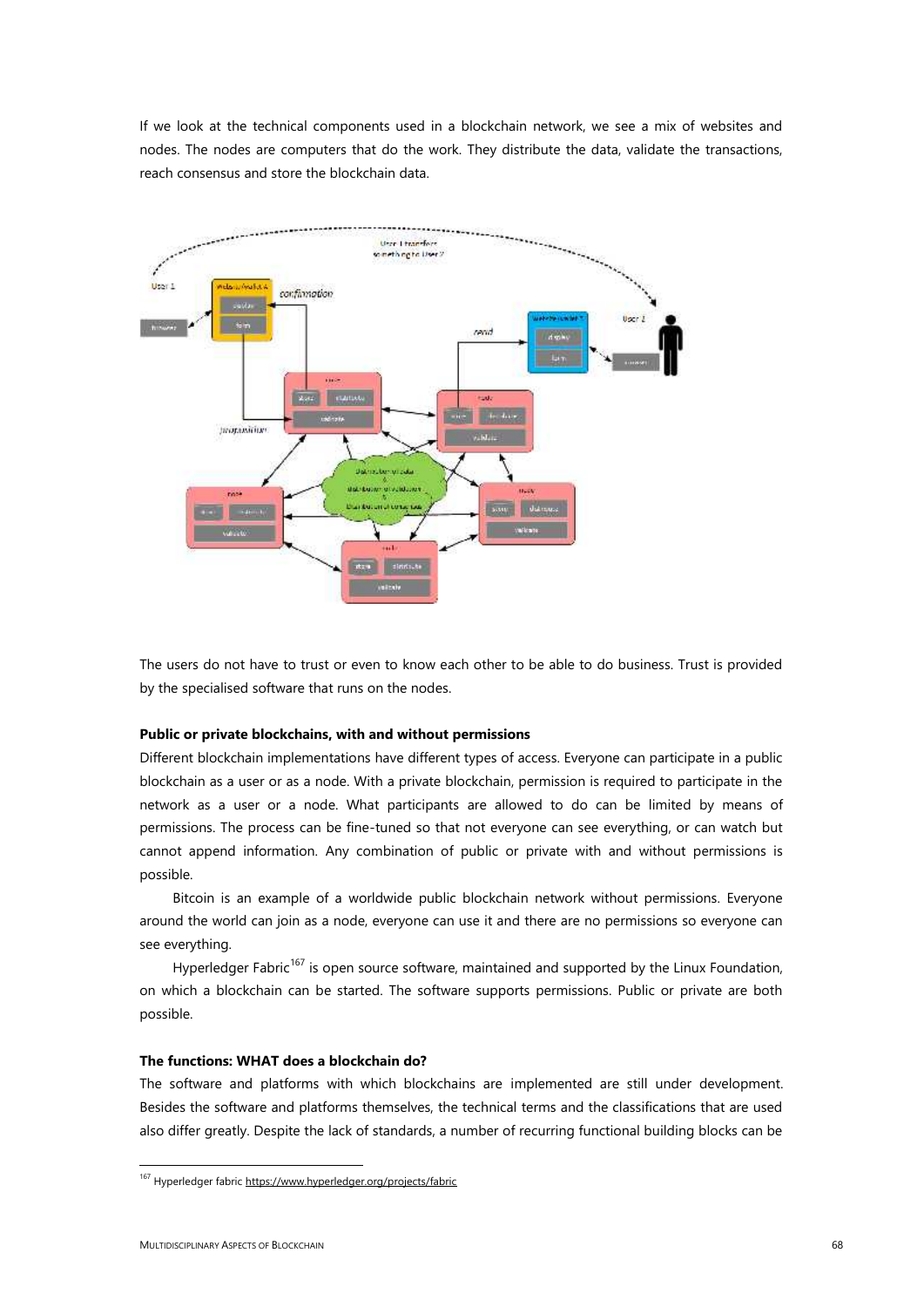distinguished in the various implementations. These functional building blocks can be divided into three layers: the data system, the information system and the business system. It is important to distinguish data and information.

# **The difference between data and information**

*Data* is the raw bytes. Computers process data without having to know what the bytes mean. For example, there are two files on a hard disk. It doesn't matter to a computer whether it involves a photograph or a text document. The computer sees them as data and move or copy both files.

*Information* has meaning for a user. An image file must be viewed with different software to a text file. Merging two photographs is very different to merging two texts.

#### *Layer 1: The data system*

The functional building blocks in the data system focus on editing and storing meaningless data. These functions work independently of the meaning or content of the data and are not specific to blockchain. Enabling these functions to work together in an innovative way brings about the unique combination that we now call blockchain. The functional building blocks are:

- appending (storing) and reading data (note: no mutations and no delete);
- distributing data;
- completing and checking data with cryptographic hashes.

Many people believe that the use of cryptographic hashes makes the data unchangeable. This is not the case. *The hashes can be used to quickly determine whether the data has been changed*. The chain of hashes is broken by the smallest change. Because many nodes have their own copy of the blockchain, a majority will always be able to recognise an unauthorised mutation and reject proposed subsequent transactions.

#### *Layer 2: The information system*

The functional building blocks in the information system focus on processing and calculating with information. Data acquires a meaning in this layer. In the specific case of the Bitcoin blockchain, the meaning of the information is a cryptocoin, the Bitcoin. The functional building blocks are:

- appending and reading (transaction) information;
- sorting proposed (transaction) information;
- validating proposed (transaction) information;
- retrieving external information and storing it on the blockchain;
- obtaining a consensus;
- executing "if X and Y then Z" rules, the "smart" contracts.

A block consists of multiple information elements. Before blocks are added to the chain (the literal meaning of blockchain) the information is sorted and validated. Transferring something from Owner A to Owner B is only possible if Owner A has previously received (more of) the same from a previous owner. This sequence is essential if there are multiple transactions for one owner in one block. Consensus is achieved and a block is permanently added to the chain only if all the information is valid and each participant (node) in the blockchain network has been able to independently verify this. Once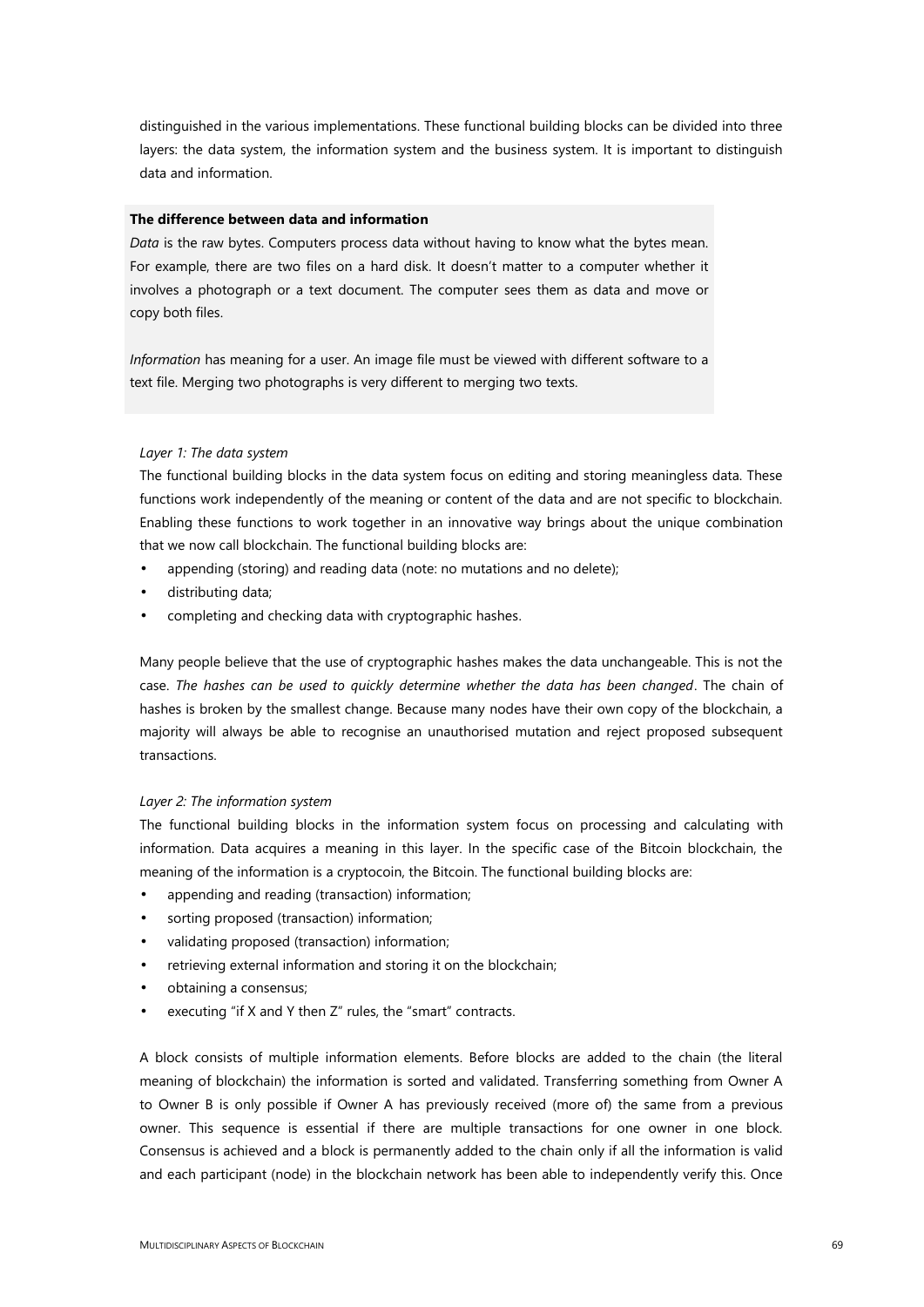added, blocks are no longer changed. A previous transfer can only be undone by adding a reverse transfer.

How is consensus reached in the blockchain? In order to reach a consensus with a large group of equal parties without central control, different types of consensus algorithms are used. For example, *proof-of-work, proof-of-authority, proof-of-stake* or *federated Byzantin*e *agreement*. The purpose of these algorithms is to prevent people from breaking the rules. The proof-of-work algorithm does this by having the nodes solve such complicated cryptographic puzzles (the work) that it is not economically viable to have more than 51 percent of the computing power of the network to add fraudulent transactions. In the case of Bitcoin and Ethereum – two examples of global public blockchains – this means that an enormous amount of computing power (and therefore energy) is needed to monitor the integrity of the system.

This method of reaching a consensus is special because consensus is not achieved through human interaction and agreement but through computers. The result of this consensus is also irreversible and can, in the case of a smart contract, be carried out automatically. Confidence shifts from trust in a natural person, a legal entity or an independent third party to confidence in the software.

#### *Layer 3: The business system*

We can be relatively brief about the functional building blocks in the business system, especially because there are very few valid use cases at this level:

- saving and transferring digital assets;
- proving / validating a provenance.

The transfer of a (digital) asset is an example of a transaction between people supported by the (transaction) information in the previous layer. The validation of provenance is a recursive validation of ownership – for example, a list of previous owners of a painting, preferably all the way back to the artist, to prove that the work of art is not a forgery.

One of the big challenges in designing a blockchain application is the difference that exists between the real, tangible world and the digital representation in information systems. With digital data (a native digital asset) such as a licence key or a bank balance, it is possible to capture the entire genesis of the data on a blockchain. With this information, it can be assumed with a high degree of certainty that this history is 'true'. That is different for an originally physical object. Consider, for example, the purchase of a work of art. How can it be proven with sufficient certainty that the digital representation is the same as the physical work of art? Capturing information about this artwork on a blockchain does not guarantee that you are buying the real artwork; it does, however, guarantee that the accompanying (digital) papers are not tampered with.

#### **Blockchain dialogue tool**

Let us return to the conversation with the client who dreams of a blockchain application. Which questions should be asked to assess whether a blockchain could be a suitable application and if so, which type of blockchain should be chosen? The decision tree below can help. The decision tree can be used to start a dialogue with the client.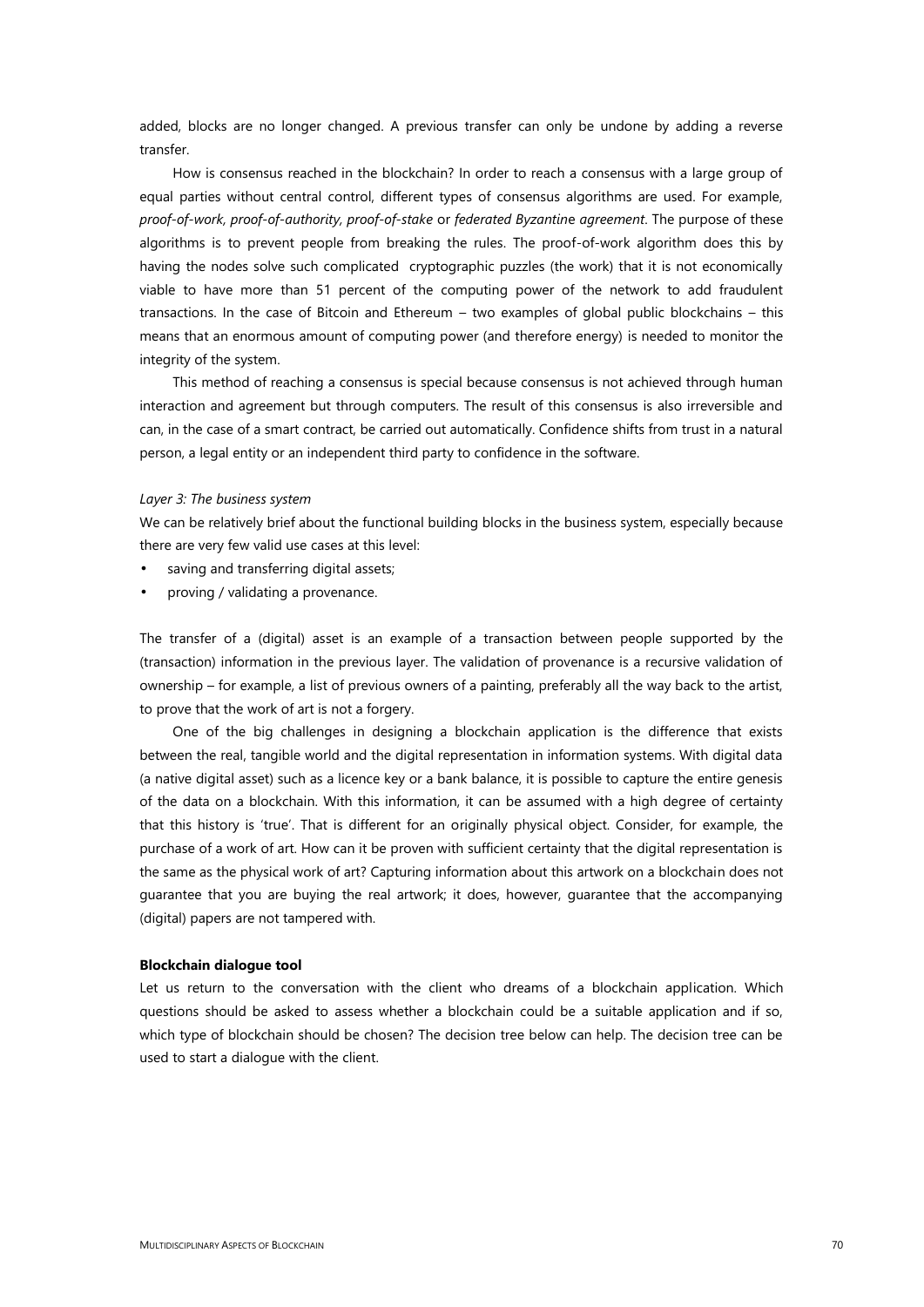

# **Conclusion**

A blockchain is a (special) type of data storage and distribution. By adding cryptographic techniques and consensus algorithms, users can do business with each other without trusting or even knowing each other.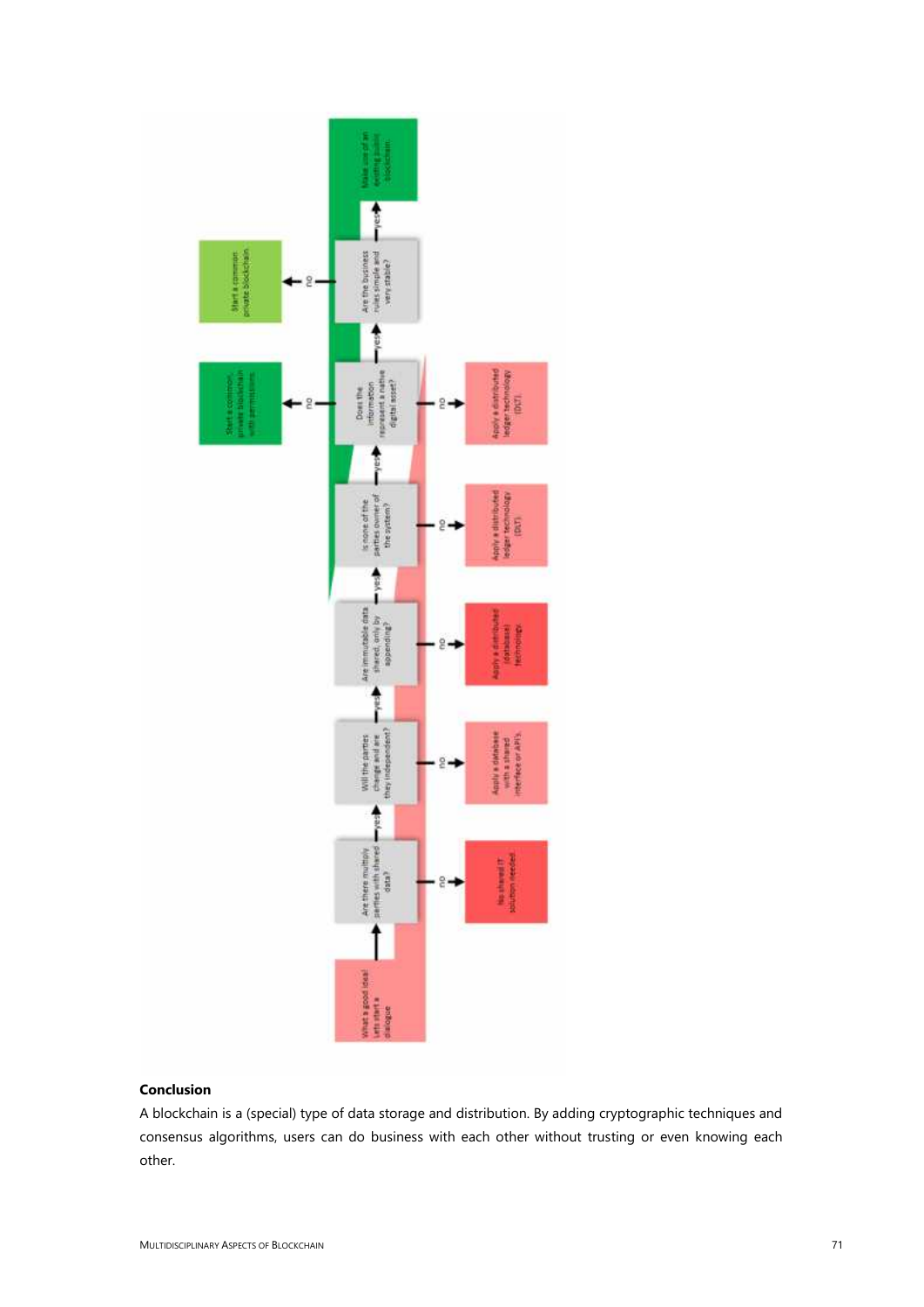# **Points of focus for the possible use of a blockchain**

- We rely on the software, but can it be trusted? Can the makers start a new version (hard fork) of the blockchain? Are there no bugs that are difficult to repair or back entrances that the developers can use for their own gain?
- The current generation of public blockchains uses a huge amount of energy to reach a consensus. Possibly an unacceptable amount of energy?
- It is not always necessary to use a complete public blockchain to solve a problem; parts of a blockchain can also add value. For example, because it is often useful to have a trusted party or parties, a higher transaction speed is required, it concerns non-digital assets or there is no economic reward for validating transactions.
- To make good decisions it is essential to consider the context that is, the entire system. Which roles are there, and who are the users? Who controls the innovation? Which companies are no longer needed if trust can be delegated to software? Is it about digital assets or not?

#### **Sources and references**

- A Hitchhiker's Guide to Consensus Algorithms https://hackernoon.com/a-hitchhikers-guide-to consensus-algorithms-d81aae3eb0e3
- Which Blockchain Alternative Do You Need? http://tommykoens.com/wp content/uploads/2018/09/blockchain-alternative.pdf
- Paxos made simple https://www.microsoft.com/en-us/research/uploads/prod/2016/12/paxos simple-Copy.pdf
- Why It's Hard to "Get" Bitcoin: The Blockchain Spectrum https://blog.unchained capital.com/blockchain-spectrum-806847e1c575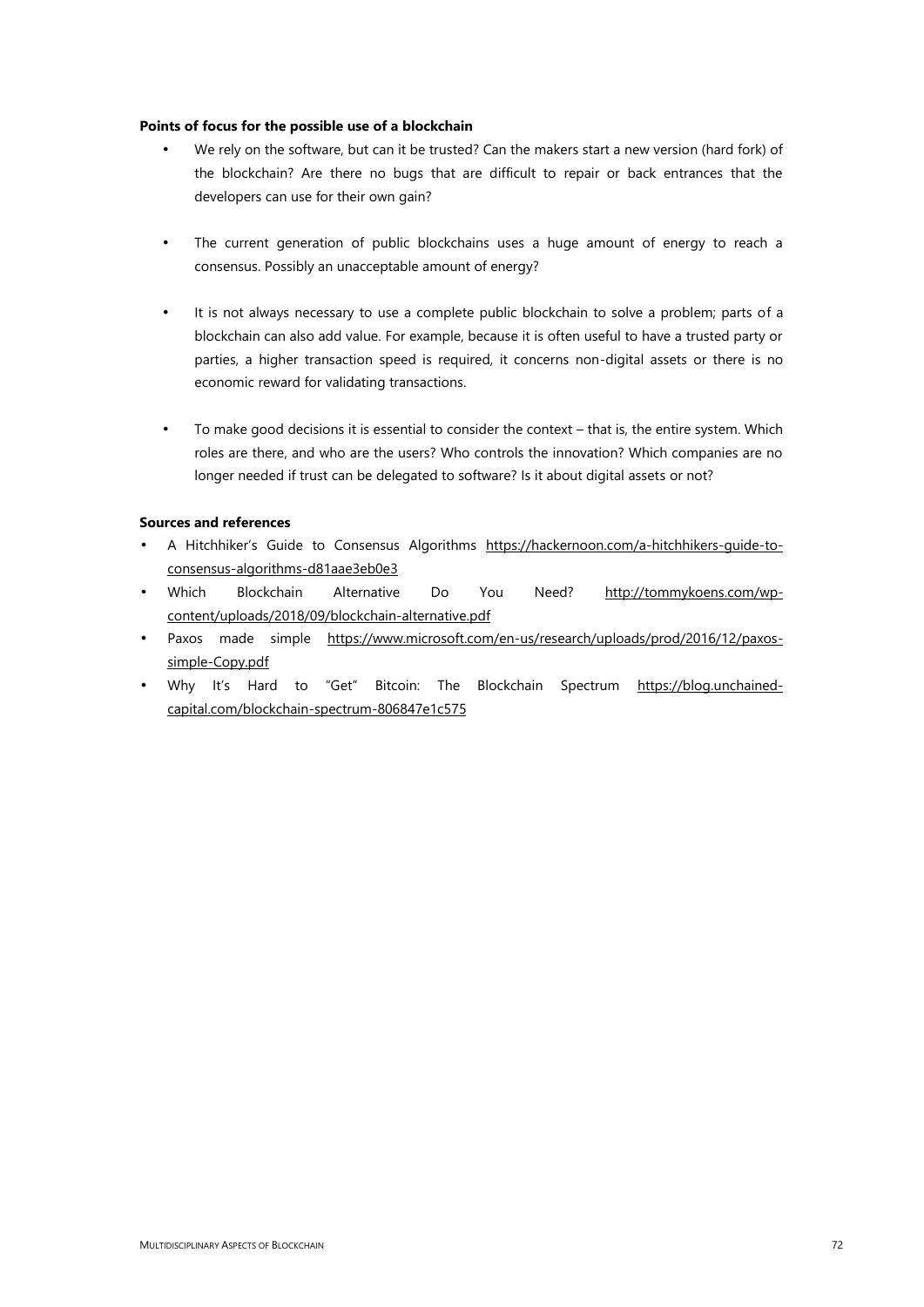## **16 Blockchain technology in the pension sector**

#### *Arnoud Reesink*

**The technology behind blockchain potentially has multiple applications and is opening up opportunities in many sectors. These opportunities are the result of an ambitiously constructed shared consensus network that can be used to synchronise databases. At the same time, the technology requires a complex architecture and also has other restrictions. It raises the question: where can the blockchain technology offer us something that isn't possible with our existing applications and technologies? A careful examination of the potential pros and cons of applying blockchain technology in any field is therefore of vital importance. In this chapter, we explore the possibilities and shortcomings of introducing blockchain technology in the pension sector. We first very briefly describe the characteristics of the pension system and then propose a number of ideas for implementing blockchain in the pension sector.**

## **Characteristics of the pension sector**

The current pension fund system was conceived over 50 years ago (the old-age pension has existed since 1957 $168$ ) and is based on the labour market of that time, when most people worked full-time and rarely switched jobs. The pension sector made only limited use of standardisation. Pension schemes are complicated due to their long-term contracts and their 'legacy' from the past. The pension product has changed considerably over the years, leading to many transitional provisions. This has resulted in complex administrative systems, with the consequence that employees often only have a vague idea of their personal pension situation, not least because their influence in the system is limited.<sup>169</sup>

#### **Possible implementations**

Below we include two proposals for possible ways of using blockchain in the pension sector. Both of these proposals use a feature unique to blockchain known as 'smart contracts'.

### **Implementation 1. Standardisation**

The pension system can benefit greatly from standardisation. In the context of computer science and particularly in the field of data structures, there is a term known as an 'ontology'. The term comes from ancient Greek and roughly means 'saying something about yourself'. In computer science, the term refers to a structure that describes the entities and specifications of other structures. An ontology is essentially a generic meta-model that is capable of describing all sorts of other models by filling in their attributes.<sup>170</sup> When we combine this concept of an ontology with the blockchain architecture, we can see how blockchain could be of benefit in the pension sector. With the use of a smart contracts-enabled blockchain platform, we can create a set of smart contracts that together construct an ontology for the administration of pensions. These smart contracts then make it possible to describe pension processes using generic definitions and formulas. The use of these definitions could potentially create standardised

<sup>&</sup>lt;sup>168</sup> https://www.svb.nl/int/nl/over\_the\_svb/wie\_zijn\_we/the\_historie/schemes\_oud/

<sup>169</sup> Netspar, *Tijd for Pensionbewustzijn,* June 2015, https://www.netspar.nl/assets/uploads/007\_-

Tias Netspar Eekelen Rossum Smits Wit-1.pdf

<sup>170</sup> http://edepot.wur.nl/19170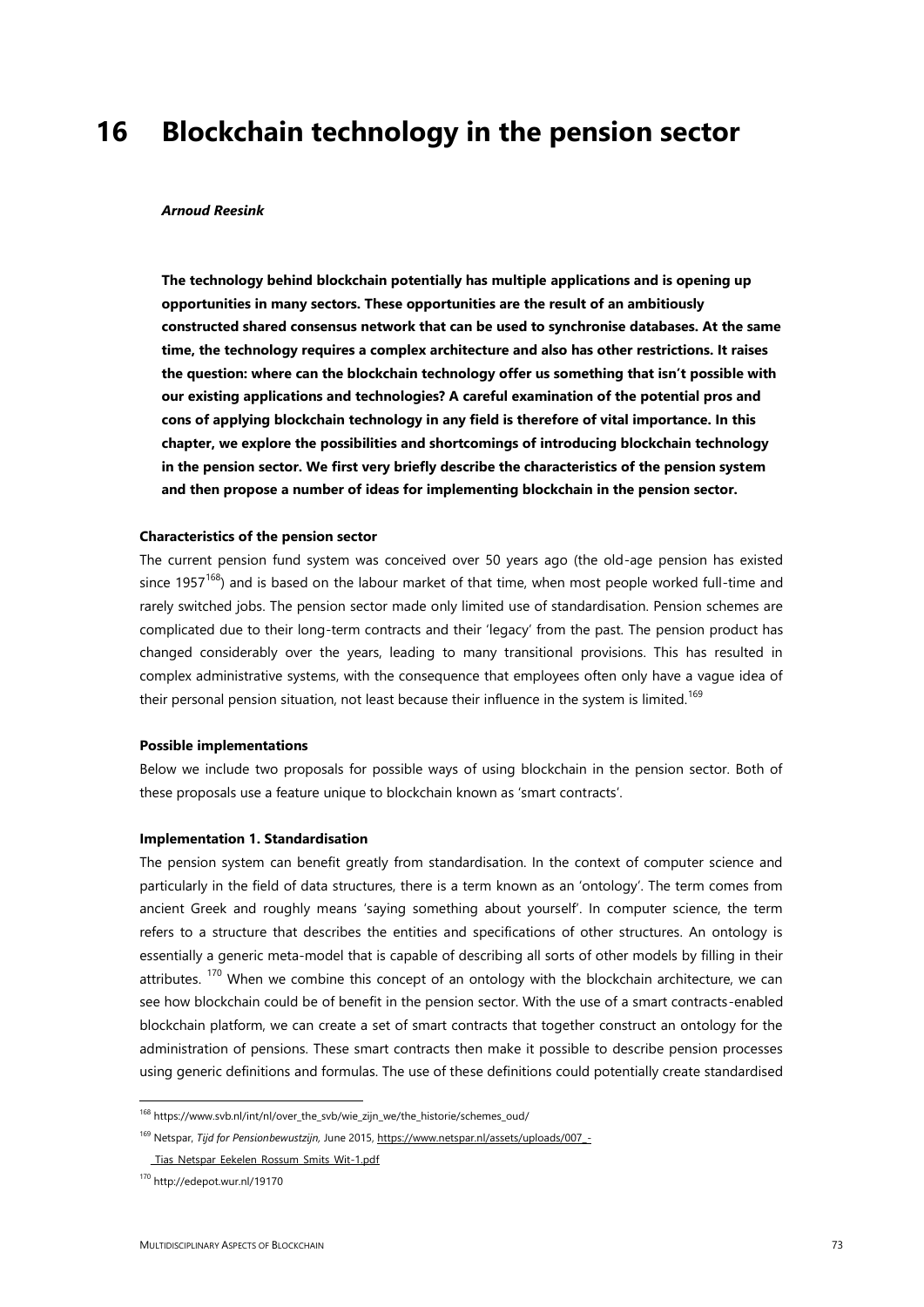ways of documenting pension processes, because every instance of a process can be described with these generic sets of rules. An ontology is an important condition for a smart-contracts blockchain to be able to work multi-client (and multi-product).

#### **Implementation 2. Individualisation**

One of the key strengths of blockchain technology is the ability to provide a single shared source of truth to a group of participants that do not necessarily have to know each other, let alone trust each other. This source of truth can host smart contracts that are in turn capable of automating contractual agreements between participants.

Using these smart contracts, it becomes possible for two entities (say an employer and employee) to set up a pension agreement directly, without the use of an intermediary that is normally responsible for the cash flow. This can lead to a structural overhaul of the pension payment system, in which the employee gains more direct control over his or her pension fund.<sup>171</sup> However, this does require the fundamental reform of the current (fiscal) legislation of the pension market.

#### **The current system**

In order to understand the impact of blockchain technology in this sector, it is helpful to first provide a short summary of how the current system works.

Under the current system, individual employees tend to have little choice when it comes to their pension policy. Particularly if their pension scheme is administered by a compulsory sector-based pension fund. Most of the specifics are generally decided between the 'social parties' and are limited by the possibilities offered by the pension fund (and/or its administrator) or insurance company. These parties make sure that the pension administration adheres to the legal framework. As part of his or her pension scheme, the employee can often choose a limited number of options, such as stopping work earlier or later, partial retirement or extra insurance. The money itself is handled by the pension administrator. In general, the employer and employee both pay a percentage of the employee's wage to the pension administrator in return for a claim on a future pension for the employee. Figure 1 shows this relationship between the three parties concerned. Note that the pension administrator actually has complete control over the money and that most of the decisions are made as part of the 'implementation agreement' between the employer and the pension administrator. As such, the employee only has indirect control over how his or her pension is to be built up.

<sup>171</sup> J, Heemskerk, *Blockchain & Pension*, June 2018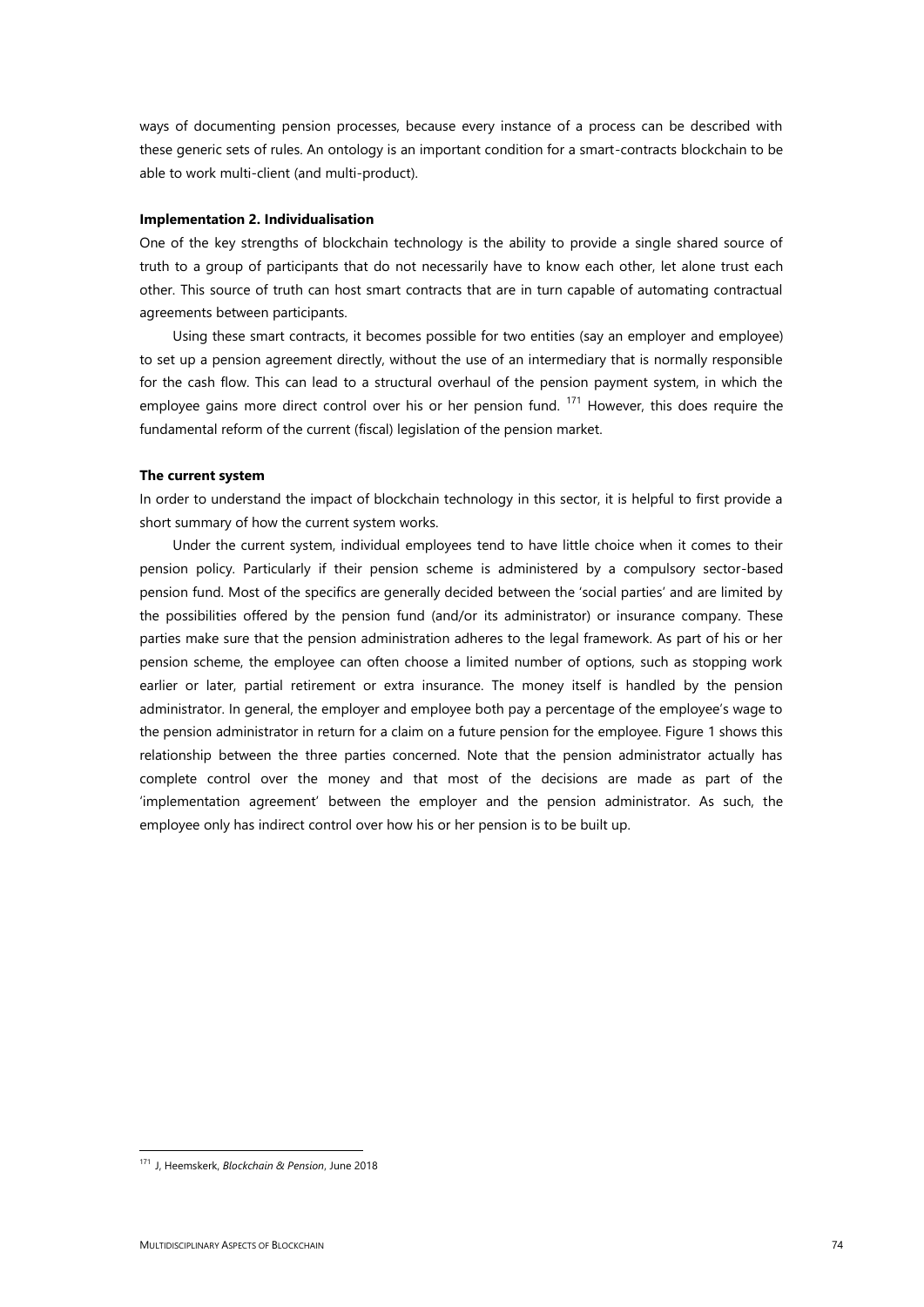

*Figure 1: The current system*

### **Structural revision**

The proposed revision of this system suggests using blockchain technology in order to individualise the pension system, thereby giving users more control over their pension provisions.

In the proposed system, every employee has his or her own pension 'pot' that is located on a blockchain network. The payments are made by the employer and employee. They each fill this pot with their contribution. The money will effectively still be under the control of the employee, since the pension pot is assigned to him/her. Now, the employee can decide how and where to invest this fund by approaching the pension fund or assurance company directly. Each of these relationships is transcribed into smart contracts that are hosted on a smart contract blockchain platform.

Figure 2 displays this new relationship between the three parties. Note that (in contrast to Figure 1) in this newly proposed system the money is still under the complete control (barring legal constraints) of the employee.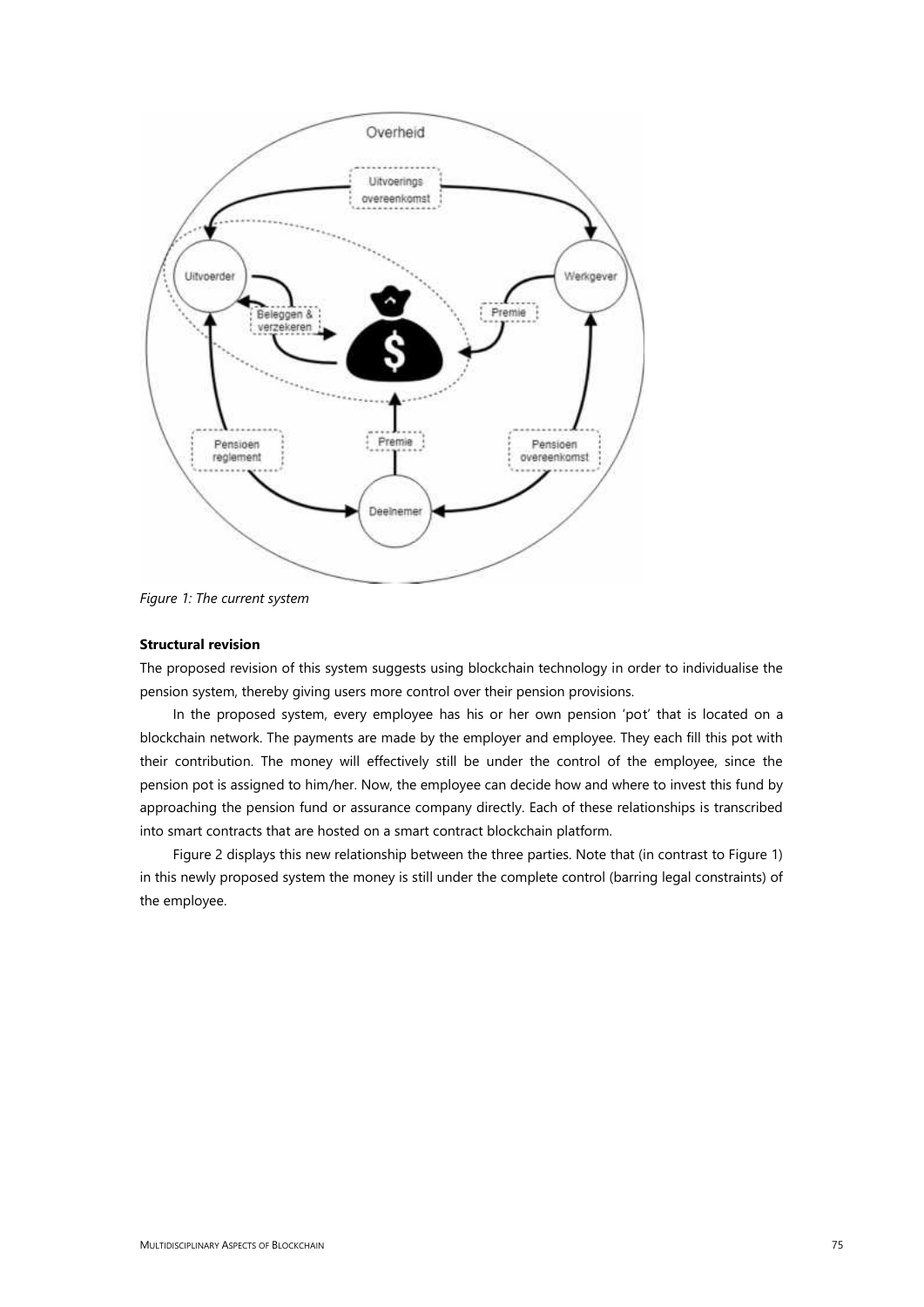

*Figure 2: Proposed pension system using smart contracts*

One aspect of blockchain technology is that every party involved has access to the same source of information. Because of this, the government, the insurance company/pension fund, the employer and the employee will all be in complete agreement about where the money is located and how it will be invested.

## **Advantages:**

- This system is more transparent; people have more control over their own pension (and will therefore hopefully become 'more pension-aware').
- The system is autonomous using smart contracts, thus reducing maintenance costs.
- When employees switch jobs, they don't need to implement a value transfer; after all, the pension pot belongs to them.
- The system is accurate. Since all the information is located at a single source, everything can be retrieved in real-time.

## **Disadvantages:**

- The current complexity of pension schemes and the variety in pension providers in the Dutch market raises the question of how to transform to a blockchain without disregarding the 'old system'. Blockchain technology is still new and (relatively) unproven. Pensions are (obviously) very future-oriented, so stability is a much more crucial requirement than in other sectors. Current blockchain implementations simply aren't yet ready to provide this type of stability.
- The current laws and regulations aren't compatible with this proposed pension system. For example, blockchain has a rusty relationship with 'Know Your Customer' information. It is difficult to save personal data on a shared ledger without revealing the identity of the persons involved.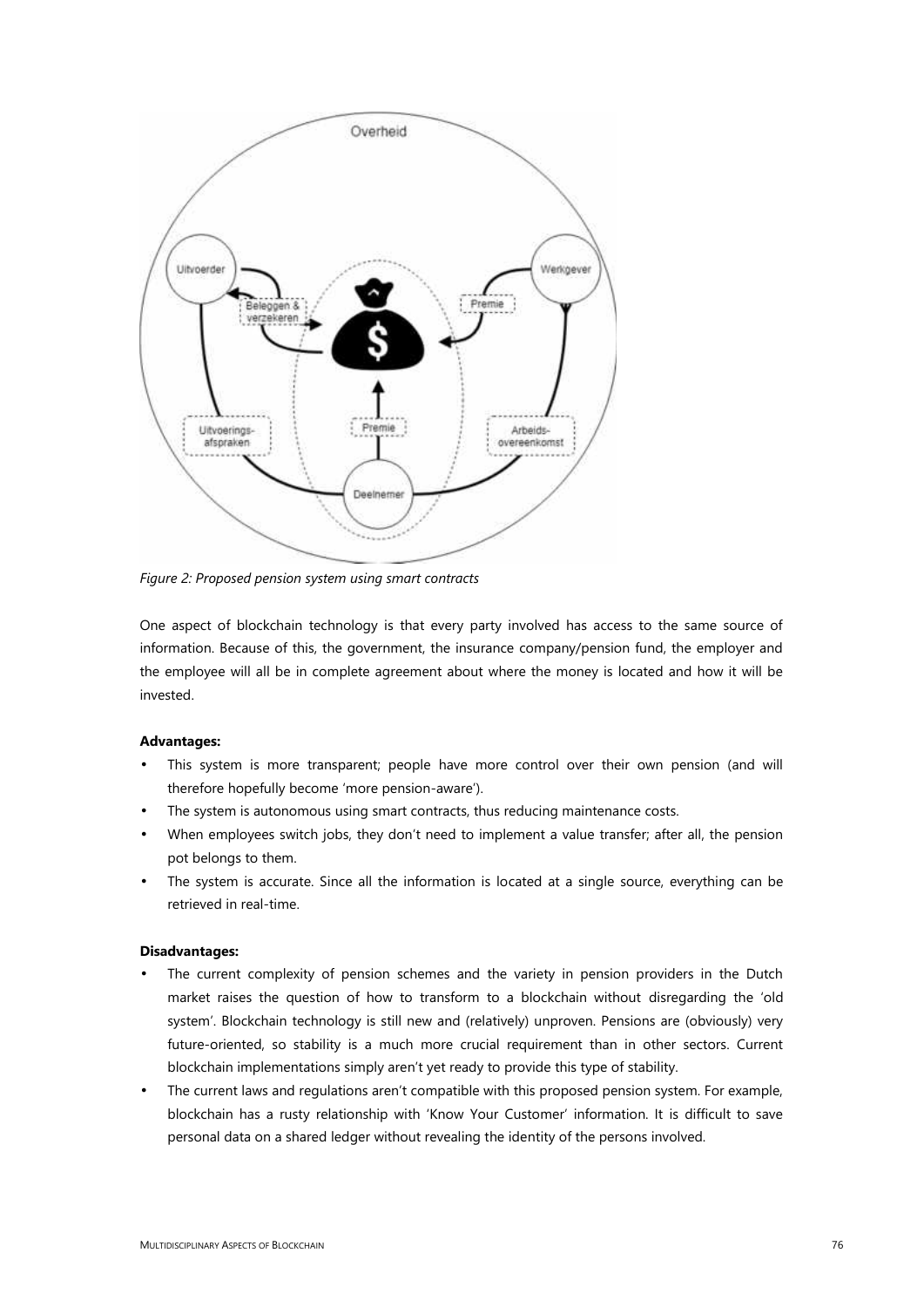## **Conclusions**

Although blockchain technology in the pension sector opens up interesting possibilities, a full transformation of the pension industry into a smart-contracts blockchain, including premium intake and pay-outs, is not realistic in the near future. A more realistic introduction of this technology could be considered in the field of value transfers or asset management.

## **Analyses**

- A pension system based on smart contracts in the blockchain is an interesting proposition. That would make the pension system more transparent, less expensive and less complicated.
- However, the complexity of the laws and regulations, the variety in pension providers on the Dutch market and the 'legacy' of the current schemes are significant obstacles to the successful and large-scale implementation of blockchain applications in the pension sector.
- The pension sector has a long-term focus and is conservative by nature. Stability and proven functionality are much more important requirements in the pension sector than in many other sectors. The large-scale adoption of a new, still relatively unproven technology in the pension sector is therefore not likely in the short term.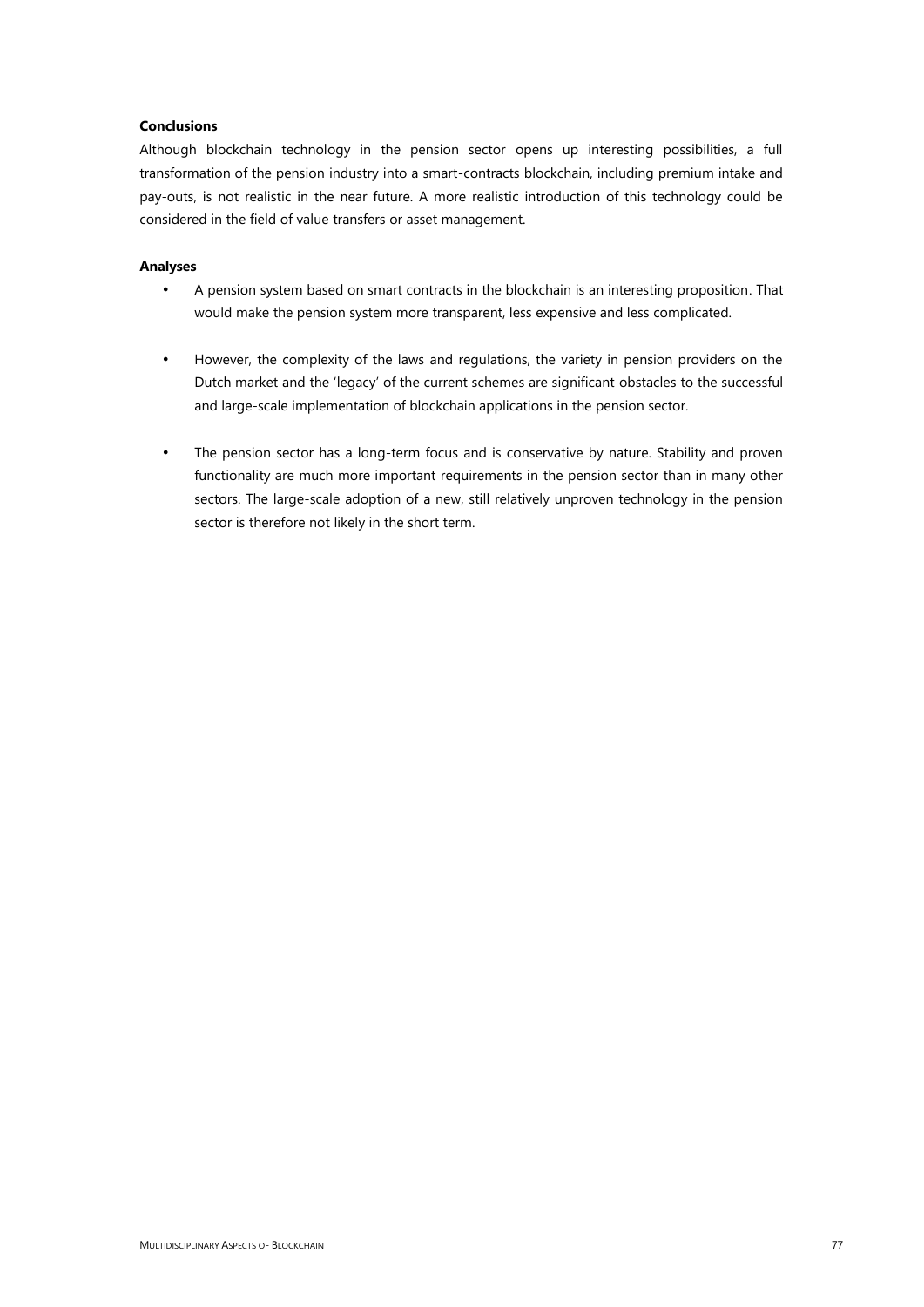## **17 Liability in blockchains**

#### *Richella Soetens*

**The blockchain technology entails a great deal of security because it protects against human error and meddling with data. Things can still go wrong with a blockchain, however. The software of the blockchain can contain programming errors, for instance, the network can become deadlocked, something can go wrong in a transaction or damage can be caused by cybercrime. The decentralised nature of blockchain technology, with its many players and an international playing field, likewise entails a great deal of uncertainty in terms of liability.**

#### **Public and private blockchain**

In the context of liability, the distinction between public and private blockchain is important. The public version is open to everyone, while the private blockchain only allows access to the blockchain application for a limited group of approved players. There is also a distinction between permissioned and permissionless blockchains. A permissioned blockchain has an extra authorisation layer and read and write access can differ from user to user. This enables duties and responsibilities to be allocated. It is important that behind a private and permissioned blockchain, there is an organisation that manages the blockchain, usually an alliance. A public and permissionless blockchain has no such control room. For the sake of readability, only the terms public and private blockchain are used below.

#### **Who is liable?**

Blockchain gives rise to various potential liability risks: transparency risks, cyber risks and operational risks. For instance, storing personal data in the blockchain can be in violation of privacy legislation<sup>172</sup>, blockchain does not solve the general problem that incorrect data simply remain incorrect no matter how they are stored and there can always be errors or bugs in the blockchain software that affect the performance of the software or which make it vulnerable to attacks by hackers. If these kinds of risks occur, the question is who can be held liable.

One of the first difficulties in that context is that a blockchain involves many parties who perform different functions, such as the initiator, the programmers, miners who verify transactions, peer participants in the network and, if applicable, oracles.

The different functions entail different rights and obligations. In the event of a fraudulent transaction, for instance, the question is whether this was able to happen because of a defect in the underlying technology, in the verification, in one of the network links or because of inaccurate information added to the network by the oracle.

The more parties involved in a blockchain and the more decentralised the organisation and management of a blockchain, the more difficult it will be to point to a liable party if something goes wrong. In the event of a private blockchain with a clear governance structure, there is a greater chance, however, that responsible parties can be identified and held liable for errors that occur. It does not mean, however, that the players in an unorganised public blockchain cannot be held liable. Liability will, in that case, depend strongly, however, on the specific situation and could extend across the entire system and all participants. This entails many uncertainties and difficulties.

<sup>172</sup> On this, see Chapter 9 in this compilation: *Privacy and blockchain*.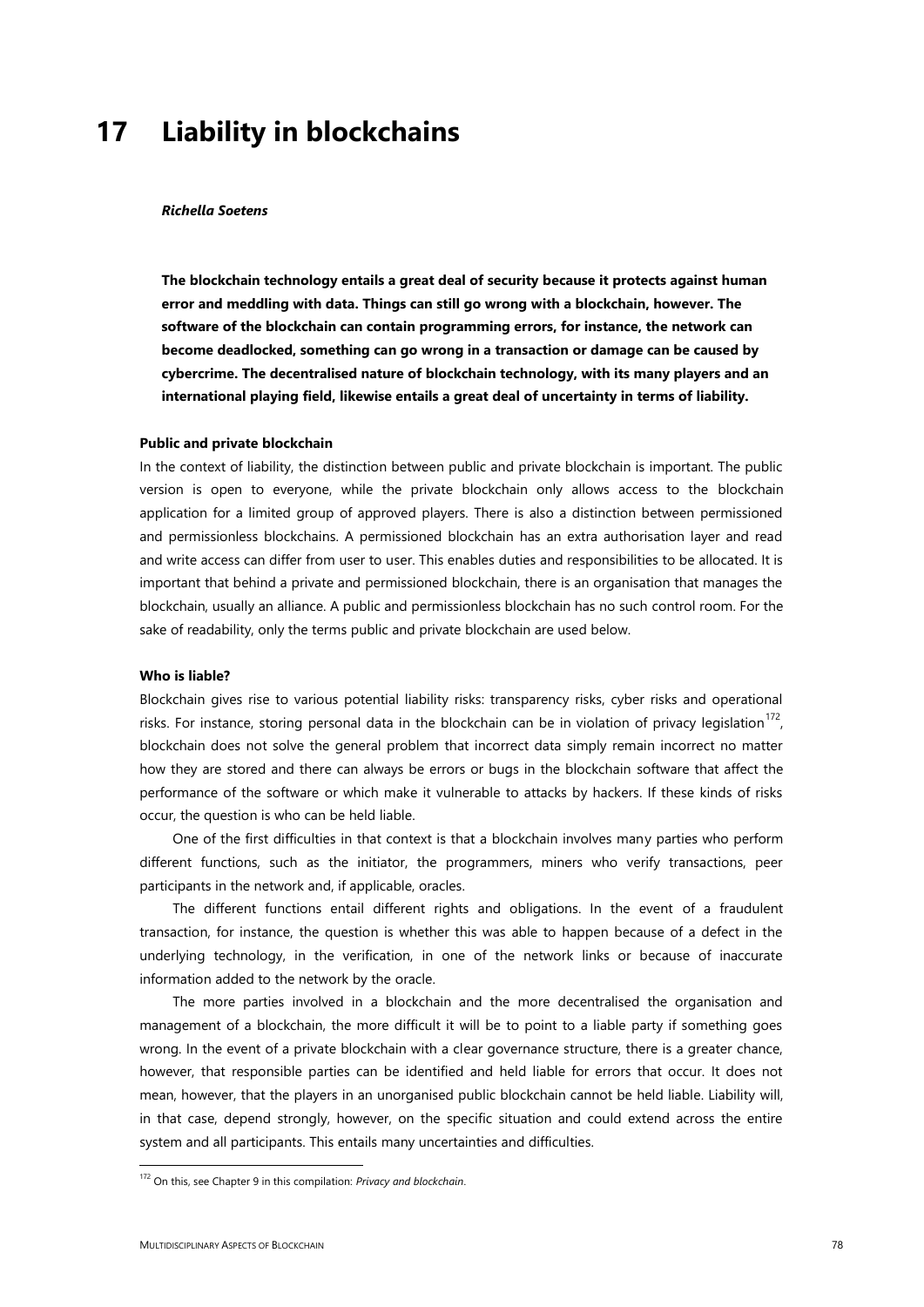#### **Anonymity**

One of the main issues in this is that the identity of most of the players (in a public blockchain) is unknown. With a public blockchain, everyone is free to participate under a pseudonym. *No identification takes place.* Consequently, the physical identity of the person or organisation managing the node and of the users remains unknown and it is possible to operate virtually anonymously.<sup>173</sup> Various initiatives are currently unfolding in the area of digital identification and authentication (digital identity) which could provide a solution, but these applications are still in their infancy at the moment.<sup>174</sup>

## **Applicable law and dispute resulution**

In addition, because of the many players and the (often) international character of a blockchain, the question arises what regulation applies to a possible conflict and to which court the dispute should be submitted. Because the liability rules differ per country, this naturally causes a lot of uncertainty and many problems.

In order to overcome the issue of (multi)jurisdictions, and because of the specifically technical nature of blockchain, it is often argued that alternative (online) dispute resolution should be used.<sup>175</sup> An independent adjudicator could be designated, for instance, who would consider possible disputes within the system.<sup>176</sup> Decentralised dispute resolution is even considered as well, whereby the members of a blockchain community can themselves vote on a certain issue. Although these kinds of alternative mechanisms have their own challenges, they could be a wise choice because they could be used to efficiently resolve conflicts.

#### **Decentralised autonomous organisations**

The need for some formalised instrument for resolving conflicts can be illustrated with reference to the so-called *DAO hack.*<sup>177</sup> DAOs are decentralised autonomous organisations. DAOs are generally formed by groups of like-minded individuals with specific projects and goals in mind.

*The DAO* was a large crowdfunding project that ran on the Ethereum blockchain network. The DAO actually consisted of a set of smart contracts documented on the Ethereum network where they were automatically performed. From the outside, only input could be provided to the system, but the code

<sup>&</sup>lt;sup>173</sup> Determining the identity of the participants in a private blockchain should, for the rest, be much less of a problem, since adequate participant identification could be more readily provided for in that. Likewise: M. van Eersel and T. van den Bergh, *Blockchain en smart contracts: toegang tot een reeks van slimme dingen [Blockchain and smart contracts: access to a series of smart things]*, no. 4, September 2017, FRP, p. 47.

<sup>174</sup> See, for example https://dutchblockchaincoalition.org/digital-indentities and the Smart Contract Working Group - Dutch Blockchain Coalition, *Smart contracts als specifieke toepassing van de blockchain-technologie [Smart contracts as a specific application of the blockchain technology]*, dutchblockchaincoalition.org, p. 37 and 44.

<sup>175</sup> Among others, see M. van Eersel and T. van den Bergh, *Blockchain en smart contracts: toegang tot een reeks van slimme dingen [Blockchain and smart contracts: access to a series of smart things]*, no. 4, September 2017, FRP, p. 47; Ibrahim Mohamed Nour Shehata, *Arbitration of smart contracts part 2 – recommendations for the future landscape of smart contracts*, Kluwer Arbitration Blog, 27 August 2018; H. Schuringa, '*Enkele civielrechtelijke aspecten van blockchain' [A few civil-law aspects of blockchain]*, Computerrecht 2017/254, p. 4.

<sup>176</sup> M. van Eersel en T. van den Bergh, *Blockchain en smart contracts: toegang tot een reeks van slimme dingen [Blockchain and smart contracts: access to a series of smart things]*, no. 4, September 2017, FRP, p. 47;

<sup>177</sup> T.J. de Graaf, *Van oud naar nieuw: van internet naar smart contracts en van mensen naar code [From old to new: from internet to smart contracts and from people to code]*, WPNR 7199-7200; T.F.E. Tjong Tjin Tai, *Smart contracts en het recht [Smart contracts and the law]*, NJB 2017/146; K. Werbach & N. Cornell, *Contracts Ex Machina*, 67 Duke Law Journal 2017, p. 30-31.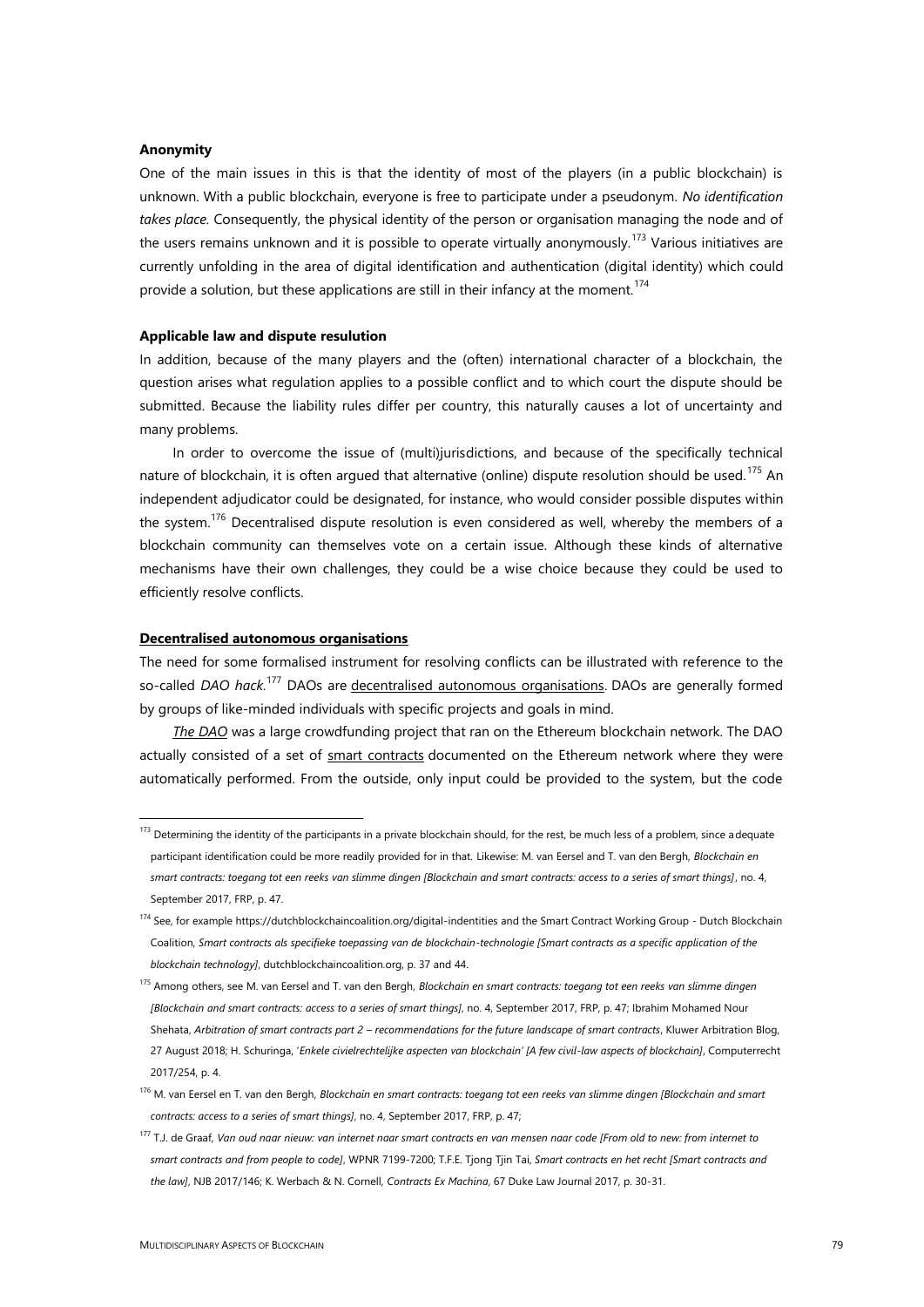itself could not (in principle) be changed. This immediately raises questions from a legal point of view. *What is the legal status of a DAO and to what extent can DAO members be held personally responsible for the DAO's actions?* If a DAO is set up as a group of individuals, then the DAO is, in principle, nothing more than a group of individuals. There is no legal entity in the middle or that has central authority.<sup>178</sup> Answering these questions will therefore also depend on how the DAO is structured and the circumstances of the specific situation.

#### **Quality problem**

In *The DAO*, a defect in the programming language allowed a participant to 'empty' the portfolio of other participants. The injured parties naturally wanted these transactions reversed. Since the rules were unalterable, this was only possible, technically speaking, if the majority of the participants were to agree to make a split-off from the original code (a so-called fork). This resulted in heated debate within the Ethereum community and an ad hoc organised vote among the participants. Some of the participants refused to agree to the fork. The blockchain had to split into two communities at that point.

In order to avoid such a drastic measure, a code could be programmed such that human intervention is enabled or the code would have to contain solutions for issues that could arise. DAO developers should discuss this with the community. However, it is still difficult to determine in advance all the things that could go wrong and how to deal with them.

#### **Hedging risks**

To avoid the question of who is liable for the damage arising from, for instance, an error in the software or for a hack, it is important to contractually lay down in advance the rights and obligations of the various players (and - to the extent permitted by law - any limitations of liability). For example, in a traditional contract (use agreement), possibly in conjunction with smart contracts. This also applies for the way in which conflicts are resolved, what national law applies and to which (judicial) authority conflicts must be submitted.

Of course, making certain agreements in advance will be more feasible in the event of a private blockchain than a public one. It need not be impossible, however, to provide for matters in a public blockchain. These kinds of matters can be laid down in terms of use, for instance. In practice, there are blockchain networks that exclude their liability for a great many things in their standard terms and conditions.<sup>179</sup>

Other measures for professional users to anticipate possible liability could be to adopt a blockchain-related risk budget or take out insurance for potential liabilities. Insurance can be taken out for a great many liability claims. The question is whether this will also be possible (in the future) for claims relating to blockchain, however. The difficulty here is that there are not yet any best practices in this area. Time will tell whether insurers see an opportunity here and what conditions will be stipulated.<sup>180</sup>

<sup>178</sup> https://www.uitlegblockchain.nl/wetgeving-smart-contracts/

<sup>179</sup> H. Schuringa, *Enkele civielrechtelijke aspecten van blockchain*, Computerrecht 2017/254, p. 4. For an example, also see https://www.ethereum.org/agreement. Not all liability can be excluded under Dutch law, however. This is not possible for intent or gross negligence, for example.

<sup>180</sup> Smart Contract Working Group - Dutch Blockchain Coalition, *Smart contracts als specifieke toepassing van de blockchain-technologie [Smart contracts as a specific application of the blockchain technology]*, dutchblockchaincoalition.org, p. 38.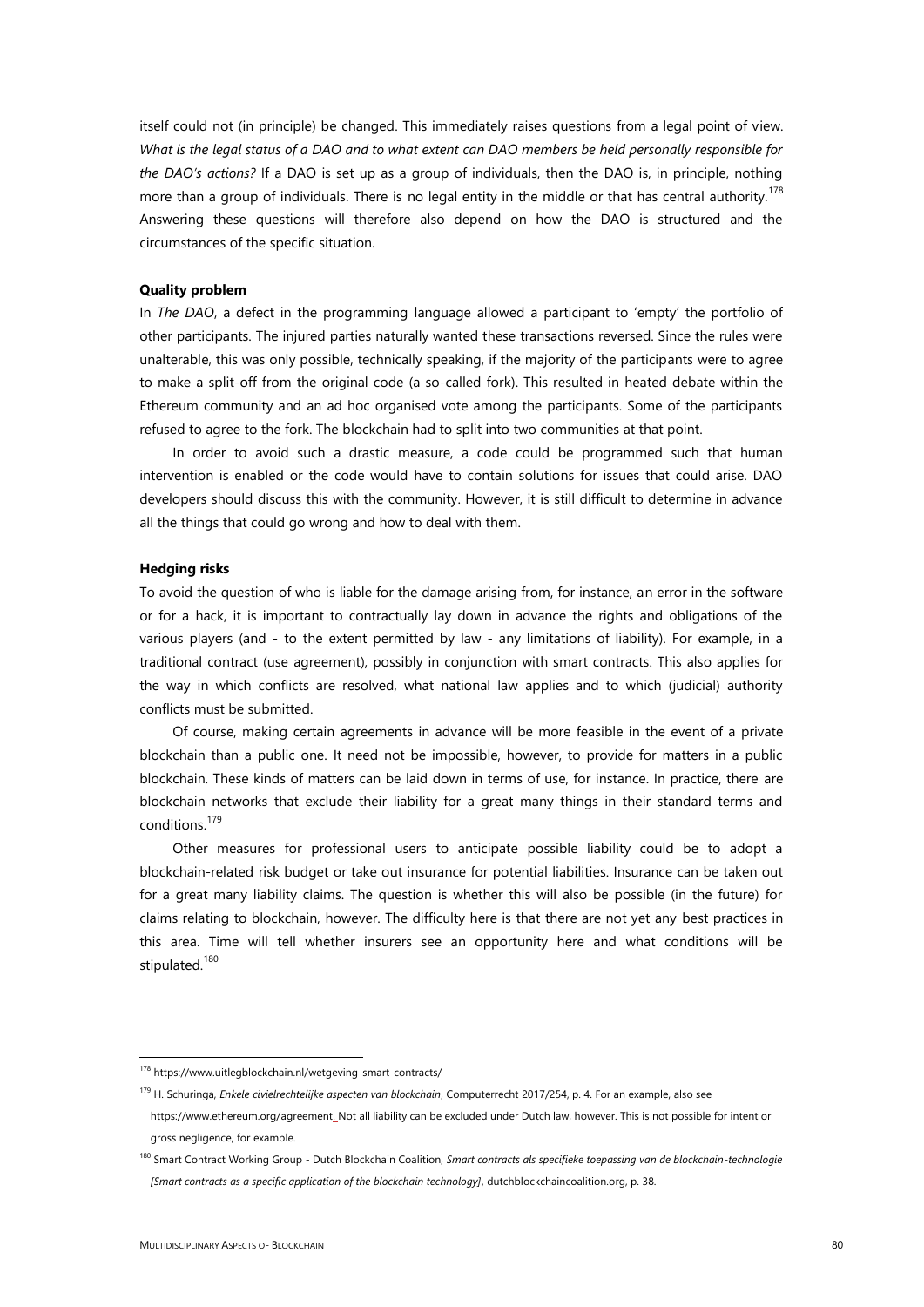## **Conclusion**

Although from a technological perspective, blockchain applications can offer more security, from a legal standpoint, risks that used to concentrate at just a few parties (or perhaps one party) are becoming spread across various participants. With all the ensuing difficulties. The use of blockchain in a closed context whereby a central authority is designated or a group of entities cooperate, can result in more legal security. At the same time, however, this would destroy a basic principle of the blockchain and particularly the public blockchain.

It seems new regulation is needed especially for public blockchains in order to adequately and above all practically provide for liability matters in relation to this new technology.

#### **Analyses**

- Because of the decentralised nature of blockchain, it is difficult to determine who can be held liable for a possible error in the blockchain. From a legal point of view, a more closed context could result in more security. The rights and obligations of the various players (and possibly limitations of liability) must also be laid down as thoroughly as possible.
- The possibility of operating under a pseudonym also makes it difficult to hold persons liable. Working with the digital identity possibilities currently being developed could provide a solution in this context.
- The decentralised and international structure of a blockchain can make it extremely difficult to determine which law applies to a conflict and to which court the dispute should be submitted. All things considered, a proper procedure for dealing with disputes is unavoidable.
- If something goes wrong, it is extremely difficult to intervene in a blockchain. The code could make human intervention possible or contain solutions for various negative scenarios.